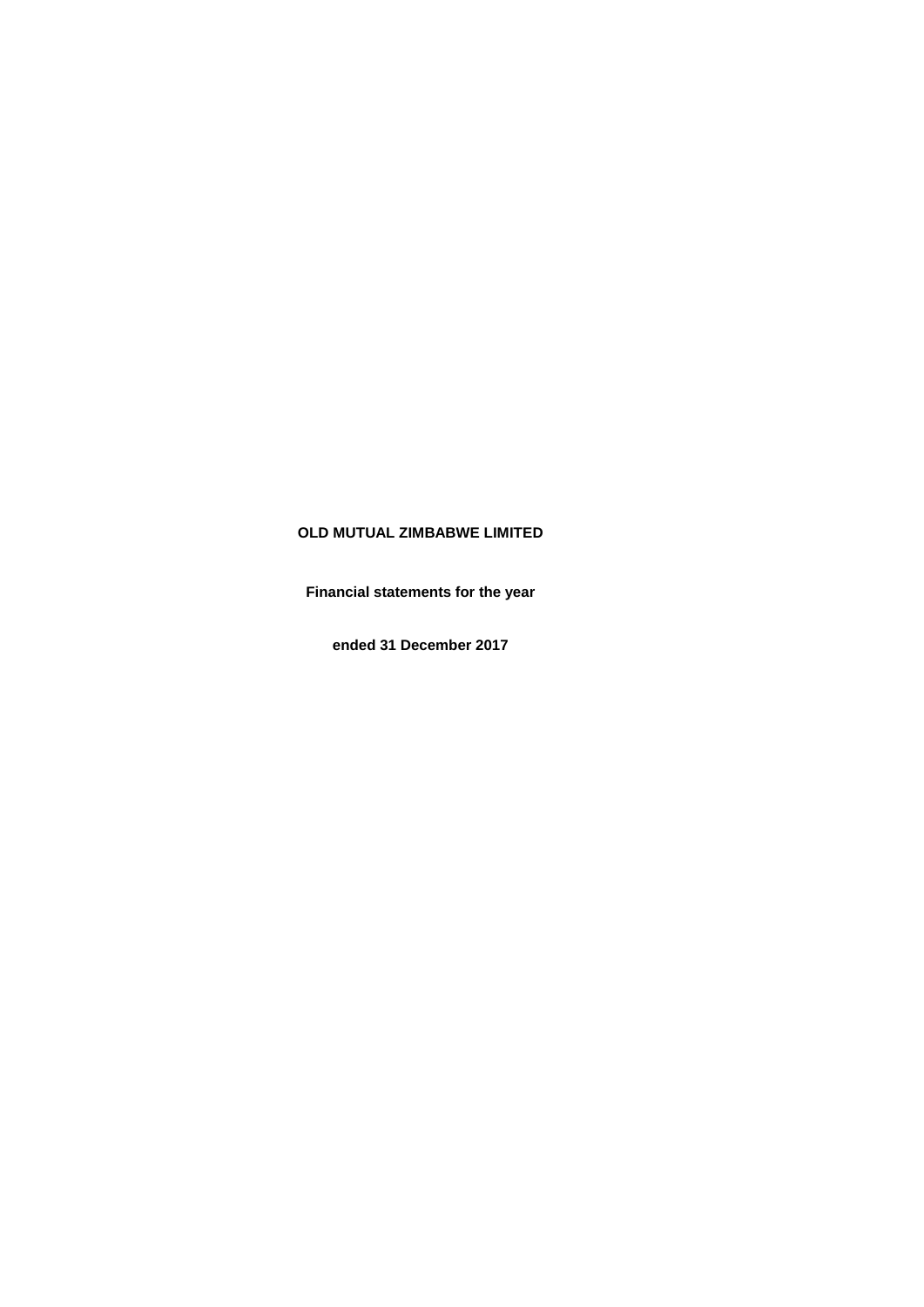# *Contents*

| 1                                             |                                                              |
|-----------------------------------------------|--------------------------------------------------------------|
| Directors' Report                             |                                                              |
| 3<br>Independent Auditors' Report             |                                                              |
| 11<br>Group statement of profit or loss       |                                                              |
| 12<br>Group statement of comprehensive income |                                                              |
| 13                                            | Company statement of profit or loss and comprehensive income |
| 14<br>Group statement of financial position   |                                                              |
| 15<br>Company statement of financial position |                                                              |
| 16<br>Group statement of changes in equity    |                                                              |
| 17<br>Company statement of changes in equity  |                                                              |
| 18<br>Group statement of cash flows           |                                                              |
| 19<br>Company statement of cash flows         |                                                              |
| 20<br>Notes to the financial statements       |                                                              |

# *Contacts*

*Public Officer:* Francis Marufu

*Auditors:* **KPMG** Chartered Accountants (Zimbabwe) 100 The Chase (West) Emerald Hill Harare Zimbabwe

*Postal address:*

P.O. Box 70 Harare Zimbabwe

# *Registered office:*

Mutual Gardens 100 The Chase (West) Emerald Hill Harare

*Registration no.: 5684/1998*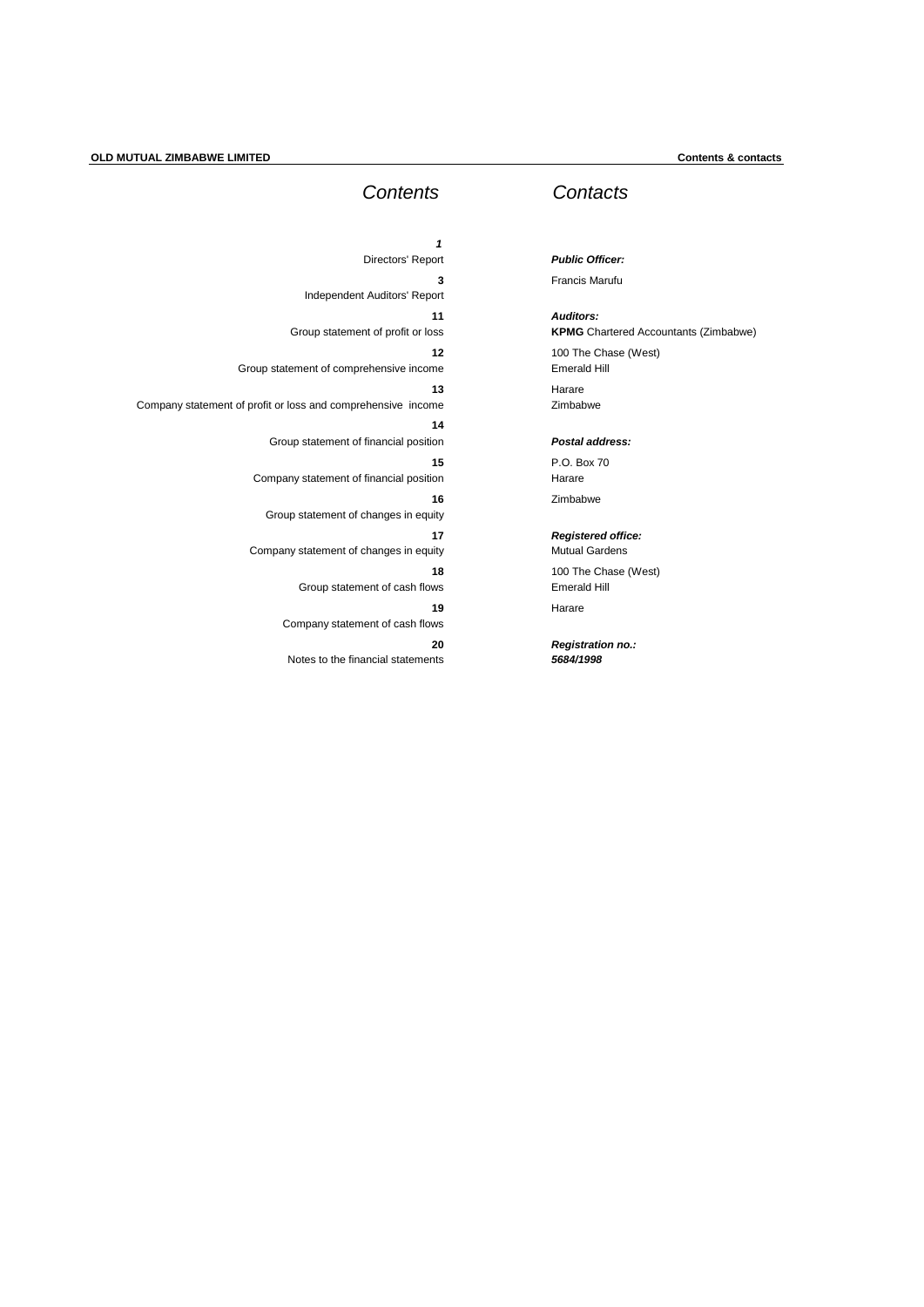*ANNUAL FINANCIAL STATEMENTS FOR THE YEAR ENDED 31 DECEMBER 2017*

### **Directors' Report**

# **Responsibility**

The directors are responsible for the preparation and fair presentation of the Group and parent Company annual financial statements, comprising the statement of financial position as at 31 December 2017; and the statements of profit or loss; of comprehensive income; changes in equity and cash flows for the year then ended; and the notes to the financial statements which include a summary of significant accounting policies and other explanatory notes, in accordance with International Financial Reporting Standards and the requirements of the Companies Act (Chapter 24:03). In addition, the directors are responsible for preparing the directors' report.

The directors are also responsible for such internal control as the directors determine is necessary to enable the preparation of financial statements that are free from material misstatement, whether due to fraud or error, and for maintaining adequate accounting records and an effective system of risk management.

The directors have made an assessment of the ability of the Group to continue as a going concern and have no reason to believe that the business will not be a going concern in the year ahead.

The auditor is responsible for reporting on whether the financial statements are fairly presented in accordance with the applicable financial reporting framework.

### **Compliance with legislation**

These financial statements which have been prepared under the historical cost convention are in agreement with the underlying books and records, have been properly prepared in accordance with the accounting policies set out in note 2, and comply with the disclosure requirements of the Companies Act (Chapter 24:03) and the relevant regulations made thereunder, the Insurance Act (Chapter 24:07), the Pension and Provident Funds Act (Chapter 24:09), the Microfinance Act (Chapter 24:09), the Building Societies Act (Chapter 24:02), the Banking Act (Chapter 24:20), the Asset Management Act (Chapter 24:26), the Collective Investments Schemes Act (Chapter 24:19) and the Securities Act (Chapter 24:25).

# **Compliance with IFRSs**

The financial statements are prepared in accordance with International Financial Reporting Standards (IFRSs). IFRSs comprise interpretations adopted by the International Accounting Standards Board (IASB), which includes standards adopted by the International Accounting Standards Board (IASB) and interpretations developed by the International Financial Reporting Interpretations Committee (IFRIC) or by the former Standing Interpretations Committee (SIC).

# **Capital**

The issued share capital is made up of 249 035 156 "A" class shares of US\$0,0000032 each, 83 011 718 "B" class shares of US\$0,0000032 each and 1 redeemable preference share of US\$1.00. The shares are owned by OM Zimbabwe Holdco Limited (75%); as well as allocations to Indigenisation Trusts and intended indigenous beneficiaries (21.5%) and a strategic partner (3.5%). The 1 redeemable preference share issued is owned by Old Mutual (Zimbabwe) Dividend Access Trust.

### **Dividend**

During the year the following dividends were paid out as follows:

I. Preference dividend declared out of 2016 profits and paid during the year;

April 2017 US\$2 957 259

II. Ordinary dividends declared out of 2016 profits and paid during the year;

April 2017 US\$7 500 000

III. An interim preference dividend declared out of 2017 profits and paid during the year;

October 2017 US\$2 469 509

IV. An interim ordinary dividend declared out of 2017 profits and paid during the year,

October 2017 US\$5 000 000

 V.An ordinary dividend of US\$10 000 000 is proposed out of 2017 profits as well as another additional special dividend of US\$10,000,000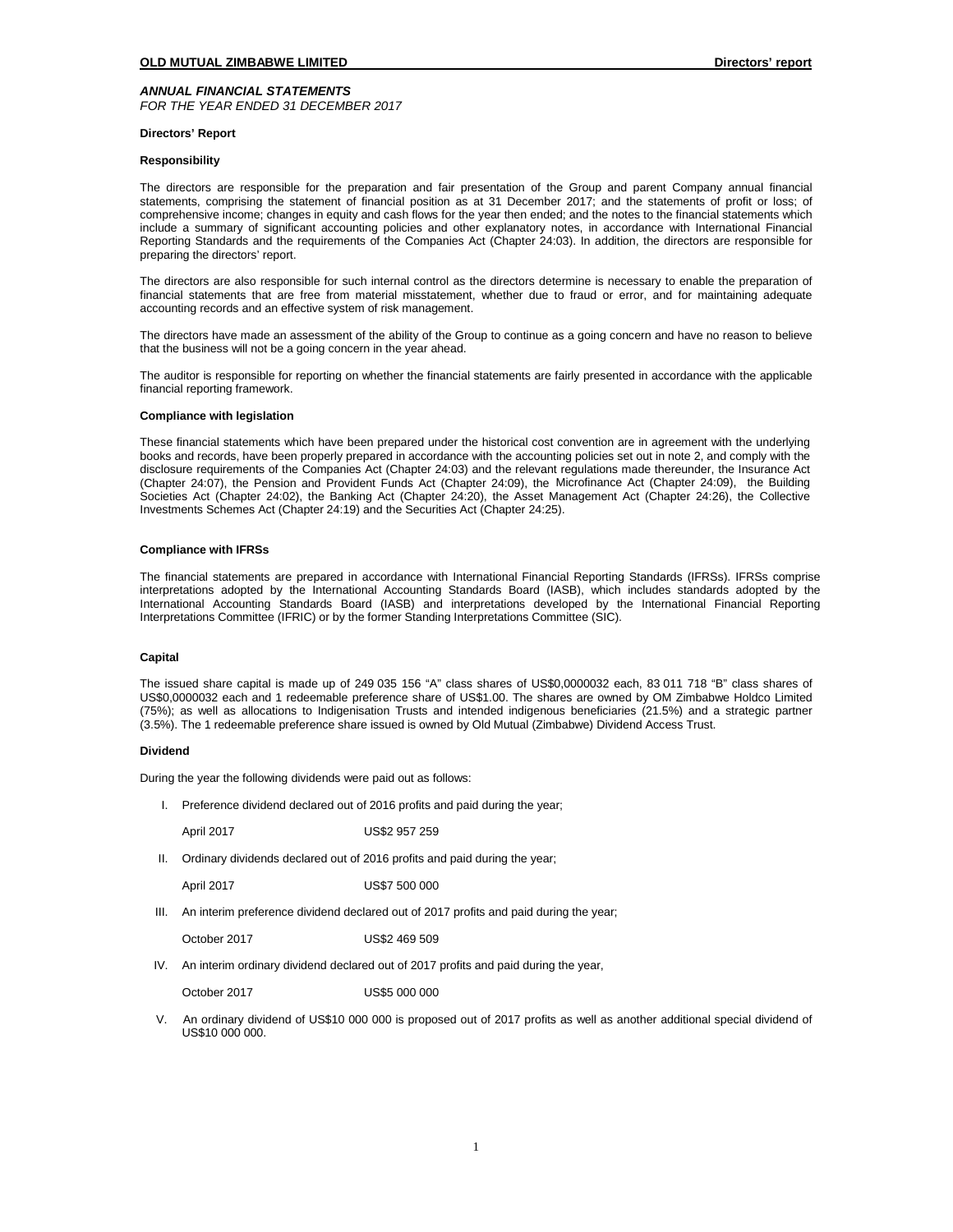# *ANNUAL FINANCIAL STATEMENTS*

*FOR THE YEAR ENDED 31 DECEMBER 2017*

# **Directors' Report (continued)**

# **Directors**

| Mr. | J   | !Gawaxab   | (Chairman)                                          |
|-----|-----|------------|-----------------------------------------------------|
| Mr. | D   | Benecke    |                                                     |
| Mr. | тм  | Johnson    |                                                     |
| Mr. | MP  | Mahlangu   |                                                     |
| Mr. | κ   | Mandevani  |                                                     |
| Mr. | IΤ  | Mashinya*  | (Executive Director)                                |
| Mr. | NTT | Mudekunye* | (Group Finance Director) Appointed 27th April, 2017 |
| Mr. | J   | Mushosho*  | (Group Chief Executive Officer)                     |
| Dr. | LL  | Tsumba     |                                                     |
| Mr. | IG  | Williamson |                                                     |

\*Denotes Executive Director

Dr LL Tsumba and Messrs. D Benecke and I Williamson retire by rotation, and being eligible, offer themselves for re-election.

Far reaching amendments to the Banking Act (Chapter 24:20) were gazetted on 13 May 2016. This legislation affects Central Africa Building Society as well as Old Mutual Zimbabwe Limited, which is defined as a Controlling Company in terms of Section 2 of the Act. The Group is in the process of instituting measures to achieve compliance with the Act, particularly around Board composition.

The annual financial statements for the year ended 31 December 2017 set out on pages 11 to 61 were approved by the Board of Directors on 22 March 2018 and are signed on its behalf by:

Director Director

\_\_\_\_\_\_\_\_\_\_\_\_\_\_\_\_\_\_\_\_\_\_\_\_\_\_\_\_\_ \_\_\_\_\_\_\_\_\_\_\_\_\_\_\_\_\_\_\_\_\_\_\_\_\_\_\_

22 March 2018 22 March 2018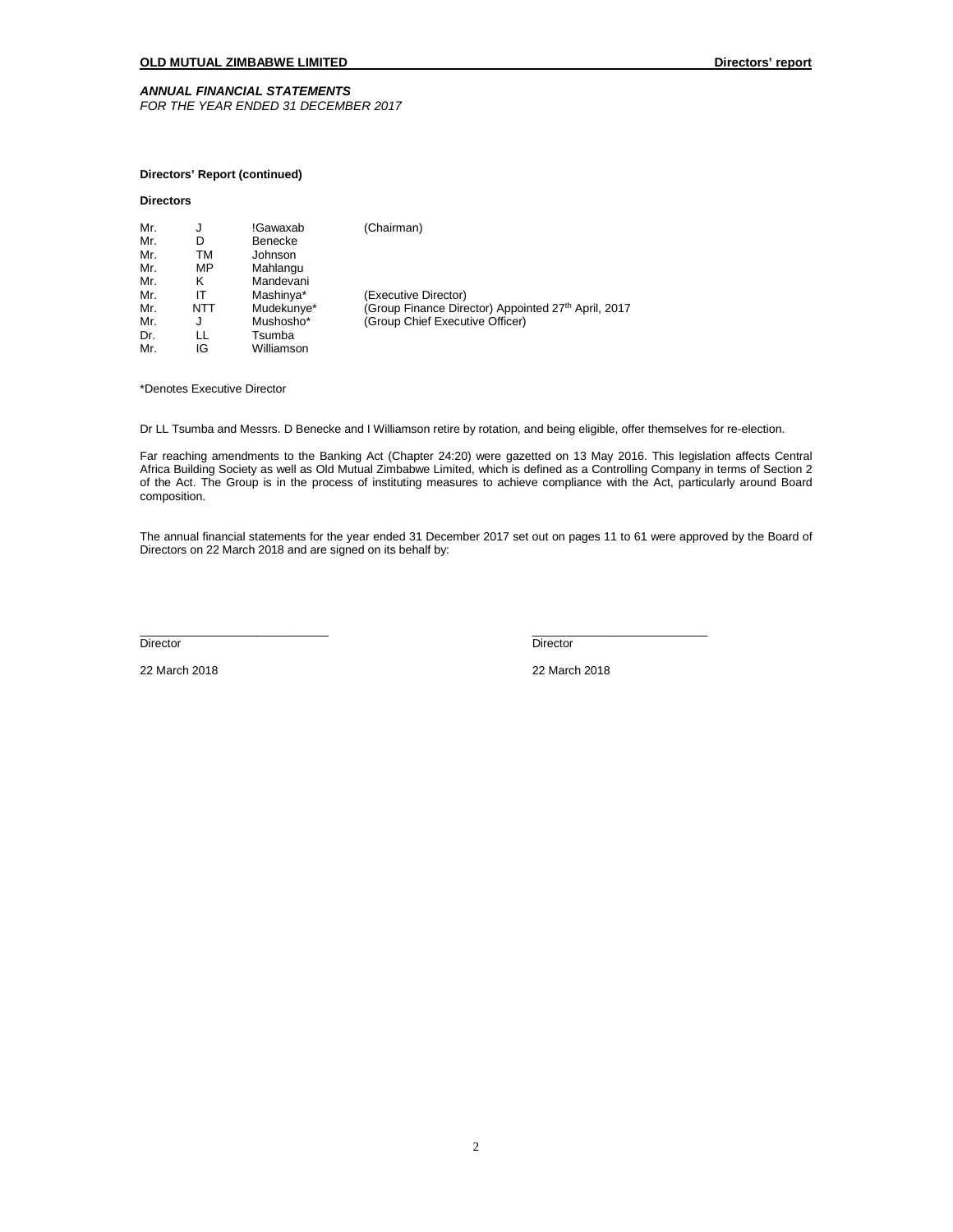To the Shareholders of Old Mutual Zimbabwe Limited

# **Opinion**

We have audited the consolidated and separate financial statements of Old Mutual Zimbabwe Limited (the group and company) set out on pages 11to 61, which comprise the statements of financial position as at 31 December 2017, and the statements of profit or loss, the statements of comprehensive income, the statements of changes inequity and the statements ofcash flows for the year then ended, and the notes to the financial statements, including a summary of significant accounting policies.

In our opinion, the consolidated and separate financial statements present fairly, in all material respects, the consolidated and separate financial position of Old Mutual Zimbabwe Limited as at 31 December 2017, and its consolidated and separate financial performance and consolidated and separate cash flows for the year then ended in accordance with International Financial Reporting Standards and in the manner required by the Companies Act (Chapter 24:03) of Zimbabwe.

# **Basis for Opinion**

We conducted our audit in accordance with International Standards on Auditing (ISAs). Our responsibilities under those standards are further described in the Auditor's Responsibilities for the Audit of the Consolidated and Separate Financial Statements section of our report. We are independent of the group and company in accordance with the International Ethics Standards Board for Accountants Code of Ethics for Professional Accountants (IESBA code) together with the ethical requirements that are relevant to our audit of the financial statements in Zimbabwe, and we have fulfilled our other ethical responsibilities in accordance with these requirements and the IESBA Code. We believe that the audit evidence we have obtained is sufficient and appropriate to provide a basis for our opinion.

# **Key Audit Matters**

Key audit matters are those matters that, in our professional judgement, were of most significance in our audit of the consolidated and separate financial statements of the current year. These matters were addressed in the context of our audit of the consolidated and separate financial statements as a whole, and in forming our opinion thereon, and we do not provide a separate opinion on these matters.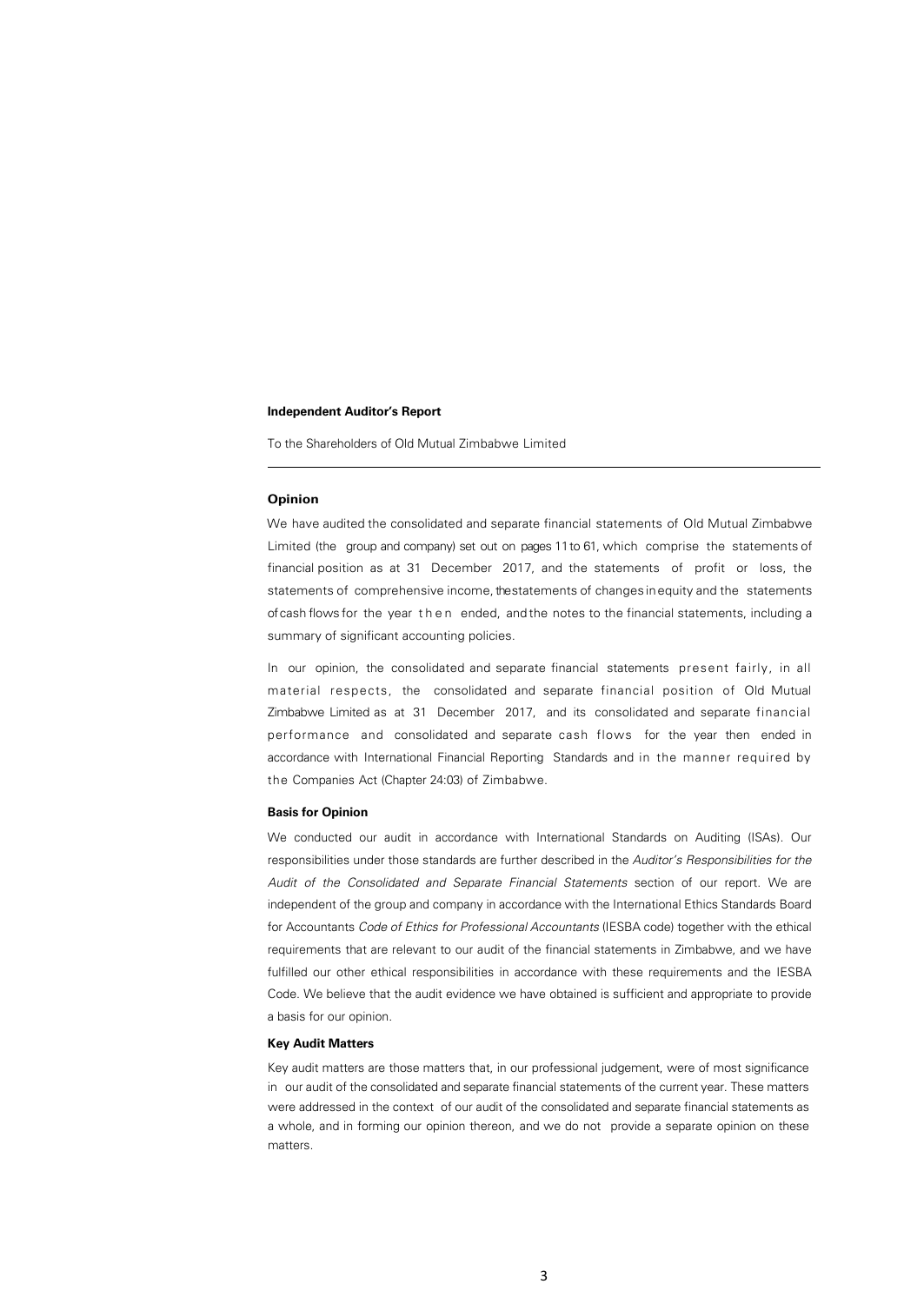J.

To the Shareholders of Old Mutual Zimbabwe Limited (continued)

# **Valuation of investment property (applicable to the consolidated and separate financial statements)**

Refer to the summary of significant accounting policies in Note 2.9, and to Notes 18 and 43 to the financial statements.

| The key audit matter                                                                                                                                                                                                             | How we addressed the matter in our audit                                                                                                                                                                                                                                                                                                                                                                                                                                                                                                                                                                                                                                   |  |  |
|----------------------------------------------------------------------------------------------------------------------------------------------------------------------------------------------------------------------------------|----------------------------------------------------------------------------------------------------------------------------------------------------------------------------------------------------------------------------------------------------------------------------------------------------------------------------------------------------------------------------------------------------------------------------------------------------------------------------------------------------------------------------------------------------------------------------------------------------------------------------------------------------------------------------|--|--|
| The group and company hold investment properties,<br>carried at fair value in the consolidated and separate<br>financial statements.                                                                                             | Our procedures included, among others:<br>evaluated<br>professional<br>We<br>the<br>independence,<br>competence and objectivity of the internal professional<br>valuers ("internal valuers") and the external independent                                                                                                                                                                                                                                                                                                                                                                                                                                                  |  |  |
| The key inputs and assumptions used in the valuations,<br>such as, rental rates per square meter and yield rates are<br>determined in an environment where there is limited<br>market activity due to illiquidity in the market. | valuers ("external valuers") engaged by the directors to<br>value the properties;<br>we evaluated the appropriateness of the valuation<br>methodologies used by the valuers based on our<br>knowledge of the industry and the requirements of the                                                                                                                                                                                                                                                                                                                                                                                                                          |  |  |
| Given the significant judgement and estimation required in<br>determining the key inputs and assumptions, the valuation of the<br>group's and company's investment properties was considered a<br>key audit matter.              | applicable financial reporting standard;<br>We compared the<br>key assumptions and key inputs<br>٠<br>used by the internal and external valuers to externally<br>derived data;<br>For the portfolio of properties valued by external valuers,<br>٠<br>we compared these values to the values determined by<br>the internal valuers and where material differences were<br>identified we evaluated the directors rational in respect<br>of the final value adopted; and<br>We evaluated whether the disclosures for the valuation<br>٠<br>of investment properties in the financial statements,<br>meets the requirements of the relevant financial<br>reporting standards. |  |  |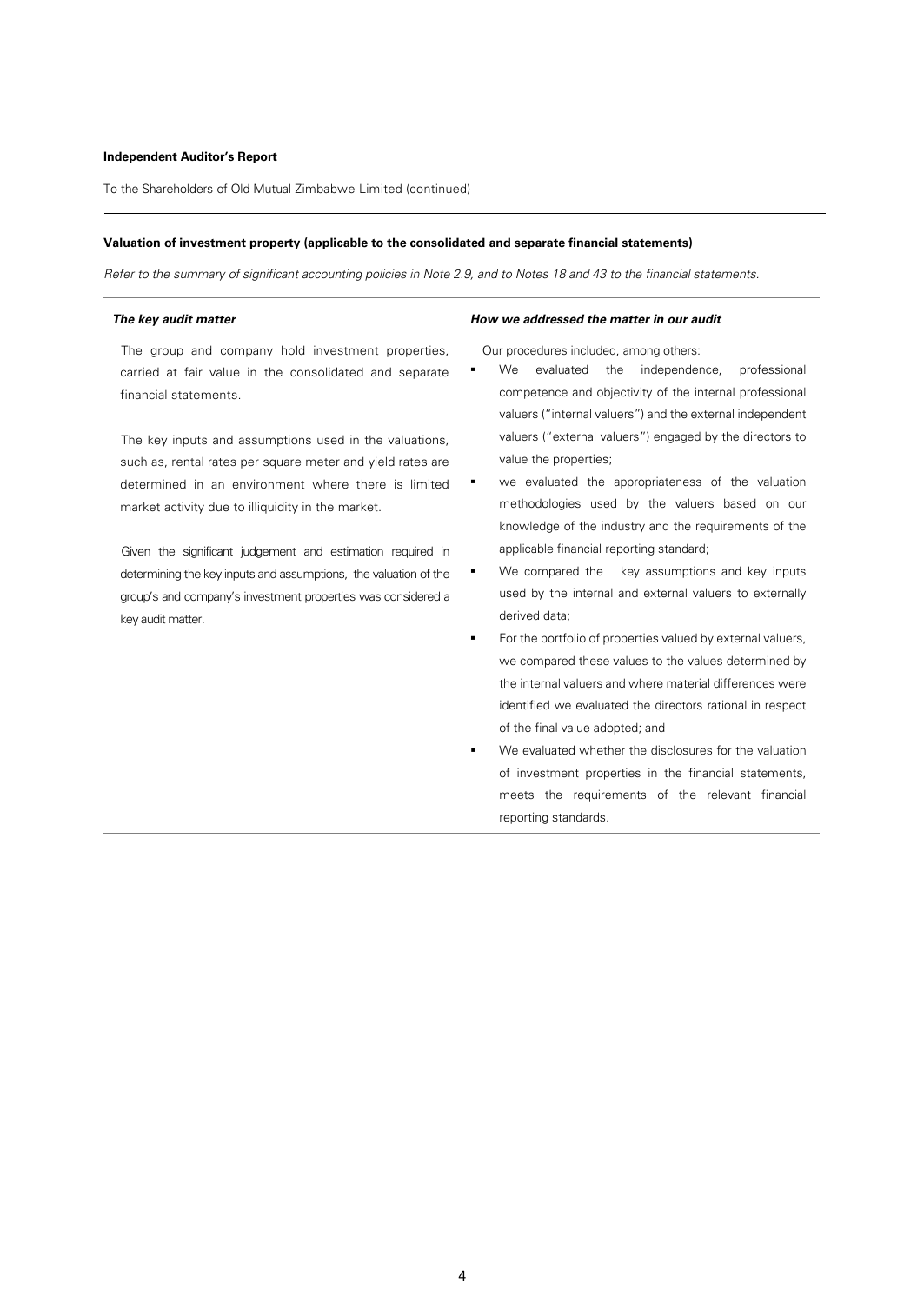To the Shareholders of Old Mutual Zimbabwe Limited (continued)

# **Valuation and classification of unlisted investments (applicable to the consolidated and separate financial statements)**

Refer to the summary of significant accounting policies in Note 2.3, and to Notes 21 and 46.1 to the financial statements.

| The key audit matter                                                      | How we addressed the matter in our audit                     |
|---------------------------------------------------------------------------|--------------------------------------------------------------|
| The group and company hold unlisted investments, which are                | Our procedures in respect of the valuation included, among   |
| carried at fair value through profit and loss and are classified as Level | others:                                                      |
| 3 in the fair value hierarchy as the valuation techniques used by the     | We used our internal valuation experts as part of our audit  |
| directors employ significant unobservable inputs which require            | team to test the inputs and assumptions used for significant |
| significant judgement and estimation.                                     | unlisted entities by:                                        |
|                                                                           | evaluating and challenging the appropriateness of the        |
| The classification of unlisted investments in which the group's and       | methodologies applied, assumptions and inputs used in        |
| company's investment holding exceeds 20% involves significant             | the valuation by establishing their own range of the key     |
| judgement in determining whether the group and company exerts             | assumptions and inputs, based on externally available        |
| significant influence over those investments, and therefore,              | metrics and wider economic and commercial factors and        |
| whether the investments should be classified as investments in            | using their knowledge and industry experience;               |
| associates in accordance with the international financial reporting       | evaluating the reasonableness of the directors' inputs by    |
| standard, IAS 28 Investments in Associates and Joint Ventures (IAS        | comparing the inputs to historical trends.                   |
| 28).                                                                      | Our procedures in respect of the classification included,    |
|                                                                           |                                                              |

Given the significant judgement and estimation applied by the directors, the valuation and classification of unlisted investments was considered a key audit matter.

- methodologies applied, assumptions and inputs used in the valuation by establishing their own range of the key assumptions and inputs, based on externally available metrics and wider economic and commercial factors and
- evaluating the reasonableness of the directors' inputs by
- **Dure procedures in respect of the classification included,** among others:
- evaluating the directors' assessment of whether the group and company exert significant influence over investees in which the group's and company's shareholding exceeds 20%, against the criteria in IAS 28; and
- evaluating whether unlisted investments are presented in accordance with the relevant financial reporting standard in the financial statements.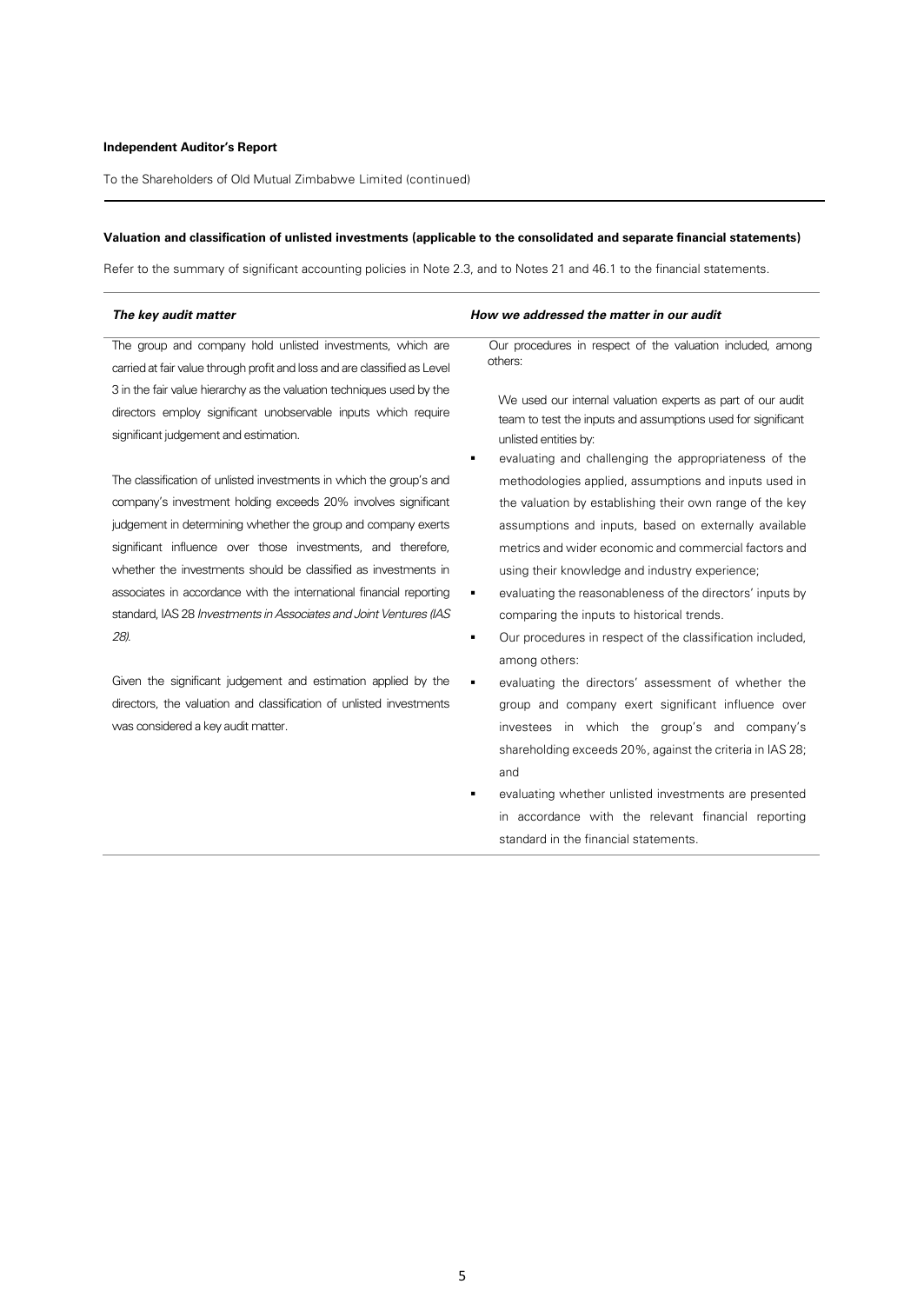To the Shareholders of Old Mutual Zimbabwe Limited (continued)

# **Insurance contract liabilities (applicable to the consolidated financial statements)**

Refer to the summary of significant accounting policies in Note 2.6 and to Notes 26, and 42 to the financial statements.

| The key audit matter                                              | How we addressed the matter in our audit                         |  |  |
|-------------------------------------------------------------------|------------------------------------------------------------------|--|--|
| The group has recognised significant liabilities relating to long | Our procedures included, among others:                           |  |  |
| term insurance contracts at year end valued at US\$               | we tested the design, implementation and operating               |  |  |
| 1 355 808 986.                                                    | effectiveness of key controls over the identification,           |  |  |
|                                                                   | measurement and recording of the group's and                     |  |  |
| We considered insurance contract liabilities to be a key audit    | company's calculation of insurance contract liabilities;         |  |  |
| matter in respect of the consolidated financial statements        | we evaluated the appropriateness of the methodology              |  |  |
| because significant estimation and judgement is required over     | applied and assumptions used by the group and                    |  |  |
| key valuation assumptions such as valuation interest rates,       | company using our knowledge and industry experience;             |  |  |
| expense inflation and mortality basis used in determining the     | we engaged our internal actuarial specialist as part of our<br>٠ |  |  |
| valuation of the insurance contract liabilities.                  | audit team to assist us in challenging the assumptions           |  |  |
|                                                                   | used and the process followed for setting and updating           |  |  |
| The Zimbabwean Government concluded its inquiry into the          | assumptions, particularly around persistency,<br>the             |  |  |
| loss in value for certain policyholders and beneficiaries upon    | expense and mortality/morbidity assumptions;                     |  |  |
| the conversion of pension and insurance benefits after the        | we challenged the assumptions used by the directors by<br>٠      |  |  |
| dollarization of the economy in 2009. On 09 March 2018 the        | comparing the assumptions to external data; and                  |  |  |
| results of the Zimbabwean Government's inquiry were made          | enquired of management of their view of the<br>We<br>٠           |  |  |
| public.                                                           | commission of inquiry report and their consideration of          |  |  |
|                                                                   | the its possible implications; and                               |  |  |
|                                                                   | we evaluated the disclosures in the financial statements<br>٠    |  |  |
|                                                                   | met the requirements of IAS 37 Provisions, Contingent            |  |  |
|                                                                   | Liabilities and Contingent Assets.                               |  |  |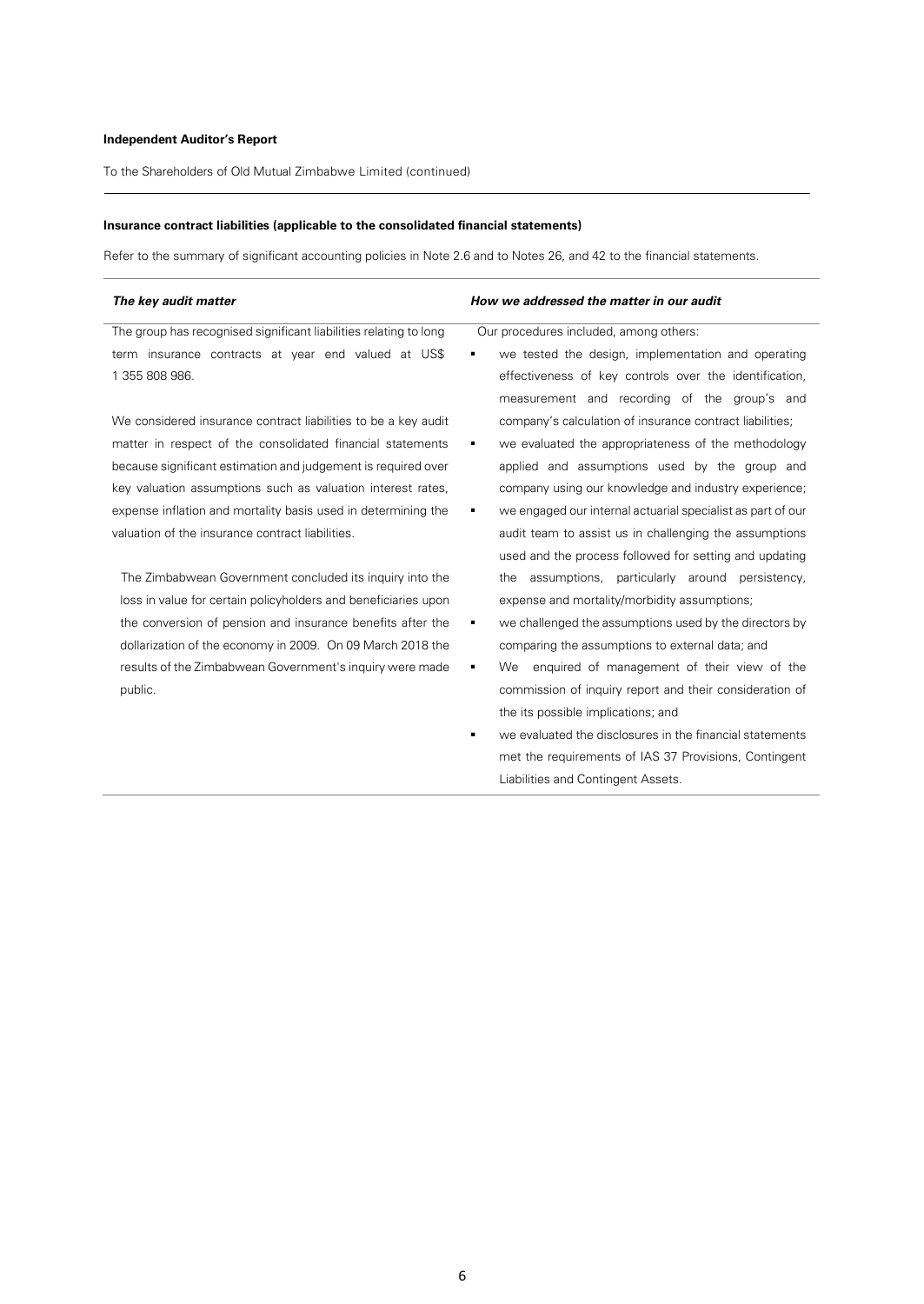To the Shareholders of Old Mutual Zimbabwe Limited (continued)

# **Impairment of loans and advances (applicable to the consolidated financial statements)**

Refer to the summary of significant accounting policies in Notes 2.13 and 2.14 and to Notes 23 and the "credit risk" section of Note 41 to the financial statements.

| The key audit matter                                                                                                       | How we addressed the matter in our audit                    |
|----------------------------------------------------------------------------------------------------------------------------|-------------------------------------------------------------|
| The Group's retail loans, mortgage loans and corporate                                                                     | Our audit procedures included:                              |
| loans, which amount to US\$669 180 201, are subject to high                                                                | performed a retrospective review of the adequacy of the     |
| credit risk in the current economic environment prevailing in                                                              | provision for impairment losses, by comparing written       |
| the country.                                                                                                               | off debtors to provision created in the prior year;         |
|                                                                                                                            | tested the design, implementation and operating             |
| The Directors exercise significant judgement over the                                                                      | effectiveness of key controls over loan origination, credit |
| following assumptions:                                                                                                     | grading, and monitoring of loans and advances;              |
| the timing of cash flows and discount rate applied; and                                                                    | tested the accuracy of estimated inputs by comparing<br>٠   |
| classification of loan grades for the purpose of<br>٠                                                                      | the estimates with externally derived information;          |
| Regulatory provisions.                                                                                                     | evaluated the reasonableness the timing of the cash<br>٠    |
|                                                                                                                            | flows used in the cash flow forecast;                       |
| Due to the high credit risk, the significance of loans and                                                                 | tested the accuracy of the discounting rates used to<br>٠   |
| advances to the financial statements, and the significant<br>judgements exercised by the Directors, this was considered to | discount the forecasted recoverable cash flows by           |
| be a key audit matter.                                                                                                     | agreeing it to the signed loan documentation; and           |
|                                                                                                                            | inspected selected loans and advances to determine<br>٠     |
|                                                                                                                            | whether the minimum regulatory impairment provisions        |
|                                                                                                                            | and classification of loans into various credit quality     |
|                                                                                                                            | grades are as prescribed by the Reserve Bank of             |
|                                                                                                                            | Zimbabwe.                                                   |
|                                                                                                                            |                                                             |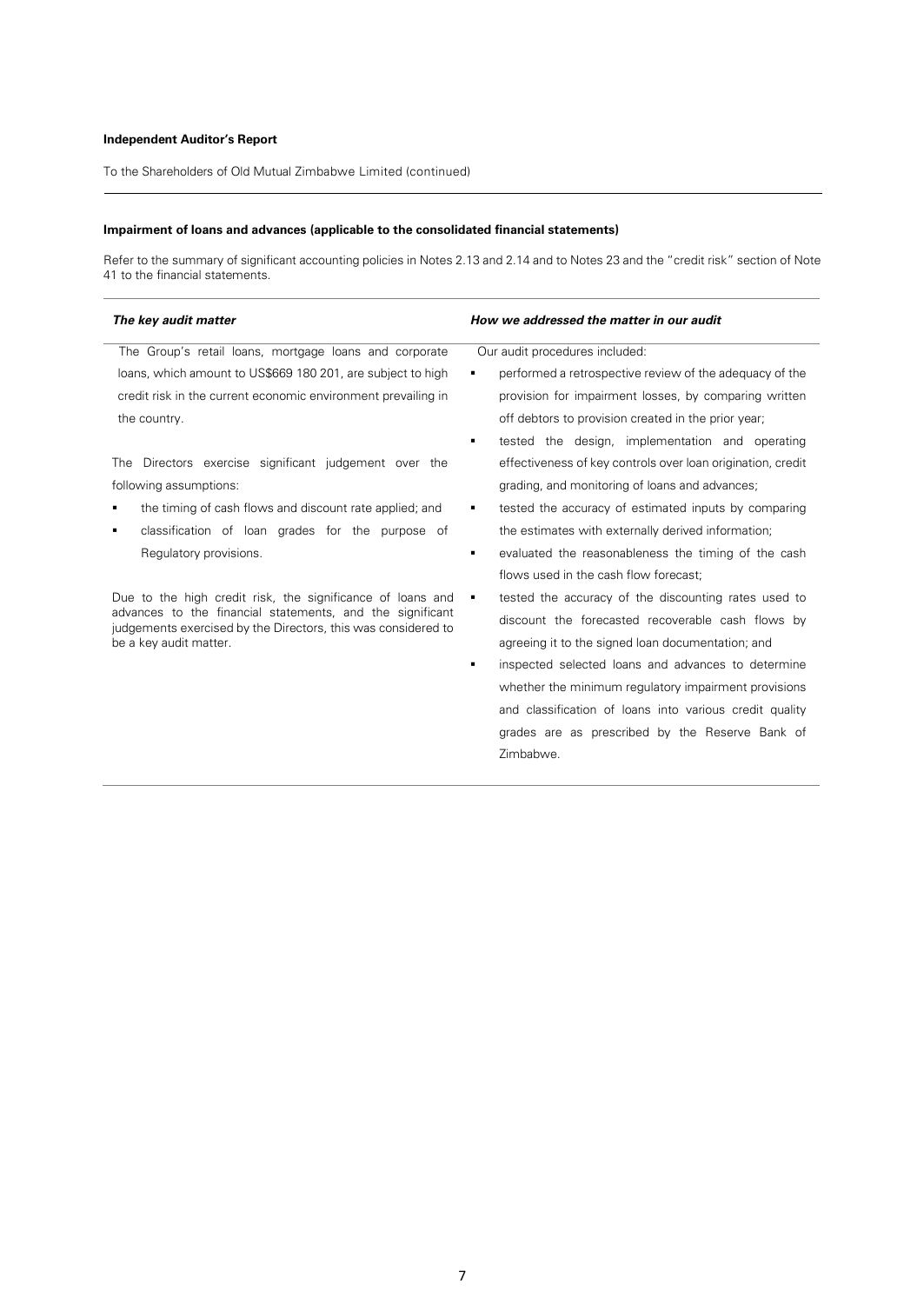To the Shareholders of Old Mutual Zimbabwe Limited (continued)

# **Valuation of treasury bills (applicable to the consolidated financial statements)**

Refer to the summary of significant accounting policies in Note 2.3, and to Note 21.5 to the financial statements.

| The key audit matter                                            | How we addressed the matter in our audit                    |  |  |
|-----------------------------------------------------------------|-------------------------------------------------------------|--|--|
| The Group holds treasury bills (TBs) of US\$195 359 411 and     | Our audit procedures included:                              |  |  |
| these are classified and measured at fair value through profit  | we evaluated the appropriateness of Directors'<br>٠         |  |  |
| or loss.                                                        | classification of treasury bills s in accordance with the   |  |  |
|                                                                 | relevant accounting standard;                               |  |  |
| In determination of the fair value, management derives a yield  | we tested the design, implementation and operating<br>٠     |  |  |
| curve based on the known trading statistics in both the         | effectiveness of key controls over the capturing of the     |  |  |
| primary and secondary market which requires significant         | key inputs of fair value calculation of TBs; and            |  |  |
| judgement.                                                      | we used our financial risk management specialists to<br>٠   |  |  |
|                                                                 | evaluate the methodology applied by Directors, and          |  |  |
| Accordingly, these instruments are measured as level 2 in fair  | developed an independent yield curve that we used to        |  |  |
| value hierarchy.                                                | discount future cash flows arising from the treasury bills, |  |  |
|                                                                 | and compared our results with the fair value calculation.   |  |  |
| Due to the significant judgement, the valuation of the treasury |                                                             |  |  |
| bills was considered a key audit matter.                        |                                                             |  |  |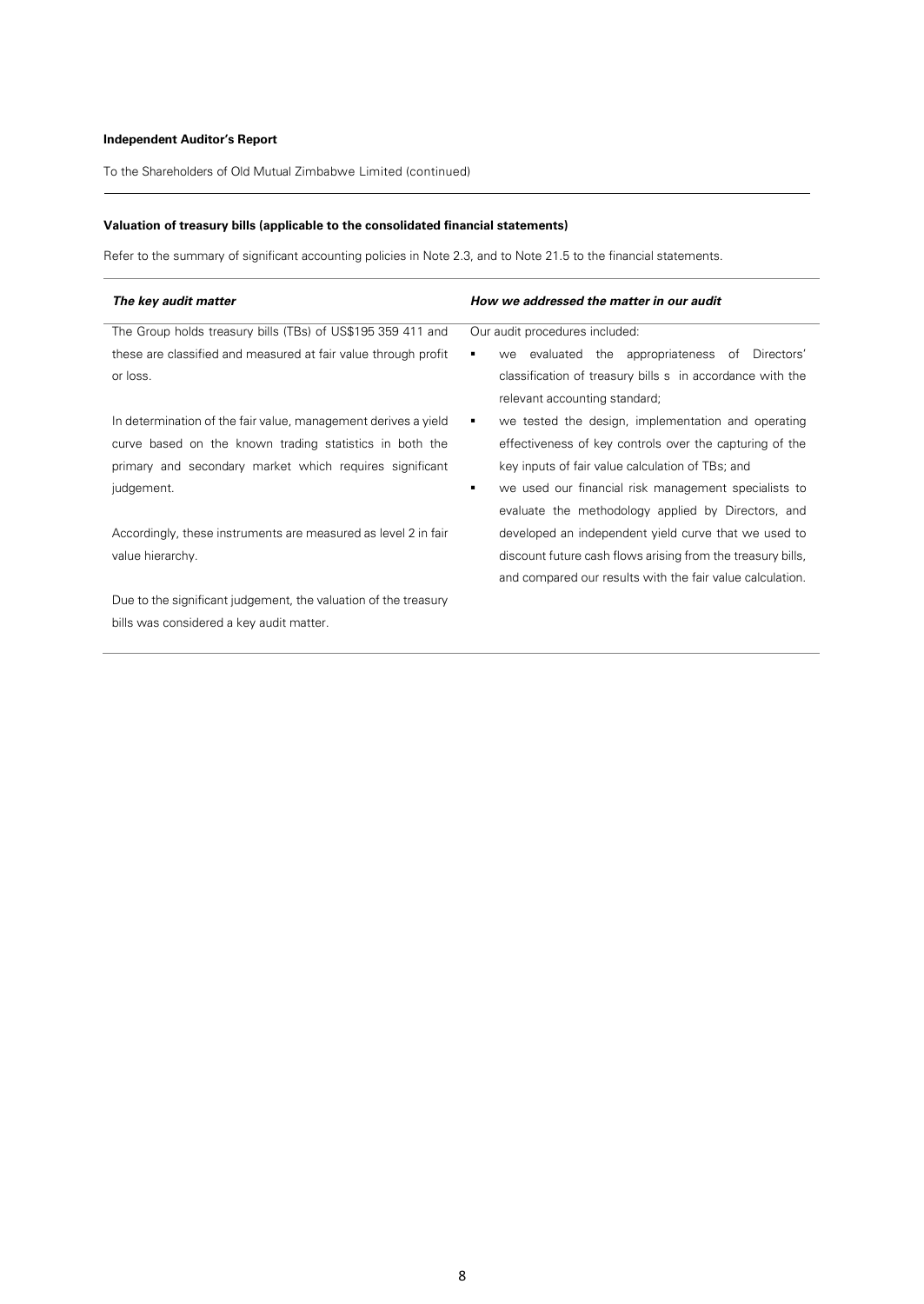To the Shareholders of Old Mutual Zimbabwe Limited (continued)

# Other Information

The directors are responsible for the other information. The other information comprises the Directors' Report. The other information does not include the consolidated and separate financial statements and our auditor's report thereon.

Our opinion on the consolidated and separate financial statements does not cover the other information and we do not express an audit opinion or any form of assurance conclusion thereon.

In connection with our audit of the consolidated and separate financial statements, our responsibility is to read the other information and, in doing so, consider whether the other information is materially inconsistent with the consolidated and separate financial statements or our knowledge obtained in the audit, or otherwise appears to be materially misstated. If, based on the work we have performed, we conclude that there is a material misstatement of this other information, we are required to report that fact. We have nothing to report in this regard.

# Responsibilities of the Directors for the Consolidated and Separate Financial Statements

The directors are responsible for the preparation and fair presentation of the consolidated and separate financial statements in accordance with International Financial Reporting Standards and in a manner required by the Companies Act (Chapter 24:03) of Zimbabwe, and for such internal control as the directors determine is necessary to enable the preparation of consolidated and separate financial statements that are free from material misstatement, whether due to fraud or error.

In preparing the consolidated and separate financial statements, the directors are responsible for assessing the group's and company's ability to continue as a going concern, disclosing, as applicable, matters related to going concern and using the going concern basis of accounting unless the directors either intend to liquidate the group and/or company or to cease operations, or have no realistic alternative but to do so.

# Auditor's Responsibilities for the Audit of the Consolidated and Separate Financial Statements

Our objectives are to obtain reasonable assurance about whether the consolidated and separate financial statements as a whole are free from material misstatement, whether due to fraud or error, and to issue an auditor's report that includes our opinion. Reasonable assurance is a high level of assurance, but is not a guarantee that an audit conducted in accordance with ISAs will always detect a material misstatement when it exists. Misstatements can arise from fraud or error and are considered material if, individually or in the aggregate, they could reasonably be expected to influence the economic decisions of users taken on the basis of these consolidated and separate financial statements.

As part of an audit in accordance with ISAs, we exercise professional judgement and maintain professional scepticism throughout the audit. We also:

- Identify and assess the risks of material misstatement of the consolidated and separate financial statements, whether due to fraud or error, design and perform audit procedures responsive to those risks, and obtain audit evidence that is sufficient and appropriate to provide a basis for our opinion. The risk of not detecting a material misstatement resulting from fraud is higher than for one resulting from error, as fraud may involve collusion, forgery, intentional omissions, misrepresentations, or the override of internal control.
- .
- Obtain an understanding of internal control relevant to the audit in order to design audit procedures that are appropriate in the circumstances, but not for the purpose of expressing an opinion on the effectiveness of the group's and company's internal control.
- Evaluate the appropriateness of accounting policies used and the reasonableness of accounting estimates and related disclosures made by the directors.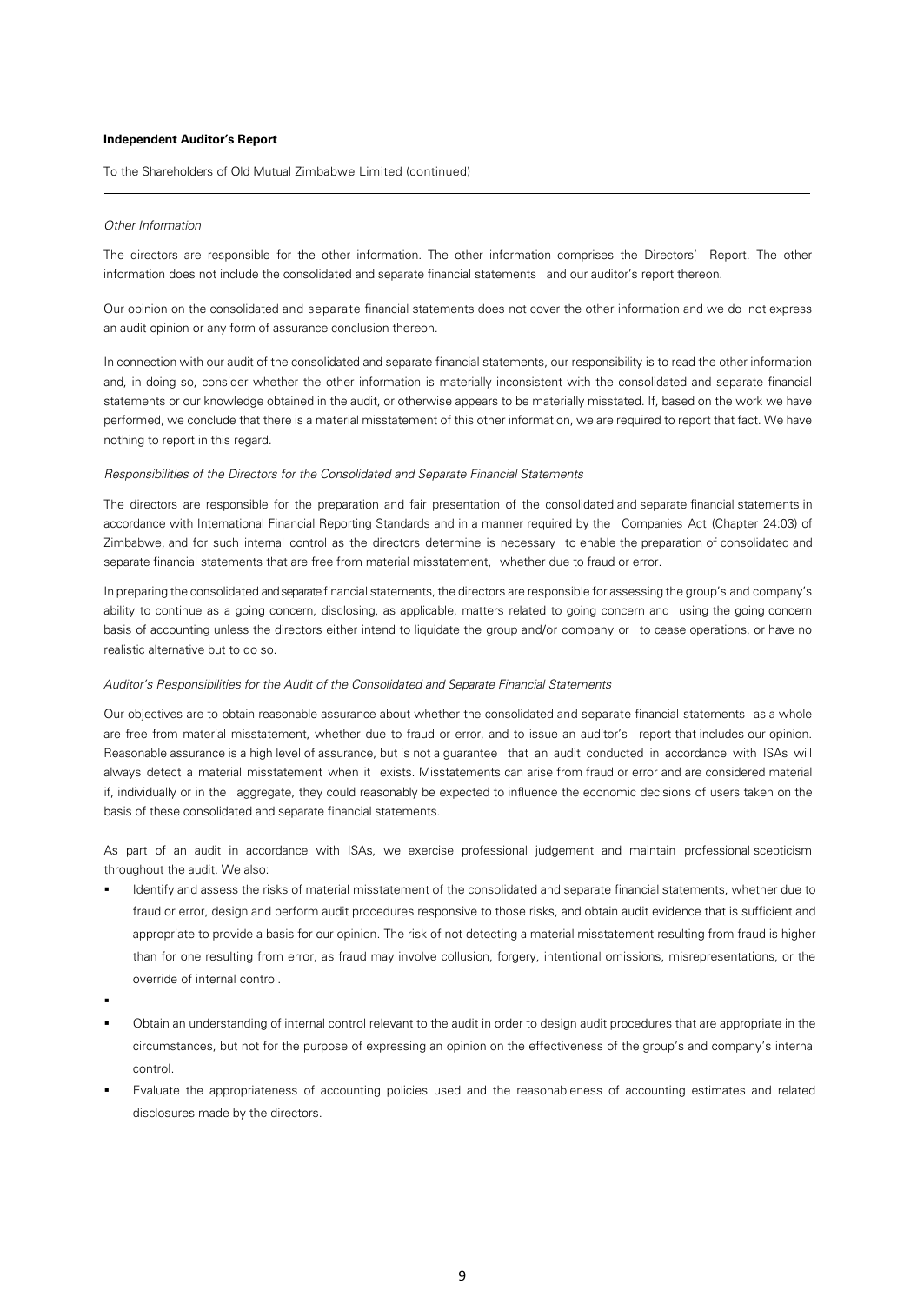To the Shareholders of Old Mutual Zimbabwe Limited (continued)

- Conclude on the appropriateness of the directors' use of the going concern basis of accounting and based on the audit evidence obtained, whether a material uncertainty exists related to events or conditions that may cast significant doubt on the group's and company's ability to continue as a going concern. If we conclude that a material uncertainty exists, we are required to draw attention in our auditor's report to the related disclosures in the consolidated and separate financial statements or, if such disclosures are inadequate, to modify our opinion. Our conclusions are based on the audit evidence obtained up to the date of our auditor's report. However, future events or conditions may cause the group and / or company to cease to continue as a going concern.
- Evaluate the overall presentation, structure and content of the consolidated and separate financial statements, including the disclosures, and whether the consolidated and separate financial statements represent the underlying transactions and events in a manner that achieves fair presentation.
- Obtain sufficient appropriate audit evidence regarding the financial information of the entities or business activities within the group to express an opinion on the consolidated financial statements. We are responsible for the direction, supervision and performance of the group audit. We remain solely responsible for our audit opinion.
- We communicate with the directors regarding, among other matters, the planned scope and timing of the audit and significant audit findings, including any significant deficiencies in internal control that we identify during our audit.

From the matters communicated with the directors, we determine those matters that were of most significance in the audit of the consolidated and separate financial statements of the current period and are therefore the key audit matters. We describe these matters in our auditor's report unless law or regulation precludes public disclosure about the matter or when, in extremely rare circumstances, we determine that a matter should not be communicated in our report because the adverse consequences of doing so would reasonably be expected to outweigh the public interest benefits of such communication.

# KPMG Zimbabwe

Registered Accountants and Auditors Chartered Accountants (Zimbabwe)

Per: Michael de Beer Partner Registered Auditor PAAB Practising Certificate Number 0369

22 March 2018

for and on behalf of, **KPMG Chartered Accountants (Zimbabwe), Reporting Auditors** 100 The Chase (West) Emerald Hill, Harare Zimbabwe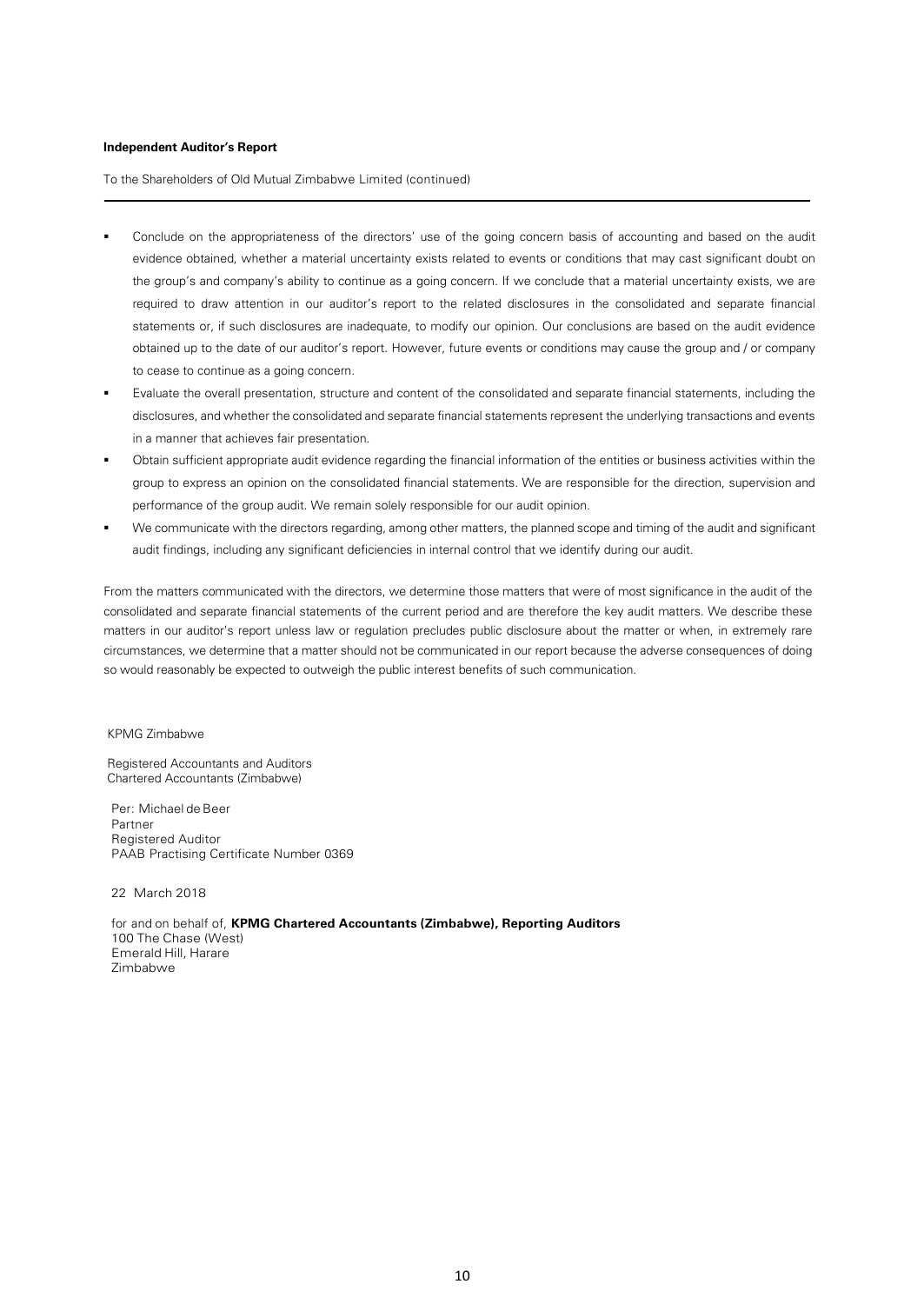# **OLD MUTUAL ZIMBABWE LIMITED Group statement of profit or loss**

# *GROUP STATEMENT OF PROFIT OR LOSS FOR THE YEAR ENDED 31 DECEMBER 2017*

|                                                                         |              | 2017          | 2016          |
|-------------------------------------------------------------------------|--------------|---------------|---------------|
|                                                                         | <b>Notes</b> | Group<br>US\$ | Group<br>US\$ |
| Revenue                                                                 |              |               |               |
| Gross earned premiums                                                   | 4            | 194 762 961   | 185 331 898   |
| Outward reinsurance                                                     |              | (10062972)    | (10820108)    |
| Net earned premiums                                                     |              | 184 699 989   | 174 511 790   |
| Investment income (non banking)                                         | 5            | 640 946 266   | 116 899 502   |
| Banking interest and similar income                                     | 6            | 91 364 015    | 93 339 766    |
| Fee income, commissions and income from service contracts               | 7            | 71 685 808    | 58 734 149    |
| Other income                                                            | 8            | 3 273 940     | 1566461       |
| <b>Total revenue</b>                                                    |              | 991 970 018   | 445 051 668   |
| <b>Expenses</b>                                                         |              |               |               |
| Claims and benefits (including change in insurance contract provisions) | 9            | (563 021 342) | (219 229 113) |
| Reinsurance recoveries                                                  |              | 3 664 575     | 3 420 387     |
| Net claims incurred                                                     |              | (559 356 767) | (215 808 726) |
| Change in provision for investment contract liabilities                 | 10           | (51809502)    | (6682553)     |
| Fees, commissions and other acquisition costs                           |              | (21 163 318)  | (7313092)     |
| Banking interest payable and similar expenses                           | 6            | (20239362)    | (22955977)    |
| Impairment charges                                                      |              | (2701279)     | (3531106)     |
| Other operating and administration expenses                             | 11           | (93823387)    | (89355606)    |
| Profit before tax                                                       |              | 242 876 403   | 99 404 607    |
| Income tax expense                                                      | 12           | (23614160)    | (7571867)     |
| Profit for the year                                                     |              | 219 262 243   | 91 832 740    |
| Attributable to non-controlling interests                               |              | 7 695 743     | 3 155 851     |
| Attributable to owners of parent company                                |              | 211 566 500   | 88 676 890    |
|                                                                         |              | 219 262 243   | 91 832 741    |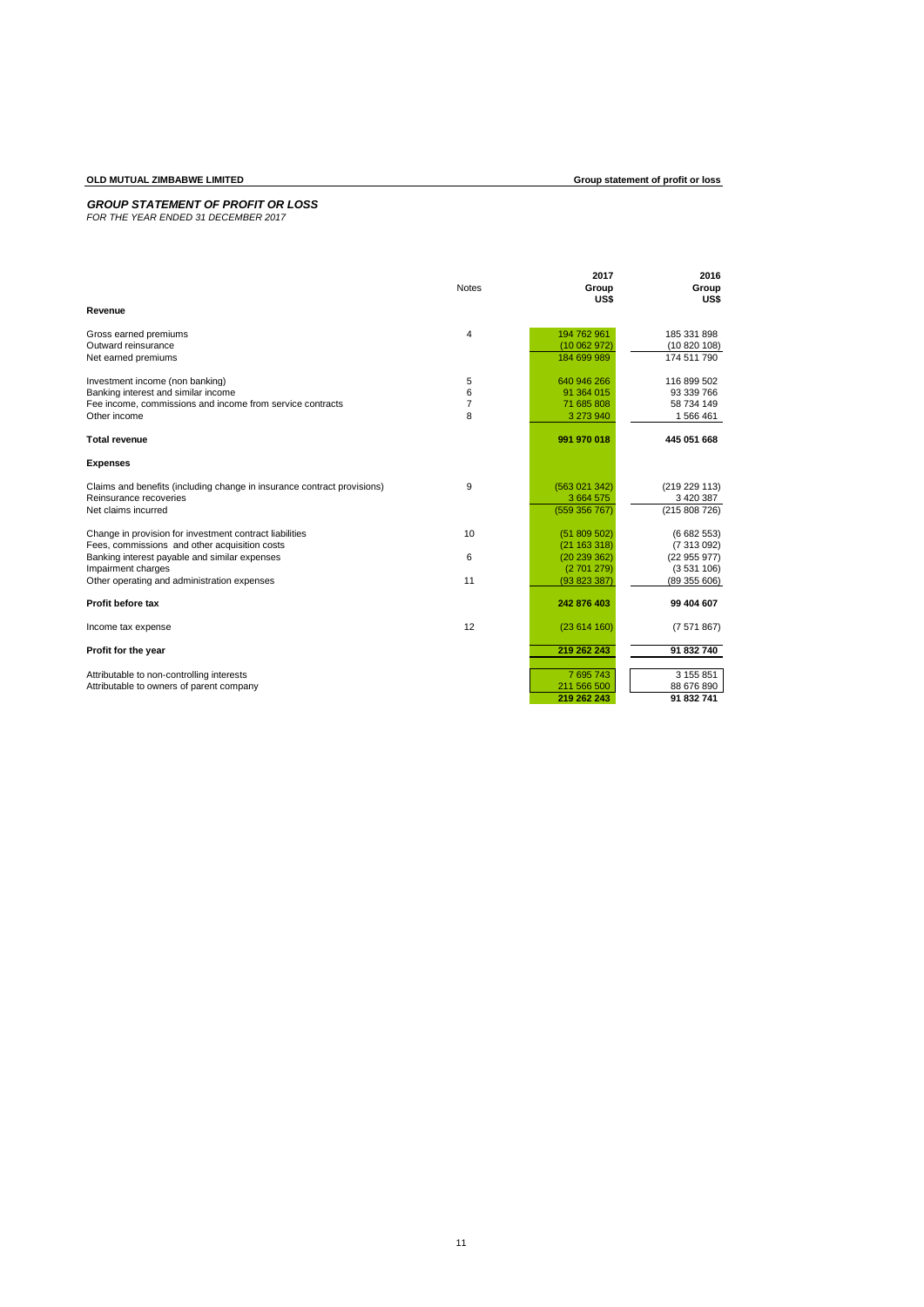## *GROUP STATEMENT OF COMPREHENSIVE INCOME*

*FOR THE YEAR ENDED 31 DECEMBER 2017*

|                                                                                     | Note | 2017<br>Group<br>US\$ | 2016<br>Group<br>US\$ |
|-------------------------------------------------------------------------------------|------|-----------------------|-----------------------|
| Profit for the year                                                                 |      | 219 262 243           | 91 832 741            |
| Other comprehensive income<br>Items that will not be reclassified to profit or loss |      |                       |                       |
| Property revaluation                                                                |      | 1 045 173             | (1120337)             |
| Shadow accounting                                                                   | 10.1 | (724662)              | (700327)              |
| Regulatory impairment allowance                                                     |      | (1440001)             | (5984345)             |
|                                                                                     |      |                       |                       |
| Total comprehensive income for the year                                             |      | 218 142 753           | 84 027 732            |
| Total comprehensive income attributable to:                                         |      |                       |                       |
| Owners of parent company                                                            |      | 210 447 010           | 80 871 881            |
| Non-controlling interests                                                           |      | 7 695 743             | 3 155 851             |
|                                                                                     |      | 218 142 753           | 84 027 732            |
| Earnings per share                                                                  |      |                       |                       |
| Basic and diluted (US cents)                                                        | 13.1 | 63.72                 | 26.71                 |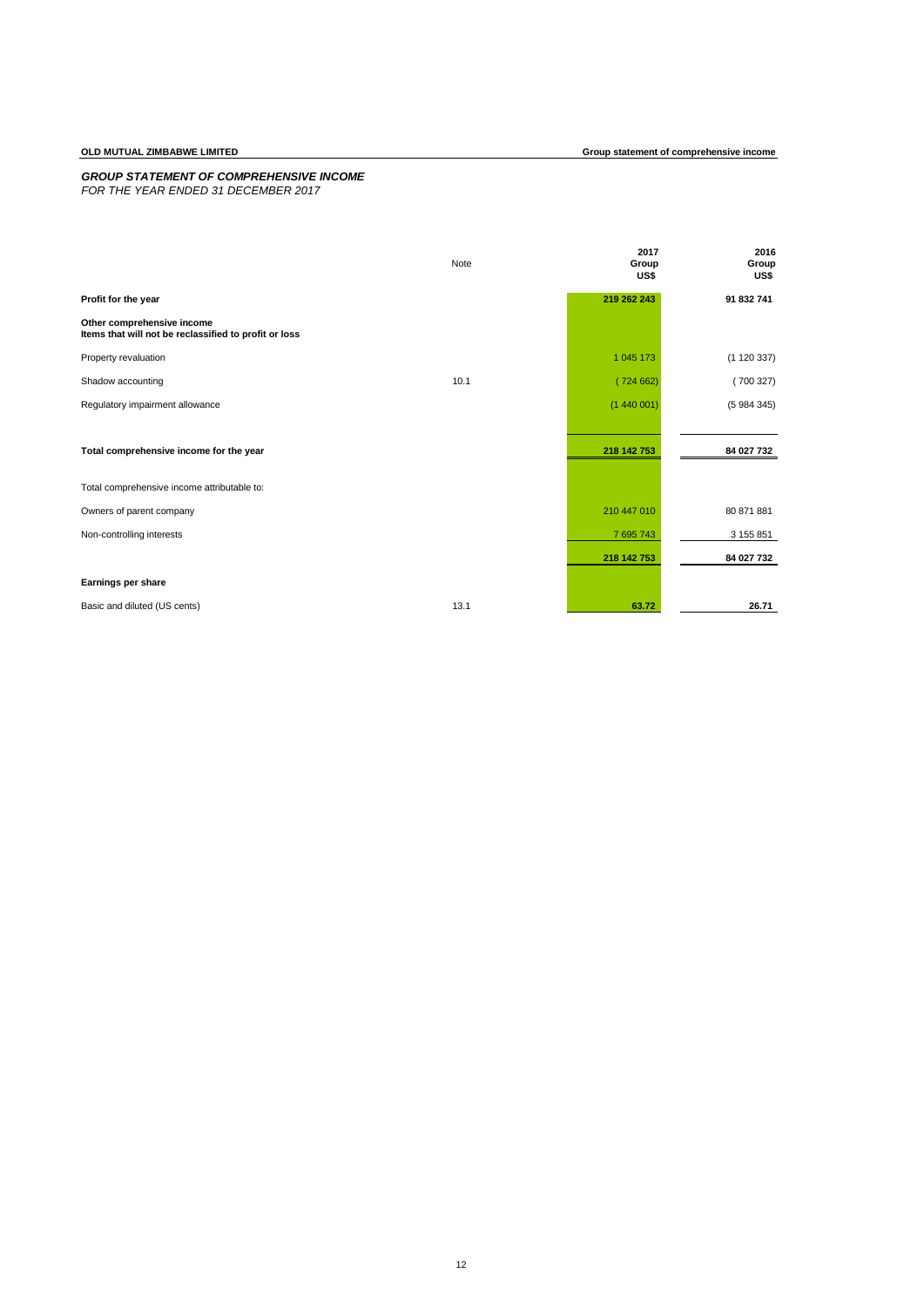# *COMPANY STATEMENT OF PROFIT OR LOSS AND COMPREHENSIVE INCOME FOR THE YEAR ENDED 31 DECEMBER 2017*

|                                                           |              | 2017<br>Company | 2016<br>Company |
|-----------------------------------------------------------|--------------|-----------------|-----------------|
| Revenue                                                   | <b>Notes</b> | US\$            | US\$            |
| Investment income                                         | 14           | 119 982 813     | 34 964 628      |
| Other income                                              | 15           | 719 454         | 43 660          |
| <b>Total revenue</b>                                      |              | 120 702 267     | 35 008 288      |
| <b>Expenses</b>                                           |              |                 |                 |
| Other operating and administration expenses               | 16           | (8372415)       | (4595175)       |
| Profit before tax                                         |              | 112 329 852     | 30 413 113      |
| Income tax (expense)/credit                               | 17           | (8796540)       | (3602828)       |
| Profit/(loss) and total comprehensive income for the year |              | 103 533 312     | 26 810 285      |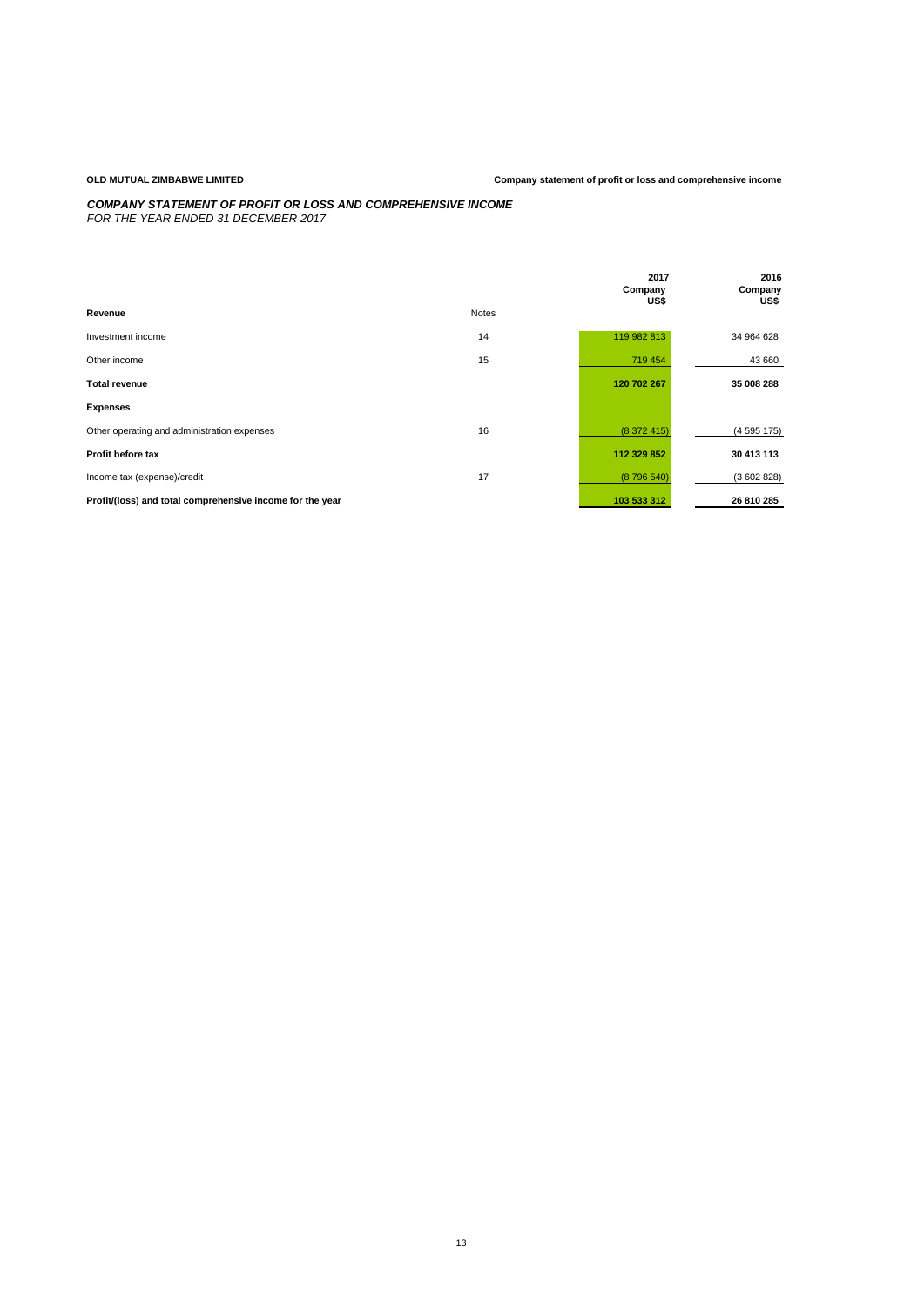# **OLD MUTUAL ZIMBABWE LIMITED Group statement of financial position**

# *GROUP STATEMENT OF FINANCIAL POSITION*

| AS AT 31 DECEMBER 2017 |  |
|------------------------|--|
|------------------------|--|

|                                                        |              | 2017<br>Group              | 2016<br>Group              |
|--------------------------------------------------------|--------------|----------------------------|----------------------------|
| <b>Assets</b>                                          | <b>Notes</b> | US\$                       | US\$                       |
|                                                        |              |                            |                            |
| Investment property                                    | 18           | 405 171 878                | 392 554 780                |
| Property and equipment                                 | 19           | 96 322 048<br>741 681      | 92 466 009<br>893 405      |
| Deferred acquisition costs<br>Reinsurer contracts      | 20           | 3 278 568                  | 1 949 657                  |
| Investments and securities                             | 21           | 1 610 459 137              | 801 700 043                |
| Deferred tax assets                                    | 30           | 932 245                    | 1 030 934                  |
| Current tax assets                                     |              | 737 798                    |                            |
| Loans and advances                                     | 23           | 669 180 202                | 583 252 405                |
| Other assets<br>Cash and cash equivalents              | 24<br>25     | 145 628 854<br>190 251 626 | 128 839 053<br>154 825 305 |
|                                                        |              |                            |                            |
| <b>Total assets</b>                                    |              | 3 122 704 037              | 2 157 511 591              |
| Liabilities                                            |              |                            |                            |
| Insurance contract liabilities                         | 26           | 1 355 608 987              | 900 788 677                |
| Investment contract liabilities                        | 27           | 120 815 870                | 76 330 845                 |
| Provisions                                             | 29           | 14 303 061                 | 15 002 534                 |
| Deferred tax liabilities                               | 30           | 42 089 309                 | 30 298 182                 |
| Current tax payables                                   |              | 557924                     | 452 664                    |
| Amounts due to group companies                         | 22           | 68 647 703                 | 57 347 829                 |
| Amounts owed to bank depositors<br><b>Credit lines</b> | 31<br>32     | 838 026 610<br>23 317 769  | 617 561 524<br>28 654 056  |
| Other liabilities                                      | 33           | 79 148 600                 | 52 127 147                 |
| <b>Total liabilities</b>                               |              | 2 542 515 833              | 1778 563 458               |
|                                                        |              |                            |                            |
| <b>Net assets</b>                                      |              | 580 188 204                | 378 948 133                |
| Shareholders' equity                                   |              |                            |                            |
| Share capital and premium                              | 54           | 1 0 6 5                    | 1 0 6 5                    |
| Non-distributable reserve                              |              | 52 457 048                 | 52 457 048                 |
| Revaluation reserve                                    |              | 18 776 760                 | 18 456 249                 |
| Share option reserve                                   |              | 32 480 501                 | 32 037 134                 |
| Regulatory provisions reserve                          |              | 17 957 094                 | 16 517 093                 |
| Retained earnings                                      |              | 439 983 423<br>561 655 891 | 247 192 464<br>366 661 053 |
| Non-controlling interests                              |              | 18 532 313                 | 12 287 080                 |
| <b>Total equity</b>                                    |              | 580 188 204                | 378 948 133                |
|                                                        |              |                            |                            |
|                                                        |              |                            |                            |

……………………...………………………………. ……………………...………………………………. DIRECTOR DIRECTOR

22 March 2018 22 March 2018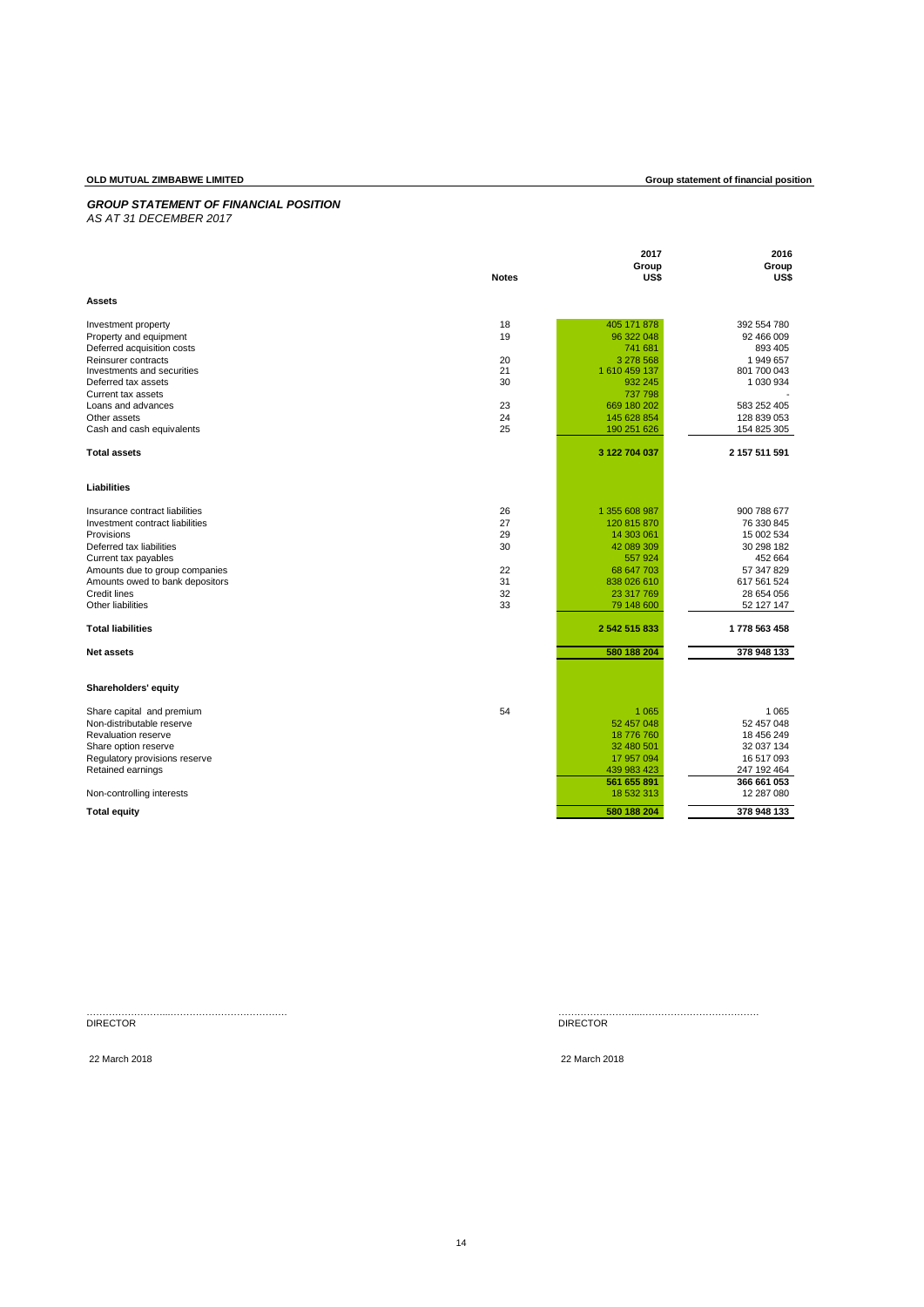# *COMPANY STATEMENT OF FINANCIAL POSITION*

*AS AT 31 DECEMBER 2017*

|                                     |              | 2017        | 2016        |
|-------------------------------------|--------------|-------------|-------------|
|                                     |              | Company     | Company     |
|                                     | <b>Notes</b> | US\$        | US\$        |
| <b>Assets</b>                       |              |             |             |
| Investment property                 | 43           | 530 000     | 480 000     |
| Investments in subsidiary companies | 44           | 80 874 529  | 79 301 169  |
| Property and equipment              | 45           | 133 336     | 217 317     |
| Investments and securities          | 46.1         | 176 717 409 | 78 995 256  |
| Amounts due by group companies      | 47           | 28 041 597  | 26 564 293  |
| Current tax receivable              |              | 298 416     |             |
| Other receivables                   | 48           | 178 354     | 917 603     |
| Cash and cash equivalents           | 49           | 3 316 468   | 5 106 337   |
| <b>Total assets</b>                 |              | 290 090 109 | 191 581 975 |
| Liabilities                         |              |             |             |
| Provisions                          | 51           | 305 114     | 261 389     |
| Deferred tax liability              | 52           | 2 037 569   | 1 141 628   |
| Current tax payable                 |              |             | 13 912      |
| Amounts due to group companies      | 47           | 51 864 010  | 42 422 224  |
| Other liabilities                   | 53           | 41 020 844  | 38 489 003  |
| <b>Total liabilities</b>            |              | 95 227 537  | 82 328 156  |
| <b>Net assets</b>                   |              | 194 862 572 | 109 253 819 |
|                                     |              |             |             |
| Shareholders' equity                |              |             |             |
| Share capital and premium           | 54           | 1 0 6 5     | 1 0 6 5     |
| Non-distributable reserve           |              | 19 953 027  | 19 953 027  |
| Share option reserve                |              | 64 244 338  | 63 308 611  |
| Retained income                     |              | 110 664 142 | 25 991 116  |
| <b>Total equity</b>                 |              | 194 862 572 | 109 253 819 |

# DIRECTOR DIRECTOR

……………………...………………………………. ……………………...……………………………….

# 22 March 2018 22 March 2018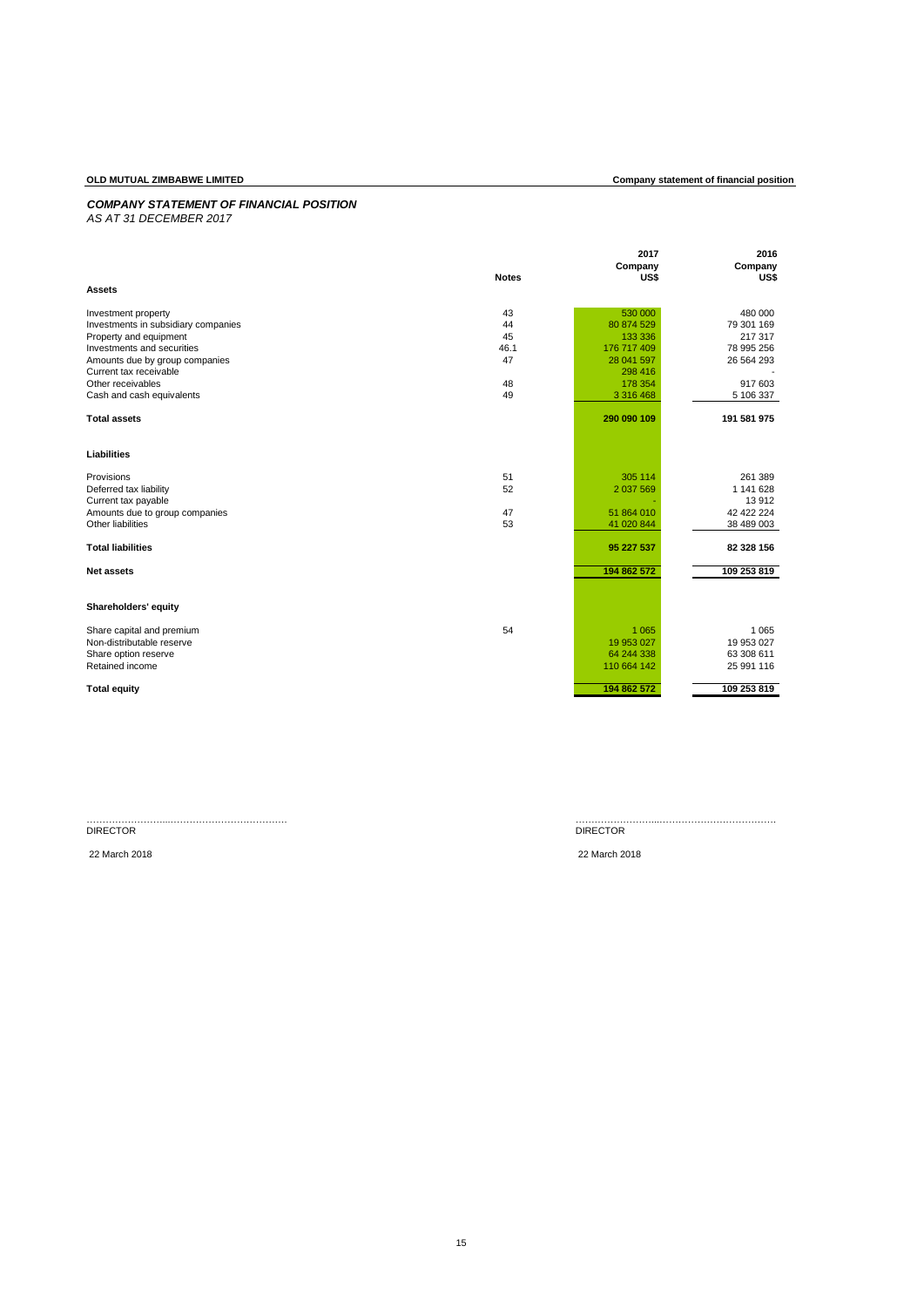# *GROUP STATEMENT OF CHANGES IN EQUITY*

*FOR THE YEAR ENDED 31 DECEMBER 2017*

| 2017                                              | <b>Notes</b> | Share<br>capital &<br>premium<br>US\$ | Non-<br>distributable<br>reserve<br>US\$ | Revaluation<br>reserve<br>US\$ | Share<br>option<br>reserve<br>US\$ | Regulatory<br>provisions<br>reserve<br>US\$ | Retained<br>income<br>US\$ | <b>Equity</b><br>total<br>US\$ | Non-controlling<br>interests<br>US\$ | <b>Equity</b><br>total<br>US\$ |
|---------------------------------------------------|--------------|---------------------------------------|------------------------------------------|--------------------------------|------------------------------------|---------------------------------------------|----------------------------|--------------------------------|--------------------------------------|--------------------------------|
| Shareholders' equity at beginning of year         |              | 1 0 6 5                               | 52 457 048                               | 18 456 249                     | 32 037 134                         | 16 517 093                                  | 247 192 464                | 366 661 053                    | 12 287 080                           | 378 948 133                    |
| Profit for the financial year                     |              |                                       |                                          |                                |                                    |                                             | 211 566 500                | 211 566 500                    | 7,695,743                            | 219 262 243                    |
| Other comprehensive income                        |              |                                       |                                          |                                |                                    |                                             |                            |                                |                                      |                                |
| Shadow accounting                                 | 10.1         |                                       |                                          | (724662)                       |                                    |                                             |                            | (724662)                       |                                      | (724662)                       |
| Revaluation of property                           |              |                                       |                                          | 1 045 173                      |                                    |                                             |                            | 1 045 173                      |                                      | 1 045 173                      |
| Transfer to reserve                               |              |                                       |                                          |                                |                                    | 1 440 001                                   | (1440001)                  |                                |                                      |                                |
| Total Comprehensive income for the year           |              | $\sim$                                | $\sim$                                   | 320 511                        | $\sim$                             | 1 440 001                                   | 210 126 499                | 211 887 011                    | 7 695 743                            | 219 582 754                    |
| <b>Vested Shares</b>                              |              |                                       |                                          |                                | 935 727                            |                                             |                            | 935 727                        |                                      | 935 727                        |
| Movement in treasury shares                       |              |                                       |                                          |                                | (492360)                           |                                             |                            | (492360)                       |                                      | (492360)                       |
| Dividends declared                                |              |                                       |                                          |                                |                                    |                                             | (17335540)                 | (17335540)                     | (1450510)                            | (18786050)                     |
| <b>Transactions with shareholders</b>             |              | $\sim$                                | $\omega$                                 | $\sim$                         | 443 367                            | $\sim$                                      | (17335540)                 | (16892173)                     | (1450510)                            | (18342683)                     |
| Shareholders' equity at end of year               |              | 1 0 6 5                               | 52 457 048                               | 18 776 760                     | 32 480 501                         | 17 957 094                                  | 439 983 423                | 561 655 891                    | 18 532 313                           | 580 188 204                    |
| 2016<br>Shareholders' equity at beginning of year |              | 1 0 6 5                               | 52 457 048                               | 20 276 913                     | 45 121 581                         | 10 532 748                                  | 179 231 048                | 307 620 403                    | 10 514 195                           | 318 134 598                    |
| Profit for the financial year                     |              |                                       |                                          |                                |                                    |                                             | 88 676 890                 | 88 676 890                     | 3 155 851                            | 91 832 741                     |
| Other comprehensive income                        |              |                                       |                                          |                                |                                    |                                             |                            |                                |                                      |                                |
| Shadow accounting                                 | 10.1         |                                       |                                          | (700327)                       |                                    |                                             |                            | (700327)                       |                                      | (700327)                       |
| Revaluation of property                           |              |                                       |                                          | (1120337)                      |                                    |                                             |                            | (1 120 337)                    |                                      | (1 120 337)                    |
| Transfer to reserve                               |              |                                       |                                          |                                |                                    | 5 984 345                                   | (5984345)                  |                                |                                      |                                |
| Total Comprehensive income for the year           |              |                                       | $\overline{\phantom{a}}$                 | (1820664)                      | $\sim$                             | 5 984 345                                   | 82 692 545                 | 86 856 226                     | 3 155 851                            | 90 012 077                     |
| Vested shares                                     |              |                                       |                                          |                                | 1653642                            |                                             |                            | 1 653 642                      |                                      | 1 653 642                      |
| Movement in treasury shares                       |              |                                       |                                          |                                | (14738089)                         |                                             |                            | (14 738 089)                   |                                      | (14 738 089)                   |
| Dividends declared                                |              |                                       |                                          |                                |                                    |                                             | (14731129)                 | (14 731 129)                   | (1382966)                            | (16114095)                     |
| <b>Transactions with shareholders</b>             |              |                                       | $\overline{\phantom{a}}$                 |                                | (13084447)                         | $\overline{\phantom{a}}$                    | (14731129)                 | (27 815 576)                   | (1382966)                            | (29 198 542)                   |
| Shareholders' equity at end of year               |              | 1 0 6 5                               | 52 457 048                               | 18 456 249                     | 32 037 134                         | 16 517 093                                  | 247 192 464                | 366 661 053                    | 12 287 080                           | 378 948 133                    |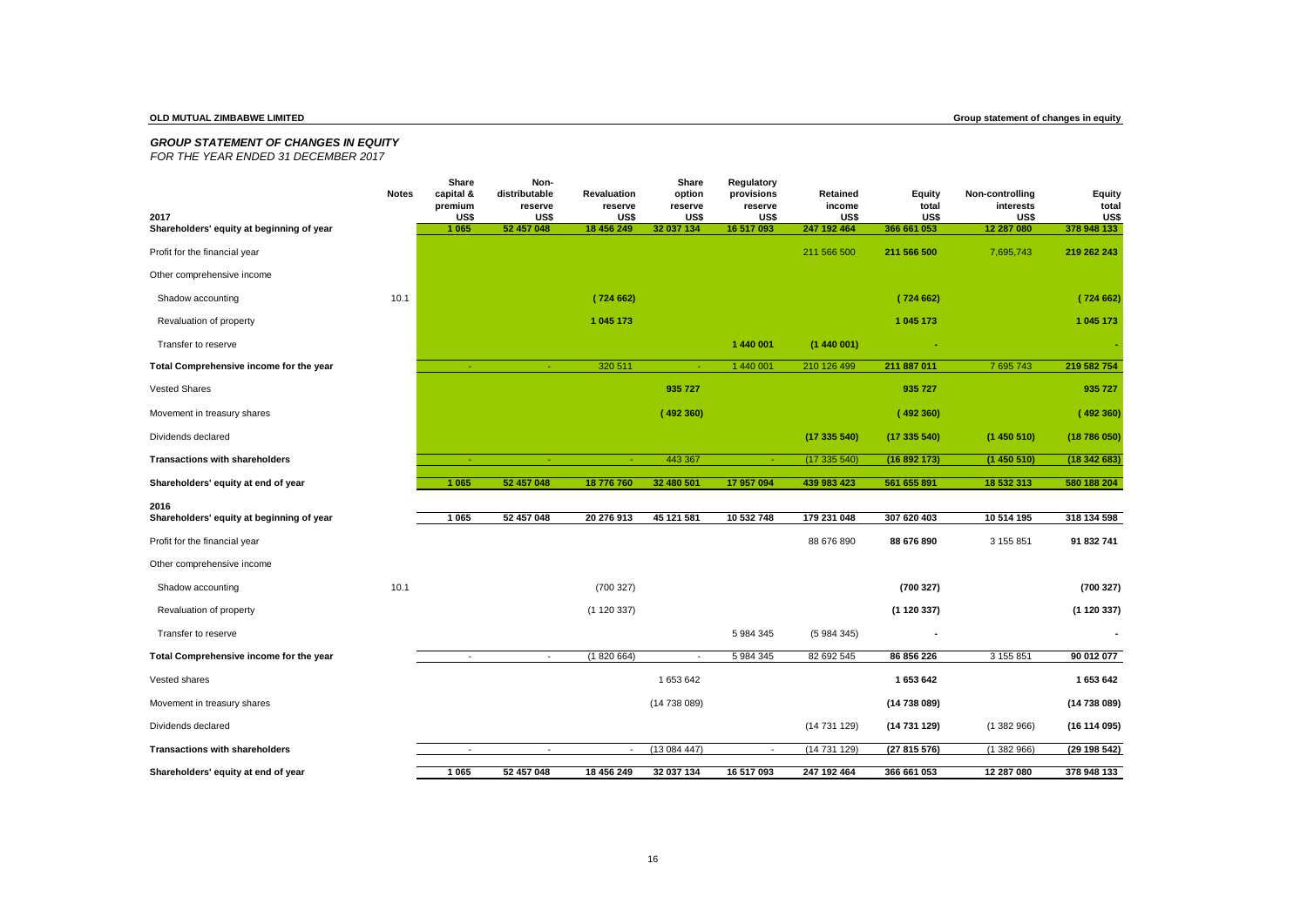### *COMPANY STATEMENT OF CHANGES IN EQUITY FOR THE YEAR ENDED 31 DECEMBER 2017*

|                                           | Share<br>capital &<br>premium<br>US\$ | Non-<br>distributable<br>reserve<br>US\$ | Share<br>option<br>reserve<br>US\$ | Retained<br>income<br>US\$ | Equity<br>total<br>US\$ |
|-------------------------------------------|---------------------------------------|------------------------------------------|------------------------------------|----------------------------|-------------------------|
| 2017                                      |                                       |                                          |                                    |                            |                         |
| Shareholders' equity at beginning of year | 1 0 6 5                               | 19 953 027                               | 63 308 611                         | 25 991 116                 | 109 253 819             |
| Changes in equity arising in the year     |                                       |                                          |                                    |                            |                         |
| Total comprehensive income                |                                       |                                          |                                    | 103 533 312                | 103 533 312             |
| Vested shares                             |                                       |                                          | 935 727                            |                            | 935 727                 |
| Dividends                                 |                                       |                                          |                                    | (18860286)                 | (18860286)              |
| Shareholders' equity at end of year       | 1 0 6 5                               | 19 953 027                               | 64 244 338                         | 110 664 142                | 194 862 572             |
| 2016                                      |                                       |                                          |                                    |                            |                         |
| Shareholders' equity at beginning of year | 1 0 6 5                               | 19 953 027                               | 56 099 929                         | 15 638 239                 | 91 692 260              |
| Changes in equity arising in the year     |                                       |                                          |                                    |                            |                         |
| Total comprehensive income                |                                       |                                          |                                    | 26 810 285                 | 26 810 285              |
| Vested shares                             |                                       |                                          | 1 653 642                          |                            | 1 653 642               |
| Movement in treasury shares               |                                       |                                          | 5 555 040                          |                            | 5 555 040               |
| Dividends declared                        |                                       |                                          |                                    | (16457408)                 | (16457408)              |
|                                           |                                       |                                          |                                    |                            |                         |
| Shareholders' equity at end of year       | 1 0 65                                | 19 953 027                               | 63 308 611                         | 25 991 116                 | 109 253 819             |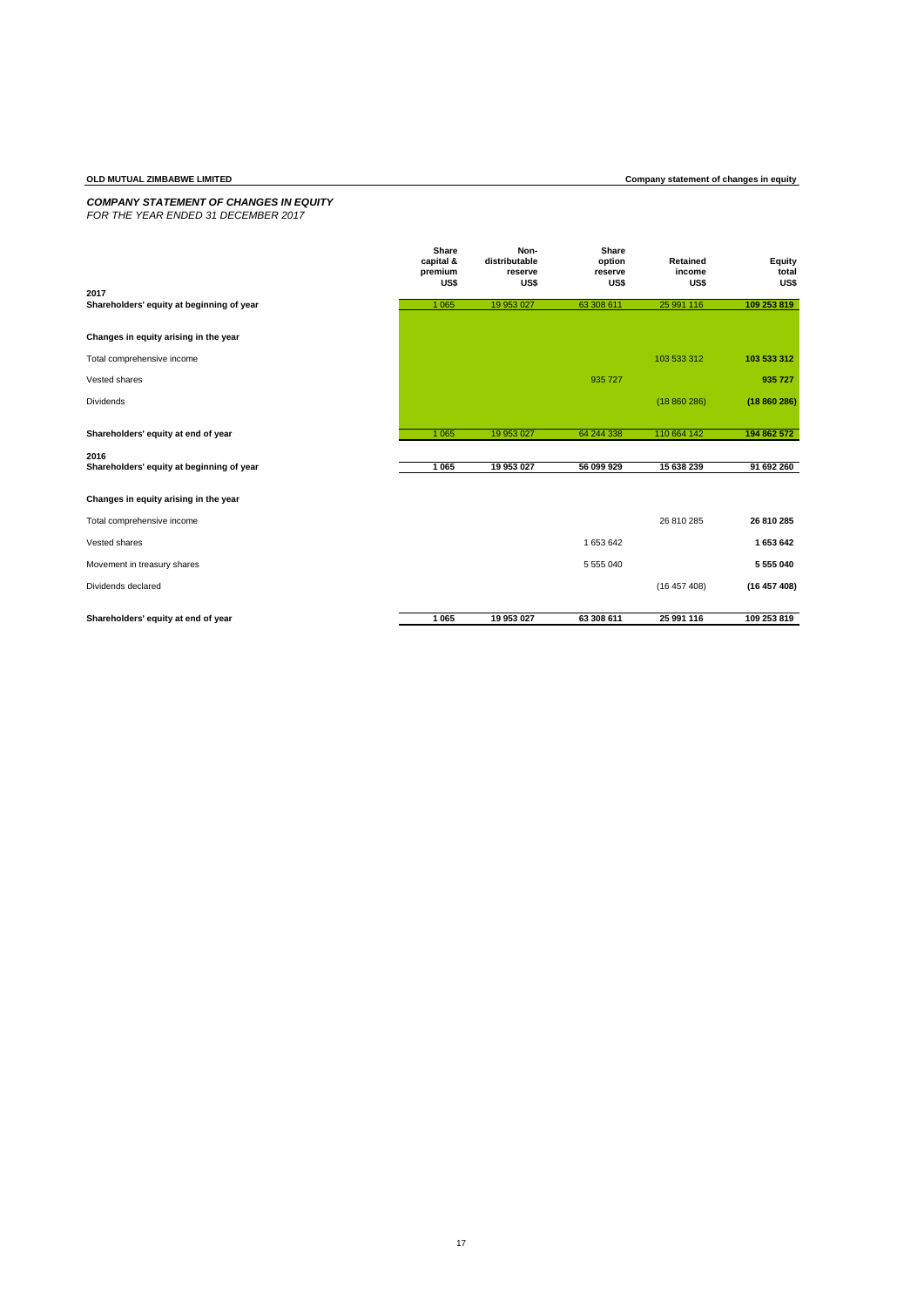| OLD MUTUAL ZIMBABWE LIMITED                                                  |              |                             | Group statement of cash flows |
|------------------------------------------------------------------------------|--------------|-----------------------------|-------------------------------|
| <b>GROUP STATEMENT OF CASH FLOWS</b><br>FOR THE YEAR ENDED 31 DECEMBER 2017  |              |                             |                               |
|                                                                              | <b>Notes</b> | Group<br>US\$               | Group<br>US\$                 |
| Cash flows from operating activities                                         |              |                             |                               |
| Profit before tax<br>Non-cash movements and adjustments to profit before tax | 58.1         | 242 876 403<br>(69 313 356) | 99 404 608<br>33 116 013      |
| Changes in working capital                                                   | 58.2         | 149 555 341                 | (30629434)                    |
| <b>Taxation paid</b>                                                         | 58.3         | (12356883)                  | (9275187)                     |
| Net cash from operating activities                                           |              | 310 761 505                 | 92 616 000                    |
| Cash flows from investing activities                                         |              |                             |                               |
| Acquisition of financial assets<br>Acquisition of investment properties      |              | (235 771 224)<br>(6932337)  | (36054591)<br>(4585996)       |
| Acquisition of property and equipment                                        |              | (13664672)                  | (10881926)                    |
| Net cash used in investing activities                                        |              | (256 368 233)               | (51 522 513)                  |
| Cash flows from financing activities                                         |              |                             |                               |
| Dividends paid                                                               | 58.4         | (18786050)                  | (16114095)                    |
| Net cash used in financing activities                                        |              | (18786050)                  | (16114095)                    |
| Net increase in cash and cash equivalents                                    |              | 35 607 222                  | 24 979 392                    |
| Net foreign exchange differences on cash and cash equivalents                |              | (180901)                    | (134289)                      |
| Cash and cash equivalents at the beginning of the year                       |              | 154 825 305                 | 129 980 202                   |
| Cash and cash equivalents at the end of the year                             |              | 190 251 626                 | 154 825 305                   |

18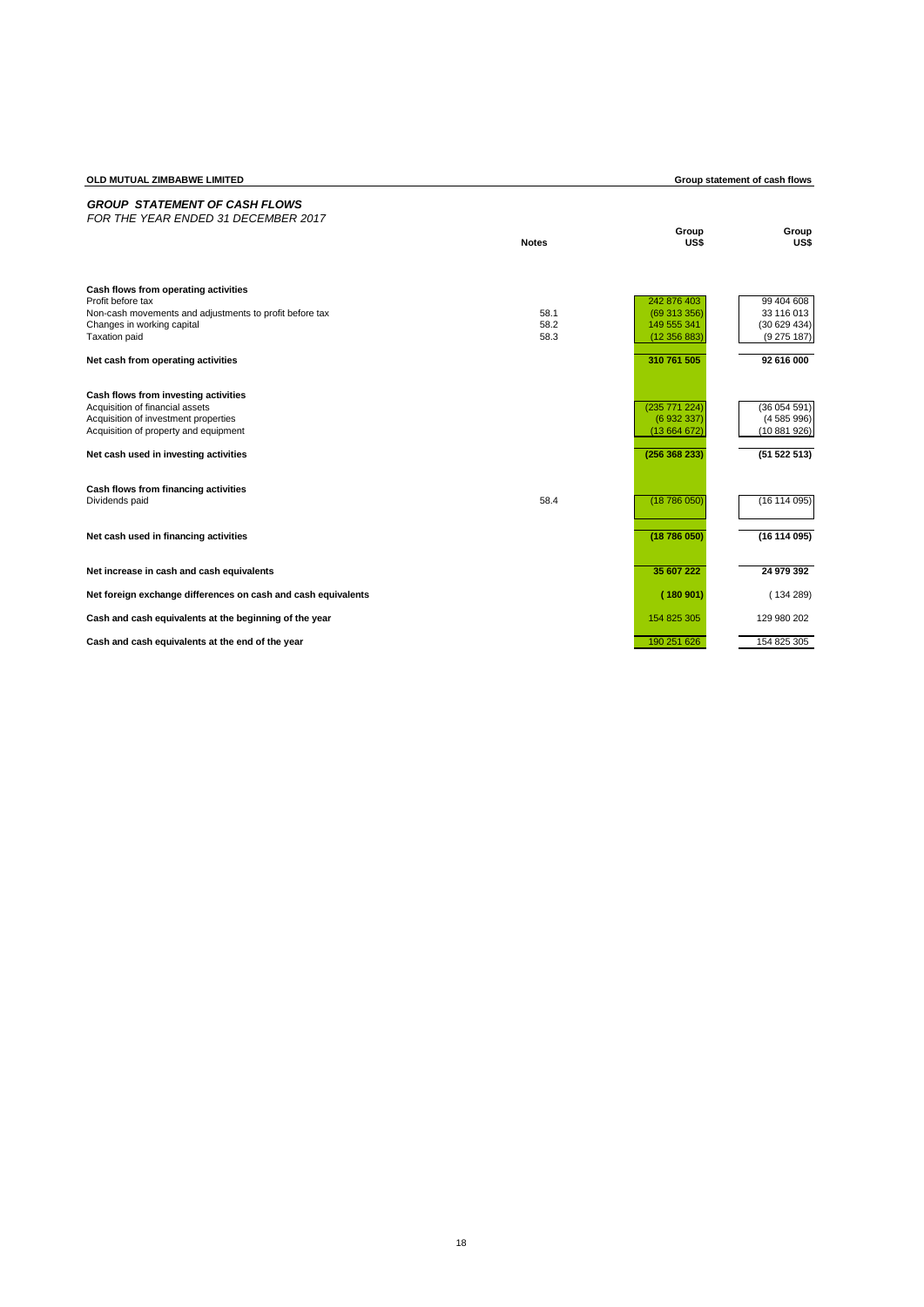# **Company statement of cash flows**

# *COMPANY STATEMENT OF CASH FLOWS FOR THE YEAR ENDED 31 DECEMBER 2017* **2017 2016 Company Company Notes US\$ US\$ Cash flows from operating activities** Profit before tax 113 30 413 113 30 413 113 329 852 30 413 113 Non-cash movements and adjustments to profit before tax 59.1 (68 166 389) (10 785 417)<br>
Changes in working capital (10 785 417)<br>
Changes in working capital (10 785 417)<br>
Changes in working capital (10 785 417)<br>
Case 59.2 ( Form continuous and adjustments to profit before tax<br>
Changes in working capital 2.109.275<br>
Taxation paid (8.212.928) (3.889.572) (3.889.572) (3.889.572) Taxation paid 59.3 (8 212 928) (3 889 572) **Net cash from operating activities** 17 847 399 **Cash flows from investing activities** Acquisition of financial assets (29 302 964) 2 712 898 Proceeds from disposal of property and equipment the context of the state of the context of the context of the context of the context of the context of the context of the context of the context of the context of the contex Increase in investments in subsidiaries ( 800 000) (700 000)<br>Acquisition of property and equipment ( 12 716) (72 716) (72 716) (12 724) **Net cash (used in)/generated from investing activities** (30 115 688) **1 941 432 Cashflows from financing activities** Dividends paid 59.4 (18 860 286) (16 457 408) **Net (decrease)/increase in cash used in financing activities** (18 860 286) **(16 457 408) Net increase/(decrease) in cash and cash equivalents 1999 12:33:331 423 123 123 123 123 123 123 123 123 129 129 129 129 129 129 129 129 129 129 129 129 129 129 129 129 1 Cash and cash equivalents at the beginning of the year** 5 106 337 5 106 337 1 774 914 **Cash and cash equivalents at the end of the year** 3316 468 5 106 337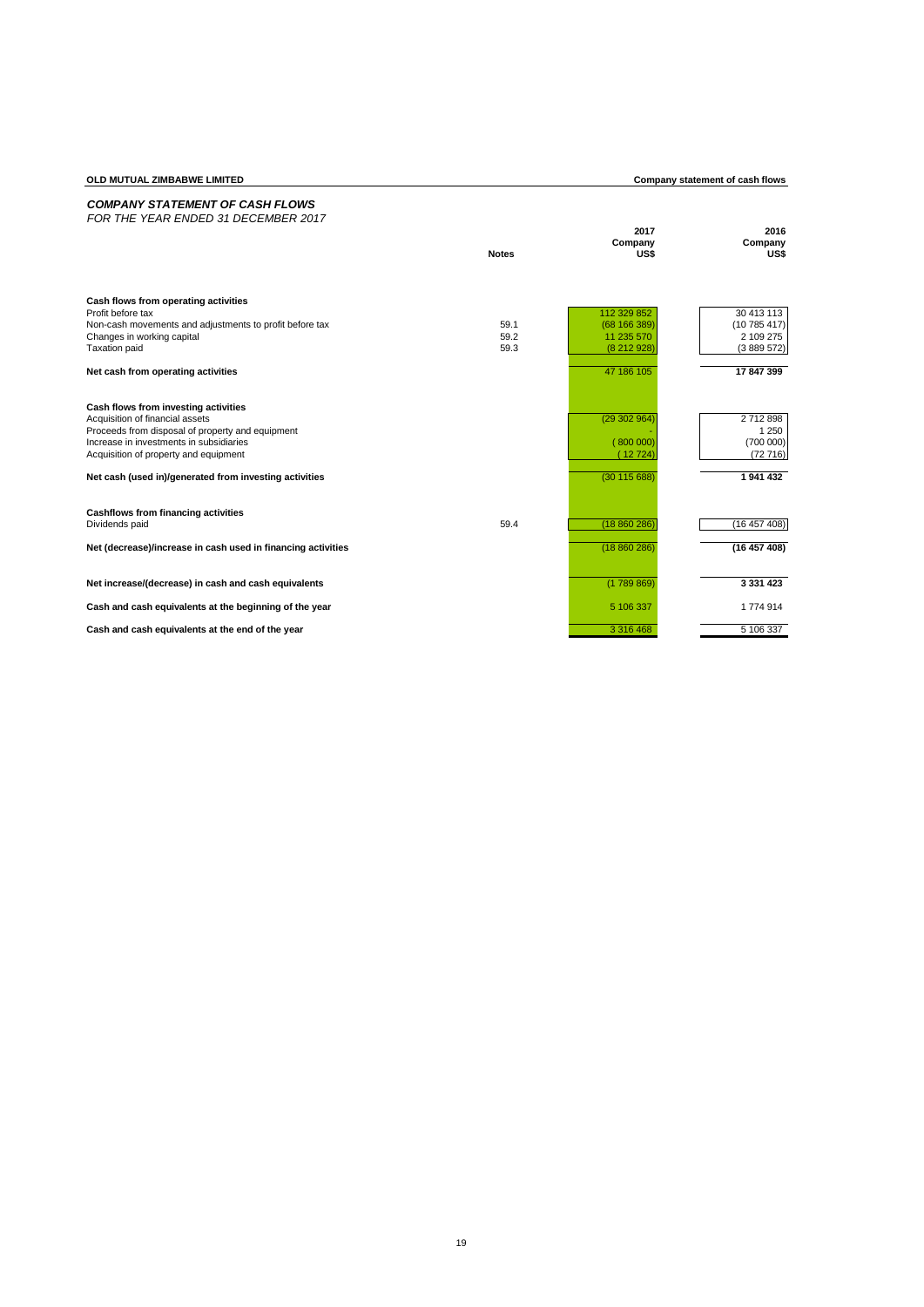*For the year ended 31 December 2017*

## **1. General Information**

Old Mutual Zimbabwe Limited (OMZIL) and its subsidiaries are incorporated in Zimbabwe. These consolidated financial statements comprise the Group and its Subsidiaries (collectively the 'Group' and individually 'Group companies'). The Group's Subsidiaries and main activities are as follows:

- Central Africa Building Society (banking);
- Old Mutual Life Assurance Company Zimbabwe Limited (life assurance, pension and employee benefits services);
- Old Mutual Investment Group Zimbabwe (Private) Limited (asset management);
- Old Mutual Property Zimbabwe (Private) Limited (property management company);
- CABS Custodial Services (Private) Limited (back-office and custody services in respect of scrip and certain documents of title);
- Old Mutual Securities (Private) Limited (licensed securities dealing firm);

- RM Insurance Holdings Company Limited, with an operating subsidiary, Old Mutual Insurance Company (Private) Limited (short term insurer);

- Old Mutual Finance (Private) Limited (credit only micro-finance company);
- Old Mutual Shared Services (Private) Limited (professional services).

The holding company (OMZIL) is a 75% owned subsidiary of OM Zimbabwe Holdco limited which is ultimately a wholly owned subsidiary of Old Mutual plc.

# **2. Accounting Policies**

## **2.1** *Statement of compliance*

The financial statements are prepared in accordance with International Financial Reporting Standards (IFRSs) and in accordance with the requirements of the Insurance Act (Chapter 24:07), the Pension and Provident Funds Act (Chapter 24:09), the Building Societies Act (Chapter 24:02), the Asset Management Act (Chapter 24:26), the Securities Act (Chapter 24:25), the Collective Investment Schemes Act (Chapter 24:19) and the Zimbabwe Companies Act (Chapter 24:03). IFRSs comprise standards adopted by the International Accounting Standards Board (IASB) and interpretations developed by the International Financial Reporting Interpretations Committee (IFRIC) or by the former Standing Interpretations Committee (SIC).

The Group financial statements consolidate those of the Company and its subsidiaries (together referred to as the Group). The Parent Company financial statements present information about the Company as a separate entity and not about the Group.

# **2.2** *Basis of preparation*

The financial statements provide information about the financial position, results of operations and changes in the financial position of the Group. They are based on the statutory records that are maintained under the historical cost convention with the exception of investments and securities, investment properties and owner occupied properties which are included at valuation as described in note 2.9 and 2.13 below; insurance contract provisions and provisions for investment contracts with discretionary participating features which are calculated on a Financial Soundness Valuation Basis as per note 2.6 below. The accounting policies have been consistently applied to all periods presented.

The Group's functional and presentation currency is the United States Dollar (US\$). The Group's presentation currency is the United States Dollar (US\$) and all amounts have been rounded to US\$. Please refer to the use of estimates and judgements paragraph below which details the considerations made in determining the Group's functional currency (refer note 2.3). The Group financial statements have been prepared on the going concern basis which the directors believe to be appropriate having taken into consideration the points set out in the Director's report.

### *2.3 Critical accounting estimates and judgements*

The preparation of financial statements requires management to make judgments, estimates and assumptions that affect the application of accounting policies and reported amounts of assets, liabilities, income and expenses. Actual results may differ from these estimates. Estimates and underlying assumptions are reviewed on an ongoing basis. Revisions to accounting estimates are recognised in the period in which the estimate is revised and in any future periods affected.

Critical accounting estimates are those which involve the most complex or subjective judgement or assessments. The areas of the Group's business that typically require such estimates are life insurance contract provisions, determination of the fair value for financial assets and liabilities, investment properties and provisions. Insurance contract accounting and key assumptions made in determining insurance contract provisions are discussed in more detail in note 2.6.

### *Functional currency*

There was new legislation promulgated in the form of Statutory Instruments 133 of 2016 and 122a of 2017 which prescribed bond notes and coins issued by the Reserve Bank of Zimbabwe as legal tender with a 1:1 parity with the USD. The acute shortage of USD cash and other foreign currencies in the country has seen increases in the utilisation of different modes of payment for goods and services such as settlement via the Real time Gross Settlement (RTGS) system overseen by the Reserve Bank of Zimbabwe (RBZ), Point of sale machines (POS) and mobile money platforms. In addition:

- There have been media reports of instances, of some businesses pricing products and services differently depending on the mode of payment, with the USD cash or payments from USD denominated nostro accounts being the cheapest alternative and RTGS the most expensive. This practice however, has been discouraged by the monetary authorities;
- The significant unavailability of the USD in cash and in Nostro accounts made processing of payments to foreign suppliers and creditors difficult for businesses, with waiting periods being experienced.

As a result of these and other factors management had to make an assessment of whether the use of the United States dollar as the Company's functional currency was still appropriate. In doing this management considered the following factors:

- The currency that mainly influences sales prices for goods and services;
- The currency of the competitive forces and regulations that mainly determine the sales prices of goods and services;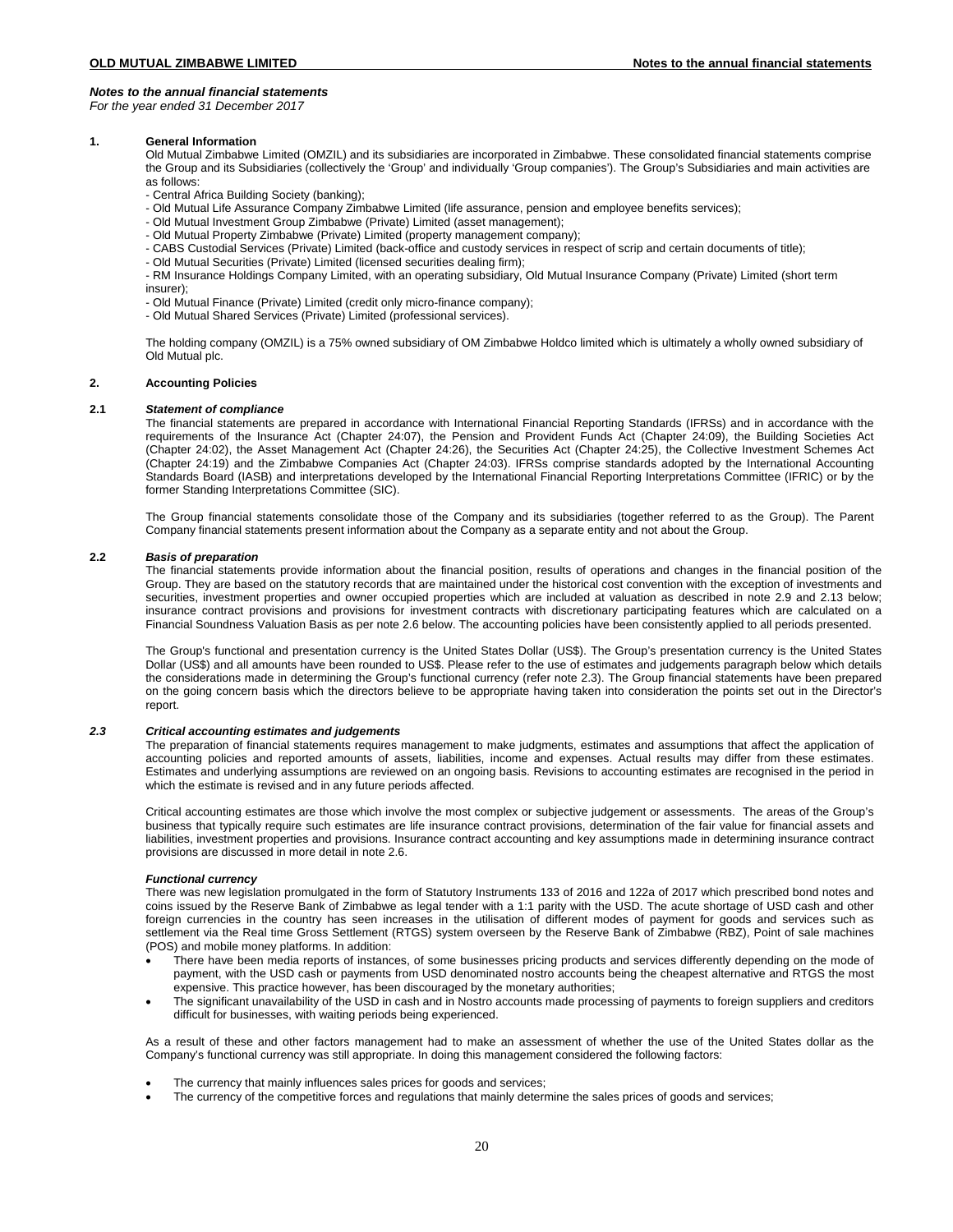*For the year ended 31 December 2017*

# *2. Accounting policies (continued)*

# *2.3 Critical accounting estimates and judgements (continued)*

- The currency of reference used by the country's fiscal authorities in delivering the National Budget and maintaining the national accounts;
- the currency that mainly influences labour, material and other costs of providing goods or services;
- the currency in which funds from financing activities are generated; and
- the currency in which receipts from operating activities are usually retained.

The United States dollar remained the primary driver for most of the factors above. It should be also be noted that in line with guidance set by the RBZ, banks and other financial intermediaries, including the Old Mutual Zimbabwe group, do not maintain separate customer accounts for USD; Bond notes and coins; and payments made electronically whose values are considered to be at par. Obligations to clients are settled via cash, in the case of small banking withdrawals, as well as through various electronic platforms available through the national payments system, including RTGS. All customer accounts are denominated in USD.

The directors are therefore of the view, that the USD is still the Company's functional currency.

### *Financial assets and liabilities*

The fair values of investment properties, financial assets and liabilities are classified and accounted for in accordance with the policies set out in section 2.9 and 2.13 below. They are valued on the basis of listed market prices in so far as this is possible. If prices are not readily determinable, fair value is based either on internal valuation models or management estimates of amounts that could be realized under current market conditions.

The translation of the foreign currency denominated assets and liabilities to local currency is based on the year-end exchange rate and transactions at the average exchange rate for the reporting period.

Assets are subject to annual impairment reviews or whenever there is an indication of impairment. An impairment loss is recognised whenever the carrying amount of an asset exceeds its recoverable amount. Recoverable amount is determined as the higher of fair value less costs to sell or value in use. Impairment losses are recorded in profit or loss in the period in which they occur.

The Group is required to make judgements on what constitutes an investment in associate. IAS 28 "Investments in Associates and Joint Ventures" defines an associate as an entity which the investor has significant influence. The standard states that if an entity holds 20%, directly or indirectly of the voting power of the investee, it is presumed that the entity has significant influence unless it can clearly be demonstrated that it is not the case. The Standard provides an exemption for venture capital organizations, mutual funds, unit trusts and similar entities including investment linked insurance funds to measure investments in those entities at fair value through profit or loss in accordance with IAS 39 "Financial instruments: Recognition and measurement".

- The Group has investment linked insurance funds which include investments in which the Group has more than 20% disclosed on Note 18.4. These funds are backed by investment contracts with discretionary participating features and meet the following characteristics:
	- The policyholder has a clear understanding of the type of investments the Group invests in;
	- There is a link between the investments and what the policyholders are entitled to;
	- The valuation of the liability is based on the value of the assets; and
	- The assets backing these liabilities are ring-fenced.
- The Group has funds which operate like unit trusts and also include investments in which the Group has more than 20%. These funds back investment contracts accounted for in terms of IAS 39, at fair value.

# *Valuations of housing projects*

Housing projects are valued at the lower of cost or net realisable value of the completed housing units. The significant judgement is the estimate of cost to completion used in determination of the net realisable value. Management makes use of external valuations performed by valuers for confirmation of the determined net realisable value.

# *Valuation of treasury bills*

The valuation of treasury bills on initial recognition and the subsequent measurement thereof has been identified as a complex area due to the fact that there are varying views in the banking sector on the correct accounting treatment of these treasury bills and due to the absence of an active market with sufficient trades to inform the fair value of the treasury bills. The treasury bills are disclosed in note 21.5 and are recorded at fair value with no impairment as both capital and interest continue to be settled on maturity date.

# *2.4 Scope of consolidation*

# *2.4.1 Subsidiary undertakings*

Subsidiary undertakings are those entities controlled by the Group. The financial statements of subsidiaries are included in the Group financial statements from the date that control commences until the date that control ceases. Subsidiary undertakings include structured entities created to accomplish a narrow well-defined objective, which may take the form of a corporation, trust, partnership or unincorporated entities, and for which the substance of the relationship between the Group and the entity indicates that the entity is controlled by the Group.

Control exists when the Group is exposed or has rights, to variable returns from its involvement with the investee and has the ability to affect those returns through its power over the investee. The Group considers the existence and effect of potential voting rights currently exercisable or convertible when assessing whether it has control. Entities in which the Group holds half or less of the voting rights, but are controlled by the Group retaining the majority of risks or benefits, are also included in the group accounts. The Group financial statements include the assets, liabilities, and results of the Group and subsidiary undertakings controlled by the Group.

The results of subsidiary undertakings acquired and disposed of during the year are included in profit or loss from the date of acquisition, up to the date of disposal or control ceasing. Intra-group balances and transactions, and all profits and losses arising from intra-group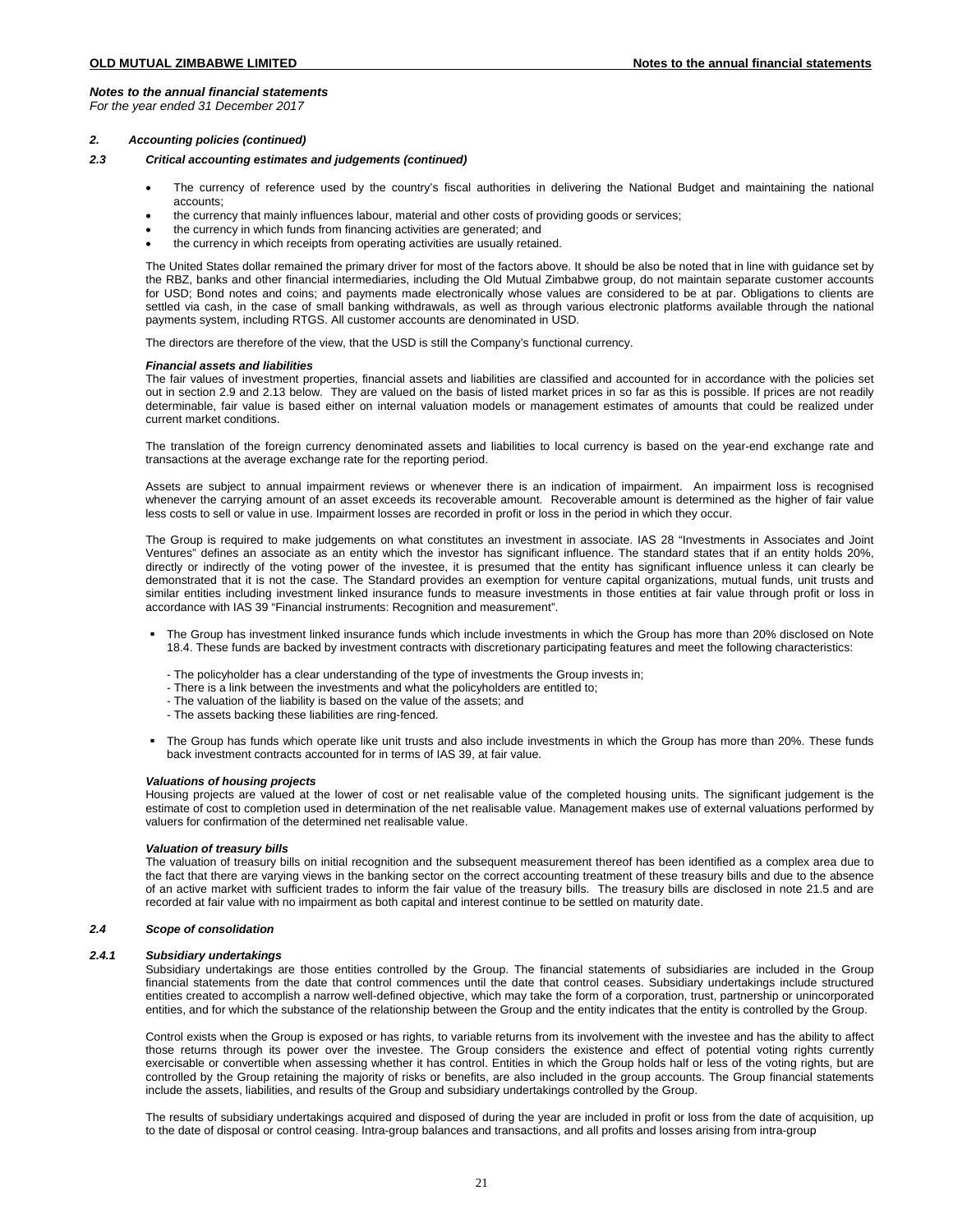*For the year ended 31 December 2017*

## *2. Accounting policies (continued)*

# 2.4 **Scope of consolidation (continued)**

transactions, are eliminated in preparing the Group financial statements. Unrealised losses are not eliminated to the extent that they provide evidence of impairment.

Non-controlling interests (NCI) are measured at their proportionate share of the values of the assets and liabilities recognised. Changes in the Group's interest in a subsidiary that do not result in a loss of control are accounted for as equity transactions.

### **Loss of Control**

When the Group loses control over a subsidiary, it derecognizes (eliminated from statement of financial position) the assets and liabilities of the subsidiary, and any related NCI and other components of equity. Any resulting gain or loss is recognised in profit or loss. Any interest retained in the former subsidiary is measured at fair value when control is lost, or in terms of IAS 28.

# *2.5 Revenue*

Revenue comprises premium income from insurance contracts and investment contracts with a discretionary participating feature, fee income from investment management contracts, commission income, banking interest income and commission fees, non-banking interest income and commission fees, dividend income and investment income and fees for the administration and management of policyholder funds. Fees charged for management services provided are recognised as revenue in profit or loss as the services are provided. Revenue is accounted for in accordance with the particular accounting policies as set out in section 2.6 and 2.13 below.

## *2.6 Insurance and investment contracts*

# *2.6.1 Classification of contracts*

Contracts under which the Group accepts significant insurance risk from another party (the policyholder) by agreeing to compensate the policyholder or other beneficiary if a specified uncertain future event (the insured event) adversely affects the policyholder are classified as insurance contracts. Insurance risk is risk which is distinct from financial risk. Financial risk is the risk of a possible future change in one or more of a specified interest rate, security price, commodity price, foreign exchange rate, index of prices or rates, a credit rating or credit index or other variable, provided in the case of a non-financial variable that the variable is not specific to a party to the contract.

Insurance risk is significant if, and only if, an insured event could cause an insurer to pay significant additional benefits in any scenario, excluding scenarios that lack commercial substance. If significant additional benefits would be payable in scenarios that have commercial substance, significant insurance risk exists even if the insured event is extremely unlikely or even if the expected present value of contingent cash flows is a small proportion of the expected present value of all remaining contractual cash flows.

A contract that is classified as an insurance contract remains an insurance contract, until all rights and obligations are extinguished or expire. Contracts under which the transfer of insurance risk to the Group from the policyholder is not significant are classified as investment contracts. Contracts with a discretionary participating feature are those under which the policyholder holds a contractual right to receive additional payments as a supplement to guaranteed minimum payments. These additional payments, the amount or timing of which is at the Group's discretion, represent a significant portion of the total contractual payments and are contractually based on:

- (i) the performance of a specified pool of contracts or a specified type of contract, and
- (ii) realised and/or unrealised investment returns on a specified pool of assets held by the Group.

Contracts with a discretionary participating feature may be classified either as insurance contracts or investment contracts. All contracts with a discretionary participating feature are accounted for in the same manner as insurance contracts.

# *2.6.2 Premiums on contracts*

Premiums and annuity considerations receivable under insurance contracts and investment contracts with a discretionary participating feature are recognised gross of commission, and exclude taxes and levies. Premiums in respect of other insurance contracts and investment contracts with a discretionary participation feature are recognised when due for payment.

Outward reinsurance premiums are recognised when due for payment.

Amounts received under investment contracts other than those with a discretionary participating feature are recorded as deposits in investment contract liabilities.

# *2.6.3 Revenue on investment management service contracts*

Fees charged for investment management services provided in conjunction with an investment contract are recognised as revenue as the services are provided. Initial fees, which exceed the level of recurring fees and relate to the future provision of services are deferred and amortised over the anticipated period in which the service will be provided. Fees charged for investment management service contracts in our asset management business are also recognized on this basis.

# *2.6.4 Claims on contracts*

Claims and benefits incurred under insurance contracts and investment contracts with a discretionary participating feature include maturities, annuities, surrenders, and death and disability payments and are recognised in profit or loss.

Maturity and annuity claims are recorded as they fall due for payment. Death and disability claims and surrenders are accounted for when notified. Reinsurance recoveries are accounted for in the same period as the related claim.

Amounts paid under investment contracts other than those with a discretionary participating feature are recorded as deductions from investment contract liabilities.

Claims incurred in respect of short-term insurance general business consist of claims and claims handling expenses paid during the financial year together with the movement in the provision for outstanding claims.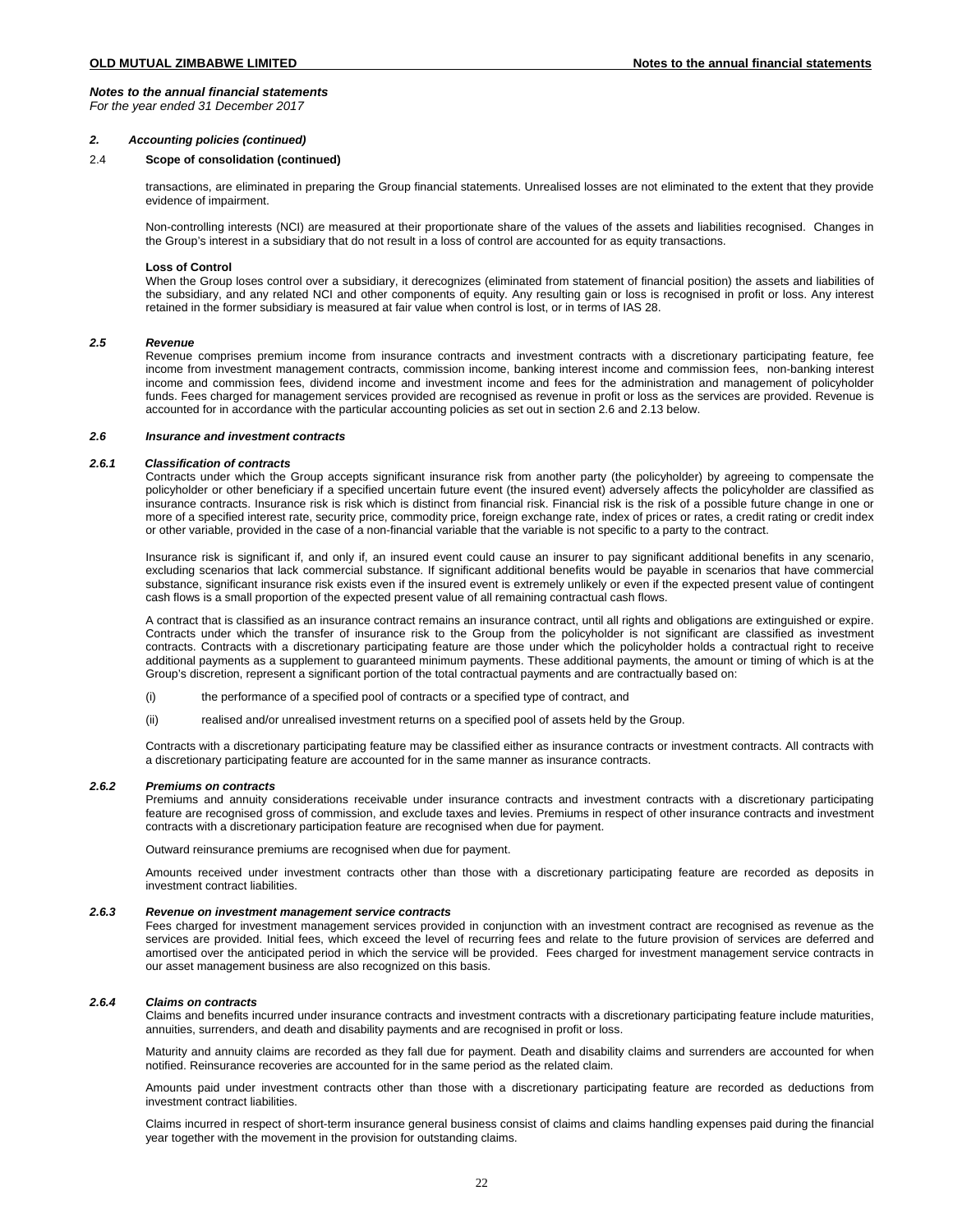*For the year ended 31 December 2017*

### *2. Accounting policies (continued)*

### $2.6$ *2.6 Insurance and investment contracts (continued)*

Claims outstanding comprise provision for the Group's estimate of the ultimate cost of settling all claims incurred but unpaid at the reporting date whether reported or not, and an appropriate prudential margin. Claims outstanding are assessed by reviewing individual claims and making allowance for claims incurred but not yet reported, the effect of both internal and external foreseeable events, such as change in claims handling procedure, inflation, judicial trends, legislative changes and past experience and trends. Anticipated reinsurance recoveries are disclosed separately as assets. Reinsurance and other recoveries are assessed in a manner similar to the assessment of claims outstanding. Claim provisions for claims outstanding are discounted where there is a particularly long period from incident to claims settlement and where there exists a suitable claims pattern from which to calculate the discount.

### *2.6.5 Insurance contract liabilities*

Insurance contract provisions are measured using the Financial Soundness Valuation (FSV) method as set out in the guidelines issued by the Actuarial Society of South Africa (ASSA) in Standard of Actuarial Practice (SAP) 104 (version 8). Under this guideline, provisions are valued using realistic expectations of future experience, with prescribed margins for prudence and deferral of profit emergence.

Provisions for investment contracts with a discretionary participating feature are also computed using FSV method. Surplus allocated to policyholders but not yet distributed (i.e. bonus smoothing reserve) related to these contracts is included as a carrying value of liabilities.

Investment options and guaranteed payments are computed on the prospective deposit method, which produces reserves equal to the present value of future benefit payments.

Derivatives embedded in an insurance contract are not separated and measured at fair value if the embedded derivative itself qualifies for recognition as an insurance contract. The entire contract is measured as described above.

The Group performs liability adequacy testing on its insurance liabilities (including insurance liabilities with discretionary participating features) to ensure that the carrying amount of its liabilities is sufficient in view of estimated future cash flows. When performing the liability adequacy test, the Group discounts all contractual cash flows and compares this amount to the carrying value of the liability. Where a shortfall is identified, an additional provision is made.

The provision estimation techniques and assumptions are periodically reviewed, with any changes in estimates being reflected in profit or loss as they occur.

Whilst the directors consider that the gross insurance contract provisions and the related reinsurance recovery are fairly recognised on the basis of the information currently available to them, the ultimate liability will vary as a result of subsequent information and events and may result in significant adjustments to the amount provided. The Group applies shadow accounting in relation to certain insurance contract provisions, which are supported by owner-occupied properties, on which unrealized gains and losses are recognised within other comprehensive income.

# **2.6.***6 Investment contract liabilities*

Liabilities for investment contracts without a discretionary participating feature are classified as financial liabilities at fair value through profit or loss and are measured at fair value. For unit linked and market linked contracts, this is calculated as the account balance, which is the value of the units allocated to the policyholder, based on the bid price value of the assets in the underlying fund (adjusted for tax). For other linked contracts, the fair value of the liability is determined by reference to the fair value of the underlying assets, and is in accordance with the FSV method, except that negative dollar reserves arising from the capitalisation of future margins are not permitted. The fair value of the liability is subject to the "deposit floor" such that the liability established cannot be less than the amount repayable on demand.

# *2.6.7 Acquisition costs on long-term insurance*

Acquisition costs, disclosed as sales remuneration, comprise all direct and indirect costs arising from the sale of insurance contracts. The FSV method, used to determine insurance contract provisions and provisions for investment contracts with a discretionary participating feature, makes implicit allowance for the deferral of acquisition costs; therefore no explicit deferred acquisition cost asset is recognised in the statement of financial position for the contracts issued in these areas.

# *2.6.8 Deferred acquisition costs in respect of investment management service contracts*

Costs that are directly attributable to securing an investment management service contract are deferred if they can be identified separately and measured reliably and it is probable that they will be recovered. The costs represent the contractual right to benefit from providing investment management services and is amortised as the related revenue is recognised.

# **2.7** *Intangible assets*

Intangible assets are measured at cost on initial recognition. Following initial recognition, intangible assets are carried at cost less accumulated amortisation and impairment losses.

Intangible assets are amortised over their useful life and assessed for impairment whenever there is an indication that the intangible asset may be impaired. The amortisation period and the amortisation method is reviewed at least each financial year-end. Changes in expected useful life or the expected pattern of consumption of future economic benefits embodied in the asset are accounted for by changing the amortisation period or method, as appropriate, and treated as changes in accounting estimates. Intangible assets are armotised over a period between of 5 years using the straight line method.

The carrying value of capitalized development costs is reviewed for impairment annually when the asset is not yet in use or more frequently when an indication of impairment arises during the reporting year.

Subsequent expenditure on capitalized intangible assets is capitalized only when it increases the future economic benefits embodied in the specific asset to which it relates. On derecognition of intangible assets, the remaining carrying amount of the asset, is written down in profit or loss in the period of derecognition.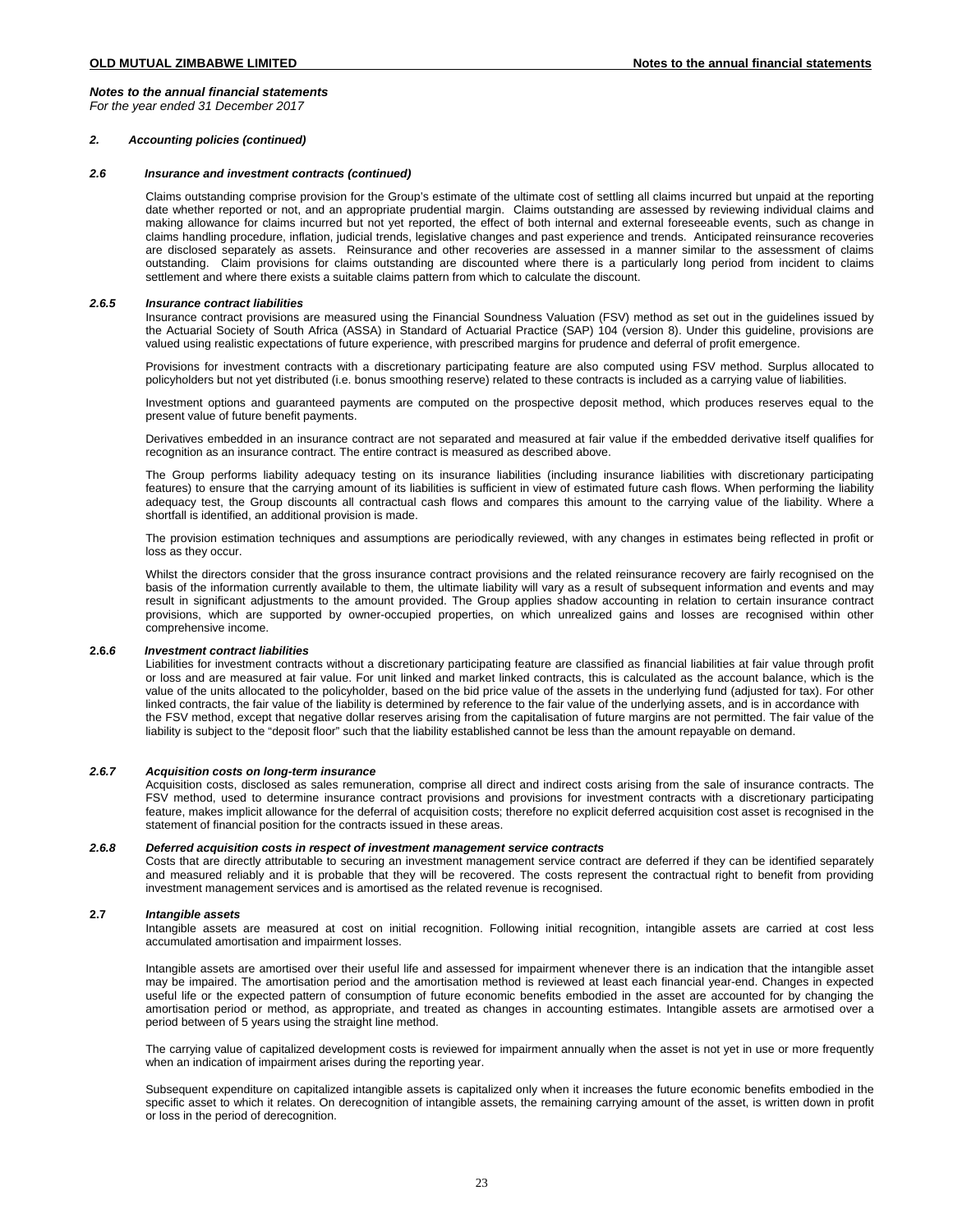*For the year ended 31 December 2017*

### *2. Accounting policies (continued)*

# *2.8 Investment in subsidiary companies*

Investments in subsidiary companies are initially recognised at cost. Subsequent measurement is at cost less any impairment.

### *2.9 Investment property*

Investment property is real estate held to earn rentals and/or for capital appreciation. It does not include owner-occupied property.

Investment properties are initially measured at cost and subsequently at fair value through profit and loss. Recorded values are determined by internal professional valuers who perform valuations annually. The recorded values are tested by comparing with values determined by independent external valuers for a sample of properties accounting for at least 65% of the total value of the property portfolio, or for at least the top twenty five buildings by value and for properties being valued for the first time.

An investment property shall be derecognized (eliminated from the statement of financial position) on disposal or when the investment property is permanently withdrawn from use and no future economic benefits are expected from disposal.

The valuation methodology adopted is dependent upon the nature of the property. The investment method was applied on all income producing properties. This method was applied on industrial, retail and commercial properties and offices. The direct comparison method was applied to land holdings and residential properties. Property developments are valued in a similar manner to income generating assets except where information about future net income cannot be determined with sufficient confidence, in which case fair value is estimated with reference to the value of the land, and the cost of construction to date.

Surpluses and deficits arising from changes in fair value are reflected in profit or loss.

For properties reclassified during the year from property and equipment to investment properties any revaluation gain arising is initially recognised in profit or loss to the extent of previously charged impairment losses. Any residual excess is taken to the revaluation reserve.

Revaluation deficits are recognised in the revaluation reserve to the extent of previously recognised gains and any residual deficit is accounted for in profit or loss.

Investment properties that are reclassified to owner occupied property should be revalued at date of transfer, with any difference recognised in profit or loss. Its fair value at date of reclassification becomes its fair value for subsequent accounting.

# *2.10 Property and equipment*

### *Owned assets*

Owner-occupied property is recognised at revalued amounts, being the fair value at the date of the revaluation less subsequent accumulated depreciation and accumulated impairment losses.

Equipment, principally computer equipment, motor vehicles, fixtures and furniture, are recognised at cost less accumulated depreciation and impairment losses. Property under development is valued at cost.

### *Subsequent expenditure*

Subsequent expenditure is capitalised when it can be reliably measured and will result in probable future economic benefits. Expenditure incurred to replace a separate component of an item of owner-occupied property or equipment is capitalised to the cost of the item and the component replaced is derecognised. All other expenditure is recognised in profit or loss as an expense when incurred.

# *Revaluation of owner-occupied property*

Owner-occupied property is recognised at fair value. Internal professional valuers perform valuations annually. Valuations are carried out on properties accounting for at least 65% of the total value of the property portfolio, and properties being valued for the first time. External valuations are obtained for top ten buildings by value or properties representing 65% of the total value of the buildings. The procedures followed are as per note 2.9 and 18.

When an individual owner-occupied property is re-valued, any increase or decrease in its carrying amount (as a result of the revaluation) is recognised in other comprehensive income in a revaluation reserve, except to the extent it represents an increase that reverses a revaluation decrease previously recognised in profit or loss, or a decrease that exceeds the revaluation surplus.

### *Derecognition*

The carrying amount of an item of property, plant and equipment is derecognized on disposal or when no future economic benefits are expected from its use or disposal. On derecognition of property and equipment, any gain or loss on disposal, determined as the difference between the net disposal proceeds and the carrying amount of the asset, is recognised in profit or loss in the period of derecognition. In the case of owner-occupied property, any surplus in the revaluation reserve in respect of the individual property is transferred directly to retained earnings.

### *Depreciation*

Depreciation is charged to profit or loss on a straight-line basis over the estimated useful lives of items of owner-occupied property and equipment that are accounted for separately.

In the case of owner-occupied property, on revaluation any accumulated depreciation at the date of the revaluation is eliminated against the gross carrying amount of the property concerned and the net amount restated to the revalued amount. Subsequent depreciation charges are adjusted based on the revalued amount for each property. Any difference between the depreciation charge on the revalued amount and that which would have been charged under historic cost is transferred net of any related deferred tax, between the revaluation reserve and retained earnings as the property is utilised.

Land is not depreciated.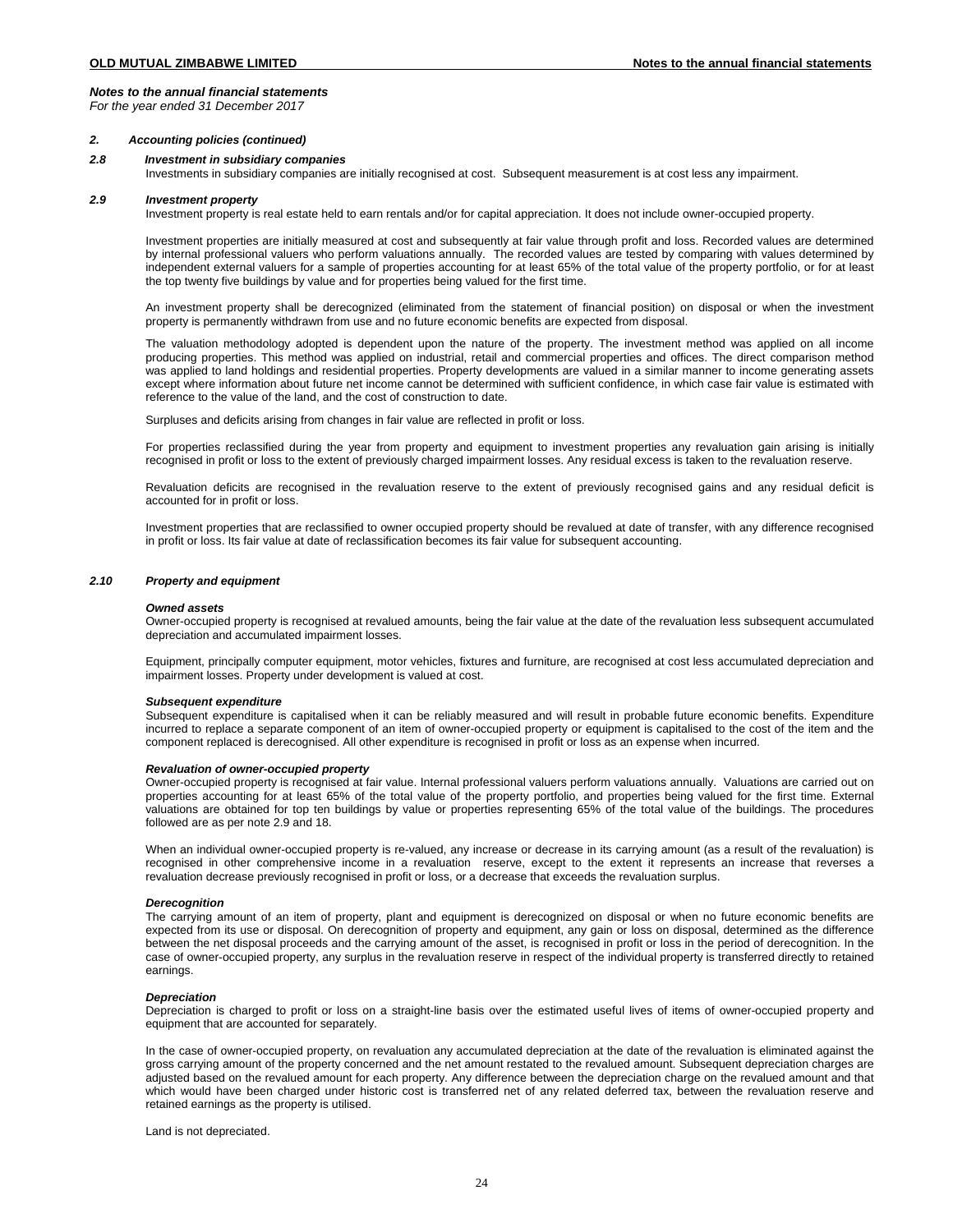*For the year ended 31 December 2017*

## *2. Accounting policies (continued)*

# *2.10 Property and equipment (continued)*

Owner-occupied property is depreciated over a period of 50 years using the straight line method. Leasehold property is depreciated over a period of 20 years using the straight line method. Motor vehicles, computer equipment, fixtures and furniture are depreciated over 5 years using the straight line method.

Residual values, useful lives and depreciation methods are re-assessed at each reporting date.

# *2.11 Taxation*

The tax charge for the current year comprises current and deferred tax. Included within the tax charge are charges relating to normal income tax, taxes payable on behalf of policyholders and capital gains tax. Income tax is recognised in profit or loss except to the extent that it relates to items recognised directly to other comprehensive income, in which case it is recognised in equity.

Current tax is the expected tax payable on the taxable income for the year, using tax rates enacted or substantively enacted at the reporting date, and any adjustment to tax payable in respect of previous years.

Deferred taxation is recognised in respect of temporary differences between the carrying amount of assets and liabilities for financial reporting purposes and the amounts used for taxation purposes. The amount of deferred taxation provided is based on the expected manner of realisation or settlement of the carrying amount of assets and liabilities using tax rates enacted or substantively enacted at the reporting date. Deferred taxation is charged to profit or loss except to the extent that it relates to a transaction that is recognized directly in equity or other comprehensive income. The effect on deferred taxation of any changes in tax rates is recognised in profit or loss, except to the extent that it relates to items previously charged or credited directly to equity or other comprehensive income.

Deferred tax liability is not recognised on temporary differences that arise from:

- o Initial recognition of goodwill;<br>o initial recognition of an asset
- initial recognition of an asset or liability in a transaction that is not a business combination which, at the time of transaction, affects neither the accounting nor taxable profit or loss; and
- o temporary differences associated with investment in subsidiaries where the timing of the reversal of the temporary differences can be controlled and it is probable that the temporary differences will not reverse in the foreseeable future.

Deferred-tax assets are recognised for unused tax losses, unused tax credits and deductible temporary differences to the extent that it is probable that future taxable income will be available, against which the unutilised tax losses and deductible temporary differences can be used. Deferred-tax assets are reviewed at each reporting date and reduced to the extent that it is no longer probable that the related tax benefits will be realised, such reductions are reversed when the probability of future taxable profits improves.

## *2.12 Reinsurance*

Reinsurance assets comprise contracts with reinsurers under which the Group is compensated for losses on one or more contracts which are classified as insurance contracts. Reinsurance on contracts that do not meet this classification is classified as financial assets.

A reinsurance asset principally includes the reinsurers' share of liabilities in respect of contracts with policyholders. Amounts recoverable under reinsurance contracts are recognised in a manner consistent with the reinsured risks and in accordance with the terms of the reinsurance contract. Reinsurance is presented in the statement of financial position on a gross basis.

Reinsurance assets are assessed for impairment at each reporting date. An asset is deemed impaired if there is objective evidence, as a result of an event that occurred after its initial recognition, that the Group may not recover all amounts due, and that the event has a reliably measurable impact on the amounts that the Group will receive from the reinsurer.

## *2.13 Financial instruments*

### *Recognition and derecognition*

A financial instrument is recognized when and only when the Group becomes a party to the contractual provisions of the particular instrument. The Group derecognises a financial asset when and only when:

- ♦ The contractual rights to the cash flows arising from the financial assets have expired or been forfeited by the Group; or
- It transfers the financial asset including substantially all the risks and rewards of ownership of the asset; or
- ♦ It transfers the financial asset, neither retaining nor transferring substantially all the risks and rewards of ownership of the asset, but no longer retains control of the asset.

A financial liability is derecognised when and only when the liability is extinguished, that is, when the obligation specified in the contract is discharged, cancelled or has expired. The difference between the carrying amount of a financial liability (or part thereof) extinguished or transferred to another party and consideration paid, including any non-cash assets transferred or liabilities assumed, is recognised in profit or loss.

All purchases and sales of financial assets carried at fair value through profit or loss that require delivery within the time frame established by regulation or market convention ('regular way' purchases and sales) are recognised at trade date, which is the date that the Group commits to purchase or sell the asset. Refer to note 21.1 for the different categories of financial instruments.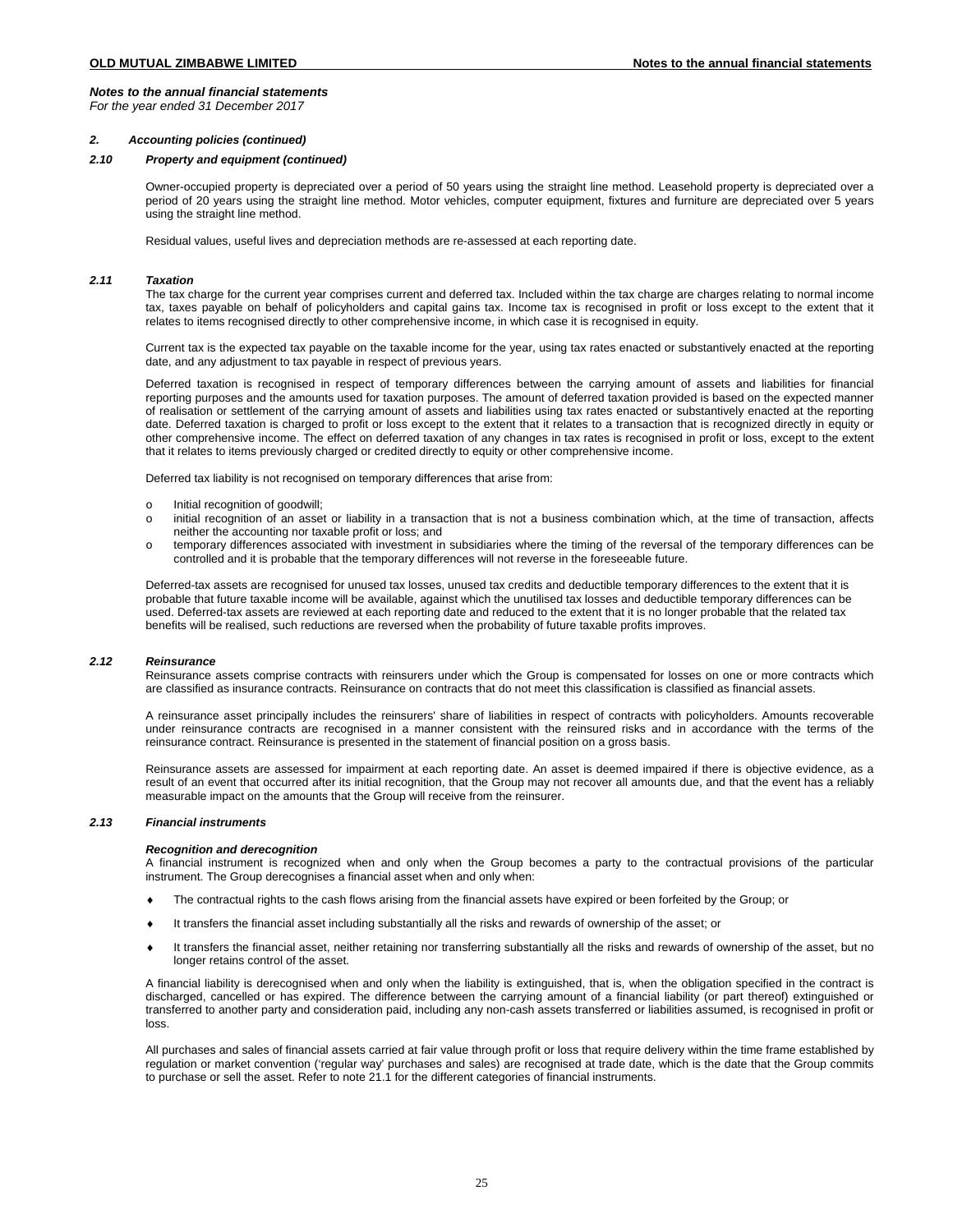*For the year ended 31 December 2017*

## *2. Accounting policies (continued)*

## *2.13 Financial instruments (continued)*

### *Interest income and expense*

Interest income and expense are recognised in profit or loss using the effective interest method taking into account the expected timing and amount of cash flows. Interest income and expense include the amortisation of any discount or premium or other differences between the initial carrying amount of an interest-bearing instrument and its amount at maturity calculated on an effective interest basis.

### *Dividend income*

Dividend income is recognised in profit or loss on the date on which the Group's right to receive payment is established. Where financial assets are measured at fair value through profit or loss, the dividend income is recognised separately from fair value changes.

### *Financial assets carried at fair value through profit or loss*

Financial assets carried at fair value through profit or loss comprise financial assets classified as held-for-trading and those that the Group has elected to designate at fair value through profit or loss.

Financial assets at fair value through profit or loss are initially recognised at fair value excluding transaction costs directly attributable to their acquisition which are recognised immediately in profit or loss. After initial recognition financial assets at fair value through profit or loss are measured at fair value with the resulting fair value gains or losses adjustment being recognised directly in profit or loss.

Financial assets that the Group has elected to designate at fair value through profit or loss are those where this designation either eliminates or significantly reduces a measurement or recognition inconsistency that would otherwise arise when using a different measurement basis and are managed, evaluated and reported on using a fair value basis. This election is in respect of financial assets held to support liabilities in respect of contracts with policyholders.

All related fair value gains and losses are included in investment income. Interest earned whilst holding financial assets at fair value through profit or loss is reported as interest income. Dividends received are included separately in investment income (non-banking).

### *Fair value measurement considerations*

The fair values of quoted financial assets are based on quoted prices. If the market for a financial asset is not active, the Group establishes fair value using valuation techniques. These include the use of recent arm's length transactions, reference to other instruments that are substantially the same, discounted cash flow analysis and option pricing models.

To the extent that the fair values of unlisted equity instruments cannot be measured reliably, such instruments are carried at cost, subject to impairment assessment.

## *Loans and receivables*

Loans and receivables are non-derivative financial assets with fixed or determinable payments that are not quoted in an active market, other than those classified by the Group at fair value through profit or loss. Subsequent to initial measurement, loans and receivables including those made to fellow Group entities are measured at amortised cost using the effective interest rate less any impairment losses. Interest income is recognised as part of investment income (non-banking), and for the banking business as banking interest and similar income.

### *Cash and cash equivalents*

Cash and cash equivalents comprise balances with less than 90 days maturity from the date of acquisition including cash and balances with banks but excluding cash and cash equivalent instruments held for investing purposes. They are measured at amortised cost.

### *Financial liabilities*

All loans and borrowings are initially recognised at the fair value of the consideration received less directly attributable transaction costs. After initial recognition, loans and borrowings are subsequently measured at amortised cost using the effective interest method. Gains and losses are recognised in profit or loss when the liabilities are derecognised as well as through the amortisation process as finance cost.

### *Offsetting*

Financial assets and liabilities are offset and the net amount reported in the statement of financial position only when there is a legally enforceable right to set off and there is intention to settle on a net basis or to realize the asset and settle the liability simultaneously.

Income and expense items are offset only to the extent that their related instruments have been offset in the statement of financial position.

## **2.14 Impairment of financial assets**

The Group assesses at each reporting date whether there is any objective evidence that a financial asset or group of financial assets, excluding financial assets at fair value through profit or loss, is impaired.

### *Assets carried at amortised cost*

If there is objective evidence that an impairment loss on loans or receivables carried at amortised cost has been incurred, the amount of the loss is measured as the difference between the asset's carrying amount and the present value of estimated future cash flows (excluding credit losses that have not been incurred) discounted at the financial asset's original effective interest rate. The carrying amount of the asset is reduced either directly or through use of an allowance account. The impairment loss is recognised in profit or loss.

The Group first assesses whether objective evidence of impairment exists individually for financial assets that are individually significant, and individually or collectively for financial assets that are not individually significant. If it is determined that no objective evidence of impairment exists for an individually assessed financial asset, whether significant or not, the asset is included in a group of financial assets with similar credit risk characteristics and that group is collectively assessed for impairment. Assets that are individually assessed for impairment and for which an impairment loss is or continues to be recognised are not included in a collective assessment of impairment. If, in a subsequent period, the amount of impairment loss decreases and the decrease can be related objectively to an event occurring after the impairment was recognised, the previously recognised impairment loss is reversed. Any subsequent reversal of an impairment loss is recognised in profit or loss, to the extent that the carrying value of the asset does not exceed its amortised cost at the reversal date.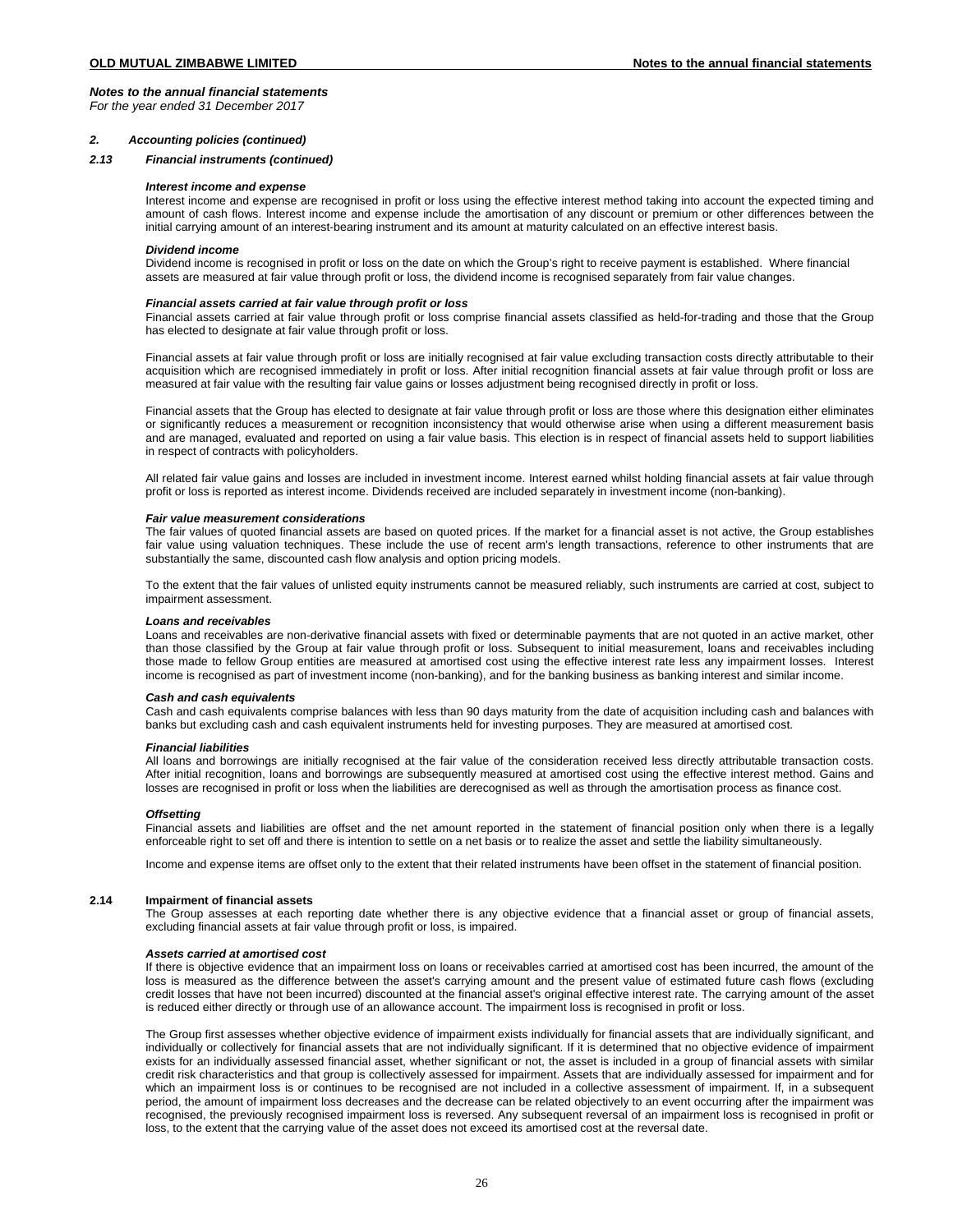*For the year ended 31 December 2017*

## *2. Accounting policies (continued)*

# **2.14 Impairment of financial assets (continued)**

## *Loans and advances*

Balances outstanding in respect of advances are considered to be of a financing nature. Accordingly, these amounts, less interest in suspense and specific and general risk provisions, are treated as receivables. Specific impairment is made when the repayment of identified advances is in doubt and reflects estimated losses. In determining specific impairment, the value of collateral held on mortgage advances is deducted from arrear balances. A prudent valuation of collateral is made by the Group's valuators. A portfolio impairment is made in respect of an estimate to cover the inherent risk in lending and advancing, which cannot be stated in specific terms.

The Reserve Bank of Zimbabwe (RBZ) also requires the Group to provide for provisions for loan losses rather than impairment losses as determined in accordance with International Accounting Standard (IAS) 39 "Financial Instruments: Recognition and Measurement". Where the provision as per RBZ guidelines is higher than the IAS 39 impairment losses, the excess is treated as an appropriation of equity.

# *2.15 Foreign currency translation*

Foreign currency transactions are translated into United States Dollars, the Group's functional currency, at the spot exchange rate at the date of the transaction. Monetary assets and liabilities denominated in foreign currencies are translated into the relevant functional currency at rates of exchange ruling at the reporting date. Non-monetary assets and liabilities denominated in foreign currencies that are recognised at fair value are translated into the functional currency at foreign exchange rates ruling at the dates the fair values were determined.

Non-monetary assets and liabilities denominated in foreign currencies that are recognised at historical cost are translated into the functional currency at the rate of exchange ruling at the date of the initial recognition of the asset and liability and are not subsequently translated. Exchange gains and losses on the translation and settlement during the period of foreign monetary assets and liabilities are recognised in profit or loss. Exchange differences for non-monetary items are recognised in other comprehensive income when the changes in the fair value of the non-monetary item are recognised in other comprehensive income and in profit or loss if the changes in fair value of the nonmonetary item are recognised in profit or loss.

## *2.16 Employee benefits*

Employee benefits are all forms of consideration given by the Group in exchange for services rendered by employees.

# *(i) Post employment benefits*

A defined contribution plan is a post-employment benefit plan under which an entity pays fixed contributions into a separate entity and will have no legal or constructive obligation to pay further amounts. Obligations for contributions to defined contribution pension plans are recognised as an employee benefit expense in profit or loss as the related service is provided. Prepaid contributions are recognised as an asset to the extent that a cash refund or a reduction in future payments is available.

## *(ii) Termination benefits*

Termination benefits are expensed at the earlier of when the Group can no longer withdraw the offer to those benefits and when the Group recognises costs for restructuring. If the benefits are not expected to be settled wholly within 12 months of the reporting date, then they are discounted. Termination benefits for voluntary redundancies are recognised as an expense at the earlier of when the employee accepts the offer; and when a restriction on the Group's ability to withdraw the offer takes effect.

### *(iii)Short-term benefits*

Short-term employee benefit obligations are measured on an undiscounted basis and are expensed as the related service is provided. A liability is recognised for the amount expected to be paid under short-term cash bonus or profit-sharing plans if the Group has a present legal or constructive obligation to pay this amount as a result of past service provided by the employee and the obligation can be estimated reliably.

# *(iv) Long-term employee benefits*

The Group's net obligation in respect of long-term employee benefits is the amount of future benefit that employees have earned in return for their service in the current and prior periods. That benefit is discounted to determine its present value. Remeasurements are recognised in profit or loss in the period in which they arise.

# *(v) Deferred employee benefits*

Deferred employee benefits are expensed on a straight line basis over the period for which the employee is obligated to provide services to the employer.

## *2.17 Provisions*

Provisions are recognised when the Group has a present legal or constructive obligation as a result of past events, for which it is probable that an outflow of economic benefits will occur, and where a reliable estimate can be made of the amount of the obligation. Where the Group expects some or all of a provision to be reimbursed, for example under the Group's insurance arrangements, the reimbursement is recognised as a separate asset but only when the reimbursement is virtually certain. The expense relating to any provision is presented in profit or loss net of any reimbursement. Where the effect of discounting is material, provisions are discounted. The discount rate used is a pre-tax rate that reflects current market assessments of the time value of money and, where appropriate, the risks specific to the liability. Future operating costs or losses are not provided for.

# *2.18 Share-based payments*

## **Equity-settled share-based payment transactions**

The services received from employees in terms of the Indigenisation and Economic Empowerment Act (Chapter 14:33) transaction entered into in June 2012, are equity-settled and are measured at the fair value of the equity instruments granted. The fair value of those equity instruments are measured at grant date and are not subsequently re-measured. If the equity instruments granted vest immediately and the employee is not required to complete a specified period of service before becoming unconditionally entitled to those instruments, the services received are recognised in full on grant date in profit or loss, with a corresponding increase in equity.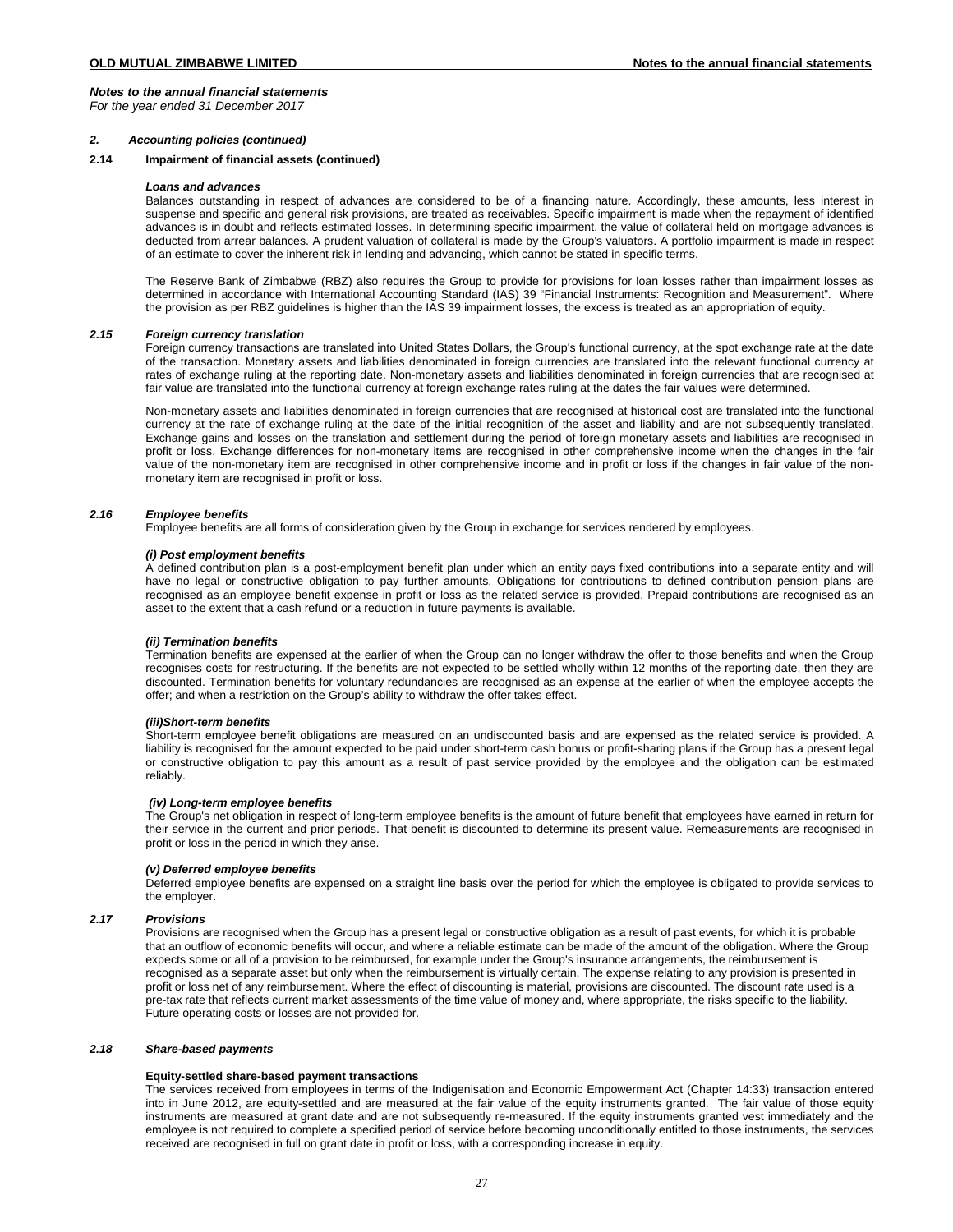*For the year ended 31 December 2017*

## *2. Accounting policies (continued)*

# *2.18 Share-based payments (continued)*

Where the equity instruments do not vest until the employee has completed a specified period of service, it is assumed that the services rendered by the employee, as consideration for those equity instruments, will be received in the future, during the vesting period. These services are accounted for in the statement of comprehensive income as they are rendered during the vesting period, with a corresponding increase in equity.

# *2.19 Leases*

### *Operating leases*

Leases in which a significant portion of the risks and rewards of ownership are retained by the lessor are classified as operating leases. Payments made under operating leases are charged to profit or loss on a straight-line basis over the period of the lease.

# *2.20 Impairment of non-financial assets*

The carrying amounts of the Group's other assets, other than financial assets and deferred tax assets, are reviewed at each reporting date to determine whether there is any indication of impairment. If any such indication exists, the asset's recoverable amount is estimated.

The recoverable amount is the greater of the fair value less costs to sell and value in use. In assessing value in use, the estimated future cash flows are discounted to their present value using pre-tax discount rate that reflects current market assessment of the time value of money and of the risks specific to the asset. For an asset that does not generate largely independent cash flows, the recoverable amount is determined for the cash-generating unit to which the asset belongs.

An impairment loss is reversed only to the extent that the assets carrying amount does not exceed the carrying amount that would have been determined, net of depreciation or amortisation if no impairment loss had been recognised.

### *2.21 Sale and repurchase agreements*

The Group enters into purchases (sales) of the investments under agreements to resell (repurchase) identical investments at a certain date in the future at a fixed price. Investments sold under repurchase agreements continue to be recognised in the statement of financial position and are measured in accordance with the appropriate and applicable accounting policy. The proceeds from the sale of the investments are reported under deposits. The difference between the sale and repurchase agreement is treated as interest and accrued over the life of the agreement using the effective interest rate method. Securities lent to counterparties are also retained in the financial statements. Securities borrowed are not recognised in the financial statements, unless they are sold to third parties, in which case the purchase and sale are recorded with the gain or loss included in investment income. The obligation to return them is recorded at fair value as a trading liability.

### *2.22 Dividends*

Dividends payable to holders of equity instruments are recognised in the period in which they are declared.

## *2.23 Inventory*

Inventories are measured at the lower of cost or net realisable value. Net realisable value is the estimated selling price in the ordinary course of business, less the estimated selling expenses. The cost of inventories is based on the first in first out principle and includes expenditure incurred in acquiring the inventories and bringing them to their existing location and condition.

# *2.24 Borrowing costs*

Borrowing costs directly attributable to the acquisition, construction or production of qualifying assets, which are assets that necessarily take a substantial period of time to get ready for their intended use or sale, are added to the cost of those assets, until such time as the assets are substantially ready for their intended use or sale.

All other borrowing costs are recognised in profit or loss in the period in which they are incurred.

## *2.25 Related parties*

Parties are considered to be related if one party has the ability to control the other party or exercise significant influence over the other party in making financial and operational decisions. The Group has related party relationships with its subsidiaries, fellow subsidiaries of Old Mutual Plc, company directors, other key shareholders and key management personnel. Transactions and balances are reflected in note 35.

# *2.26 Share capital*

Ordinary and preference share capital is classified as equity if they are non-redeemable by the holder, and if dividends are discretionary. Coupon payments on preference share instruments are recognised as distributions within equity. Preference share capital is classified as a liability if it is redeemable on a specific date or at the option of the holder or if dividend payments are not discretionary. If the preference shares are non-redeemable by the holder and the entity has an obligation to deliver cash (or other financial assets) which the entity cannot defer until liquidation then the preference shares would be classified as a liability. Coupon payments thereon are recognised in profit or loss as an interest expense.

## *2.27 Segment reporting*

The Group's results are analysed and reported consistently with the way that management and the Directors consider information when making operating decisions and also with the basis on which resources are allocated and performance assessed by management and Directors. The operating segments are Life Assurance, General Insurance, Banking, Asset Management, and other (being the Holding Company and other Group entities).

There are four principal business activities from which the Group generates revenues. These are premium income (Life assurance and General insurance), fee and commission income (Asset management) and banking interest and fee income (Banking). In addition to this, investment returns are also earned on funds invested. The revenues generated in each reported segment can be seen in the analysis of Profits and Losses in note 3.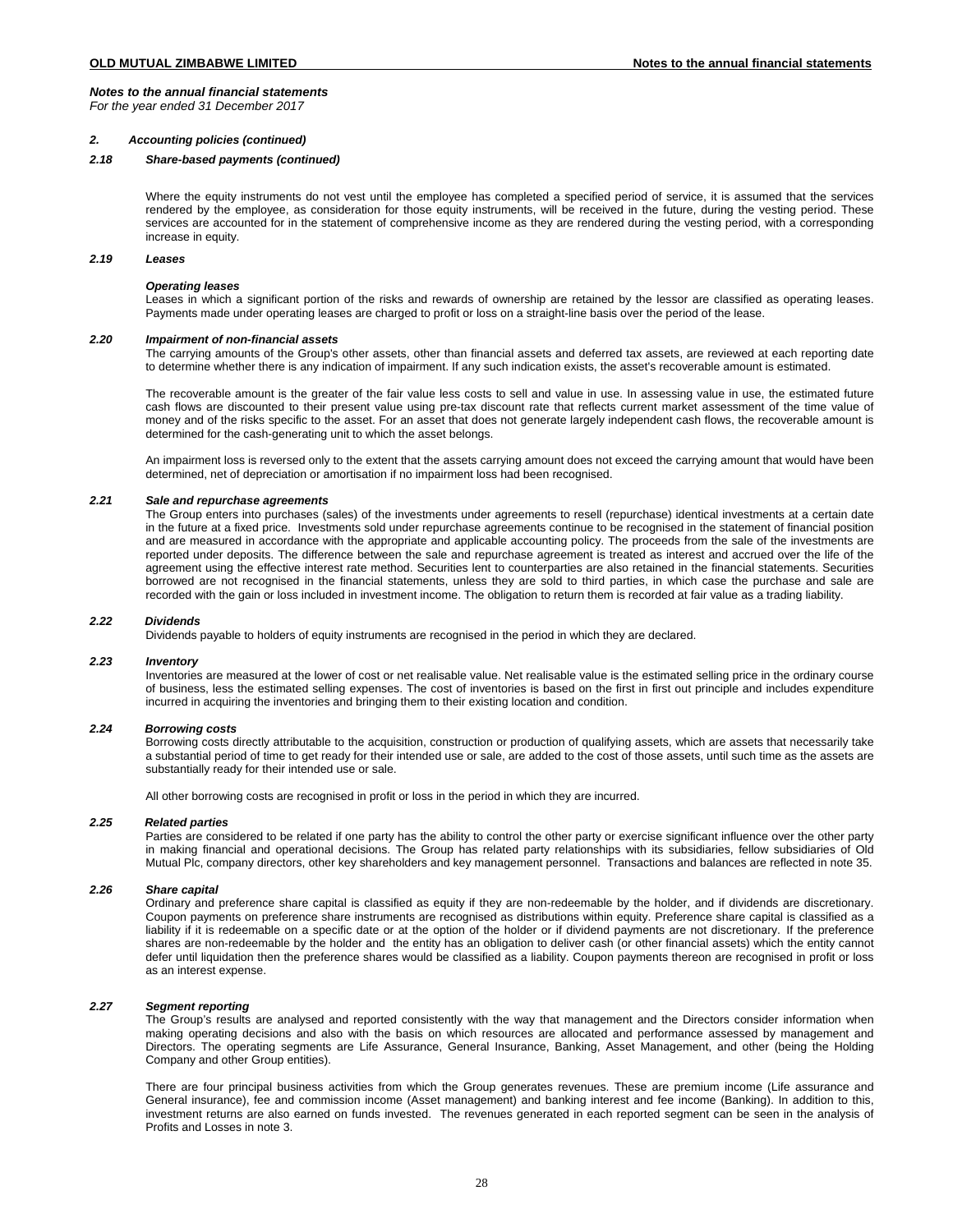*For the year ended 31 December 2017*

## *2. Accounting policies (continued)*

## *2.28 New and amended standards*

The Group has adopted the following standards and amendments for the first time in their annual reporting period commencing 1 January  $2017$ 

- Amendments to IAS 12 'Income Taxes', recognition of deferred tax assets for unrealised losses, effective for annual periods beginning on or after 1 January 2017

- Amendments to IAS 7 'Statement of Cash Flows', disclosure initiative, effective for annual periods beginning on or after 1 January 2017; and

- Amendments to IFRS 12 'Disclosure of Interests in other entities' (part of Improvements to IFRS 2014 to 2016 Cycle).

The adoption of these amendments did not have any material impact on the current period and is not likely to affect future periods.

# *2.29 Forthcoming requirements*

# *Future amendments not early adopted in the 2017 annual financial statements*

Certain new accounting standards and interpretations have been published that are not mandatory for 31 December 2017 reporting periods and have not been early adopted by the Group. The Group's assessment of the impact of these new standards and interpretations is set out as follows:

### *IFRS 16 Leases* **(effective for accounting periods beginning on or after 1 January 2019)**

The IASB issued IFRS 16 in January 2016. IFRS 16 replaces IAS 17 'Leases' and its related interpretations for reporting periods beginning on or after 1 January 2019.

The Group as lessee: IFRS 16 introduces a 'right-of-use' model whereby the lessee recognises a right of use asset and an associated financial obligation to make lease payments for all leases with a term of more than 12 months. The asset will be amortised over the lease term and the financial liability measured at amortised cost with interest recognised in profit and loss using the effective interest rate method.

The Group as lessor: IFRS 16 substantially carries forward the lessor accounting requirements in IAS 17. Accordingly, a lessor continues to classify and account for its leases as operating leases or finance leases.

The Group is in the process of assessing the impact of IFRS 16.

# **IFRS 15 Revenue from Contracts with Customers (effective for accounting periods beginning on or after 1 January 2018)**

IFRS 15 replaces all existing revenue requirements in IFRS and applies to all revenue arising from contracts with customers, unless the contracts are in the scope of the standards on leases, insurance contracts and financial instruments.

The core principle of the standard is that revenue recognised reflects the consideration to which the Group expects to be entitled in exchange for the transfer of promised goods or services to the customer. The standard incorporates a five-step analysis to determine the amount and timing of revenue recognition.

The standard is effective for the Group for the financial year commencing 1 January 2018.The Group plans to adopt the fully retrospective approach, with the use of certain practical expedients, to the adoption of IFRS 15.

During the year, the Group performed a high level assessment to determine the potential impact of the new standard on the Group's statement of financial position and performance. Based on this assessment, nothing has come to the attention of the Group that would indicate that the impact of the new standard would be significant.

Key matters arising from the assessment relate to the determination of when performance obligations are satisfied.

# **IFRS 9 Financial Instruments (effective for accounting periods beginning on or after 1 January 2018)**

### "IFRS 9 Financial Instruments

The Group will implement IFRS 9 'Financial Instruments' with effect from 1 January 2018, with the impact of the cumulative adjustment reflected as an adjustment to opening retained income.

### (a) Classification and measurement

As at 31 December 2017, the proportion of financial assets measured in terms of the current standard (IAS 39 "Financial Instruments: Recognition and Measurement") was 61.57% at fair value; 38.43% at amortised cost; 10.6% of financial liabilities was measured at fair value while 89.4% was measured at amortised cost..

IFRS 9 has required the Group to consider the business model for managing and monitoring performance of the financial instruments. Only the assets where the entity intends to collect payments of solely interest and principle ('SPPI') can be measured at amortised cost. Financial assets that contain characteristics of SPPI and where there is a mixed intention to hold the instruments will be measured at fair value through other comprehensive income.

The majority of equity instruments will be recognised at fair value through profit and loss except for instruments irrevocably designated at fair value through other comprehensive income.

There have been no material changes in the requirements for the classification and measurement of financial liabilities.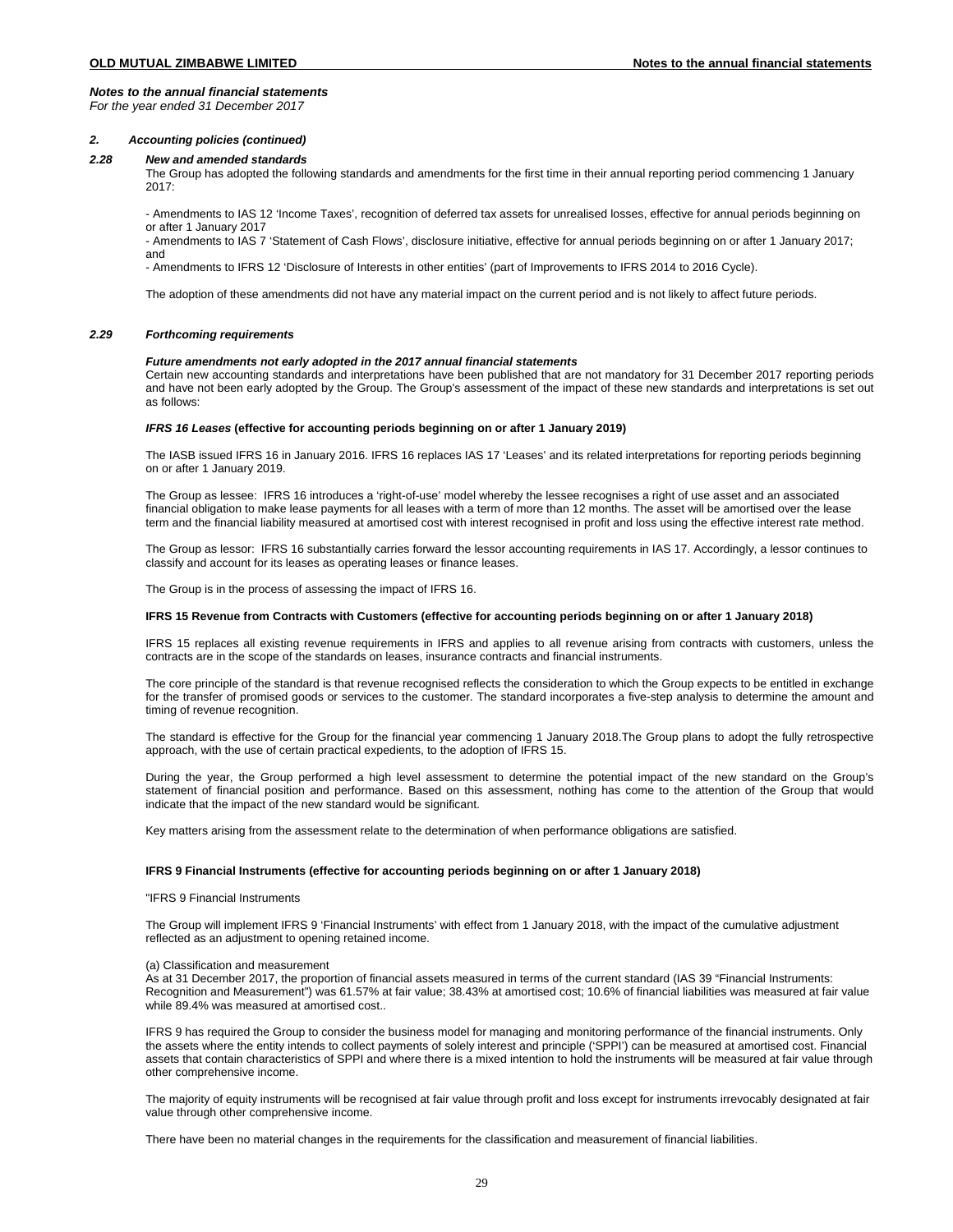*For the year ended 31 December 2017*

## *2. Accounting policies (continued)*

# *2.29 Forthcoming requirements (continued)*

IFRS 9 allows an upfront, irrevocable designation of financial assets and financial liabilities to be designated at fair value through profit and loss when it eliminates or significantly reduces an accounting mismatch. Changes in the value of an attributable to entity's own credit in respect of financial liabilities designated at fair value will in future be required to be recognised in profit and loss.

The current measurement categories for financial instruments in the Statement of Financial Position as required by IFRS 9 are estimated to be in the following ranges:

| Assets<br>- Amortised cost<br>- Fair value through profit and loss      | $40\% - 44\%$<br>$50\% - 56\%$ |
|-------------------------------------------------------------------------|--------------------------------|
| Liabilities<br>- Amortised cost<br>- Fair value through profit and loss | $55\% - 60\%$<br>$35\% - 40\%$ |

### (b) Impairment

The new accounting standard requires that impairment losses are recognised on an expected credit loss basis for all financial assets that are measurement at amortised cost and for debt instruments that are measured at fair value through other comprehensive income.

The amount of the expected credit loss to be recognised in profit and loss is dependent on the credit quality of the financial asset. If the credit quality of the financial asset has not deteriorated since inception it will be categorised in Bucket 1 and an impairment loss provision equal to 12 months of the expected credit loss. If there has been significant deterioration in the credit quality of a financial asset a lifetime expected credit loss is recognised. If a financial asset is in default a lifetime expected loss impairment is recognised.

The table below provides a comparison of the impairment balances under the previous classification (portfolio/ specific) and the classification under IFRS 9 as at 31 December 2017.

|                     | <b>Description</b>                                              | %      |
|---------------------|-----------------------------------------------------------------|--------|
| <b>IAS 39</b>       |                                                                 |        |
| Specific provision  | Clients identified requiring a specific provision               | 83.43% |
| Portfolio provision | No specific factor identified                                   | 16.57% |
|                     |                                                                 |        |
| <b>IFRS9</b>        |                                                                 |        |
| Bucket 1            | No deterioration in credit quality since origination            | 51.33% |
| Bucket 2            | Signification deterioration in credit quality since origination | 20.08% |
| Bucket 3            | Default                                                         | 28.59% |

### *2.30 Comparative figures*

As much as possible, comparative figures are reclassified in line with current year presentation.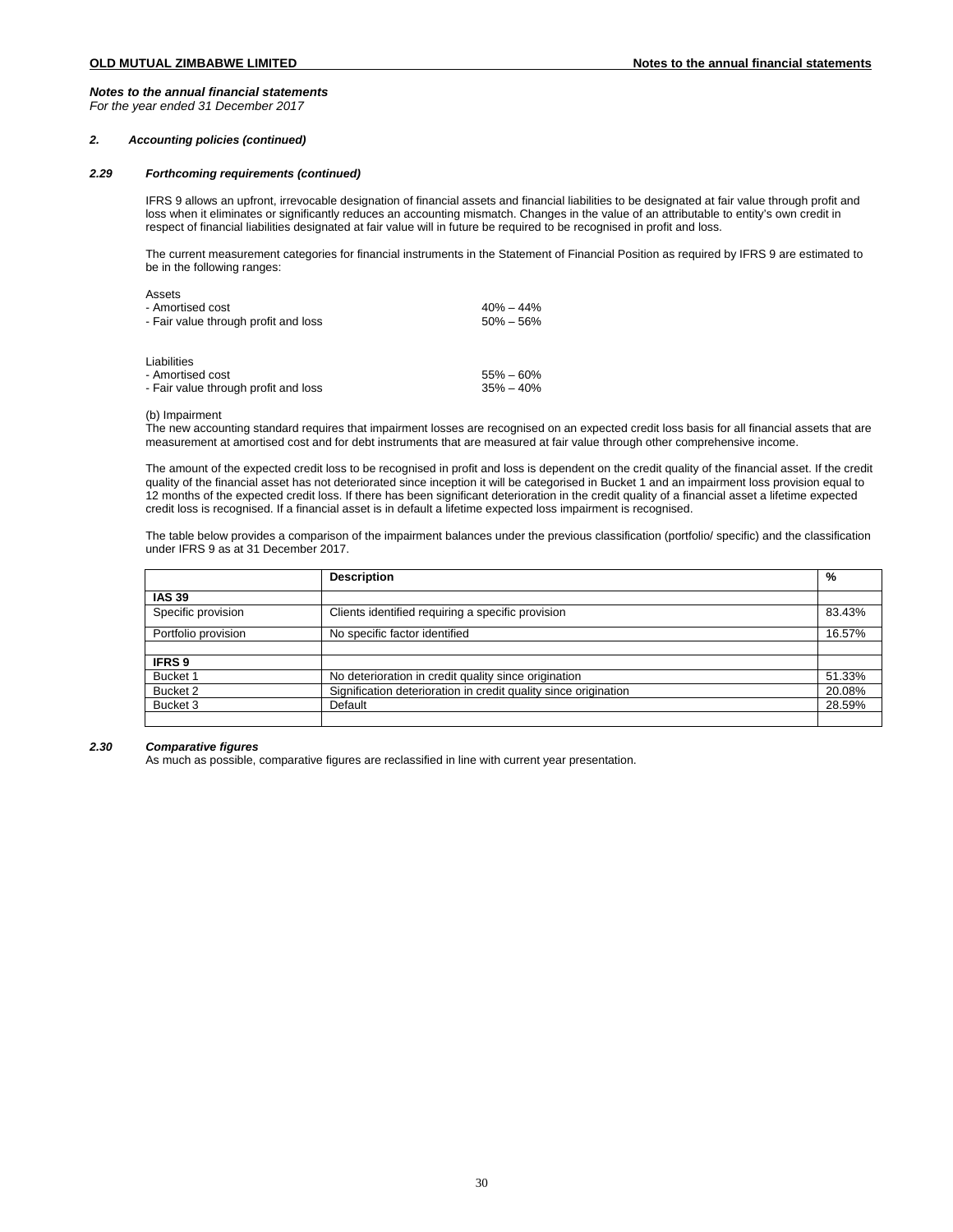*for the year ended 31 December 2017*

## *3.* **Segment information**

|                                                                           | <b>Life Assurance</b> | General<br><b>Insurance</b> | <b>Banking</b> | Asset<br><b>Management</b> | <b>Holding Co &amp;</b><br>Other | <b>Consolidation</b><br><b>Adjustments</b> | Total         |
|---------------------------------------------------------------------------|-----------------------|-----------------------------|----------------|----------------------------|----------------------------------|--------------------------------------------|---------------|
| Statement of profit or loss - segment information for the year ended 2017 | <b>US\$</b>           | US\$                        | US\$           | US\$                       | US\$                             | US\$                                       | US\$          |
| Revenue                                                                   |                       |                             |                |                            |                                  |                                            |               |
| Gross earned premiums                                                     | 160 289 275           | 37 888 386                  |                |                            |                                  | (3414700)                                  | 194 762 961   |
| Outward reinsurance                                                       | (1906702)             | (8156270)                   |                |                            |                                  |                                            | (10 062 972)  |
| Net earned premiums                                                       | 158 382 573           | 29 732 116                  | <b>Section</b> | $\sim$                     | <b>Section</b>                   | (3414700)                                  | 184 699 989   |
| Investment income (non banking)                                           | 588 056 246           | 13 506 386                  |                | 275 015                    | 175 579 264                      | (136 470 645)                              | 640 946 266   |
| Banking interest and similar income                                       | <b>Contract</b>       | <b>College</b>              | 91 314 069     |                            | 49 946                           | <b>College</b>                             | 91 364 015    |
| Fee income, commissions and income from service contracts                 | 5 341 331             | 1 731 167                   | 54 526 850     | 20 636 709                 | 15 058 006                       | (25608255)                                 | 71 685 808    |
| Other income                                                              | 24 033                | 34 4 04                     | 2 914 477      | 29 14 2                    | 2 072 162                        | (1800278)                                  | 3 273 940     |
| <b>Total revenue</b>                                                      | 751 804 183           | 45 004 073                  | 148 755 396    | 20 940 866                 | 192 759 378                      | (167293877)                                | 991 970 018   |
| <b>Expenses</b>                                                           |                       |                             |                |                            |                                  |                                            |               |
| Claims and benefits (including change in insurance contract provisions)   | (545619616)           | (17401726)                  |                |                            |                                  |                                            | (563 021 342) |
| Reinsurance recoveries                                                    | 1 088 544             | 2 576 031                   |                |                            |                                  |                                            | 3 664 575     |
| Net claims incurred                                                       | (544 531 072)         | (14825695)                  |                |                            |                                  |                                            | (559 356 767) |
| Change in provision for investment contract liabilities                   | (51809502)            | <b>Contract</b>             |                |                            |                                  | <b>COL</b>                                 | (51809502)    |
| Fees, commissions and other acquisition costs                             | (9781793)             | (5932229)                   | (13264770)     | (172925)                   |                                  | 7988399                                    | (21 163 318)  |
| Banking interest payable and similar expenses                             |                       | <b>Card</b>                 | (32740007)     |                            |                                  | 12 500 645                                 | (20 239 362)  |
| Impairment charges                                                        |                       | <b>Card</b>                 | (2687262)      |                            | (14017)                          | <b>College</b>                             | (2701279)     |
| Other operating and administration expenses                               | (17404694)            | (6986227)                   | (57950308)     | (10059721)                 | (70639464)                       | 69 217 027                                 | (93823387)    |
| Profit before tax                                                         | 128 277 122           | 17 259 922                  | 42 113 049     | 10 708 220                 | 122 105 897 -                    | (77587806)                                 | 242 876 403   |
| Income tax expense/(credit)                                               | (8303295)             | (1659390)                   |                | (3844950)                  | (9387940)                        | (418585)                                   | (23614160)    |
| Profit for the year                                                       | 119 973 827           | 15 600 532                  | 42 113 049     | 6 863 270                  | 112 717 957                      | (78 006 392)                               | 219 262 243   |

 $\overline{a}$ 

### **A Statement of profit or loss - segment information for the year ended 2016**

| Revenue                                                                 |               |                          |                          |                          |              |               |               |
|-------------------------------------------------------------------------|---------------|--------------------------|--------------------------|--------------------------|--------------|---------------|---------------|
| Gross earned premiums                                                   | 151 948 793   | 36 848 015               | $\overline{\phantom{a}}$ |                          | $\sim$       | (3464910)     | 185 331 898   |
| Outward reinsurance                                                     | (2316362)     | (8503746)                |                          |                          |              |               | (10820108)    |
| Net earned premiums                                                     | 149 632 431   | 28 344 269               | ٠                        |                          |              | (3464910)     | 174 511 790   |
| Investment income (non banking)                                         | 105 884 870   | 3 100 303                |                          | 223 041                  | 40 068 288   | (32 377 000)  | 116 899 502   |
| Banking interest and similar income                                     |               | $\overline{\phantom{a}}$ | 93 339 766               | . .                      |              |               | 93 339 766    |
| Fee income, commissions and income from service contracts               | 7 187 635     | 2 309 238                | 44 280 000               | 16 140 323               | 14 068 273   | (25251320)    | 58 734 149    |
| Other income                                                            | (134511)      |                          | 940 009                  | 292 010                  | 203 180      | 265 773       | 1 566 461     |
| <b>Total revenue</b>                                                    | 262 570 425   | 33 753 810               | 138 559 775              | 16 655 374               | 54 339 741   | (60 827 457)  | 445 051 668   |
| <b>Expenses</b>                                                         |               |                          |                          |                          |              |               |               |
| Claims and benefits (including change in insurance contract provisions) | (204 269 543) | (14959570)               |                          |                          |              |               | (219 229 113) |
| Reinsurance recoveries                                                  | 1 802 932     | 1617455                  | $\overline{\phantom{a}}$ | $\overline{\phantom{a}}$ |              | $\sim$        | 3 420 387     |
| Net claims incurred                                                     | (202466611)   | (13342115)               | $\overline{\phantom{a}}$ | $\overline{\phantom{a}}$ | $\sim$       | $\sim$        | (215 808 726) |
| Change in provision for investment contract liabilities                 | (6682553)     | $\overline{\phantom{a}}$ | ۰                        |                          |              |               | (6682553)     |
| Fees, commissions and other acquisition costs                           | (6849117)     | (5687436)                | (315455)                 | (26 153)                 | $\sim$       | 8 4 0 4 1 6 9 | (7 313 092)   |
| Banking interest payable and similar expenses                           | ٠             | $\overline{\phantom{a}}$ | (34 831 590)             |                          | $\sim$       | 11 875 613    | (22955977)    |
| Credit losses and impairment charges                                    | ٠             | $\overline{\phantom{a}}$ | (3531106)                |                          |              |               | (3531106)     |
| Other operating and administration expenses                             | (15640312)    | (6743086)                | (57 814 539)             | (10080726)               | (18 073 453) | 18 996 510    | (89 355 606)  |
| Profit before tax                                                       | 30 931 832    | 7981173                  | 39 227 985               | 6 548 495                | 36 266 288   | (21 551 165)  | 99 404 608    |
| Income tax expense/(credit)                                             | 690 516       | (1581911)                | ٠                        | (2247663)                | (2626472)    | (1806337)     | (7571867)     |
| Profit for the year                                                     | 31 622 348    | 6 399 262                | 39 227 985               | 4 300 832                | 33 639 816   | (23 357 502)  | 91 832 741    |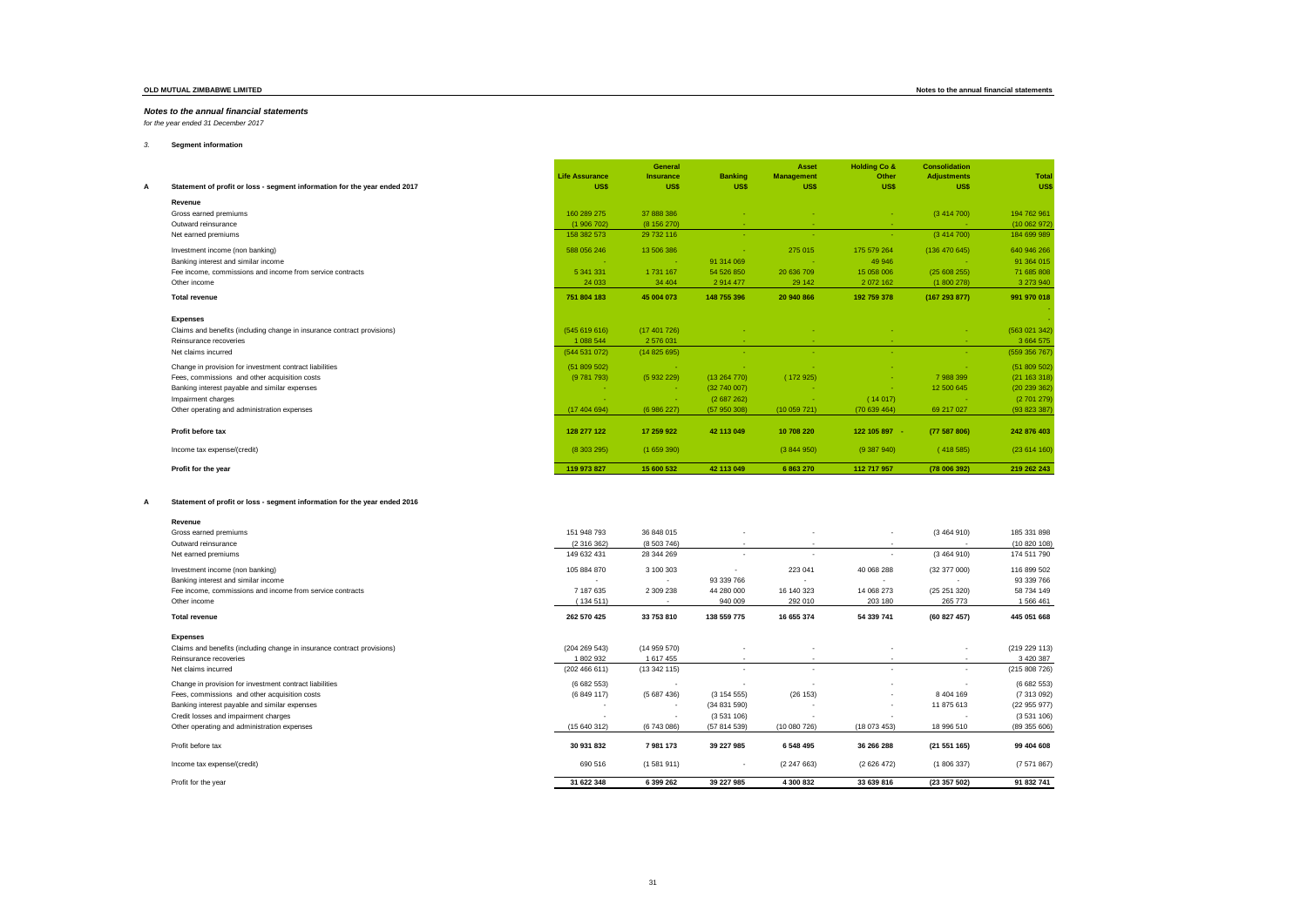*for the year ended 31 December 2017*

| 3 | <b>Segment information</b>                                                | <b>Life Insurance</b> | <b>General Insurance</b> | <b>Banking</b> | <b>Asset Management</b> | <b>Holding Co &amp;</b><br>Other | <b>Consolidation</b><br><b>Adjustments</b> | <b>Total</b>  |
|---|---------------------------------------------------------------------------|-----------------------|--------------------------|----------------|-------------------------|----------------------------------|--------------------------------------------|---------------|
| в | Statement of financial position - segment information at 31 December 2017 | US\$                  | US\$                     | <b>US\$</b>    | <b>US\$</b>             | <b>US\$</b>                      | US\$                                       | US\$          |
|   | <b>Assets</b>                                                             |                       |                          |                |                         |                                  |                                            |               |
|   | Investment property                                                       | 380 770 678           | 449 000                  | 23 422 200     | - 1                     | 530 000                          |                                            | 405 171 878   |
|   | Property and equipment                                                    | 27 854 500            | 402 149                  | 64 550 930     | 1 497 856               | 2 016 613                        |                                            | 96 322 048    |
|   | Deferred acquisition costs                                                | - 1                   | 741 681                  | <b>College</b> | - 1                     | <b>.</b>                         |                                            | 741 681       |
|   | Reinsurer contracts                                                       |                       | 3 278 568                | - 4            | - 2                     | - 1                              |                                            | 3 278 568     |
|   | Investments and securities                                                | 1 339 795 755         | 35 835 637               | 233 543 725    | 6 035 462               | 365 572 140                      | (370 323 582)                              | 1610459137    |
|   | Deferred tax assets                                                       |                       | 564 200                  |                | 193 108                 | 174 937                          |                                            | 932 245       |
|   | Loans and advances                                                        | ÷.                    | - 4                      | 668 823 481    | <b>College</b>          | 356 721                          | - 1                                        | 669 180 202   |
|   | Current tax receivable                                                    | 248 079               | - 40                     |                | - 4                     | 489 719                          | o.                                         | 737 798       |
|   | Other assets                                                              | 24 856 396            | 4 047 345                | 111 597 661    | 5 591 683               | 44 111 880                       | (44576111)                                 | 145 628 854   |
|   | Cash and cash equivalents                                                 | 15 502 254            | 8 3 5 4 9 1 9            | 164 812 227    | 1 2 3 1 8 2 3           | 7 251 952                        | (6901549)                                  | 190 251 626   |
|   | <b>Total assets</b>                                                       | 1789 027 662          | 53 673 499               | 1 266 750 224  | 14 549 932              | 420 503 962                      | (421 801 242)                              | 3 122 704 037 |
|   | Liabilities                                                               |                       |                          |                |                         |                                  |                                            |               |
|   | Insurance contract liabilities                                            | 1 341 376 432         | 14 232 555               |                |                         |                                  |                                            | 1 355 608 987 |
|   | Investment contract liabilities                                           | 120 815 870           | <b>.</b>                 |                |                         |                                  |                                            | 120 815 870   |
|   | Provisions                                                                | 871953                | 88 150                   | 5 272 607      | 767 142                 | 7 303 209                        |                                            | 14 303 061    |
|   | Deferred tax liabilities                                                  | 36 577 506            | 15 696                   | 3 265 701      | 24 072                  | 2 901 699                        | (695365)                                   | 42 089 309    |
|   | Current tax payables                                                      | 164 419               | 93 35 3                  | - 4            | 300 152                 |                                  |                                            | 557924        |
|   | Amounts due to group companies                                            | 4 5 4 1 3 1 8         | 92 481                   | - 4            | 2 423 021               | 106 166 996                      | (44576113)                                 | 68 647 703    |
|   | Amounts owed to bank depositors                                           |                       | $\sim$                   | 1 019 215 894  | - 4                     | - 4                              | (181 189 284)                              | 838 026 610   |
|   | Credit lines                                                              |                       | $\sim$                   | 23 317 769     |                         | <b>.</b>                         |                                            | 23 317 769    |
|   | Other liabilities                                                         | 13 368 944            | 600 049                  | 26 879 788     | 2 849 004               | 80 665 112                       | (45 214 297)                               | 79 148 600    |
|   | <b>Total liabilities</b>                                                  | 1 517 716 442         | 15 122 284               | 1 077 951 759  | 6 363 391               | 197 037 016                      | (271675059)                                | 2 542 515 833 |
|   | Net assets                                                                | 271 311 220           | 38 551 215               | 188 798 465    | 8 186 541               | 223 466 946                      | (150 126 183)                              | 580 188 204   |
|   | Shareholders' equity                                                      |                       |                          |                |                         |                                  |                                            |               |
|   | Share capital and premium                                                 | 30 121 844            | 9 4 0 5                  | 35 000 000     | 3 850 202               | 1 501 330                        | (70481716)                                 | 1 0 6 5       |
|   | Non-distributable reserve                                                 | 29 838 703            | 3 177 617                | 1 445 851      | 728 710                 | 21 374 207                       | (4 108 040)                                | 52 457 048    |
|   | Revaluation reserve                                                       |                       | - 40                     | 18 769 422     | - 1                     | 7 3 3 8                          |                                            | 18 776 760    |
|   | Share option reserve                                                      | 3732032               | 1 277 010                | 5 627 027      | 2 5 2 4 5 4 5           | 69 384 472                       | (50064585)                                 | 32 480 501    |
|   | Regulatory provisions reserve                                             |                       | $\sim$                   | 17 957 094     | ÷                       | - 1                              |                                            | 17 957 094    |
|   | Retained earnings                                                         | 207 618 641           | 15 554 870               | 109 999 071    | 1 083 084               | 131 199 599                      | (25 471 842)                               | 439 983 423   |
|   |                                                                           | 271 311 220           | 20 018 902               | 188 798 465    | 8 186 541               | 223 466 946                      | (150 126 183)                              | 561 655 891   |
|   | Non-controlling interests                                                 |                       | 18 532 313               |                |                         |                                  |                                            | 18 532 313    |
|   | <b>Total equity</b>                                                       | 271 311 220           | 38 551 215               | 188 798 465    | 8 186 541               | 223 466 946                      | (150 126 183)                              | 580 188 204   |

### **OLD MUTUAL ZIMBABWE LIMITED Notes to the annual financial statements**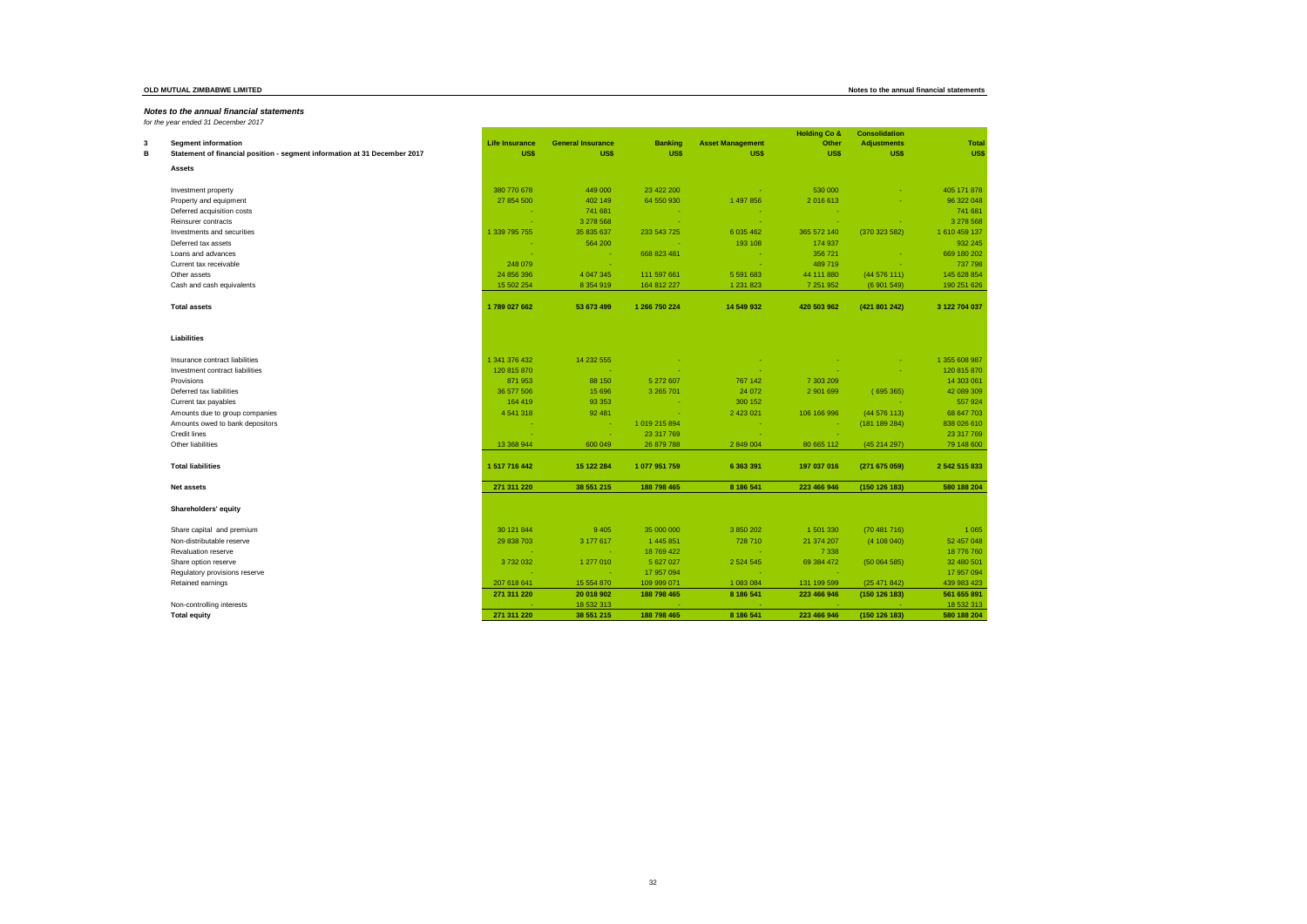*for the year ended 31 December 2016*

| Segment information<br>3<br>в<br>Statement of financial position - segment information at 31 December 2016 | Life Insurance<br>US\$   | <b>General Insurance</b><br>US\$ | <b>Banking</b><br>US\$   | <b>Asset Management</b><br><b>USS</b> | <b>Holding Co &amp;</b><br>Other<br>US\$ | Consol<br><b>Adjustments</b><br><b>US\$</b> | <b>Total</b><br>US\$ |
|------------------------------------------------------------------------------------------------------------|--------------------------|----------------------------------|--------------------------|---------------------------------------|------------------------------------------|---------------------------------------------|----------------------|
| <b>Assets</b>                                                                                              |                          |                                  |                          |                                       |                                          |                                             |                      |
|                                                                                                            |                          |                                  |                          |                                       |                                          |                                             |                      |
| Investment property                                                                                        | 369 474 690              | 349 000                          | 22 251 090               |                                       | 480 000                                  |                                             | 392 554 780          |
| Property and equipment                                                                                     | 27 503 364               | 341 802                          | 60 686 502               | 1 698 037                             | 2 2 3 6 3 0 4                            | $\overline{\phantom{a}}$                    | 92 466 009           |
| Deferred acquisition costs                                                                                 |                          | 893 405                          |                          |                                       |                                          |                                             | 893 405              |
| Reinsurer contracts                                                                                        | $\overline{\phantom{a}}$ | 1 949 657                        | $\overline{\phantom{a}}$ | ÷                                     | $\overline{\phantom{a}}$                 | ٠                                           | 1949657              |
| Investments and securities                                                                                 | 725 615 942              | 15 886 917                       | 205 940 003              | 3707667                               | 217 439 179                              | (366889665)                                 | 801 700 043          |
| Deferred tax assets                                                                                        |                          | 562 651                          |                          | 299 303                               | 151 847                                  | 17 133                                      | 1 030 934            |
| Loans and advances                                                                                         |                          |                                  | 583 252 405              |                                       | $\overline{\phantom{a}}$                 | $\overline{a}$                              | 583 252 405          |
| Other assets                                                                                               | 33 873 650               | 4 037 621                        | 79 114 301               | 4 5 65 7 36                           | 43 301 612                               | (36053867)                                  | 128 839 053          |
| Cash and cash equivalents                                                                                  | 15 985 148               | 15 351 048                       | 121 851 499              | 1 497 790                             | 7 165 547                                | (7025727)                                   | 154 825 305          |
| <b>Total assets</b>                                                                                        | 1 172 452 794            | 39 372 101                       | 1073095800               | 11 768 533                            | 270 774 489                              | (409 952 126)                               | 2 157 511 591        |
| Liabilities                                                                                                |                          |                                  |                          |                                       |                                          |                                             |                      |
| Insurance contract liabilities                                                                             | 888 345 414              | 12 443 263                       |                          |                                       |                                          |                                             | 900 788 677          |
| Investment contract liabilities                                                                            | 76 330 845               |                                  |                          |                                       |                                          | $\overline{\phantom{a}}$                    | 76 330 845           |
| Provisions                                                                                                 | 841 242                  | 615 793                          | 5 467 850                | 774 047                               | 7 316 506                                | (12904)                                     | 15 002 534           |
| Deferred tax liabilities                                                                                   | 29 019 415               |                                  |                          | 3 2 8 7                               | 2 359 939                                | (1084459)                                   | 30 298 182           |
| Current tax payables                                                                                       |                          | 264 691                          |                          | 49 711                                | 105 673                                  | 32 589                                      | 452 664              |
| Amounts due to group companies                                                                             | 3 3 9 7 4 3 1            | 246 375                          |                          | 986 500                               | 95 016 391                               | (42 298 868)                                | 57 347 829           |
| Amounts owed to bank depositors                                                                            |                          |                                  | 845 047 209              |                                       | $\overline{\phantom{a}}$                 | (227485685)                                 | 617 561 524          |
| Credit lines                                                                                               |                          | $\overline{\phantom{a}}$         | 28 654 056               |                                       |                                          |                                             | 28 654 056           |
| Other liabilities                                                                                          | 13 323 191               | $\overline{\phantom{a}}$         | 17 843 722               | 2 2 9 1 0 1 2                         | 38 049 323                               | (19380101)                                  | 52 127 147           |
| <b>Total liabilities</b>                                                                                   | 1011 257 538             | 13 570 122                       | 897 012 837              | 4 104 557                             | 142 847 832                              | (290 229 428)                               | 1778 563 458         |
| <b>Net assets</b>                                                                                          | 161 195 256              | 25 801 979                       | 176 082 963              | 7 663 976                             | 127 926 657                              | (119 722 698)                               | 378 948 133          |
| Shareholders' equity                                                                                       |                          |                                  |                          |                                       |                                          |                                             |                      |
| Share capital and premium                                                                                  | 30 121 844               | 9 4 0 5                          | 35 000 000               | 3 600 202                             | 1 001 327                                | (69 731 713)                                | 1065                 |
| Non-distributable reserve                                                                                  | 29 838 703               | 3 177 617                        | 1 445 850                | 728 710                               | 20 558 208                               | (3292040)                                   | 52 457 048           |
| Revaluation reserve                                                                                        |                          |                                  | 18 448 911               |                                       | 7 3 3 8                                  |                                             | 18 456 249           |
| Share option reserve                                                                                       | 3 589 892                | 1 208 475                        | 5 345 083                | 2 444 676                             | 68 197 870                               | (48748862)                                  | 32 037 134           |
| Regulatory provisions reserve                                                                              |                          |                                  | 16 517 093               |                                       |                                          |                                             | 16 517 093           |
| Retained earnings                                                                                          | 97 644 817               | 9 119 402                        | 99 326 026               | 890 388                               | 38 161 914                               | 2 049 917                                   | 247 192 464          |
|                                                                                                            | 161 195 256              | 13 514 899                       | 176 082 963              | 7663976                               | 127 926 657                              | (119 722 698)                               | 366 661 053          |
| Non-controlling interests                                                                                  |                          | 12 287 080                       |                          |                                       |                                          |                                             | 12 287 080           |
| <b>Total equity</b>                                                                                        | 161 195 256              | 25 801 979                       | 176 082 963              | 7 663 976                             | 127 926 657                              | (119 722 698)                               | 378 948 133          |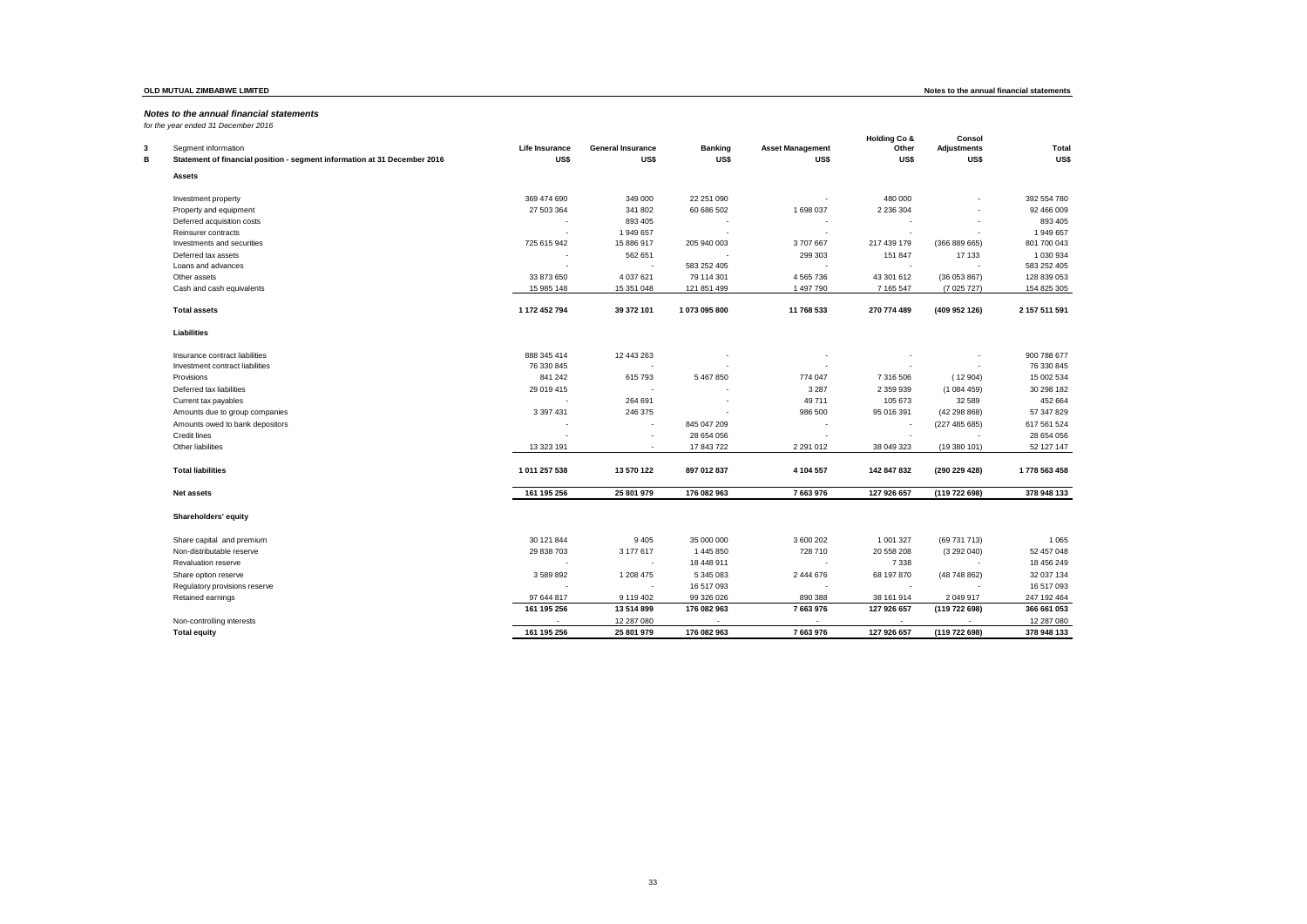| OLD MUTUAL ZIMBABWE LIMITED |                                                                                  |                           | Notes to the annual financial statements |  |  |
|-----------------------------|----------------------------------------------------------------------------------|---------------------------|------------------------------------------|--|--|
|                             | Notes to the annual financial statements<br>for the year ended 31 December 2017  |                           |                                          |  |  |
|                             |                                                                                  | Group<br>2017<br>US\$     | Group<br>2016<br>US\$                    |  |  |
| 4                           | Gross earned premiums                                                            |                           |                                          |  |  |
|                             | <b>Gross premiums</b>                                                            |                           |                                          |  |  |
|                             | Single                                                                           | 2 660 298                 | 1 613 086                                |  |  |
|                             | Recurring<br><b>Individual business</b>                                          | 17 505 788<br>20 166 086  | 17 990 905<br>19 603 991                 |  |  |
|                             | Single                                                                           | 58 509 238                | 59 238 309                               |  |  |
|                             | Recurring<br><b>Group business</b>                                               | 79 364 950<br>137 874 188 | 70 857 493<br>130 095 802                |  |  |
|                             |                                                                                  |                           |                                          |  |  |
|                             | <b>General insurance</b>                                                         | 36 722 687                | 35 632 105                               |  |  |
|                             | <b>Total gross premiums</b>                                                      | 194 762 961               | 185 331 898                              |  |  |
|                             | Comprising<br>Insurance contracts                                                | 39 286 937                | 41 125 720                               |  |  |
|                             | Investment contracts with discretionary participating features                   | 118 753 337               | 108 574 073                              |  |  |
|                             | General insurance<br>Total gross written premium                                 | 36 722 687<br>194 762 961 | 35 632 105<br>185 331 898                |  |  |
|                             | Total gross earned premiums                                                      | 194 762 961               | 185 331 898                              |  |  |
|                             |                                                                                  |                           |                                          |  |  |
| 5                           | Investment income (non banking)                                                  |                           |                                          |  |  |
|                             | Dividend income                                                                  |                           |                                          |  |  |
|                             | Financial assets at fair value through profit or loss<br>Financial assets- other | 22 790 893                | 18 358 536                               |  |  |
|                             | Interest income<br>Cash and cash equivalents                                     | 11 964 934                | 10 185 815                               |  |  |
|                             | Financial assets at fair value through profit or loss                            |                           |                                          |  |  |
|                             | Net rental income<br>Investment property                                         | 10 326 217                | 11 144 268                               |  |  |
|                             | <b>Realised gains and losses</b>                                                 |                           |                                          |  |  |
|                             | Investment property<br>Financial assets at fair value through profit or loss     | 16 528 326                | (6359844)                                |  |  |
|                             | Unrealised gains and losses                                                      | 6 348 026                 | (19 527 793)                             |  |  |
|                             | Investment property<br>Financial assets at fair value through profit or loss     | 572 987 870               | 103 098 520                              |  |  |
|                             |                                                                                  | 579 335 896               | 83 570 727                               |  |  |
|                             | Total investment returns included in income statement                            | 640 946 266               | 116 899 502                              |  |  |
| 6                           | Banking interest and similar income                                              |                           |                                          |  |  |
|                             | Interest and similar income                                                      |                           |                                          |  |  |
|                             | Loans and advances<br>Investments                                                | 15 875 002                | 16 971 222                               |  |  |
|                             | Loans and advances                                                               | 75 489 013                | 76 368 544                               |  |  |
|                             | Total interest and similar income                                                | 91 364 015                | 93 339 766                               |  |  |
|                             | <b>Interest Expense:</b><br><b>Credit lines</b>                                  | (2768551)                 | (3497123)                                |  |  |
|                             | Savings certificates deposits                                                    | (16987029)                | (18412720)                               |  |  |
|                             | Term deposits                                                                    | (10076)                   | (26745)                                  |  |  |
|                             | Savings deposits<br><b>Total interest expense</b>                                | (473706)<br>(20 239 362)  | (1019389)<br>(22955977)                  |  |  |
|                             | Net interest income                                                              | 71 124 653                | 70 383 789                               |  |  |
| 7                           | Fee income, commissions and income from service contracts                        |                           |                                          |  |  |
|                             | Banking operations:                                                              |                           |                                          |  |  |
|                             | Commissions                                                                      | 22 149 454                | 6 357 804                                |  |  |
|                             | Service fees<br><b>Adminstration fees</b>                                        | 17 317 618<br>16 790 944  | 23 481 502<br>14 435 142                 |  |  |
|                             | Total fee income and commission from banking operations                          | 56 258 016                | 44 274 448                               |  |  |
|                             | Long term business                                                               | 5 341 332                 | 7 187 634                                |  |  |
|                             | Asset management business                                                        | 10 086 460                | 7 272 067                                |  |  |
|                             |                                                                                  | 71 685 808                | 58 734 149                               |  |  |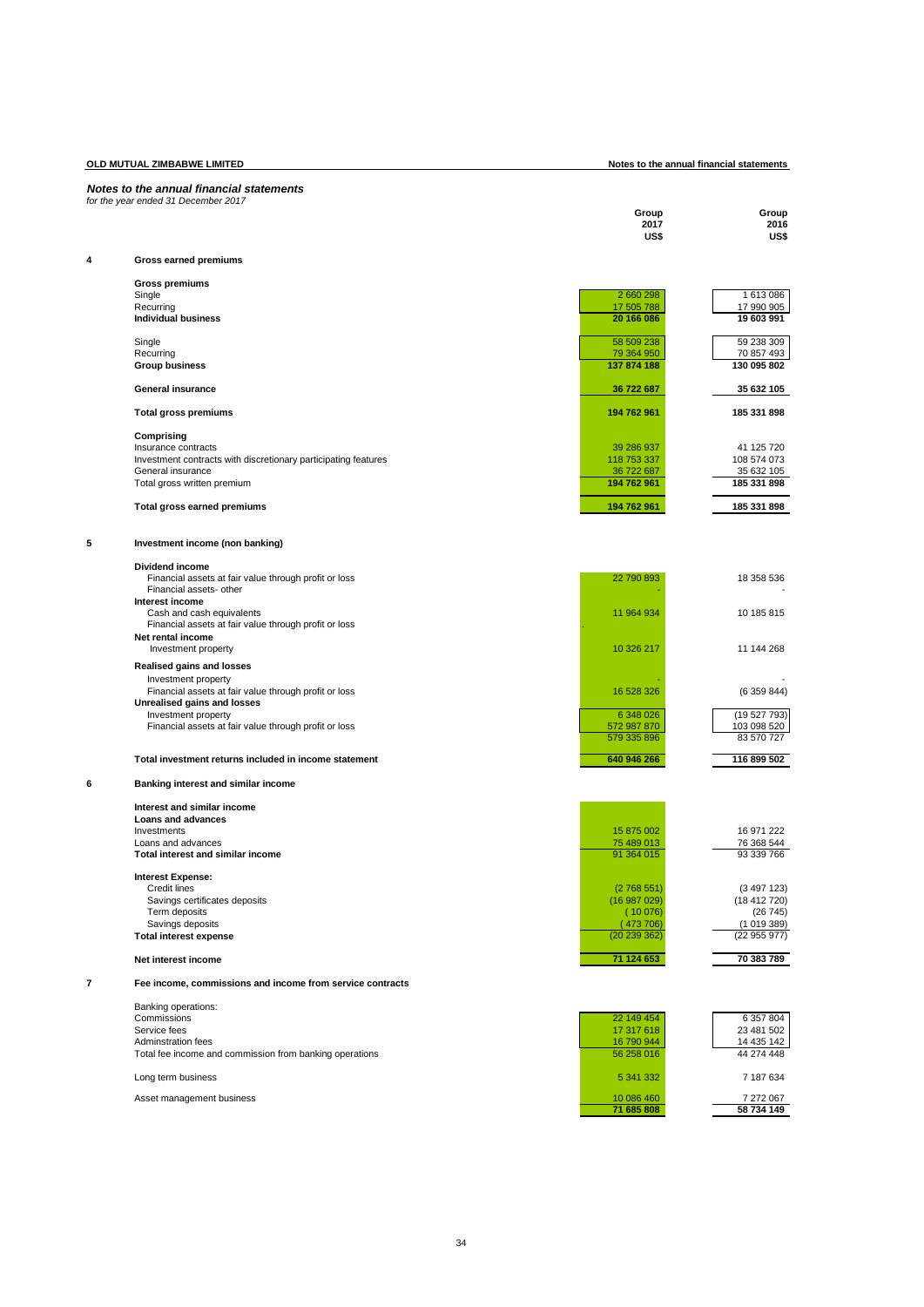**OLD MUTUAL ZIMBABWE LIMITED Notes to the annual financial statements**

# *Notes to the annual financial statements for the year ended 31 December 2017*

|      |                                                                                                          | Group       | Group       |
|------|----------------------------------------------------------------------------------------------------------|-------------|-------------|
|      |                                                                                                          | 2017        | 2016        |
|      |                                                                                                          | US\$        | US\$        |
| 8.   | Other income                                                                                             |             |             |
|      |                                                                                                          |             |             |
|      | Exchange gains                                                                                           | (180901)    | (134289)    |
|      | Other                                                                                                    | 3 454 841   | 1700750     |
|      |                                                                                                          | 3 273 940   | 1566461     |
| 9.   | <b>Claims and benefits</b>                                                                               |             |             |
|      |                                                                                                          |             |             |
|      | Claims and benefits (including change in insurance contract provisions):                                 | 445 822 666 | 100 972 325 |
|      | Increase in insurance contracts provision<br>Gross claims expenses (refer to analysis in note 9.1 below) | 117 858 118 | 118 894 086 |
|      | Shadow accounting to revaluation reserve (see note 10.1 below)                                           | (659442)    | (637 298)   |
|      |                                                                                                          | 563 021 342 | 219 229 113 |
|      |                                                                                                          |             |             |
| 9.1  | Analysis of claims expenses                                                                              |             |             |
|      | <b>Individual business</b>                                                                               | 6 148 897   | 4 327 732   |
|      | Death and disability benefits                                                                            | 1 252 212   | 1977468     |
|      | Maturity benefits                                                                                        | 3 3 3 4 9 7 | 544 594     |
|      | Surrenders                                                                                               | 1 559 188   | 1805670     |
|      | <b>Group business</b>                                                                                    | 94 307 496  | 99 606 784  |
|      | Death and disability benefits                                                                            | 12 352 676  | 14 578 854  |
|      | Pension commutations, maturities and withdrawal benefits                                                 | 56 675 471  | 57 824 461  |
|      | Annuities                                                                                                | 14 875 550  | 14 667 042  |
|      | <b>Surrenders</b>                                                                                        | 10 403 799  | 12 536 427  |
|      | General insurance                                                                                        | 17 401 725  | 14 959 570  |
|      | <b>Total claims and benefits</b>                                                                         | 117 858 118 | 118 894 086 |
|      | Comprising:                                                                                              |             |             |
|      | Insurance contracts                                                                                      | 13 601 321  | 17 662 749  |
|      | Investment contracts with discretionary participating features                                           | 86 855 072  | 86 271 767  |
|      | General insurance                                                                                        | 17 401 725  | 14 959 570  |
|      | Total claims and benefits payable                                                                        | 117 858 118 | 118 894 086 |
|      |                                                                                                          |             |             |
|      |                                                                                                          |             |             |
| 10.  | Changes in provision for investment contract liabilities                                                 |             |             |
|      | <b>Investment contracts</b>                                                                              |             |             |
|      | Increase in investment contract liabilities                                                              | 51 874 722  | 6745582     |
|      | Shadow accounting to revaluation reserve (see note 10.1 below)                                           | (65220)     | (63 029)    |
|      |                                                                                                          | 51 809 502  | 6 682 553   |
|      |                                                                                                          |             |             |
| 10.1 | <b>Shadow accounting</b>                                                                                 |             |             |
|      | Insurance contracts                                                                                      | 659 442     | 637 298     |
|      | Investment contracts                                                                                     | 65 2 20     | 63 0 29     |
|      | Total                                                                                                    | 724 662     | 700 327     |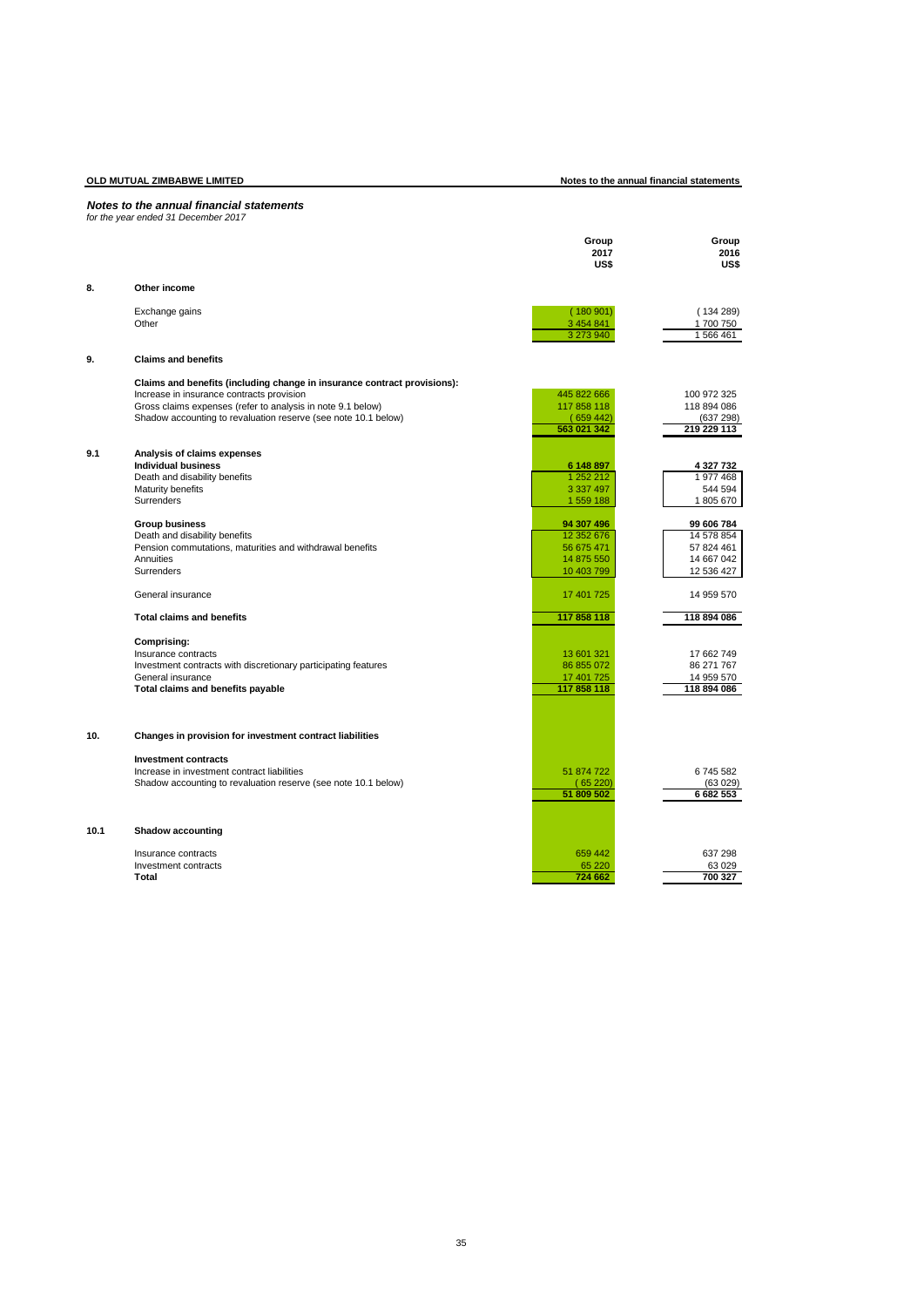# **OLD MUTUAL ZIMBABWE LIMITED Notes to the annual financial statements**

|    | Notes to the annual financial statements<br>for the year ended 31 December 2017 |            |               |
|----|---------------------------------------------------------------------------------|------------|---------------|
|    |                                                                                 | Group      | Group         |
|    |                                                                                 | 2017       | 2016          |
|    |                                                                                 | US\$       | US\$          |
| 11 | Other operating and administration expenses                                     |            |               |
|    | Administrative expenses                                                         | 8706268    | 9 551 695     |
|    | Office space costs                                                              | 7 270 754  | 6 907 216     |
|    | Fees and levies                                                                 | 3 475 823  | 2780659       |
|    | Donations                                                                       | 637 273    | 645 530       |
|    | Insurance                                                                       | 1 023 697  | 992 986       |
|    | Actuarial and consultancy fees                                                  | 2 740 542  | 2 2 1 3 1 3 7 |
|    | Advertising and marketing                                                       | 3 423 270  | 2 854 804     |
|    | Software licensing                                                              | 6772750    | 6 072 750     |
|    | Depreciation of property, plant and equipment                                   | 10 567 151 | 8 3 6 4 8 2 4 |
|    |                                                                                 | 44 617 528 | 40 383 601    |
|    | <b>Auditors' remuneration</b>                                                   |            |               |
|    | Statutory audit services - current year                                         | 593 257    | 588 278       |
|    | Staff costs                                                                     |            |               |
|    | Wages and salaries                                                              | 32 002 767 | 31 258 483    |
|    | Retirement obligations                                                          | 2 625 599  | 2 390 239     |
|    | Social security costs                                                           | 851 801    | 803 873       |
|    | Bonus and incentive remuneration                                                | 4 893 721  | 4799744       |
|    | Share based payments                                                            | 935 727    | 1 499 475     |
|    | Other staff costs                                                               | 5 864 940  | 5 292 824     |
|    |                                                                                 | 47 174 555 | 46 044 637    |
|    | Other                                                                           | 1 438 047  | 2 339 089     |
|    |                                                                                 | 93 823 387 | 89 355 606    |
| 12 | Income tax expense                                                              |            |               |
|    | Normal income tax                                                               |            |               |
|    | Shareholders                                                                    | 10 324 041 | 7843511       |
|    | Policyholders                                                                   | 720 256    | 446 772       |
|    | Deferred tax                                                                    | 11 044 297 | 8 290 283     |
|    | Shareholders                                                                    | 8 543 122  | 1 018 071     |
|    | Policyholders                                                                   | 4 0 26 741 | (1736487)     |
|    |                                                                                 | 12 569 863 | (718416)      |
|    |                                                                                 | 23 614 160 | 7 571 867     |
|    |                                                                                 |            |               |
|    | Reconciliation of the effective tax rate<br>Standard rate of taxation           | ℅<br>25.75 | %<br>25.75    |
|    | Adjusted for:                                                                   |            |               |
|    |                                                                                 | (16.03)    | (18.13)       |
|    | Exempt income                                                                   | (63.69)    | (38.80)       |
|    | Disallowable expenses                                                           | 47.66      | 20.67         |
|    | Capital gains                                                                   |            |               |
|    |                                                                                 |            |               |
|    | <b>Effective tax rate</b>                                                       | 9.72       | 7.62          |
|    |                                                                                 |            |               |

# **13 Earnings per share**

The calculation of basic earnings per share was based on the profit attributable to ordinary equity holders of the parent divided by the weighted average number of ordinary shares outstanding during the year.

Diluted earnings per share amounts are calculated by dividing the profit attributable to ordinary equity holders of the parent by the weighted average number of ordinary shares outstanding during the year plus the weighted average number of ordinary shares adjusted for the effects of all potentially dilutive ordinary shares. The Group had no potentially dilutive ordinary shares.

The following reflects the income and share data used in the basic and diluted earnings per share computations:

|      |                                                                                            | 2017<br>US\$ | 2016<br>US\$ |
|------|--------------------------------------------------------------------------------------------|--------------|--------------|
| 13.1 | Basic and diluted (US cents)                                                               | 63.72        | 26.71        |
|      | Earnings<br>Basic and diluted earnings attributable to equity holders of the parent (US\$) | 211 566 500  | 88 676 890   |
|      | Number of shares used in calculations (weighted)<br>Basic and diluted earnings per share   | 332 046 874  | 332 046 874  |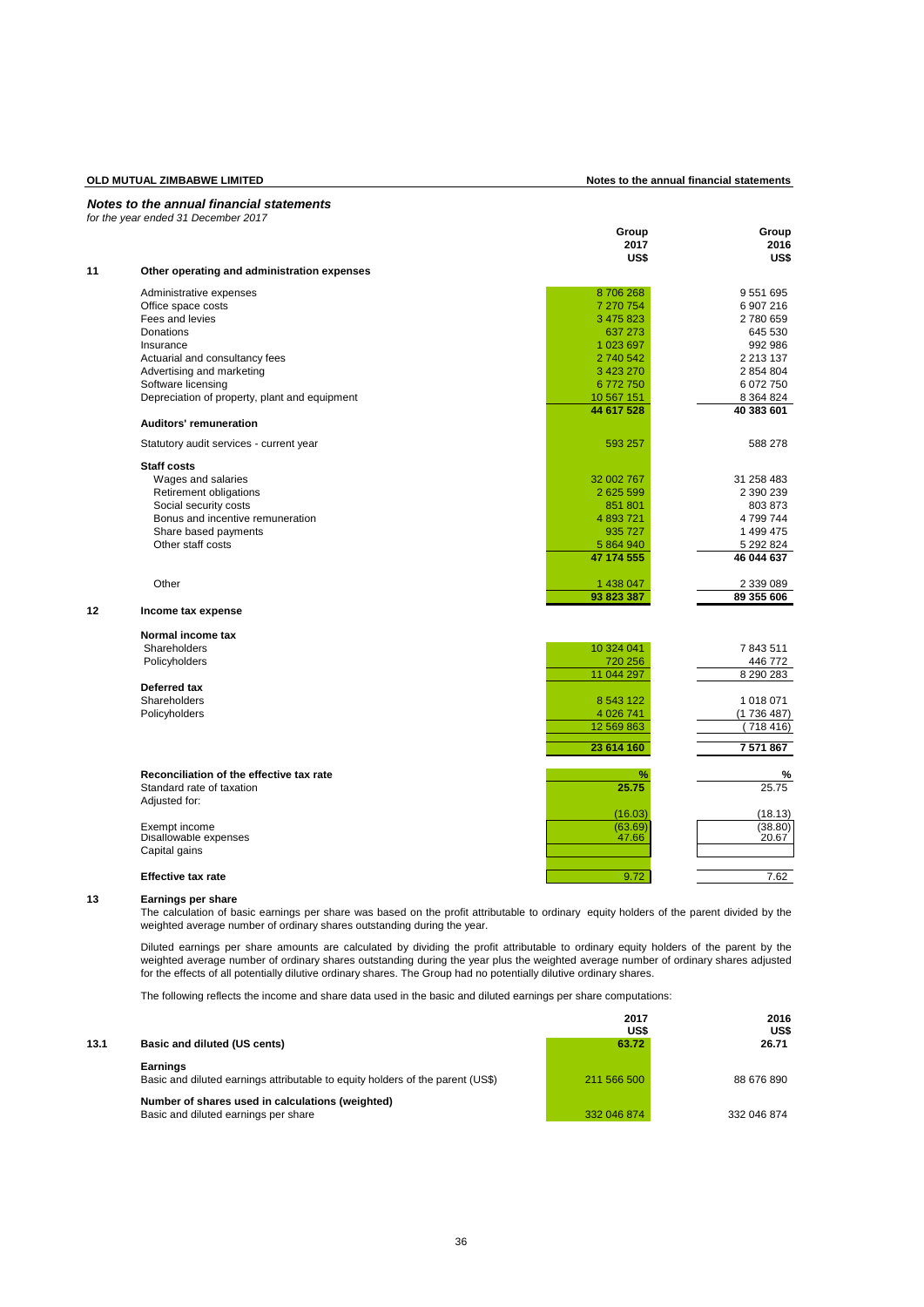|  |  |  | Notes to the annual financial statements |
|--|--|--|------------------------------------------|
|--|--|--|------------------------------------------|

|    | for the year ended 31 December 2017                                                |                         |                         |
|----|------------------------------------------------------------------------------------|-------------------------|-------------------------|
|    |                                                                                    | Company<br>2017<br>US\$ | Company<br>2016<br>US\$ |
| 14 | <b>Investment income</b>                                                           |                         |                         |
|    | <b>Dividend income</b>                                                             |                         |                         |
|    | Financial assets at fair value through profit or loss                              | 50 630 111              | 24 054 675              |
|    | Interest income<br>Cash and cash equivalents                                       | 883 516                 | 468 952                 |
|    | Realised gains and losses<br>Financial assets at fair value through profit or loss | 929 687                 | (431853)                |
|    | Unrealised gains and losses                                                        |                         |                         |
|    | Financial assets at fair value through profit or loss<br>Investment property       | 67 489 499<br>50 000    | 10 872 854              |
|    |                                                                                    | 67 539 499              | 10 872 854              |
|    | Total investment returns included in income statement                              | 119 982 813             | 34 964 628              |
| 15 | Other income                                                                       |                         |                         |
|    | Directors' fees received                                                           | 35 900                  | 25 500                  |
|    | Other                                                                              | 683 554<br>719 454      | 18 160<br>43 660        |
|    |                                                                                    |                         |                         |
| 16 | Other operating and administration expenses                                        |                         |                         |
|    | Administrative expenses<br>Asset management expenses                               | 5 616 092<br>1 056 941  | 3 365 642<br>537 525    |
|    | Depreciation of property, plant and equipment                                      | 100 060                 | 106 461                 |
|    |                                                                                    | 6773093                 | 4 009 628               |
|    | Auditors' remuneration                                                             |                         |                         |
|    | Statutory audit services - current year                                            | 58 065                  | 65 698                  |
|    | Staff costs                                                                        |                         |                         |
|    | Wages and salaries                                                                 | 371 184                 | 335 760                 |
|    | Retirement obligations                                                             | 29 510                  | 26 837                  |
|    | Bonus and incentive remuneration<br>Social security costs                          | 424 641<br>3 9 3 9      | (383380)<br>4 3 6 4     |
|    | Share based payments                                                               | 112 367                 | 187706                  |
|    | Other staff costs                                                                  | 599 616                 | 348 562                 |
|    |                                                                                    | 1 541 257<br>8 372 415  | 519849                  |
|    | Total other operating and administration expenses                                  |                         | 4 595 175               |
| 17 | Income tax expense                                                                 |                         |                         |
|    | Normal income tax                                                                  |                         |                         |
|    | Deferred tax<br>Current taxation                                                   | 895 941<br>7 900 599    | (31946)<br>3634774      |
|    | <b>Total taxation charge</b>                                                       | 8796540                 | 3 602 828               |
|    | Reconciliation of taxation rate on profit before tax                               |                         |                         |
|    | Standard rate of taxation                                                          | %<br>25.75              | %<br>25.75              |
|    | Adjusted for:                                                                      | (17.92)                 | (13.90)                 |
|    | Exempt income                                                                      | (26.28)                 | (16.96)                 |
|    | Disallowable expenses                                                              | 8.36                    | 3.06                    |
|    | <b>Effective tax rate</b>                                                          | 7.83                    | 11.85                   |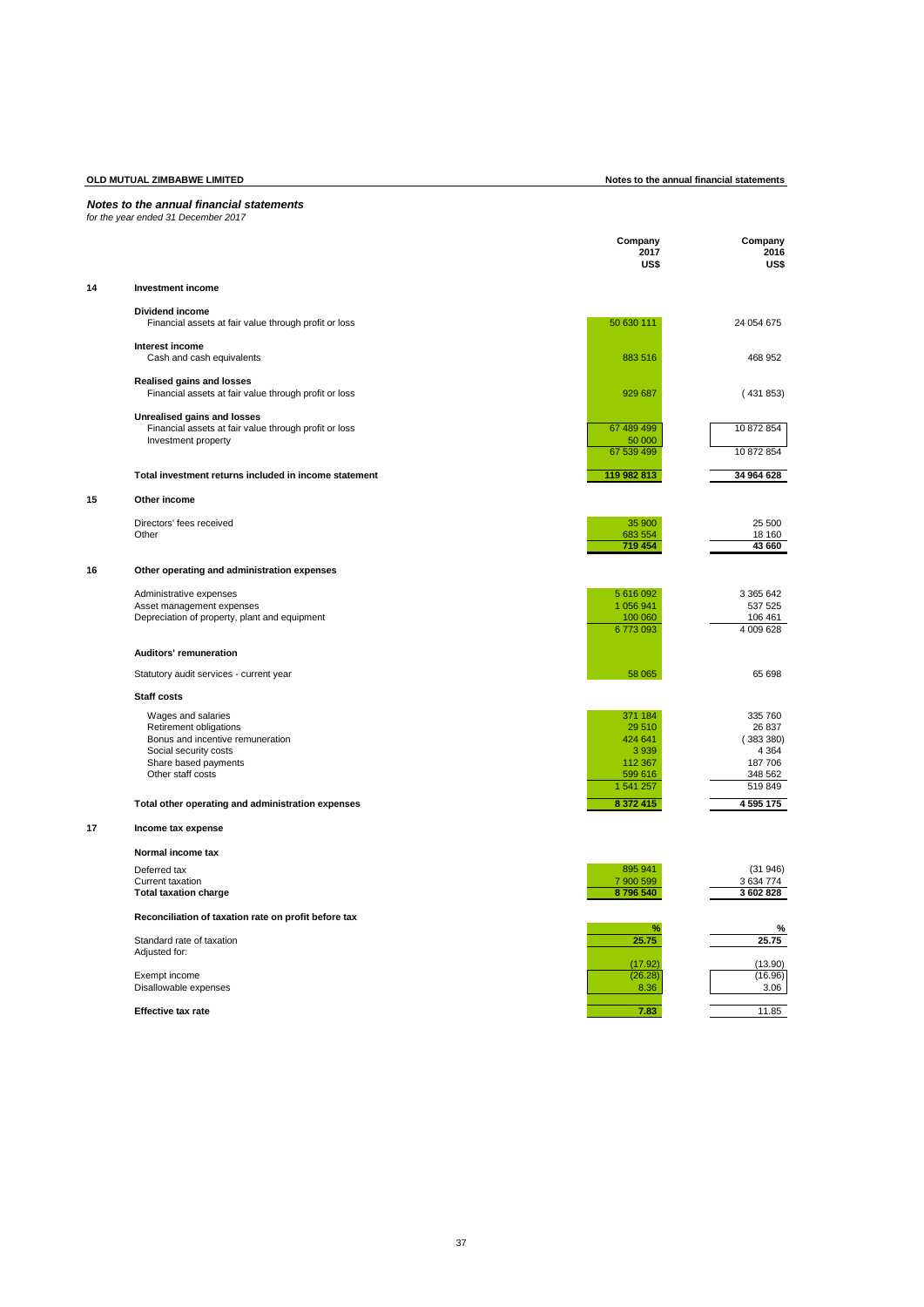**OLD MUTUAL ZIMBABWE LIMITED Notes to the annual financial statements**

# *Notes to the annual financial statements*

| for the year ended 31 December 2017                                                                             |                                          |                                          |
|-----------------------------------------------------------------------------------------------------------------|------------------------------------------|------------------------------------------|
| 18 Investment property                                                                                          | Group<br>2017<br>US\$                    | Group<br>2016<br>US\$                    |
| Carrying amount at beginning of year                                                                            | 392 554 780                              | 408 390 833                              |
| Additions<br>Transfer to mortgage bonds                                                                         | 6 932 337                                | 4 585 996                                |
| Transfer from/(to) Non current assets held for sale<br>Disposal<br>Gain/(loss) from fair value adjustments      | (663265)<br>6 348 026                    | 894 256)<br>(19527793)                   |
| Carrying amount at end of year                                                                                  | 405 171 878                              | 392 554 780                              |
| Comprising:<br>Freehold property                                                                                | 405 171 878                              | 392 554 780                              |
| The fair value of freehold property leased to third parties under operating leases                              | 321 000 630                              | 330 006 300                              |
| Rental income from investment property<br>Direct operating expenses arising from rented-out investment property | 30 310 100<br>(19 983 883)<br>10 326 217 | 28 517 962<br>(17 373 694)<br>11 144 268 |

The carrying amount of investment property is the fair value of property as determined annually by internal professional valuers, having an appropriate recognised<br>professional qualification and recent experience in the loc determined by independent external valuers for a sample of properties accounting for at least 65% of the total value of the property portfolio, or for at least the top twenty five buildings by value and properties being valued for the first time. The Group's current lease arrangements, which are entered into on an arm's length basis and which<br>are comparable to those for similar properties in th 12.00% (2016:7.00 % and 12.00%) and rental rates of between \$0.50 and \$20.00 (2016:\$0.50 and \$20.00). The fair value of the Group's properties are categorised into Level 3 of the fair value hierarchy due to the use of unobservable units.

As security for a credit line from PTA Bank (note 32), CABS registered a bond of US\$1 million over a property, and issued powers of attorney to register bonds (in the<br>event of default) over other properties with a total va has guaranteed the Shelter Afrique loan for a full amount of US\$14.4million. Shelter Afrique also took a cession of the performing loan book covering two times the exposure at any point in time. The Society secured the Proparco Loan through a negative pledge of assets plus cash security amounting to US\$555 555.

# *Investment property valuation*

The fair value of the Group's properties are categorised into Level 3 of the fair value hierarchy through their use of unobservable units. The following table shows the valuation techniques used in the determination of the fair values for investment properties, as well as the unobservable inputs used in the valuation models.

| Type of<br>property                                | <b>Valuation</b><br>approach              | Key<br>unobservable<br>inputs                | Inter-relationship between unobservable inputs and key fair value measurement                                                                                                                                                                                     |
|----------------------------------------------------|-------------------------------------------|----------------------------------------------|-------------------------------------------------------------------------------------------------------------------------------------------------------------------------------------------------------------------------------------------------------------------|
| -Office,<br>Retail<br><b>Industrial Properties</b> | and - Income<br>capitalisation            | meter and capitalisation rates<br>·Vacancies | •Rental income per square The estimated fair value would increase if:<br>>net rental income increased<br>>capitalisation rates decreased.<br>>vacancies decreased<br>The estimated fair value would decrease if the unobservable inputs changed the other<br>way. |
| -Residential property                              | comparison - Price<br>•Sales<br>approach. | for<br>properties.                           | comparable •The estimated fair value would increase if prices for comparable properties increased.                                                                                                                                                                |
| -Land                                              | comparison - Price<br>•Sales<br>approach  | for<br>properties                            | comparable •The estimated fair value would increase if prices for comparable properties increased.                                                                                                                                                                |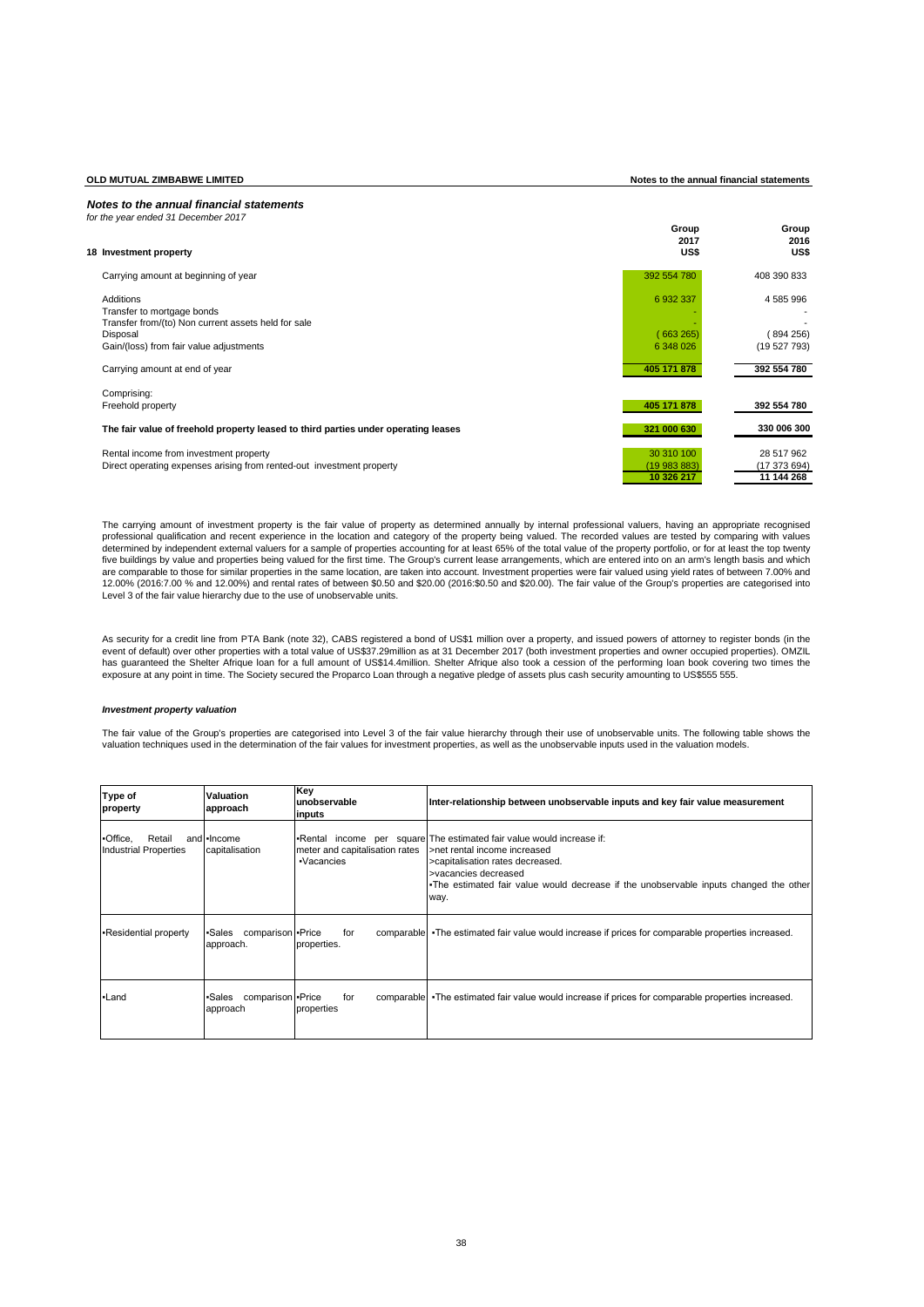# *Notes to the annual financial statements for the year ended 31 December 2017*

| 19 | <b>Property and equipment</b>                                      | <b>Land &amp; buildings</b><br>US\$ | Intangible assets<br>US\$  | <b>Motor</b><br>vehicles<br>US\$ | <b>Computer</b><br>equipment<br>US\$ | <b>Fixtures</b><br>& fittings<br>US\$ | Group<br><b>Total</b><br>2017<br>US\$ |
|----|--------------------------------------------------------------------|-------------------------------------|----------------------------|----------------------------------|--------------------------------------|---------------------------------------|---------------------------------------|
|    | Carrying amount at beginning of year (1 January 2017)<br>Additions | 65 285 098<br>2 449 914             | 11 630 410<br>2 791 865    | 3 199 228<br>2 182 192           | 8 4 6 4 5 5 8<br>5 359 349           | 3 886 713<br>881 352                  | 92 466 007<br>13 664 672              |
|    | Revaluation<br><b>Disposals</b>                                    | 1 046 489                           |                            | (152 070)                        | (17611)                              | (118288)                              | 1 046 489<br>(287969)                 |
|    | Depreciation/amortisation                                          | (961423)                            | (3923629)                  | (1 318 518)                      | (3456569)                            | (907012)                              | (10 567 151)                          |
|    | Carrying amount at end of year                                     | 67 820 078                          | 10 498 646                 | 3 910 832                        | 10 349 727                           | 3 742 765                             | 96 322 048                            |
|    | Cost/Valuation<br>Accumulated depreciation                         | 68 065 381<br>(245303)              | 25 102 523<br>(14 603 877) | 8 5 20 1 5 3<br>(4609321)        | 24 962 226<br>(14 612 499)           | 6 435 079<br>(2692314)                | 133 085 362<br>(36763314)             |
|    | Carrying amount at end of year (31 December 2017)                  | 67 820 078                          | 10 498 646                 | 3 910 832                        | 10 349 727                           | 3 742 765                             | 96 322 048                            |

|                                                                                                  | Land & buildings<br>US\$           | Intangible assets<br>US\$ | Motor<br>vehicles<br>US\$ | Computer<br>equipment<br>US\$ | <b>Fixtures</b><br>& fittings<br>US\$ | Group<br>Total<br>2016<br>US\$        |
|--------------------------------------------------------------------------------------------------|------------------------------------|---------------------------|---------------------------|-------------------------------|---------------------------------------|---------------------------------------|
| Carrying amount at beginning of year (1 January 2016)<br>Additions<br><b>Revaluation surplus</b> | 65 601 793<br>1764305<br>(1122547) | 12 775 335<br>2608717     | 3 128 329<br>1 202 571    | 6914496<br>2674184            | 2 801 600<br>2 632 150                | 91 221 552<br>10 881 926<br>(1122547) |
| Disposals<br>Depreciation/Amortisation                                                           | 958453                             | (3753642)                 | (46 120)<br>(1085552)     | (39188)<br>(1084930)          | (64790)<br>(1 482 247)                | (150098)<br>(8364824)                 |
| Carrying amount at end of year                                                                   | 65 285 098                         | 11 630 410                | 3 199 228                 | 8 4 6 4 5 5 8                 | 3 886 713                             | 92 466 009                            |
| Cost/Valuation<br>Accumulated depreciation                                                       | 65 535 428<br>250 330)             | 23 030 600<br>(11400190)  | 5 501 974<br>(2302746)    | 10 904 782<br>(2 440 224)     | 4 878 961<br>992 248)                 | 109 851 745<br>(17 385 736)           |
| Carrying amount at end of year (31 December 2016)                                                | 65 285 098                         | 11 630 410                | 3 199 228                 | 8 4 6 4 5 5 8                 | 3 886 713                             | 92 466 009                            |

The carrying amount of owner-occupied property is the fair value of property as determined annually by internal professional valuers, having an appropriate recognised recognised and the fair value of the base of the locati

| 20 | <b>Reinsurer contracts</b>      | Group<br>2017 | Group<br>2016 |
|----|---------------------------------|---------------|---------------|
|    | Provision for unearned premiums | 1 284 086     | 866 415       |
|    | Outstanding claims              | 1994 482      | 083 242       |
|    | Balance at end of year          | 3 278 568     | 949 657       |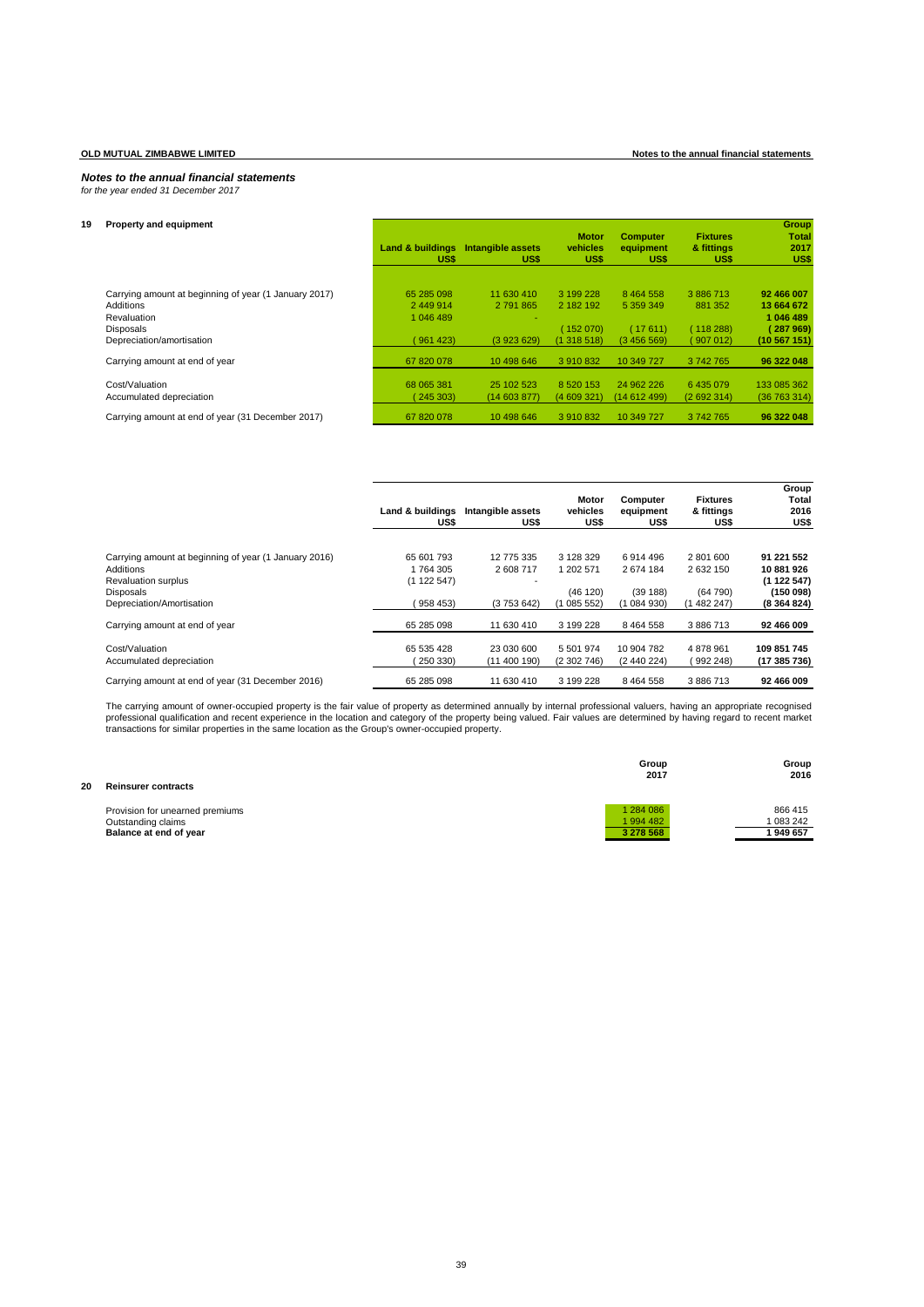*for the year ended 31 December 2017*

|      |                                                                     |                                                                                                                                                                               |            | Group<br>2017<br>US\$    |                  | Group<br>2016<br>US\$    |
|------|---------------------------------------------------------------------|-------------------------------------------------------------------------------------------------------------------------------------------------------------------------------|------------|--------------------------|------------------|--------------------------|
| 21   | Investments and securities                                          |                                                                                                                                                                               |            |                          |                  |                          |
| 21.1 | Analysis of investments                                             |                                                                                                                                                                               |            |                          |                  |                          |
|      | <b>Equity securities</b>                                            | - listed                                                                                                                                                                      |            | 1 165 222 538            |                  | 448 057 542              |
|      |                                                                     | -unlisted (refer note 40.2)                                                                                                                                                   |            | 43 822 003               |                  | 32 197 797               |
|      | Total Equities (see note 21.2 below)                                |                                                                                                                                                                               |            | 1 209 044 541            |                  | 480 255 339              |
|      | Unit trust investments                                              |                                                                                                                                                                               |            | 10 844 863               |                  | 8 8 6 9 0 5 3            |
|      | Public sector securities                                            |                                                                                                                                                                               |            | 79 523 382               |                  | 123 081 268              |
|      | Treasury bills (see note 21.5 below)                                |                                                                                                                                                                               |            | 195 359 411              |                  | 88 931 464               |
|      | Deposits and money market securities                                |                                                                                                                                                                               |            | 115 686 940              |                  | 100 562 919              |
|      |                                                                     |                                                                                                                                                                               |            | 1 610 459 137            |                  | 801 700 043              |
| 21.2 | Spread of equity securities by sector                               |                                                                                                                                                                               |            |                          |                  |                          |
|      | Commodities                                                         |                                                                                                                                                                               |            | 148 535 376              |                  | 56 693 245               |
|      | Consumer                                                            |                                                                                                                                                                               |            | 786 293 908              |                  | 300 044 063              |
|      | Financial                                                           |                                                                                                                                                                               |            | 87 258 885               |                  | 80 750 647               |
|      | Property                                                            |                                                                                                                                                                               |            | 18 330 442               |                  | 11 675 521               |
|      | Manufacturing                                                       |                                                                                                                                                                               |            | 135 665 622              |                  | 27 311 137               |
|      | Mining                                                              |                                                                                                                                                                               |            | 32 960 308               |                  | 3780726                  |
|      |                                                                     |                                                                                                                                                                               |            | 1 209 044 541            |                  | 480 255 339              |
|      |                                                                     |                                                                                                                                                                               |            |                          |                  |                          |
| 21.3 | <b>Movements of investment and securities</b>                       |                                                                                                                                                                               |            |                          |                  |                          |
|      | Opening balance                                                     |                                                                                                                                                                               |            | 801 700 043              |                  | 664 014 093              |
|      | Fair value movements through profit                                 |                                                                                                                                                                               |            | 574 579 855              |                  | 102 964 539              |
|      | Interest earned                                                     |                                                                                                                                                                               |            | 11 964 934               |                  | 10 185 815               |
|      | Additions                                                           |                                                                                                                                                                               |            | 412 625 066              |                  | 36 590 596               |
|      | <b>Disposals</b>                                                    |                                                                                                                                                                               |            | (84 743 439)             |                  | (4321255)                |
|      | <b>Maturities</b>                                                   |                                                                                                                                                                               |            | (105 667 322)            |                  | (7733745)                |
|      | Closing balances                                                    |                                                                                                                                                                               |            | 1 610 459 137            |                  | 801 700 043              |
|      |                                                                     |                                                                                                                                                                               |            |                          |                  |                          |
| 21.4 | Investment in unlisted equities above 20% shareholding              |                                                                                                                                                                               |            |                          |                  |                          |
|      | Company                                                             |                                                                                                                                                                               | % holding  | Value US\$<br>16 472 429 | % holding<br>40% | Value US\$<br>14 789 687 |
|      |                                                                     | Takura Fund II (Limited Partner) "B Shares" (held by Shareholders and OMLAC Main Fund)<br>Africa Takura Ventures-Fund 1 "M Shares" (held by Shareholders and OMLAC Main Fund) | 40%<br>26% | 4829                     | 26%              | 7 0 2 9                  |
|      | Lake Harvest Aquaculture (held by Shareholders and OMLAC Main Fund) |                                                                                                                                                                               | 26%        | 281 944                  | 26%              | 1 902 466                |
|      | Lobels Holdings Limited ((held by OMLAC Main Fund)                  |                                                                                                                                                                               | 49%        | 2 0 7 5 8 7 7            | 49%              | 1708 806                 |
|      | Manica Board and Doors (MBD) (held by OMLAC Main Fund)              |                                                                                                                                                                               | 55%        | 1 359 859                | 55%              | 4 847 903                |
|      | Kupinga Renewable Energy (held by OMLAC Main Fund)                  |                                                                                                                                                                               | 40%        | 429 430                  | 40%              | 4 215 009                |
|      |                                                                     |                                                                                                                                                                               |            | 20 624 368               |                  | 27 470 900               |
|      |                                                                     |                                                                                                                                                                               |            |                          |                  |                          |

The Group has accounted for unlisted investments of this nature on the basis of IAS 39, as Financial Assets at Fair Value through Profit and Loss, inspite of the percentage holding in each entity. The above investments which originate from the investments of policyholder funds are invested into investment linked insurance<br>funds and funds which operate like unit trust which are mana features and investment contracts accounted for in terms of IAS 39.

The Group has not consolidated the investment in MBD. Management conculed that the investment in MBD is not material.

# 21.5 *Treasury bills maturity analysis*

| On demand to 3 months | 63.293.681  | 20 850 309 |
|-----------------------|-------------|------------|
| 3 months to 12 months | 28 424 413  | 47 033 044 |
| 1 year to five years  | 103 641 317 | 21 048 111 |
| Total                 | 195 359 411 | 88 931 464 |

In the absence of an active bond market and formal auction for government securities, treasury bills fair value computations have become difficult in the Zimbabwean market. Treasury bills which in other markets provide guidance to fixed income investors through a yield curve are currently being issued through<br>private placements while in the secondary market the same paper i

Given the challenges mentioned above, a number of factors had to be considered in coming up with what would be considered fair discount rates for the treasury bills as disclosed in the table below:

| <b>Type of asset</b>  | <b>Valuation technique</b> | <b>Kev inputs</b>                                                                                                                                                                                                           | Range             |
|-----------------------|----------------------------|-----------------------------------------------------------------------------------------------------------------------------------------------------------------------------------------------------------------------------|-------------------|
| <b>Treasury bills</b> |                            | Discounted Cash flow • Interest/coupon rates of recent bond issues                                                                                                                                                          | 5% - 10%          |
|                       | (DCF)                      | • Money market rates and direction                                                                                                                                                                                          | $3.8\% - 4.2\%$ % |
|                       |                            | . Inflation expectations (especially for instruments above 5<br>vears)<br>• Bonds of similar characteristics (coupon rate and maturity<br>date) were treated as the same security and a single discount<br>rate was applied | $5.5\% - 7\%$     |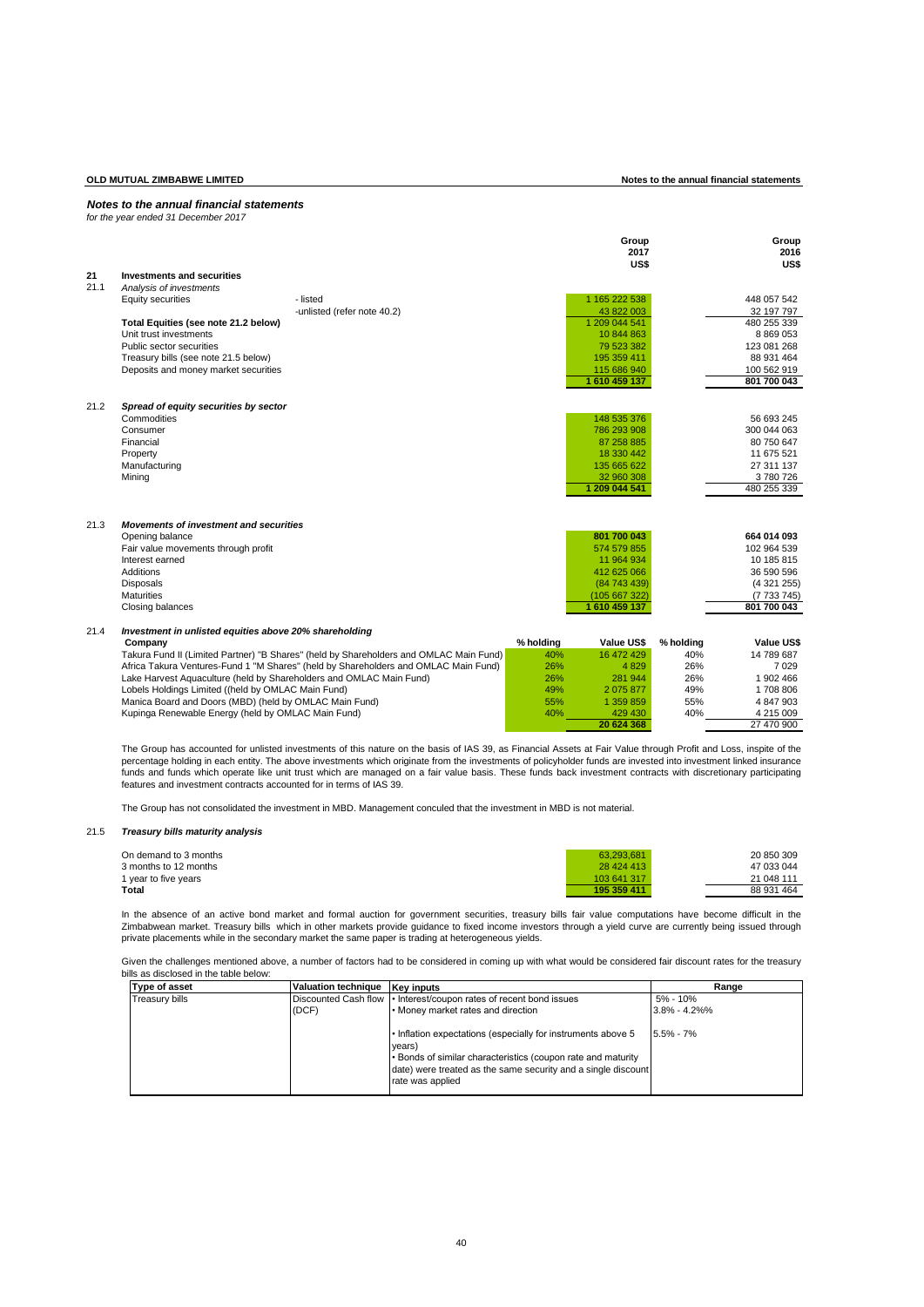*for the year ended 31 December 2017*

# **22 Amounts due by or (to) group companies**

|                                    | 2017    | 2017       | 2016    | 2016         |
|------------------------------------|---------|------------|---------|--------------|
|                                    | US\$    | US\$       | US\$    | US\$         |
|                                    | Amounts | Amounts    | Amounts | Amounts      |
|                                    | due by  | due (to)   | due by  | due (to)     |
| Old Mutual Netherlands B.V.        |         | (5000000)  |         | (5000000)    |
| Old Mutual Africa Holdings         |         | (275038)   |         |              |
| Old Mutual Zimbabwe Holdco Limited |         | (14437500) |         | 5 343 750    |
| Old Mutual Life Assurance Company  |         | (3935165)  |         | 2 004 079    |
| (South Africa)                     |         |            |         |              |
|                                    |         | (68647703) |         | (57 347 829) |

The amounts due by or to group companies above are unsecured and are payable on demand.

|    | The amounts due by OF to group companies above are unsecured and are payable on demand. |             |             |
|----|-----------------------------------------------------------------------------------------|-------------|-------------|
|    |                                                                                         | Group       | Group       |
|    |                                                                                         | 2017        | 2016        |
| 23 | Loans and advances                                                                      | US\$        | US\$        |
|    | Concentration - gross loans and advances                                                |             |             |
|    | Housing                                                                                 | 199 467 565 | 194 022 218 |
|    | Unsecured personal loans                                                                | 167 085 292 | 124 610 000 |
|    | Commercial and industrial                                                               | 318 217 365 | 284 067 312 |
|    | Gross loans and advances                                                                | 684 770 222 | 602 699 530 |
|    | Less provision for impairment                                                           | (15590020)  | (19447125)  |
|    | Net loans and advances                                                                  | 669 180 202 | 583 252 405 |
|    | Maturity analysis - gross and loans advances                                            |             |             |
|    | On demand to 3 months                                                                   | 100 406 266 | 62 680 000  |
|    | 3 months to 12 months                                                                   | 205 164 266 | 134 209 481 |
|    | 1 year to 5 years                                                                       | 316 761 569 | 209 277 011 |
|    | Over 5 years                                                                            | 62 438 121  | 196 533 038 |
|    |                                                                                         | 684 770 222 | 602 699 530 |
|    | Non performing loans                                                                    | 43 276 779  | 49 918 162  |
|    | Analysis of past due but not impaired                                                   |             |             |
|    | 30 to 60 days past due                                                                  | 79 570 817  | 98 175 446  |
|    | 61 to 90 days past due                                                                  | 42 450 437  | 34 421 909  |
|    |                                                                                         | 122 021 254 | 132 597 355 |
|    |                                                                                         |             |             |

23.1 Sectoral analysis of loans and advances<br>The business monitors concentrations of credit risk on loans and advances by sector. An analysis of concentrations of credit risk from loans and advances at the<br>balance sheet da

| <b>Sector</b>               |             |             |
|-----------------------------|-------------|-------------|
| Trade and services          | 43 622 388  | 31 870 000  |
| Energy and minerals         | 11 267 113  | 8 997 508   |
| Agriculture                 | 86 254 224  | 69 224 200  |
| Construction and property   | 240 953 020 | 240 484 101 |
| Light and heavy industry    | 30 827 853  | 32 757 070  |
| Unsecured personal loans    | 158 952 071 | 122 138 749 |
| Transport and distribution  | 97 343 553  | 74 404 759  |
| State and state enterprises | 15 550 000  | 22 823 143  |
| <b>Total gross loans</b>    | 684 770 222 | 602 699 530 |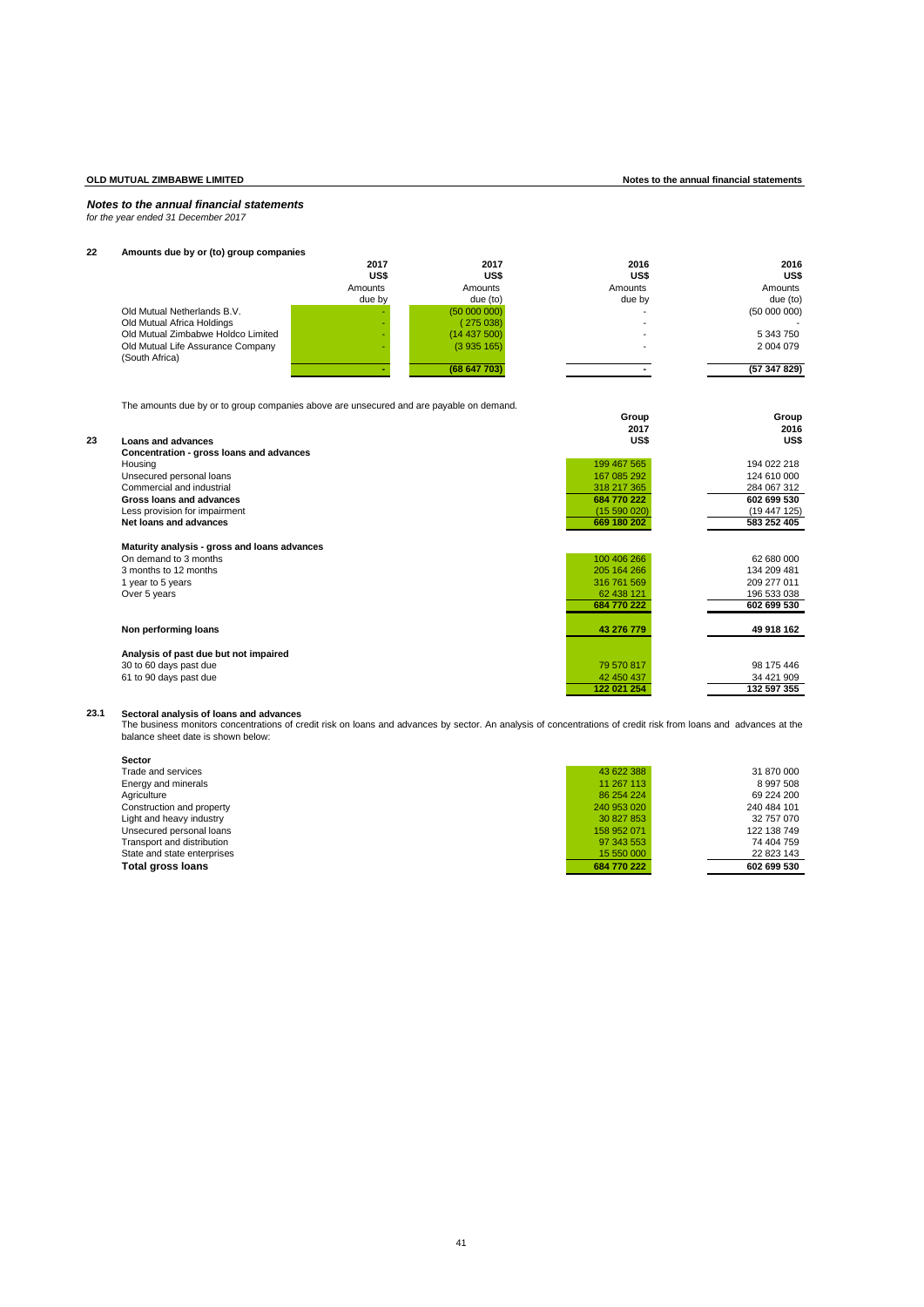**OLD MUTUAL ZIMBABWE LIMITED Notes to the annual financial statements**

|    | for the year ended 31 December 2017                                                                                                                                               | Group<br>2017<br>US\$                                                                                   | Group<br>2016<br>US\$                                                                                  |
|----|-----------------------------------------------------------------------------------------------------------------------------------------------------------------------------------|---------------------------------------------------------------------------------------------------------|--------------------------------------------------------------------------------------------------------|
| 24 | Other assets                                                                                                                                                                      |                                                                                                         |                                                                                                        |
|    | Accrued interest and rent<br>Agent debtors and prepayments<br>Capitalised project costs<br>Banking settlement and other clearing accounts.<br>Inventory<br>Trade debtors<br>Other | 19 046 399<br>28 638 596<br>54 284 530<br>32 664 140<br>540 755<br>296 463<br>10 157 971<br>145 628 854 | 23 504 154<br>18 397 143<br>57 088 944<br>18 768 487<br>601833<br>320 521<br>10 157 971<br>128 839 053 |
| 25 | Cash and cash equivalents                                                                                                                                                         |                                                                                                         |                                                                                                        |
|    | Cash at bank and on hand                                                                                                                                                          | 190 251 626<br>190 251 626                                                                              | 154 825 305<br>154 825 305                                                                             |

In the year 2016 the Central Bank, through Exchange Control Operational Guide 8 (ECOGAD8), introduced a prioritisation criterion which has to be followed<br>when making foreign payments for customers. After prioritisation, fo through the Real Time Gross Settlement system.

Included in cash and cash equivalents are bond notes which the Reserve Bank Of Zimbabwe began issuing gradually into the economy in November 2016<br>to help ease the shortage of physical cash in the country. The bond notes

### **26 Insurance contract liabilities**

|      | Outstanding claims                                                           | 2 869 977     | 3 135 866   |
|------|------------------------------------------------------------------------------|---------------|-------------|
|      | Future policyholders' benefits (see analysis of movement in provision below) | 1 352 739 010 | 897 652 811 |
|      |                                                                              | 1 355 608 987 | 900 788 677 |
| 26.1 | Future policyholders' benefits                                               |               |             |
|      | Movement in provision for insurance contracts                                |               |             |
|      | Balance at beginning of year                                                 | 897 652 811   | 782 482 670 |
|      | <b>Inflows</b>                                                               |               |             |
|      | Premium income                                                               | 184 699 989   | 174 511 790 |
|      | Investment income                                                            | 430 005 795   | 85 706 378  |
|      | Fee and other income                                                         | 5 341 329     | 8 358 619   |
|      | Outflows                                                                     |               |             |
|      | Claims and policy benefits                                                   | (117858118)   | (118894086) |
|      | Operating expenses                                                           | (26981552)    | (22489650)  |
|      | Taxation                                                                     |               |             |
|      | Current tax                                                                  | (720256)      | (446 772)   |
|      | Deferred tax                                                                 | (4026741)     | 1,736,487   |
|      | Transfer to operating profit                                                 | (15374247)    | (13312625)  |
|      | Balance at end of year                                                       | 1 352 739 010 | 897 652 811 |
| 27   | <b>Investment contract liabilities</b>                                       |               |             |
|      |                                                                              |               |             |
|      | Liabilities at fair value through profit or loss                             | 120 815 870   | 76 330 845  |
|      | Movement in liabilities fair valued through profit or loss                   |               |             |
|      | Balance at beginning of year                                                 | 76 330 845    | 71 381 199  |
|      | New contributions received                                                   | 1 272 183     | 8 294 364   |
|      | Withdrawals                                                                  | (8661880)     | (10090300)  |
|      | Fair value movements                                                         | 51 874 722    | 6745582     |
|      | Balance at end of year                                                       | 120 815 870   | 76 330 845  |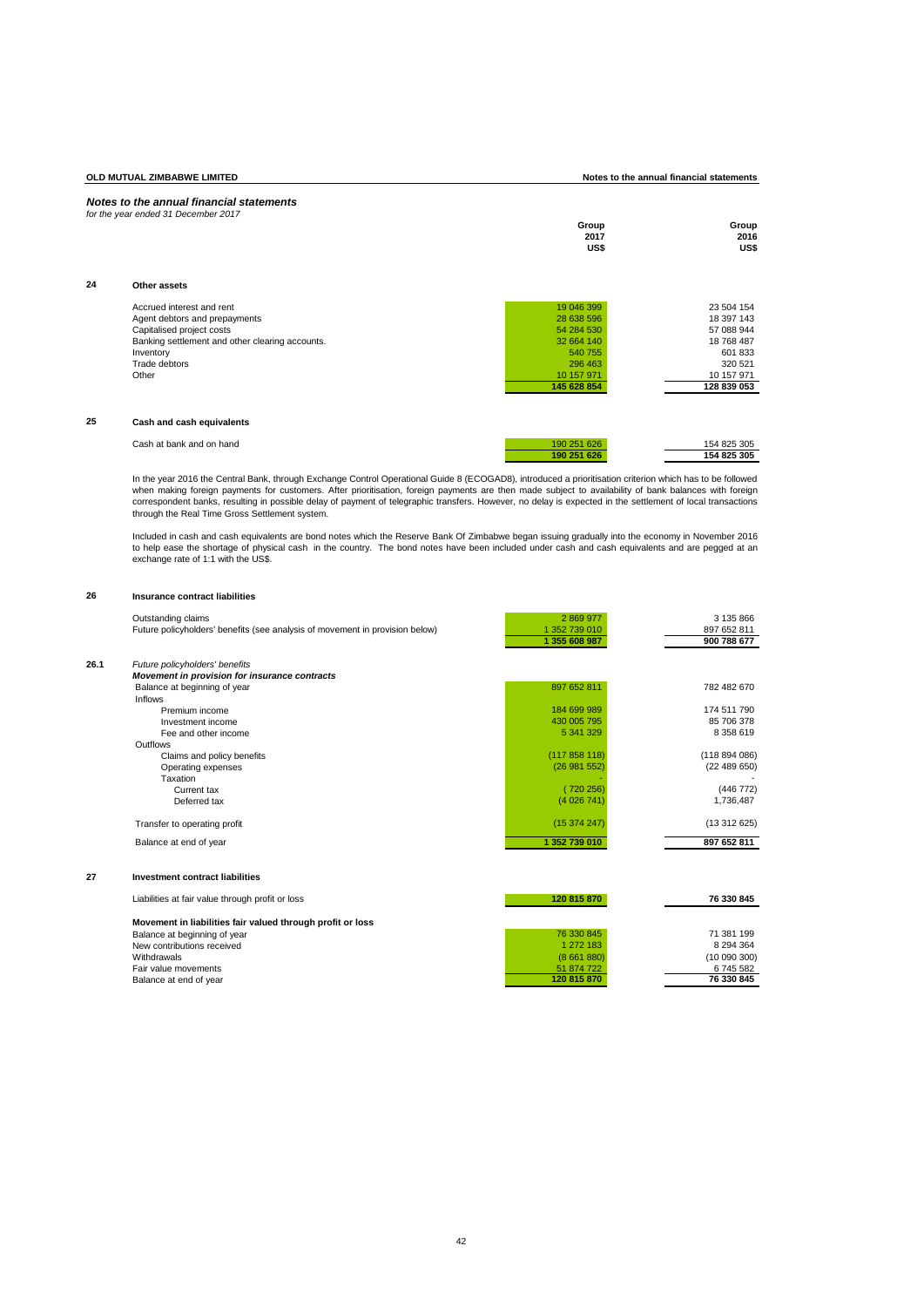*for the year ended 31 December 2017*

# **28 Share-based payments**

### **28.1 Indigenisation Transactions**

In 2012 the Group entered into an Indigenisation transaction under the Indigenisation & Economic Empowerment Act of 2008 (Chapter 14:33). OMZIL donated \$60 000 000 to qualifying indigenous groups through trusts to acquire OMZIL shares from the main shareholder Old Mutual Netherlands B.V. The shares were<br>000 000 to qualifying indigenous groups through trusts to acquire OMZIL s transferred to the various trusts on 1 June 2012. The grants represent a share-based payment transaction as defined in IFRS 2, Share-based payments.

OMZIL may be called upon from time to time, to provide such funds as may be required by the Trustees of the various trusts in their capacities as such, to defray the costs and expenses arising out of and in connection with the administration of the trusts.

### **OMZIL Indigenisation Employee Share Scheme**

This scheme operates for the benefit of all employees of the Group who met the qualification criteria set by management. On 1 June 2012, an allocation was made by means of a once-off share award to the participants. The award is not subject to any performance targets but are required to be in the service of Old Mutual during the vesting period.

Participants only take delivery of the shares after the vesting periods of two years (one-third), three years (one-third) and 4 years (one-third) of participation in the scheme. The related expenses are recognised over the respective vesting periods. All shares that were issued under this trust vested in 2016 and there are currently no shares outstanding to staff.

# **OMZIL Management Incentive Share Scheme**

This scheme operates for the benefit of management and its primary purpose is to attract, reward and retain senior and middle management. Awards will be made annually on agreed terms and conditions with a vesting period of three years. Participants receive dividends from the date of the award. Staff joining the Group after the allocation date also participate in the scheme.

# **OMZIL Clients Pension Ex-gratia Trust**

This scheme operates for the benefit of client pensioners. Once off share awards were allocated to participants. These vested immediately and were not subject to any conditions.

## **Kurera/Ukondla Youth Fund Trust**

This scheme operates for the benefit of the youth population of Zimbabwe. It is administered in collaboration with the Ministry of Women and Youth Affairs through the Zimbabwe Youth Council. The shares act as collateral to loans accessed from CABS by young people as defined. These share awards vested immediately and were not subject to any conditions.

### **Strategic Partner**

The Strategic partner is Stiefel Investments (Private) Limited (Stiefel), an investment holding company and provider of advisory services. The beneficiary persons behind Stiefel are Messrs L.E.M. Ngwerume, Todd Moyo and Mrs Tracey Mutaviri. Mr Ngwerume was a non-executive director of CABS, while Mrs Mutaviri was a<br>non-executive director of Old Mutual Life Assurance Company Zimbabwe

The purchase consideration of the shares was US\$13 016 238 for 11 621 641 issued and fully paid up 'B class" shares at a price of US\$ 1.12 per share. The amount funded (finance assisted) by the Group was US\$12 755 913 after a 2% down payment of US\$260 324 paid by Steifel.

| Costs associated with Indigenisation transactions<br><b>Employee Share Scheme</b><br>Management Incentive Scheme                                                                                                                | Group<br>2017<br>US\$<br>۰<br>935 727<br>935,727 | Group<br>2016<br>US\$<br>236 062<br>1 263 413<br>1 499 475 |
|---------------------------------------------------------------------------------------------------------------------------------------------------------------------------------------------------------------------------------|--------------------------------------------------|------------------------------------------------------------|
| Movements relating to the share awards during the year are as follows:<br><b>OMZIL Indigenisation Employee Share Scheme</b><br>Opening balance of shares<br>Exercised during the year<br>Forfeited<br>Closing balance of shares | Number of<br>shares                              | Number of<br>shares<br>2 916 253<br>(2908323)<br>(7930)    |

The Employee share scheme came to completion following the vesting of the last batch of shares in the year 2016.

| <b>OMZIL Management Incentive Scheme</b> |           |           |
|------------------------------------------|-----------|-----------|
| Opening balance of shares                | 3 670 177 | 2 790 688 |
| Issued during the year                   |           | 1734073   |
| Exercised during the year                | (999826)  | (854 584) |
| Forfeited                                | (114 598) | $\sim$    |
| Closing balance of shares                | 2 555 753 | 3 670 177 |
|                                          |           |           |

Shares exercised during the year were exercised at an average price of \$2.05 (2016 : \$0.82). The expected vesting periods for shares outstanding as at end of year are as follows:

| 2017 | 935 727   | 499 475 |
|------|-----------|---------|
| 2018 | 915 134   | 955 706 |
| 2019 | 1 640 619 | 734 073 |

The shares are listed on the Finsec Automated Trading platform"(ATP)". The ATP price as at 31 December 2017 was \$2.05 (2016 \$0.82).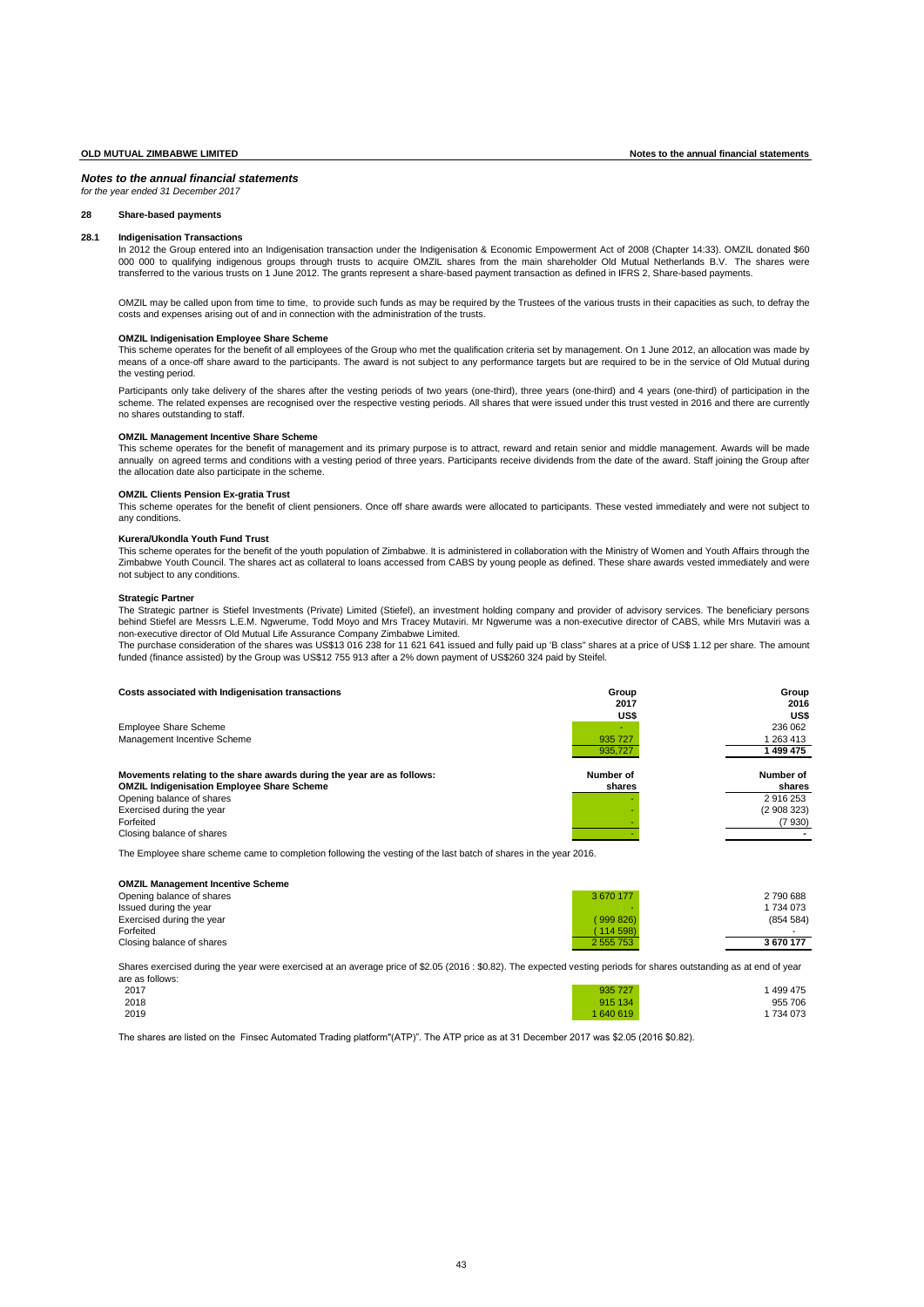# *for the year ended 31 December 2017*

Share-based payments reserve<br>The equity share-based payment reserve is maintained in the Group from the date of issue of the share awards. On exercise of the share awards, settlement will be made<br>through the structured ent

The movement of the reserve during the reporting period is included in the statement of changes in equity.

| 29 | <b>Provisions</b>            | Employee      |           |             |
|----|------------------------------|---------------|-----------|-------------|
|    |                              | related       | Other     | Total       |
|    |                              | provisions    |           | 2017        |
|    |                              | US\$          | US\$      | US\$        |
|    | Balance at beginning of year | 5 5 5 9 5 2 5 | 9 443 009 | 15 002 534  |
|    | Amount utilised              | (5601265)     | (706204)  | (6307469)   |
|    | Released                     | (472681)      | (306 827) | (779 508)   |
|    | Charge                       | 6 164 149     | 223 355   | 6 387 504   |
|    | Balance at end of year       | 5 649 728     | 8 653 333 | 14 303 061  |
|    |                              |               |           | Total       |
|    |                              |               |           | 2016        |
|    |                              | US\$          | US\$      | US\$        |
|    | Balance at beginning of year | 11 811 643    | 7 787 161 | 19 598 804  |
|    | Amount utilised              | (4943936)     | (1307263) | (6 251 199) |
|    | Released                     | (1723045)     | (332003)  | (2055048)   |
|    | Charge                       | 414 863       | 3 295 114 | 3709977     |
|    | Balance at end of year       | 5 559 525     | 9 443 009 | 15 002 534  |

### **30 Deferred tax**

|                          |               | At         | Charge   | Income     |            |
|--------------------------|---------------|------------|----------|------------|------------|
|                          |               | beginning  | to       | statement  | At end     |
|                          |               | 2017       | equity   | charge     | 2017       |
| Deferred tax liability   |               | US\$       | US\$     | US\$       | US\$       |
| Shareholders             |               | 7850508    | (680047) | 8 444 433  | 15 614 894 |
| Policyholders            |               | 22 447 674 |          | 4 0 26 741 | 26 474 415 |
|                          |               | 30 298 182 | 680047   | 12 471 174 | 42 089 309 |
| Deferred tax asset       |               |            |          |            |            |
| Shareholders             |               | (1030934)  | $\sim$   | 98 689     | 932 245)   |
|                          |               | (1030934)  |          | 98 689     | 932 245)   |
| Aggregate deferred tax   |               | 29 267 248 | 680047   | 12 569 863 | 41 157 064 |
| Analysis of deferred tax | Wear and tear |            |          |            | 25 639 083 |
|                          | Capital gains |            |          |            | 15 473 311 |
|                          | Assessed loss |            |          |            | 44 670     |

**Deferred tax asset**

# **Aggregate deferred tax** 30 688 759 ( 703 095) ( 718 416) **29 267 248**

Analysis of deferred tax Wear and tear 22 459 046<br>
Analysis of deferred tax Wear and tear Capital gains

# *Maturity analysis*

**41 157 064 Deferred tax liability At end 2016** US\$ US\$ US\$ **US\$** Shareholders 7 294 604 ( 703 095) 1 258 999 7 850 508 Policyholders 24 184 161 - (1 736 487) 22 447 674 31 478 765 ( 703 095) ( 477 488) 30 298 182

Shareholders (790 006) - ( 240 928) (1030 934)  $(790\,006)$   $(240\,928)$   $(1030\,934)$ 

> Capital gains 8 181 861 Assessed loss (1373 659) **29 267 248**

| 31 | Amounts owed to bank depositors | 2017        | 2016        |
|----|---------------------------------|-------------|-------------|
|    |                                 | US\$        | US\$        |
|    | Money market deposits           | 357 003 412 | 203 864 816 |
|    | Term deposits                   | 479 436     | 714 748     |
|    | Savings deposits                | 480 543 762 | 412 981 960 |
|    |                                 | 838 026 610 | 617 561 524 |
|    | <b>Maturity analysis</b>        |             |             |
|    | On demand to 3 months           | 611 585 863 | 450 172 141 |
|    | 3 months to 6 months            | 3 379 713   | 2 498 349   |
|    | 6 months to a year              | 70 973 965  | 52 465 329  |
|    | 1 year to 5 year                | 84 492 816  | 62 458 725  |
|    | Over 5 years                    | 67 594 253  | 49 966 980  |
|    |                                 | 838 026 610 | 617 561 524 |

# **OLD MUTUAL ZIMBABWE LIMITED Notes to the annual financial statements**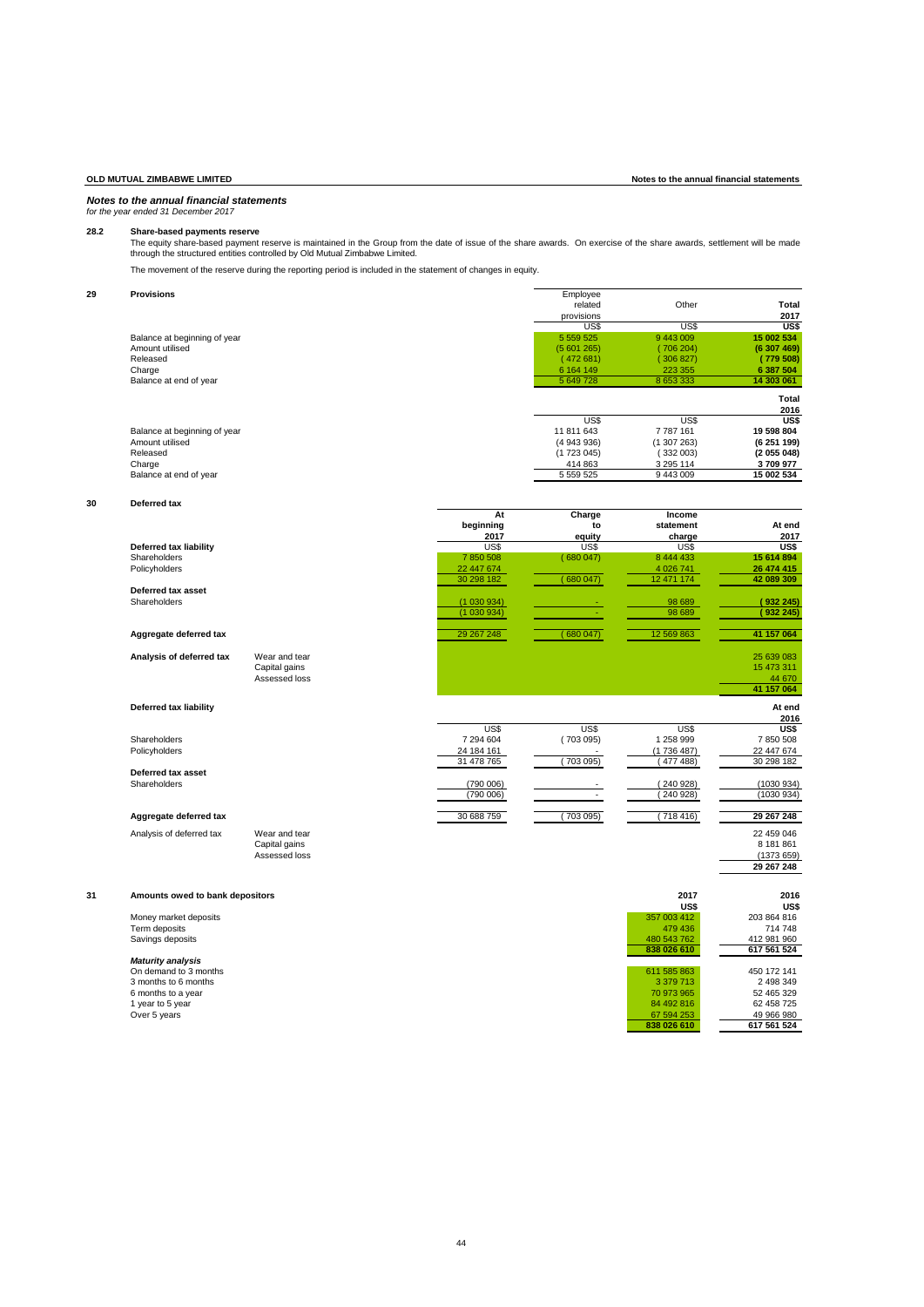### *Notes to the annual financial statements for the year ended 31 December 2017*

### **31 Amounts owed to bank depositors (continued)**

|    |                                  | 2017        |               | 2016          |               |
|----|----------------------------------|-------------|---------------|---------------|---------------|
|    | Concentration                    | US\$        | $\frac{9}{6}$ | US\$          | %             |
|    | <b>Financial institutions</b>    | 358 675 389 | 42.80%        | 332 568 122   | 53.85%        |
|    | Companies                        | 387 168 294 | 46.20%        | 219 083 206   | 35.48%        |
|    | Individuals                      | 92 182 927  | 11.00%        | 65 910 196    | 10.67%        |
|    |                                  | 838 026 610 | 100.00%       | 617 561 524   | 100.00%       |
|    |                                  |             |               | 2017<br>US\$  | 2016<br>US\$  |
| 32 | <b>Credit lines</b>              |             |               |               |               |
|    | PTA Bank loan                    |             |               | 10 000 948    | 8 2 3 4 5 8 8 |
|    | <b>Shelter Afrique</b>           |             |               | 9 744 240     | 11 490 900    |
|    | ZADT loan                        |             |               |               | 2 950 000     |
|    | Proparco Ioan                    |             |               | 3 3 3 2 5 8 1 | 5 654 301     |
|    | Accrued interest on credit lines |             |               | 240 000       | 324 267       |
|    | Balance at end of the year       |             |               | 23 317 769    | 28 654 056    |
|    | <b>Maturity analysis</b>         |             |               |               |               |
|    | On demand to 3 months            |             |               | 683 477       | 5 233 310     |
|    | 3 months to 6 months             |             |               | 4 0 24 9 70   | 1969948       |
|    | 6 months to 1 year               |             |               | 4 600 863     | 9498985       |
|    | 1 year to 5 years                |             |               | 14 008 459    | 11 951 823    |
|    |                                  |             |               | 23 317 769    | 28 654 066    |

The PTA bank loan is repayable over 3 years and the Shelter Afrique and Proparco loans over 10 years. The PTA loan was obtained in October 2017, the Proparco loan in October 2016 and the Shelter Afrique loans in 2014. As a security for the PTA Bank loan, the Society registered a bond of US\$1 million over a property, and issued powers of attorney to register bonds (in the event of default) over immovable properties with a total value of US\$37.3 million as at 31 December 2017 (note 18). The Shelter Afrique loan is secured by a guarantee from OMZIL as well as a cession of the performing loan book covering two times the exposure at any given time. The Proparco loan is secured by a negative pledge of assets plus a cash security deposit of US\$0.56 million.

| 33 | <b>Other liabilities</b>      | 2017<br>US\$ | 2016<br>US\$ |
|----|-------------------------------|--------------|--------------|
|    | Amounts owed to policyholders | 2 500 089    | 881 253      |
|    | Accruals and deferred income  | 19 851 441   | 9 347 062    |
|    | Trade creditors               | 19 930 711   | 11 837 376   |
|    | VAT payable                   | 211 813      | 51 584       |
|    | Dividend payable              | 25 396 125   | 25 396 125   |
|    | Other liabilities             | 11 258 421   | 4613747      |
|    |                               | 79 148 600   | 52 127 147   |

# **34 Contingent Liabilities**

### **34.1 Tax on Indigenisation shares**

The Group is committed to conducting its tax affairs in accordance with the tax legislation of Zimbabwe. Historic transactions undertaken and the tax law interpretations made by the Group may be routinely reviewed by the Zimbabwe Revenue Authority. All interpretations made by management are made with reference to the specific facts and circumstances of the transaction and the relevant legislation. Old Mutual Zimbabwe Limited (OMZIL) appealed a decision reached in the courts relating to the taxation of shares awarded to staff in accordance with the Indigenisation and Economic Empowerment Act of 2008 (Chapter 14:33). The case<br>was heard in May 2017 and judgement was reserved by the Suprem judgement against the Group.

# **34.2 Commission of Inquiry**

A commission of inquiry established by the Zimbabwean Government has concluded its inquiry into the loss in value for certain policyholders and beneficiaries upon the conversion of pension and insurance benefits after the dollarization of the economy in 2009. On 9 March 2018 the results of the Zimbabwean Government's inquiry were made public.

Although the Commission believes that policyholders may have been prejudiced, and that government, regulators and the insurance industry played a role in the loss<br>of value, this finding is subject to review by the Presiden responsibility for this prejudice, and recommended that this be the subject of a further independent process to determine a criteria for assessing prejudice as well as a basis for compensation, which will also take into account the need to maintain stability and confidence in the industry. As such we are not currently able to establish what impact the commission's findings will have on the Group.

### **35 Post employment benefits obligations**

The Group provides pension benefits to permanent employees and post-retirement benefits to qualifying employees. Pension benefits have been designed and are<br>administered in accordance with the Pension and Provident Funds A

### **The Old Mutual Staff Pension Fund**

The Fund is a defined contribution plan registered to provide retirement benefits for the Group's full-time employees.

### **National Social Security Authority Scheme**

This scheme was promulgated under the National Social Security Authority Act 1989. The Group's obligation under the scheme is limited to specific contributions as legislated from time to time and is presently \$45 per month per employee. The Group agreed to keep the employee contributions at \$6 per month and pay any contributions above \$6 on behalf of the employees.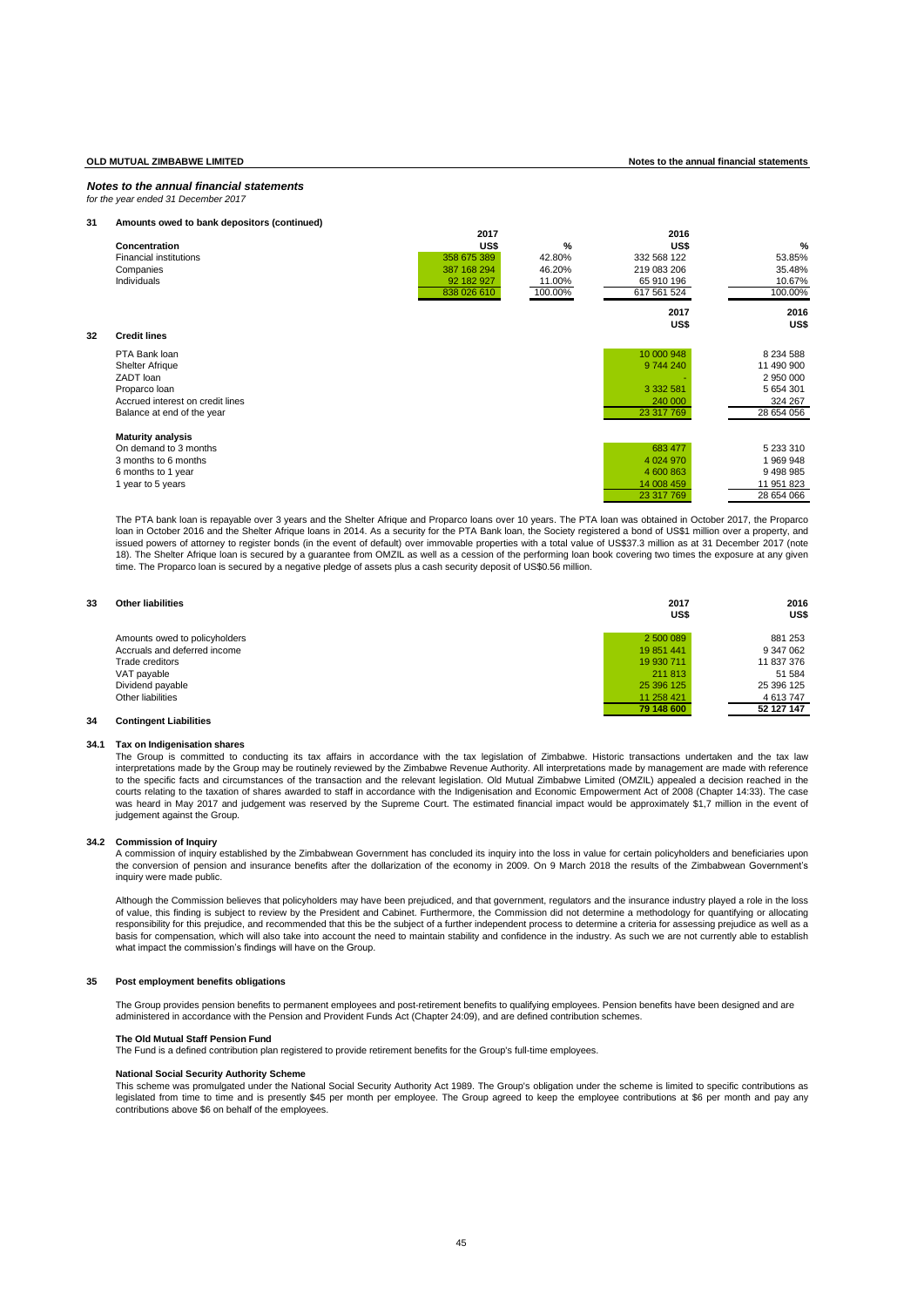|    | OLD MUTUAL ZIMBABWE LIMITED                                                                                                           | Notes to the annual financial statements |                           |  |
|----|---------------------------------------------------------------------------------------------------------------------------------------|------------------------------------------|---------------------------|--|
|    | Notes to the annual financial statements<br>for the vear ended 31 December 2017                                                       | Group                                    | Group                     |  |
| 36 | Post employment benefits obligations(continued)                                                                                       | 2017<br>US\$                             | 2016<br>US\$              |  |
|    | Old Mutual Post Retirement Medical Aid Subsidy Fund<br>The fund is a defined contribution plan for the Group's full-time employees.   |                                          |                           |  |
|    | Contributions recognised as an expense for the year<br>- Old Mutual Staff Pension Fund<br>- National Social Security Authority Scheme | 2625599<br>851 801                       | 2 390 239<br>803873       |  |
| 37 | <b>Capital commitments</b>                                                                                                            |                                          |                           |  |
|    | Authorised                                                                                                                            | 24 276 932                               | 12 908 768                |  |
|    | Authorised and contracted for                                                                                                         |                                          |                           |  |
|    | The Group is committed to incur capital expenditure and the commitments are expected to be settled in the year 2018.                  |                                          |                           |  |
|    | For advances<br>Aggregate commitments due under advances granted but not yet disbursed                                                | 29 201 522                               | 18 283 340                |  |
| 38 | Leases                                                                                                                                |                                          |                           |  |
|    | The Group as lessor - operating lease arrangements<br>Total future minimum lease receivables under operating leases                   |                                          |                           |  |
|    | Not later than one year                                                                                                               | 15 402 797                               | 16 392 947                |  |
|    | Later than one year and not later than five years                                                                                     | 71 965 372                               | 81 964 737                |  |
|    | Later than five years                                                                                                                 | 87 368 168<br>174 736 337                | 98 357 685<br>196 715 369 |  |
|    | The Group as lessee - operating lease arrangements<br>Non-cancellable operating lease rentals are payable as follows:                 |                                          |                           |  |
|    | Not later than one year                                                                                                               | 730 252                                  | 532 411                   |  |
|    | Later than one year and not later than five years                                                                                     | 3 392 352<br>4 122 604                   | 2 572 633<br>3 105 044    |  |
|    |                                                                                                                                       |                                          |                           |  |

The operating lease agreements relate to property rental agreements between the Group and third parties both as lesse and lessor.

# **39 Related party disclosures**

# *Holding company and fellow subsidiaries and associates.*

The Group's immediate holding company is OM Zimbabwe Holdco Limited which holds 75% of the Group's ordinary shares. The ultimate holding company is Old Mutual plc., incorporated in the United Kingdom.

Other Group companies consist of fellow subsidiaries and associates.

*Transactions and balances with holding company and fellow subsidiaries* 

# *Fellow related parties*

| Old Mutual Life Assurance Company (South Africa) Limited<br>Amounts due to as at 31 December | (3935165)      | (2 004 079)  |
|----------------------------------------------------------------------------------------------|----------------|--------------|
| <b>Old Mutual Africa Holdings</b><br>Amounts due to as at 31 December                        | (275038)       |              |
| Old Mutual Zimbabwe Holdco Limited<br>Amounts due to as at 31 December                       | (14, 437, 500) | (5 343 750)  |
| Old Mutual Netherlands B.V<br>Amounts due to as at 31 December                               | (5000000)      | (50 000 000) |
| <b>MBCA Bank Limited</b><br>Amounts due by as at 31 December                                 | 14 159 618     | 13 552 203   |

*Loans due by or to subsidiaries and other group companies* Loans due by or to subsidiaries or other group companies accrue interest at market related interest rates.

All the Group's principal subsidiaries together with loans due by or to them are listed in note 43 and 46.

Capital advances and amounts due by or to group companies are disclosed in note 43.

*Key management personnel*<br>Key management personnel and their close family members and entities which they control, jointly control or over which they exercise significant influence are considerec<br>related parties to the Gr

| Key management personnel remuneration and other compensation |         |           |
|--------------------------------------------------------------|---------|-----------|
| Short-term employee benefits                                 | 2652522 | 2 013 586 |
| Share based payments                                         | 922 370 | 813457    |
| Post-employment benefits                                     | 51 739  | 26 837    |
|                                                              | 3626631 | 3 853 880 |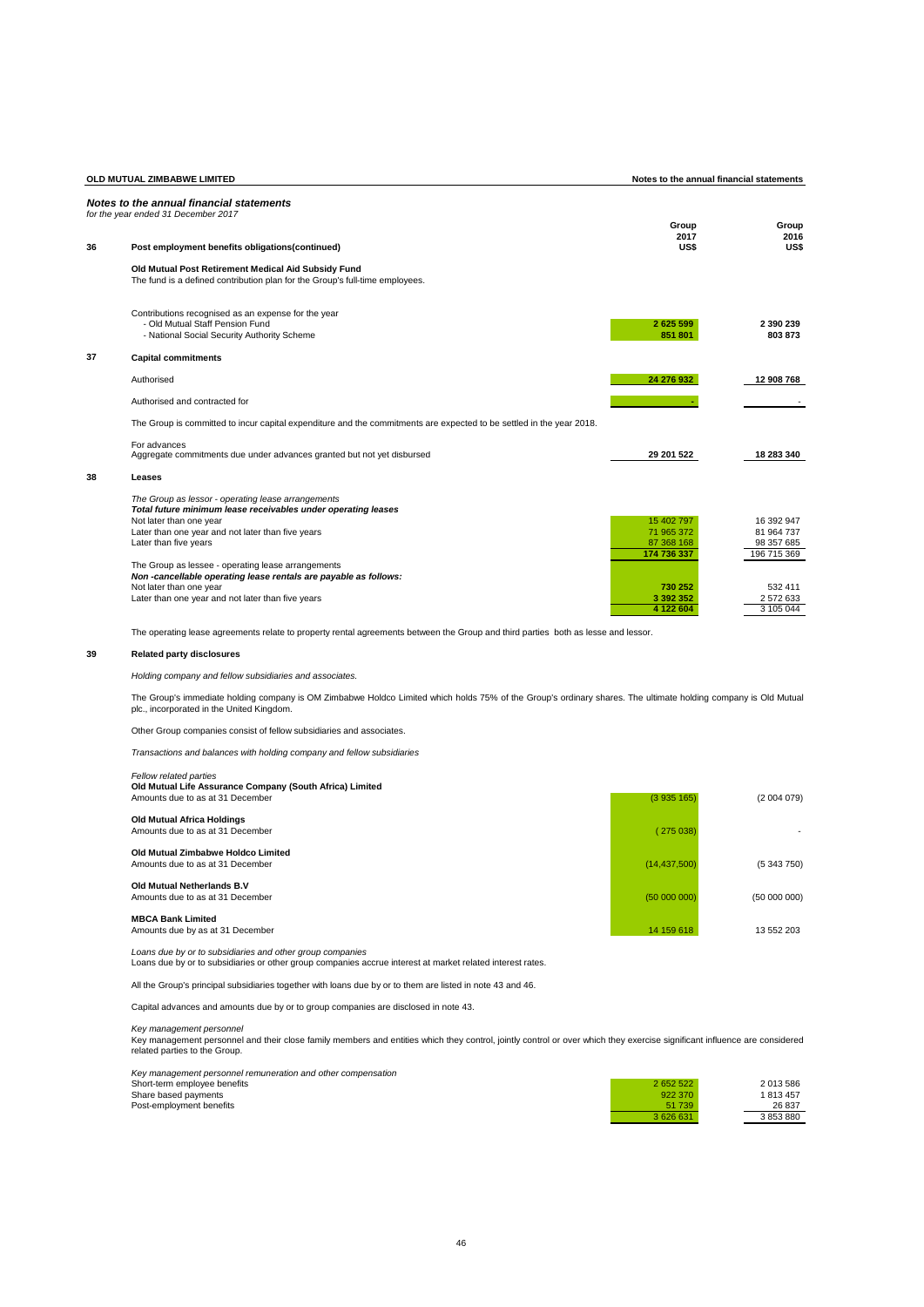**Notes to the annual financial statements** *for the year ended 31 December 2017*

# **40** *Group statement of financial position*

The Group is exposed to financial risk through its financial assets (investments and loans), financial liabilities (investment contracts and borrowings), reinsurance assets and insurance liabilities. The key focus of financial risk management for the Group is ensuring that the proceeds from its financial assets are sufficient to<br>fund the obligations arising from its operations. The mos interest and foreign exchange rates), and liquidity risk. Market risk arises from open positions in interest rate, currency and equity products, all of which are exposed to general and specific market movements and/or conditions.

### 40.1 *Categories of financial instruments*

The analysis of assets and liabilities into their categories as defined in IFRS 9 'Financial Instruments: Recognition and Measurement' (IFRS 9) is set out in the following table. For completeness, assets and liabilities of a non–financial nature, or financial assets and liabilities that are specifically excluded from the scope ol<br>IFRS 9, are reflected in the non–financial assets an

|                                                    | Designated     | Loans and    |               |               |
|----------------------------------------------------|----------------|--------------|---------------|---------------|
|                                                    |                | receivables/ |               |               |
|                                                    | At fair value  | liabilities  | Non-financial |               |
|                                                    | through        | at amortised | assets/       |               |
| At 31 December 2017                                | profit or loss | cost         | liabilities   | <b>Total</b>  |
|                                                    | US\$           | US\$         | US\$          | US\$          |
| Assets                                             |                |              |               |               |
| Investment property                                |                |              | 405 171 878   | 405 171 878   |
| Property and equipment                             |                |              | 96 322 048    | 96 322 048    |
| Deferred acquisition costs                         |                |              | 741 681       | 741 681       |
| Reinsurers' share of insurance contract provisions |                |              | 3 278 568     | 3 278 568     |
| Investments and securities                         | 1 610 459 137  |              |               | 1 610 459 137 |
| Deferred tax assets                                |                |              | 932 245       | 932 245       |
| Current tax assets                                 |                |              | 737 798       | 737 798       |
| Loans and advances                                 |                | 669 180 202  |               | 669 180 202   |
| Other assets                                       |                | 80 889 889   | 64 738 964    | 145 628 854   |
| Cash and cash equivalents                          |                | 190 251 626  |               | 190 251 626   |
|                                                    | 1610459137     | 940 321 718  | 571 923 183   | 3 122 704 037 |
| Liabilities                                        |                |              |               |               |
| Insurance contract liabilities                     |                | ٠            | 1 355 608 987 | 1 355 608 987 |
| Investment contract liabilities                    | 120 815 870    |              |               | 120 815 870   |
| Provisions                                         |                |              | 14 303 061    | 14 303 061    |
| Deferred tax liabilities                           |                |              | 42 089 309    | 42 089 309    |
| Current tax payable                                |                |              | 557 924       | 557924        |
| Amounts due to group companies                     | ٠              | 68 647 703   |               | 68 647 703    |
| Amounts owed to bank depositors                    | ٠              | 838 026 610  |               | 838 026 610   |
| Borrowed funds                                     |                | 23 317 769   |               | 23 317 769    |
| Other liabilities                                  |                | 79 148 600   |               | 79 148 600    |
|                                                    | 120 815 870    | 009 140 682  | 1412 559 281  | 2 542 515 833 |
|                                                    |                |              |               |               |

|                                                    |                          | Financial                |               |               |
|----------------------------------------------------|--------------------------|--------------------------|---------------|---------------|
|                                                    | Designated               | assets/                  |               |               |
|                                                    | At fair value            | liabilities              | Non-financial |               |
|                                                    | through                  | at amortised             | assets/       |               |
| At 31 December 2016                                | profit or loss           | cost                     | liabilities   | Total         |
|                                                    | US\$                     | US\$                     | US\$          | US\$          |
| <b>Assets</b>                                      |                          |                          |               |               |
| Investment property                                |                          | $\overline{\phantom{a}}$ | 392 554 780   | 392 554 780   |
| Property and equipment                             |                          |                          | 92 466 009    | 92 466 009    |
| Deferred acquisition costs                         |                          |                          | 893 405       | 893 405       |
| Reinsurers' share of insurance contract provisions |                          |                          | 1 949 657     | 1 949 657     |
| Investments and securities                         | 801 700 043              |                          |               | 801 700 043   |
| Deferred tax assets                                |                          |                          | 1 030 934     | 1 030 934     |
| Current tax assets                                 |                          |                          |               |               |
| Loans and advances                                 |                          | 583 252 405              |               | 583 252 405   |
| Other assets                                       |                          | 60 669 784               | 68 169 268    | 128 839 053   |
| Cash and cash equivalents                          |                          | 154 825 305              |               | 154 825 305   |
|                                                    | 801 700 043              | 798 747 494              | 557 064 053   | 2 157 511 591 |
| Liabilities                                        |                          |                          |               |               |
| Insurance contract liabilities                     |                          |                          | 900 788 677   | 900 788 677   |
| Investment contract liabilities                    | 76 330 845               |                          |               | 76 330 845    |
| Provisions                                         |                          |                          | 15 002 534    | 15 002 534    |
| Deferred tax liabilities                           |                          |                          | 30 298 182    | 30 298 182    |
| Current tax payable                                |                          |                          | 452 664       | 452 664       |
| Borrowed funds                                     |                          | 28 654 056               |               | 28 654 056    |
| Amounts due to group companies                     |                          | 57 347 829               |               | 57 347 829    |
| Amounts owed to bank depositors                    | $\overline{\phantom{a}}$ | 617 561 524              |               | 617 561 524   |
| Other liabilities                                  |                          | 52 127 147               |               | 52 127 147    |
|                                                    | 76 330 845               | 755 690 556              | 946 542 056   | 1778 563 458  |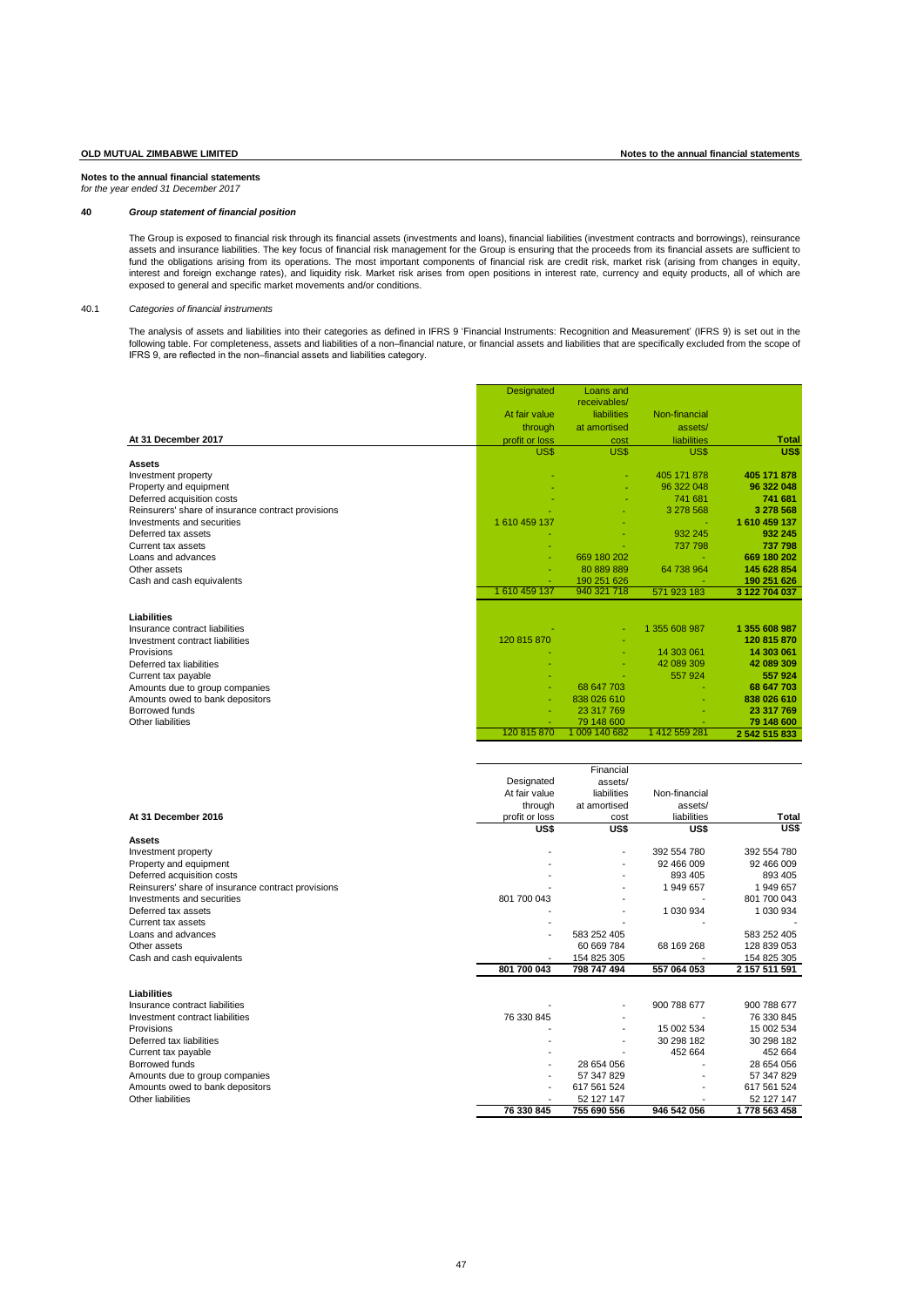*for the year ended 31 December 2017*

## **40 Group balance sheet - assets and liabilities** (continued)

**40.2** Fair values of financial assets and liabilities

### *Determination of fair value*

The best evidence of fair value is a quoted price in an active market. In the event that the market for a financial asset or liability is not active, or quoted prices cannot be obtained without undue effort, another valuation technique is used. This is after:

-Assessing whether instruments are trading with sufficient frequency and volume, that they can be considered liquid.

- -The inclusion of a measure of the counterparties' non-performance risk in the fair value measurement of loans and advances, which involves . the modelling of dynamic credit spreads.
- -The inclusion of credit valuation adjustment (CVA) and debit valuation adjustment (DVA) in the fair value measurement of derivative instruments.

-The inclusion of own credit risk in the calculation of the fair value of financial liabilities.

There have been no significant changes in the valuation techniques applied when valuing financial instruments. The general principles applied to those instruments measured at fair value are outlined below:

### *Loans and advances*

Loans and advances include mortgage loans, other asset-based loans, including collateralised debt obligations, and other secured and unsecured loans.

### *Investments and securities*

Investments and securities include listed and unlisted equity securities, pooled investment, short term funds. Pooled investments represent the Group's holdings of shares/units in open-ended investment companies, unit trusts, mutual funds and similar investment vehicles. Pooled investments are recognised at fair value. The fair values of pooled investments are based on widely published prices that are regularly updated or models based on the market prices of investments held in the underlying pooled investment funds.

Other investment and securities that are measured at fair value are measured at observable market prices where available. In the absence of observable market prices, these investments and securities are fair valued utilising one or more of the following techniques: discounted cash flows, the applicable of an EBITDA multiple or any other relevant technique.

### *Investment contract liabilities*

The fair value of investment contract liabilities is determined with reference to the underlying funds that are held by the Group.

## *Other financial assets and liabilities*

The fair values of other financial assets and liabilities are reasonably approximated by the carrying amounts reflected in the statement of financial position as they are short-term in nature or re-price to current market rates frequently.

### *Fair value hierarchy*

**Level 1** – quoted market prices: financial assets and liabilities with quoted prices for identical instruments in active markets.

Level 2 – valuation techniques using observable inputs: financial assets and liabilities with quoted prices for similar instruments in active markets or quoted prices for identical or similar instruments in inactive markets and financial assets and liabilities valued using models where all significant inputs are observable.

**Level 3** – valuation techniques using significant unobservable inputs: financial assets and liabilities valued using valuation techniques where one or more significant inputs are unobservable.

The judgment as to whether a market is active may include, for example, consideration of factors such as the magnitude and frequency of trading activity, the availability of prices and the size of bid / offer spreads. In inactive markets, obtaining assurance that the transaction price provides evidence of fair value or determining the adjustments to transaction prices that are necessary to measure the fair value of the asset or liability requires additional work during the valuation process.

The majority of valuation techniques employ only observable market data, and so the reliability of the fair value measurement is high. However, certain financial assets and liabilities are valued on the basis of valuation techniques that feature one or more significant market inputs that are unobservable and, for them, the derivation of fair value is more judgmental. A financial asset or liability in its entirety is classified as valued using significant unobservable inputs if a significant proportion of that asset or liability's carrying amount is driven by unobservable inputs. In this context, 'unobservable' means that there is little or no current market data available for which to determine the price at which an arm's length transaction would likely to occur. It generally does not mean that there is no market data available at all upon which to base a determination of fair value (for example, consensus pricing data may be used). Furthermore, in some cases the majority of the fair value derived from a valuation technique with significant unobservable inputs may be attributable to observable inputs.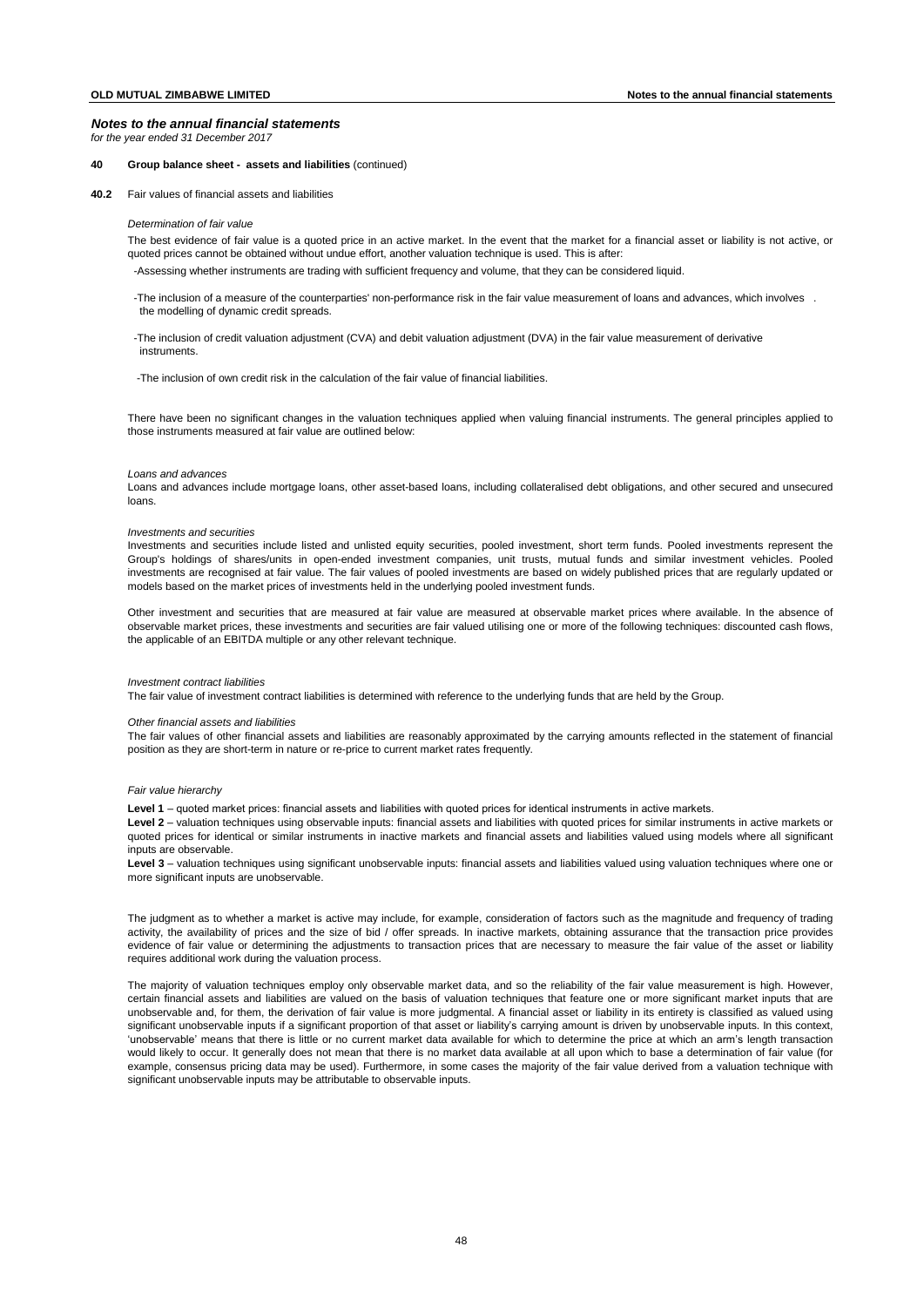# **OLD MUTUAL ZIMBABWE LIMITED Notes to the annual financial statements**

### *Notes to the annual financial statements for the year ended 31 December 2017*

**40 Group statement of financial position - assets and liabilities (continued)**

# **40.2** Fair values of financial assets and liabilities (continued)

Analysis of instruments at fair value

| At 31 December 2017                                | Level 1         | Level <sub>2</sub> | Level 3         | <b>Total</b>         |
|----------------------------------------------------|-----------------|--------------------|-----------------|----------------------|
|                                                    | US\$            | US\$               | US\$            | US\$                 |
| Financial assets measured at fair value            |                 |                    |                 |                      |
| Investment and securities                          | 1 165 222 538   | 401 414 596        | 43 822 003      | 1610 459 137         |
| Total financial assets measured at fair value      | 1 165 222 538   | 401 414 596        | 43 822 003      | 1 610 459 137        |
|                                                    |                 |                    |                 |                      |
| <b>Financial liabilities</b>                       |                 |                    |                 |                      |
| Loan and advances                                  |                 |                    |                 |                      |
| Other liabilities                                  |                 |                    |                 |                      |
| Total financial liabilities measured at fair value |                 |                    |                 |                      |
|                                                    |                 |                    |                 |                      |
|                                                    |                 |                    |                 |                      |
| At 31 December 2016                                | Level 1<br>US\$ | Level 2<br>US\$    | Level 3<br>US\$ | <b>Total</b><br>US\$ |
| Financial assets measured at fair value            |                 |                    |                 |                      |
| Investment and securities                          | 680 570 783     | 88 931 464         | 32 197 796      | 801 700 043          |
| Total financial assets measured at fair value      | 680 570 783     | 88 931 464         | 32 197 796      | 801 700 043          |
|                                                    |                 |                    |                 |                      |
| <b>Financial liabilities</b>                       |                 |                    |                 |                      |
| Other liabilities                                  | ٠               | ٠                  |                 |                      |

The movement in level 3 instruments for the year can be analysed as follows:

|                                                        | Opening    | Gains/losses   |            |             | <b>Transfers</b> into | Transfers out of | Closing    |
|--------------------------------------------------------|------------|----------------|------------|-------------|-----------------------|------------------|------------|
|                                                        | balance    | recognised in  | Purchases  | Sales and   | level 3 from          | level 3 to other | balance    |
| 2017                                                   | 2017       | profit or loss | and issues | settlements | other categories      | categories       | 2017       |
| Financial assets measured at fair value                | US\$       | US\$           | US\$       | US\$        | US\$                  | US\$             | US\$       |
| Designated (fair value through profit or loss)         | 32 197 797 | 8 504 708      | 14 744 874 | (11625376)  |                       |                  | 43 822 003 |
| Total financial assets measured at fair value          | 32 197 797 | 8504708        | 14 744 874 | (11625376)  | ۰                     |                  | 43 822 003 |
| 2016<br>Designated (fair value through profit or loss) | 29 176 774 | 1472749        | 1 023 994  | (2496743)   | 3 0 21 0 23           | ۰                | 32 197 797 |
| Total financial assets measured at fair value          | 29 176 774 | 1472749        | 1 023 994  | (2 496 743) | 3 0 21 0 23           | ٠                | 32 197 797 |
|                                                        |            |                |            |             |                       |                  |            |

Key inputs and assumptions used in the valuation models include discount rates and price earnings ratio. The table below sets out information about significant<br>unobservable inputs used at year end in measuring financial in

| <b>Valuation Technique</b> | Significant unobservable input      | Average range of unobservable inputs |
|----------------------------|-------------------------------------|--------------------------------------|
| Discounted Cash flow (DCF) | Risk adjusted discount rate:        | 23.5%-29.3%                          |
|                            | -Equity risk premium                | 12.9%-17.24%                         |
|                            | -Industry premium                   | 6%-7%                                |
|                            | -Company specific premium           | 2%-5%                                |
|                            | -Nominal free risk rate             | 7%                                   |
| Price Earnings(PE)         | PE ratio/multiple :Discount applied |                                      |
|                            | Country risk discount               | 25%                                  |
|                            | Lack of marketability adjustment    | 25%                                  |

### **41 Financial risk management**

The Group is exposed to financial risk through its financial assets, financial liabilities, reinsurance assets and insurance liabilities. In particular the key financial risk is that<br>the proceeds from its financial assets

These risks arise from open positions in interest rate (both fair value and cash flow interest rate risk) and equity products, all of which are exposed to general and specific market movements.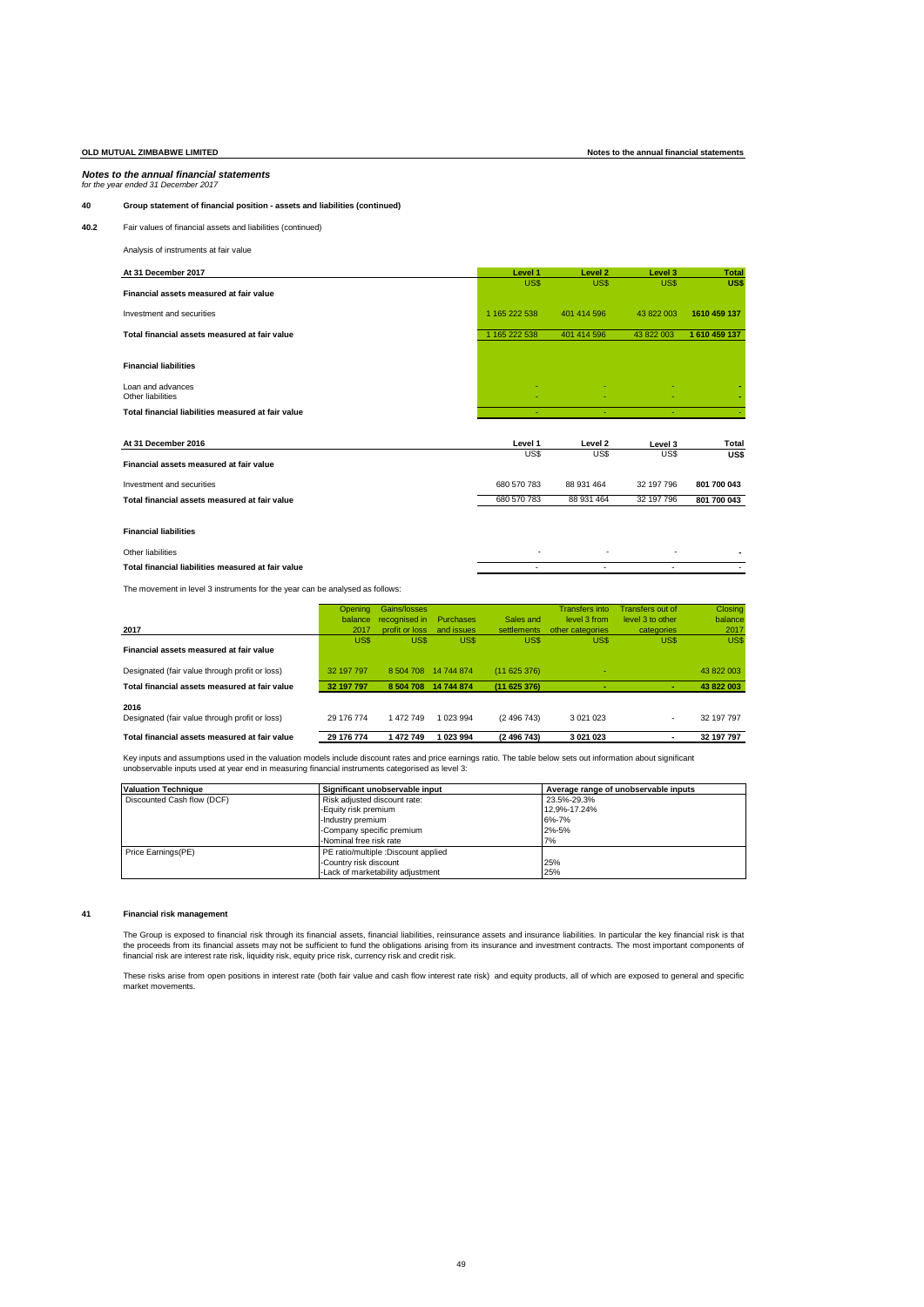**41 Financial risk management (continued)**

# **Financial risk management strategy and policy**

The principal technique of the Group is to match assets to the liabilities arising from insurance and investment contracts by reference to the type of benefits payable to contract holders, as well as seeking to maximise the return on shareholders' funds, all within an acceptable risk framework.

The insurance contracts retain substantial exposures to the extent that the benefits payable to policyholders are not linked to the performance of the underlying assets. These exposures include duration risk, credit risk and market risk. The notes below explain how financial risks are managed.

| Capital Adequacy                                                            | 2017<br>US\$       | 2016<br><b>USS</b> |  |
|-----------------------------------------------------------------------------|--------------------|--------------------|--|
| Old Mutual Life Assurance Company Zimbabwe Limited (OMLAC)<br>Excess assets | 271 311 221        | 161 195 256        |  |
| Capital adequacy requirements (CAR)<br>ratio of excess assets to CAR        | 178 855 689<br>1.5 | 141 974 310<br>1.1 |  |
| Regulatory capital adequacy requirement                                     | 5 000 000          | 2 000 000          |  |
| <b>Central Africa Building Society (CABS)</b>                               |                    |                    |  |
| <b>Regulatory Capital</b>                                                   | 165 436 691        | 153 316 716        |  |
| Total risk weighted assets                                                  | 947 481 966        | 838 860 525        |  |
| Capital adequacy ratio                                                      | 17%                | 18%                |  |
| Regulatory capital adequacy ratio                                           | 12%                | 12%                |  |
| Old Mutual Investment Group Zimbabwe (Private) Limited (OMIG)               |                    |                    |  |
| Shareholders equity                                                         | 3 159 291          | 3 366 055          |  |
| Regulatory capital adequacy requirement                                     | 500 000            | 500 000            |  |
| Old Mutual Securities (Private) Limited (OMSEC)                             |                    |                    |  |
| Shareholders equity                                                         | 407 968            | 241 527            |  |
| Regulatory capital adequacy requirement                                     | 150 000            | 150 000            |  |
| RM Insurance Holdings Limited (RMI)                                         |                    |                    |  |
| Shareholders equity                                                         | 38 551 214         | 22 643 498         |  |
| Regulatory capital adequacy requirement                                     | 1 500 000          | 1 500 000          |  |
| Old Mutual Finance(Private) Limited (OMFIN)                                 |                    |                    |  |
| Shareholders equity                                                         | 270 170            |                    |  |
| Regulatory capital adequacy requirement                                     | 20 000             |                    |  |
| <b>CABS Custodial Services (Private) Limited.</b>                           |                    |                    |  |
| Shareholders equity                                                         | 1 630 005          | 1 1 1 1 8 0 5      |  |
| Regulatory capital adequacy requirement                                     | 119.055            | 150 000            |  |

## **OMLAC**

OMLAC is regulated by the Insurance and Pensions Commission (IPEC). Calculations have been determined in accordance with the requirements of acceptable minimum standards, using reliable estimates of the regulatory adjustments as the regulatory returns are yet to be completed. At 31 December 2017 the company shareholder assets were 1.5 times (2016)<br>1.1 times) the internal capital adequacy re CAR requirements throughout the year.

### **CABS**

The Society's lead regulator (Reserve Bank of Zimbabwe) sets and monitors capital requirements for the Society on a quarterly basis through quarterly BSD1 Returns. Currently RB2<br>requires the Society to maintain minimum cap

### **OMIG**

The Reserve Bank of Zimbabwe (RBZ) sets and monitors capital requirements for the company. The company met the regulatory requirements regarding capitalisation. The amouni<br>of the surplus available to be distributed to the the minimum internal capital adequacy requirement.

### **OMSEC**

The Securities Exchange Commission sets and monitors capital requirements for the company. The company met the regulatory requirements regarding capitalisation.

### **RMI**

RMI is regulated by the Insurance and Pensions Commission (IPEC) which sets and monitors capital requirements for the company. The company met the regulatory requirements regarding capitalisation.

### **OMFIN**

The Reserve Bank of Zimbabwe (RBZ) sets and monitors capital requirements for the company. The company met the regulatory requirements regarding capitalisation.

### **CABSCUS**

The Securities Exchange Commission sets and monitors capital requirements for the company. The company met the regulatory requirements regarding capitalisation.

# **Capital management policies**

Capital is actively managed to ensure that the Group is properly capitalised and funded at all times, having regard to its regulatory needs, prudent management and the needs of all stakeholders. The Group has a business planning process that runs on an annual cycle with regular updates to projections. It is through this process, which includes risk anc<br>sensitivity analyses of forecasts that the Group

Specifically, the Group has adopted the following capital management policies:

• Maintenance, as a minimum, of capital sufficient to meet the statutory requirements and such additional capital as management believes is necessary to ensure that obligations to policyholders can be met on a timely basis.

• Maintenance of an appropriate level of liquidity at all times. The Group further ensures that it can meet its expected capital and financing needs at all times, having regard to the business plans, forecasts and any strategic initiatives.

### **Business risks**

The Group controls its exposures through underwriting and re-pricing procedures and authorities to determine whether cover can be provided and the pricing of such risk. Underwriting practice relies on regular review procedures to analyse actual mortality and expense experience.

The Group has taken a number of steps to minimise the effects of AIDS on its business. Where appropriate, products are priced to include expected escalation in mortality due to AIDS. The Group also conducts HIV tests in respect of any lives insured above specific values. On the basis of experience to date, management believes that it will continue to be<br>able to take effective steps to minimise th

### **Equity price risk**

Equity price risk is the potential loss arising from changes in the value of equity securities. The group's investment portfolio consists of equity securities, fixed income assets anc<br>property. A substantial part of the eq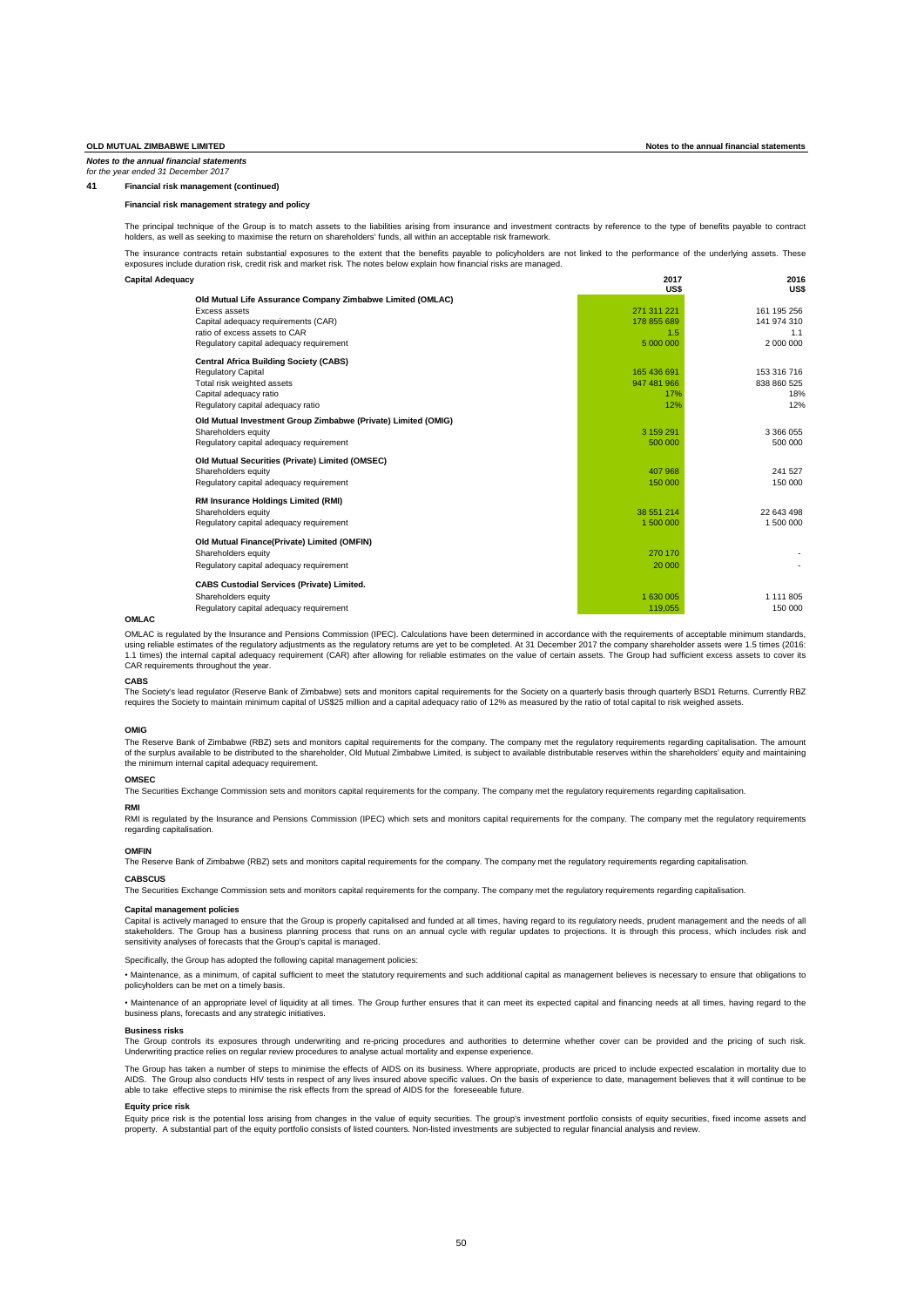*for the year ended 31 December 2017*

# **41 Financial risk management (continued)**

### **Credit risk**

Credit risk is the risk that an asset, in the form of a monetary claim against a counterparty, may not result in a cash receipt (or equivalent) in accordance with the terms of a contract.

The Group does not use reinsurance to manage significant credit risk. The Group is exposed to credit risk through its investment holdings (i.e. money market). Credit risk is managed by placing limits on exposure to a single counterparty, or groups of counterparties. These limits are based on credit ratings of the counterparties conducted by Old Mutual Investment Group Zimbabwe (Pvt) Limited (OMIG). Credit risk is monitored with reference to OMIG's credit ratings with limits placed on exposure to below<br>investment grade holdings and through holding security from th

Credit risk associated with property rentals is managed through a credit vetting process, the requirement for rental deposits and close monitoring of the tenants' book.

| Overall credit risk             | 2017               | 2016         |
|---------------------------------|--------------------|--------------|
|                                 | US\$               | US\$         |
| Short term funds and securities | 401 414 596        | 321 444 704  |
| Cash and cash equivalents       | 190 251 626        | 154 825 305  |
|                                 | 591 666 222        | 390 835 704  |
| <b>Exposure to credit risk</b>  |                    |              |
| <b>Carrying amount</b>          | Loans and advances |              |
|                                 | 2017               | 2016         |
| <b>Collectively impaired</b>    | US\$               | US\$         |
| Gross amount                    | 684 770 222        | 602 699 530  |
| Allowance for impairment        | (15590020)         | (19 447 125) |
| Carrying amount                 | 669 180 202        | 583 252 405  |

### **Impaired loans and securities**

Impaired loans and securities are loans and securities for which the Group's determines that it is probable that it will be unable to collect all principal and interest due according to the contractual terms of the loan / securities agreement(s).

### **Past due but not impaired loans**

Loans and securities where contractual interest or principal payments are past due but the Group believes that impairment is not appropriate on the basis of the level of security/collateral available and/or the stage of collection of amounts owed to the Group.

### **Exposure to counterparties**

The Group is also exposed to counterparties arising from money market trading.

### **Allowances for impairment**

The Group establishes an allowance for impairment based on the class of each loan and in line with IAS 39 and the Reserve Bank of Zimbabwe guideline on provisions.

### **Write off policy**

The Group writes off a loan when the Credit Committee determines that the loans/securities are uncollectible. The determination is reached after considering information such as the occurrence of significant changes in the borrower/issuer's financial position such that the borrower/issuer can no longer pay the obligation, or that proceeds from collateral will not be sufficient to pay back the entire exposure.

### Collatera

The Group holds collateral against loans and advances to customers in the form of mortgage interest over property. Estimates of fair value are based on the value of collateral assessed at the time of borrowing, and generally are not updated except when a loan is individually assessed as impaired.

### **Settlement risk**

The Group's activities may give rise to risk at the time of settlement of transactions and trades. Settlement risk is the risk of loss due to the failure of a counterparty to honour its obligations to deliver cash, securities or other assets as contractually agreed. The Group charges the maximum lending rate for all parties who fail to honour their obligations on time. Settlement risk is also monitored through risk assessment of counterparties and capping of trading limits in line with the risk profile of each institution.

# **Currency risk**

The Group has exposure to effects of fluctuations in the prevailing foreign currency exchange rates on its financial position and cash flows. To the extent possible, exchange rate risk on foreign payables is mitigated by generating business which earns foreign currency.

The table below shows the Group's exposure to foreign currency exchange risk at 31 December 2017.

### **At 31 December 2017 ZAR GBP EURO BWP Total**

Cash and cash equivalents **14,070,459** 1,346,400 1,195,100 101,300 16,713,259

The table below shows the Group's closing exchange rates which were used in the financial statements.

|                     | . . | . . |            |       |        |            |
|---------------------|-----|-----|------------|-------|--------|------------|
|                     |     |     | <b>ZAR</b> | GBP   | EURO   | <b>BWP</b> |
| At 31 December 2017 |     |     | 12.3340    | .3506 | 1968   | 0.0980     |
| At 31 December 2016 |     |     | 13.6001    | .2284 | 1.0542 | 0.0936     |

**US\$**

**2017 2016**

**92 674 283 86 109 699 69 075 524 51 199 928**

# **At 31 December 2016 Foreign currency risk**

The Group has settlement exposure to foreign suppliers and creditors who require payments to be made in foreign currency. Ability to settle is constrained by exchange control restrictions owing to limited availability of nostro funding in the wider banking system.

| <b>Foreign liabilities</b> | US\$            | US!              |
|----------------------------|-----------------|------------------|
| Life Assurance             | 2 3 3 1 0 2     | 199 928          |
| General Insurance          | 189 640         | 6 297 449        |
| Banking                    | 23 409 119      | 28 612 322       |
| Holding Company and other  | 66 740 422      | 50 000 000       |
|                            | <b>AAA-1AAA</b> | <b>88188.888</b> |

Of the amount disclosed above, the exposure to fellow group companies was: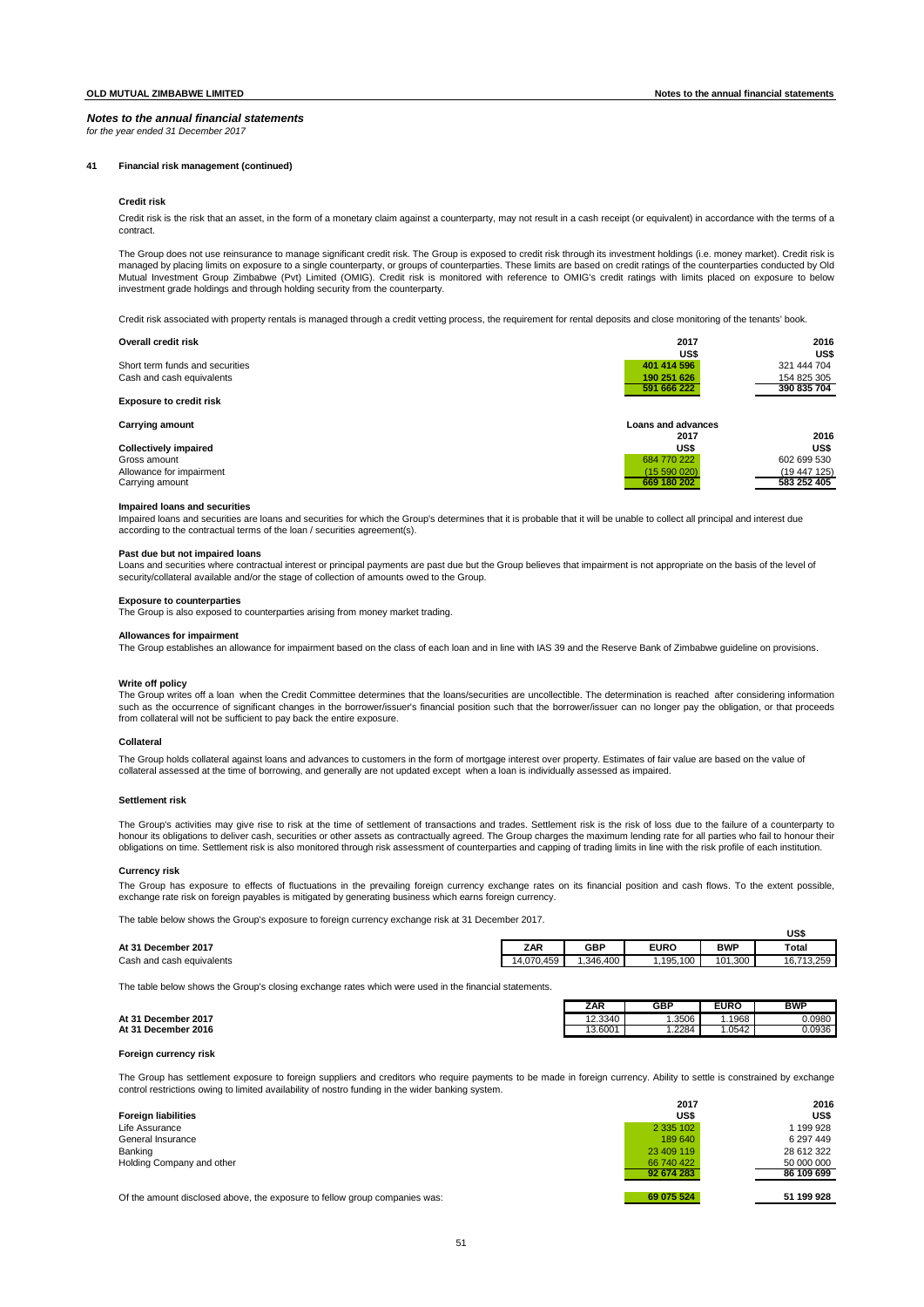### *Notes to the annual financial statements for the year ended 31 December 2017*

### **41 Financial risk management (continued)**

### **Interest rate risk**

Interest rate risk is the risk that fluctuating interest rates will unfavourably affect the Group's earnings and the value of its assets, liabilities and capital.

The individual life and employee benefits businesses have due regard to the nature of the liabilities. The interest rate risk of such liabilities is managed by investing in available assets to ensure matching of current liabilities. Derivative instruments are not used to manage the interest rate risk of these long term assets and liabilities.

Interest rate risk represents the price sensitivity of a fixed income security or interest-carrying asset to changes in interest rates. This risk is controlled by careful monitoring of the level of interest-bearing investments.

The tables below set out the carrying amounts, by maturity, of the Group's financial instruments that are exposed to interest rate risk.

*Repricing profile of financial assets and liabilities (including insurance) exposed to interest rate risk :*

|                                               | $0$ to $3$      | 3 to 12     | Over a         |
|-----------------------------------------------|-----------------|-------------|----------------|
|                                               | months          | months      | vear           |
|                                               | US\$            | US\$        | US\$           |
| Money market investments                      | 35 622 122      | 348 580 953 | 17 211 521     |
| Loans and advances                            | 100 406 266     | 205 164 266 | 379 199 690    |
| <b>Loans and advances-Concentration-Gross</b> | Low and high    | Individuals | Commercial and |
|                                               | density housing |             | industrial     |
|                                               |                 |             |                |
|                                               | 199 467 565     | 167 085 292 | 318 217 365    |

### **Liquidity risk**

Liquidity risk is the risk that cash may not be available at a reasonable cost to pay obligations when due.

The tables below set out the carrying amounts, by maturity, of the Group's financial instruments that are exposed to interest rate risk.

| Maturity profile of financial assets exposed to interest rate risk: | $0$ to $3$   | 3 to 12   | 2017         |
|---------------------------------------------------------------------|--------------|-----------|--------------|
|                                                                     | months       | months    | Total        |
|                                                                     | US\$         | US\$      | <b>US\$</b>  |
| Cash & cash equivalents                                             | 190 251 626  |           | 190 251 626  |
| Insurance contract short term investments                           | 1241 843 044 | 3 282 802 | 1245 125 846 |
| Investment contract short term investments                          | 120 815 870  |           | 120 815 870  |
|                                                                     | 1552 910 540 | 3 282 802 | 1556 193 342 |

The tables below analyses assets and liabilities into current and non-current categories based on the remaining period at balance sheet date to settlement date.

|                                 |             | Non         | 2017          |
|---------------------------------|-------------|-------------|---------------|
|                                 | Current     | Current     | Total         |
|                                 | US\$        | US\$        | US\$          |
| Loans and advances              | 669 180 202 |             | 669 180 202   |
| Insurance and other receivables | 91 344 323  | 54 284 530  | 145 628 854   |
| Amounts owed to bank depositors | (685939541) | (152087068) | (838026610)   |
| Insurance and other payables    | (79148600)  |             | (79148600)    |
|                                 | (4563616)   | (97802538)  | (102 366 154) |

### **Management of liquidity risk**

The Group's approach to managing liquidity risk is to ensure, as far as possible, that it will always have sufficient liquidity to meet its liabilities when due, under both normal and stressed conditions without incurring unacceptable losses or risking damage to the Group's reputation. The daily liquidity position of the Group is managed by the treasury department in liaison with the relevant management. All liquidity policies and procedures are subject to review and approval by Assets and Liabilities Committee.

### **Liquidity gap**

The Liquidity gap is the difference between assets and liabilities in a given maturity period

The Society manages its contractual liquidity gap through treasury operations to acquire deposits of suitable tenor and price from the market. As a contingency the Society has also entered into liquidity support arrangements with suitable

# Exposure to liquidity risk

The key measure used by the Group for managing liquidity risk is the ratio of net liquid assets to deposits from customers. For this purpose, net liquid assets are considered as including cash and cash equivalents and short term dealing and investment securities for which there is an active and liquid market less any deposits from banks, other borrowing<br>and liabilities maturing within the same sho

| Total liquid assets             | 986.398.273   |
|---------------------------------|---------------|
| Total liabilities to the public | (765.088.141) |
| Liquidity ratio                 | 129%          |

**Total US\$**

**2017 2016**

The Group monitors liquidity risk by compliance with liquidity regulations of the Building Societies Act (Chapter 24:02) as well as submission of monthly liquidity returns to the Reserve Bank of Zimbabwe (RBZ). In addition the Group matches long term lending to inflows into long term investments and this is monitored through the Risk Management Comm

Liquidity ratio (Cabs) 38% 38% Regulatory Minimum (Cabs) 30% 30%

**Sensitivity analysis**<br>A 5 percent weakening of the US\$ against the ZAR as at 31 December 2017 would have increased equity and profit by US\$703,522 The movement would not impact on profit and equity significantly. This analysis assumes that all other variables remain constant.

A 15 percent weakening of the listed equities as at 31 December 2017 would have reduced equity and profit by US\$30.6 million. The movement would represent a 31% impact on profit and 8% impact on equity . This analysis assumes that all other variables remain constant.

A 5 percent weakening of interest rates as at 31 December 2017 would have reduced equity and profit by US\$25 million. The movement would represent a 10% impact on profit and 4% impact on equity . This analysis assumes that all other variables remain constant.

A 5 percent decrease in investment property values as at 31 December 2017 would have reduced equity and profit by US\$ 61million. The movement would represent a 21% impact<br>on profit and 10% impact on equity . This analysis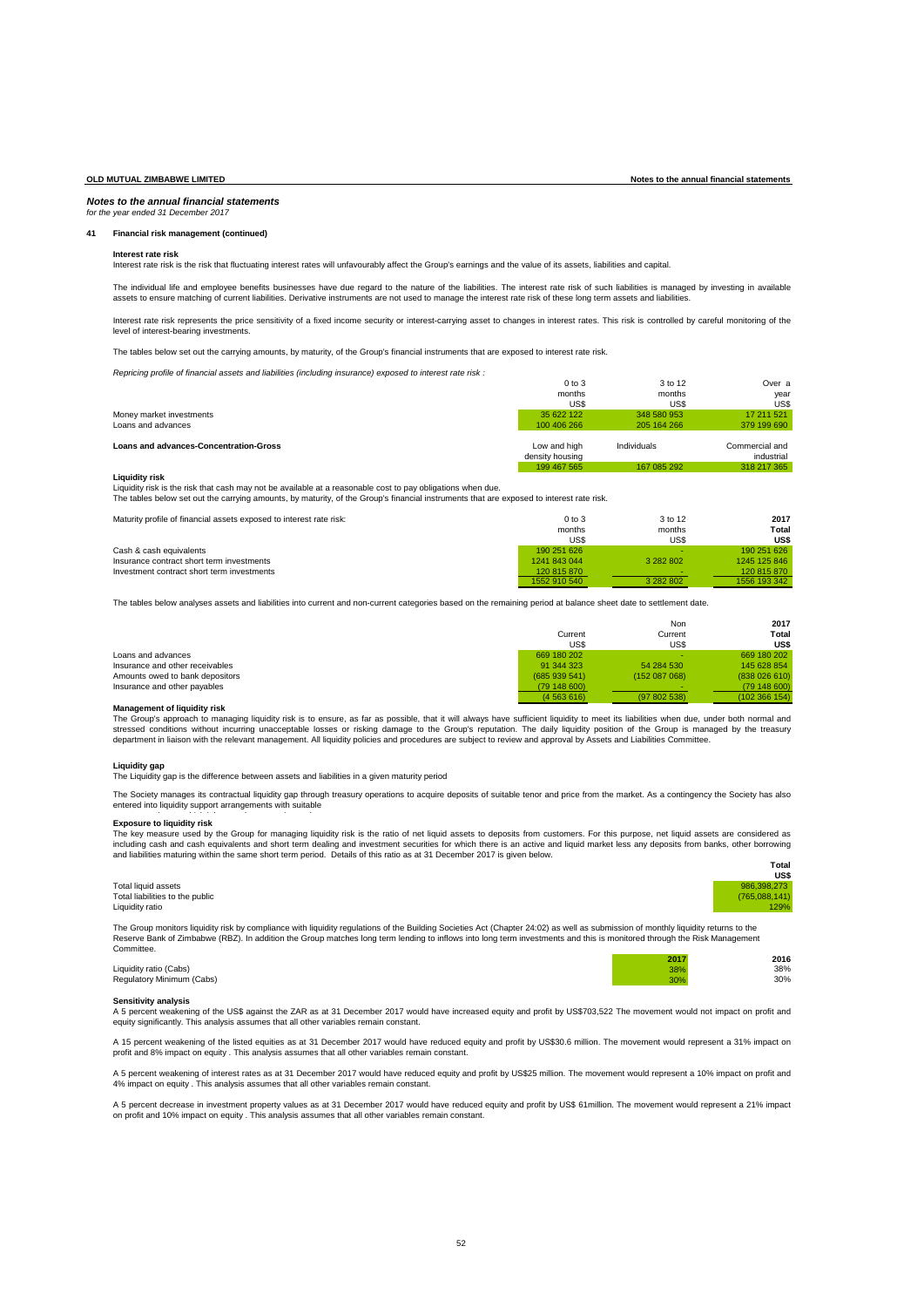## *for the year ended 31 December 2017*

# **42 Insurance risk management**

The Group assumes insurance risk by issuing insurance contracts, under which the Group agrees to compensate the policyholder or other beneficiary if a<br>specified uncertain future event (the insured event) adversely affectin

For accounting purposes insurance risk is defined as risk other than financial risk. Contracts issued by the Group may include both insurance and financial risk; contracts with significant insurance risk are classified as insurance contracts, while contracts with no or insignificant insurance risk are classified as<br>investment contracts. The Group's approach to financial risk

### **Risk management objectives and policies for mitigating insurance risk**

The Group effectively manages its insurance risks through the following mechanisms: Actuarial models, which use the above information to calculate premiums and monitor claims patterns. Past experience and statistical methods are used.

- Guidelines for concluding insurance contracts and assuming insurance risks. These include underwriting principles and product pricing procedures.
- The mix of assets, which is driven by the economic environment. The management of assets and liabilities is closely monitored to ensure that there are sufficient interest bearing assets to settle liabilities.

### **Terms and conditions of insurance contracts**

The terms and conditions attached to insurance contracts determine the level of insurance risk accepted by the Group. The following tables outline the general form of terms and conditions that apply to contracts sold in each category of business, and the nature of the risk incurred.

| Category                 | <b>Essential terms</b>                                                              | <b>Main risks</b>       | <b>Policyholders</b><br>quarantees                                                       | Policyholder<br>participation-<br>investment returns |
|--------------------------|-------------------------------------------------------------------------------------|-------------------------|------------------------------------------------------------------------------------------|------------------------------------------------------|
| <b>Employee Benefits</b> |                                                                                     |                         |                                                                                          |                                                      |
| Group life assurance     | Rates are annually renewable                                                        | Mortality               | No significant quarantees                                                                | None                                                 |
| With-profit annuity      | Regular benefit payments<br>participating in profits in return<br>for consideration | Longevity<br>Investment | Underlying pricing interest rate is<br>quaranteed. Declared bonuses<br>cannot be reduced | Yes,<br>see below                                    |
| Retail<br>Life Plan      | Premium rates are quaranteed but<br>reviewable for new business                     | Mortality               | Sum assured is quaranteed                                                                | None                                                 |
| <b>Funeral Plan</b>      | Premium rates are quaranteed but<br>reviewable for new business                     | Mortality               | Sum assured is quaranteed                                                                | None                                                 |

The extent of the Group's discretion as to the allocation of investment return to policyholders varies based on the type of contract. Where the contracts are pure risk type, there is no sharing of investment returns. For other contracts, investment return is attributed to the policyholder. Declared bonuses may be either vesting and/or non-vesting (in which case they can be reversed).

Smoothed bonus products constitute a significant proportion of the business. Particular attention is paid by ensuring that the declaration of bonuses is done in a responsible manner, such that sufficient reserves are retained for bonus smoothing purposes. Investment returns not distributed after deducting charges are<br>credited to bonus stabilisation reserves, which are used to suppor

In addition to the specified risks identified above, the Group is subject to the risk that policyholders discontinue the insurance policy through lapse or surrender.

### **Management of insurance risks**

The table below summarises the variety of risks to which the Group is exposed to, and the methods by which it seeks to mitigate these risks.

| <b>Risks</b>    | Definition                                                                                                          | Risk management                                                                                                                                                                                                                                                                                                                                                                                  |
|-----------------|---------------------------------------------------------------------------------------------------------------------|--------------------------------------------------------------------------------------------------------------------------------------------------------------------------------------------------------------------------------------------------------------------------------------------------------------------------------------------------------------------------------------------------|
| Underwriting    | Misalignment of policyholders to the appropriate pricing<br>basis or impact of anti-selection, resulting in a loss. | Experience is closely monitored.                                                                                                                                                                                                                                                                                                                                                                 |
|                 |                                                                                                                     | Underwriting limits, health requirements, spread                                                                                                                                                                                                                                                                                                                                                 |
|                 |                                                                                                                     | of risks and training of underwriters all mitigate                                                                                                                                                                                                                                                                                                                                               |
|                 |                                                                                                                     | the risk.                                                                                                                                                                                                                                                                                                                                                                                        |
| <b>HIV/AIDS</b> | Impact of HIV/AIDS on mortality rates.                                                                              | Impact of HIV/AIDS is mitigated wherever possible by writing products<br>that allow for repricing on a regular basis or are priced to allow for the<br>expected effects of AIDS. Tests for AIDS and other tests for lives<br>insured above certain values are conducted. A negative test result is a<br>prerequisite for acceptance at standard rates for lives insured above<br>certain values. |
| Catastrophe     | mortality risk and payouts on policies.                                                                             | Natural and non-natural disasters could result in increased Catastrophe excess of loss re-insurance treaty covers all claims from<br>one incident occurring within a specified period.                                                                                                                                                                                                           |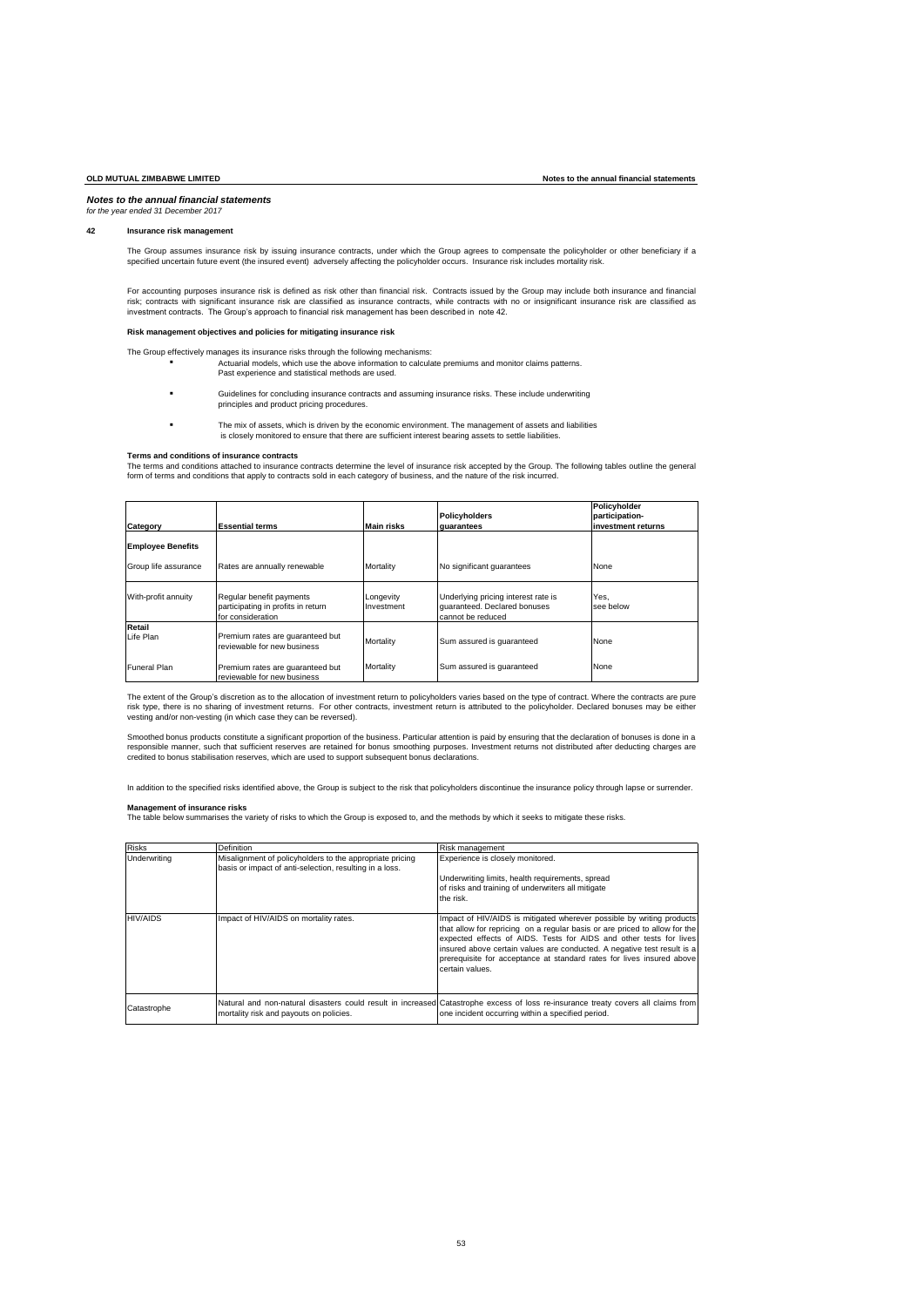# *Notes to the annual financial statements for the year ended 31 December 2017*

# **42 Insurance risk management**

# **Summary of key valuation assumptions (statutory basis)**

Below are the key actuarial valuation assumptions per product

| Product                    |                                         |                   | 2017<br>US\$                                  | 2016<br>US\$      |
|----------------------------|-----------------------------------------|-------------------|-----------------------------------------------|-------------------|
| Old Mutual Funeral Plan    |                                         |                   |                                               |                   |
|                            | Valuation interest rate                 |                   | 6.50%                                         | 6.50%             |
|                            | Expense inflation                       |                   | 4.00%                                         | 4.00%             |
|                            | Effective interest rate for assurance   |                   | 6.50%                                         | 6.50%             |
|                            | Mortality basis                         |                   | Zim <sub>92</sub>                             | Zim <sub>92</sub> |
|                            | Renewal costs per annum<br>Lapse rates  |                   | \$11.35                                       | \$7.62            |
|                            |                                         | Year 1            | 40.00%                                        | 40.00%            |
|                            |                                         | Year <sub>2</sub> | 20.00%                                        | 20.00%            |
|                            |                                         | Year <sub>3</sub> | 15.00%                                        | 15.00%            |
|                            |                                         | Year 4+           | 4.00%                                         | 4.00%             |
| Old Mutual Life Plan       |                                         |                   |                                               |                   |
|                            | Valuation interest rate                 |                   | 6.50%                                         | 6.50%             |
|                            | Expense inflation                       |                   | 4.00%                                         | 4.00%             |
|                            | Effective interest rate for assurance   |                   | 6.50%                                         | 6.50%             |
|                            | Mortality basis                         |                   | Zim92                                         | Zim92             |
|                            | Renewal costs per month                 |                   | 1141.00%                                      | \$12.17           |
|                            | Lapse rates<br>Late rate:               | Year 1            | 40.00%                                        | 40.00%            |
|                            |                                         | Year <sub>2</sub> | 20.00%                                        | 20.00%            |
|                            |                                         | Year 3            | 10.00%                                        | 10.00%            |
|                            |                                         | Year 4+           | 2.00%                                         | 2.00%             |
|                            |                                         |                   |                                               |                   |
| Savings Plan               |                                         |                   |                                               |                   |
|                            | Valuation interest rate                 |                   | 6.50%                                         | 6.50%             |
|                            | Expense inflation                       |                   | 4.00%                                         | 4.00%             |
|                            | Mortality basis                         |                   | Zim92                                         | Zim <sub>92</sub> |
|                            | Renewal Costs per month-premium paying  |                   | \$9.86                                        | \$3.57            |
|                            | Renewal Costs per month-premium paid up |                   | \$9.86                                        | \$2.10            |
|                            | Late rate:                              | Year <sub>1</sub> | 20.00%                                        | 20.00%            |
|                            | Surrender rate:                         |                   |                                               |                   |
|                            |                                         | Year <sub>2</sub> | 10.00%                                        | 10.00%            |
|                            |                                         | Year <sub>3</sub> | 10.00%                                        | 10.00%            |
|                            |                                         | Year 4+           | 10.00%                                        | 10.00%            |
| Old Mutual Term Plan       | Valuation interest rate                 |                   | 6.50%                                         | N/A               |
|                            | Expense inflation                       |                   | 4.00%                                         | N/A               |
|                            | Effective interest rate for assurance   |                   | 6.50%                                         | N/A               |
|                            | Mortality basis                         |                   | Zim92                                         | N/A               |
|                            | Renewal costs per month<br>Lapse rates  |                   | \$5.09                                        | N/A               |
|                            |                                         | Year 1            | 40.00%                                        | N/A               |
|                            |                                         | Year <sub>2</sub> | 20.00%                                        | N/A               |
|                            |                                         | Year <sub>3</sub> | 15.00%                                        | N/A               |
|                            |                                         | Year 4+           | 4.00%                                         | N/A               |
| Pension Plus               |                                         |                   |                                               |                   |
| Pension Plus interest rate |                                         |                   |                                               | 5.9%              |
|                            | Valuing annuities<br>Valuing expenses   |                   | 5.9%<br>0%                                    | 0%                |
|                            | Mortality                               |                   | a(90)                                         | a(90)             |
|                            | Valuation interest rate per annum       |                   | 5.90%                                         | 5.90%             |
|                            | After-retirement interest rate          |                   | 3.50%                                         | 3.50%             |
|                            | Administration fee-per policy per annum |                   | \$48                                          | \$48              |
|                            | <b>GLA IBNR reserves</b>                | 2017              | 85% of premiums earned in the last 2.8 months |                   |
|                            |                                         | 2016              | 85% of premiums earned in the last 2.8 months |                   |
|                            |                                         |                   |                                               |                   |

# **OLD MUTUAL ZIMBABWE LIMITED Notes to the annual financial statements**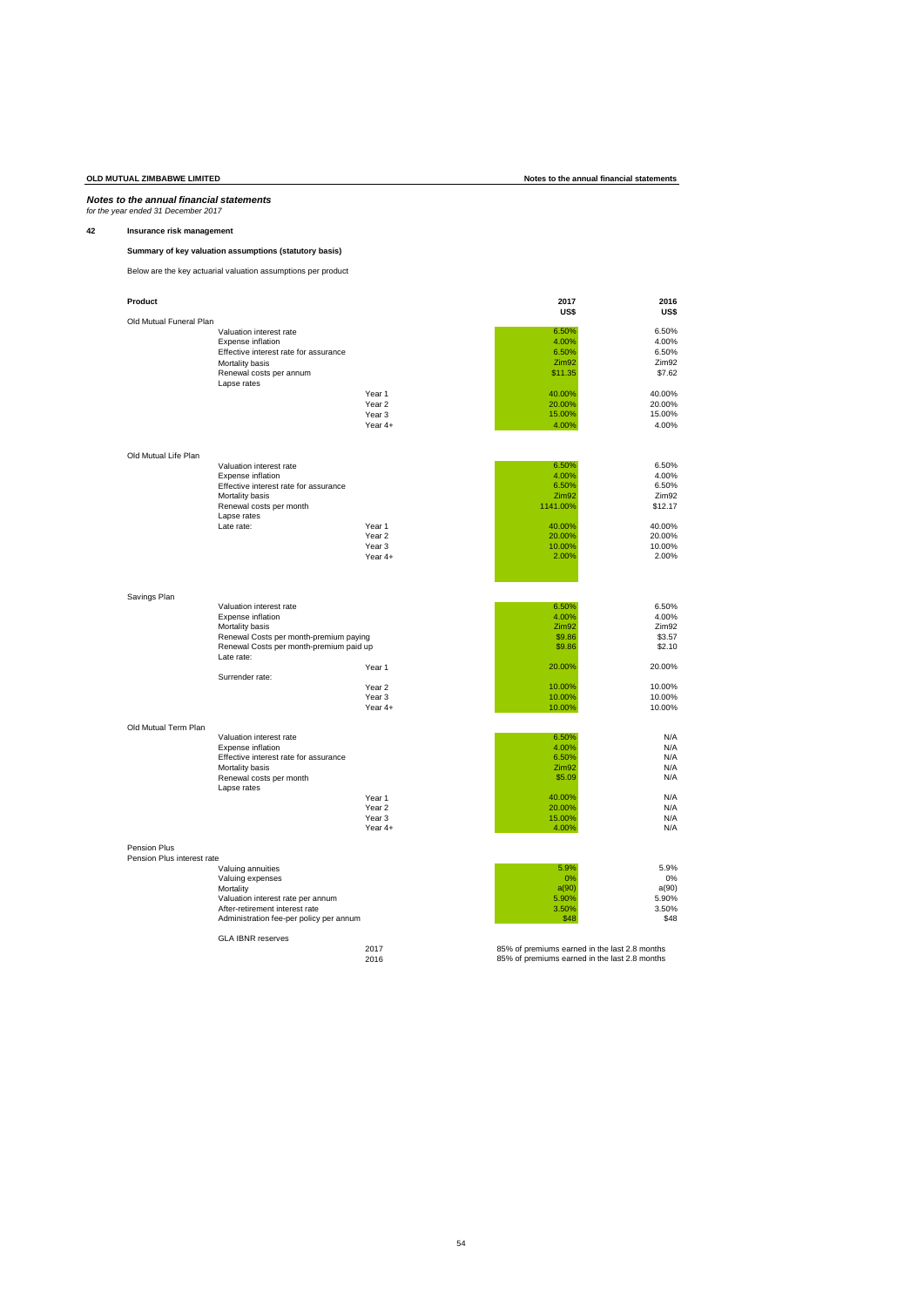**OLD MUTUAL ZIMBABWE LIMITED Notes to the annual financial statements**

## *Notes to the annual financial statements for the year ended 31 December 2017*

| 43 | Investment property                                    | Company<br>2017<br>US\$ | Company<br>2016<br>US\$ |
|----|--------------------------------------------------------|-------------------------|-------------------------|
|    | Carrying amount at beginning of year                   | 480 000                 | 480 000                 |
|    | Additions - through acquisition(s)<br><b>Disposals</b> |                         |                         |
|    | Net gain from fair value adjustments                   | 50 000                  |                         |
|    | Carrying amount at end of year                         | 530 000                 | 480 000                 |
|    | Comprising:                                            |                         |                         |
|    | Freehold property                                      | 530 000                 | 480 000                 |

The fair value of freehold property leased to third parties under operating leases is

The carrying amount of investment property is the fair value of property as determined annually by internal professional valuers, having an appropriate recognised professional qualification and recent experience in the location and category of the property being valued. Fair values are determined by having regard to recent market transactions for similar properties in the same location as the investment property. The Company's<br>location, are taken into account. Investment properties were fair valued using fair value hierarchy due to the use of unobservable units.

# **44 Investment in subsidiary companies**

|                                                                     |                     | Company       | 2017          |
|---------------------------------------------------------------------|---------------------|---------------|---------------|
|                                                                     | Number of           |               | Carrying      |
|                                                                     | issued ordinary     | $\frac{0}{0}$ | value of      |
|                                                                     | & preference shares | interest      | shares        |
| Total                                                               |                     |               | US\$          |
| Unlisted - subsidiaries                                             |                     |               |               |
| Old Mutual Life Assurance Company Zimbabwe Limited                  | 13 184 355          | 100%          | 40 559 147    |
| Central Africa Building Society                                     | 15 000 000          | 100%          | 20 685 680    |
| Old Mutual Investment Group Zimbabwe (Private) Limited              | 100                 | 100%          | 967 517       |
| Three Anchor Investments (Private) Limited T/A Old Mutual Custodial |                     |               |               |
| Services                                                            | 1 200               | 100%          | 3 178 862     |
| Old Mutual (Zimbabwe) Foundation Trust                              | 100                 | 100%          |               |
| Capital Growth Investment Trust                                     | 10 000              | 100%          |               |
| Old Mutual Property Zimbabwe (Private) Limited                      | 100                 | 100%          | 6 435 191     |
| Old Mutual Securities (Private) Limited                             | 167                 | 70%           | 2 2 2 5 2 6 6 |
| Old Mutual Shared Services (Private) Limited                        | 602                 | 100%          | 4 899 284     |
| MCZ (Private) Limited T/A Old Mutual International Services         |                     |               |               |
| Organisation                                                        | 10 000 783          | 70%           |               |
| RM Insurance Holdings Limited                                       | 940 520             | 50.67%        | 1 423 581     |
| Old Mutual Finance (Private) Limited                                | 10,000              | 100%          | 500 000       |
|                                                                     |                     |               | 80 874 529    |

In May 2017, the Group formed a new company , Old Mutual Finance (OMFIN), which issued 10 000 ordinary shares at a nominal price of \$1 and *premium of \$49. OMFIN is a non deposit taking microfinance whose main business is offering loans to individuals and Small to Medium Enterprises (SME).*

The Group has 55% shareholding in Manica Boards and Doors and decided not to consolidate the investment. Management concluded that the investment in MBD is not material.

|                                                                     |                     |               | 2016       |
|---------------------------------------------------------------------|---------------------|---------------|------------|
|                                                                     | Number of           |               | Carrying   |
|                                                                     | issued ordinary     | $\frac{0}{0}$ | value of   |
|                                                                     | & preference shares | interest      | shares     |
| Total                                                               |                     |               |            |
| Unlisted - subsidiaries                                             |                     |               |            |
| Old Mutual Life Assurance Company Zimbabwe Limited                  | 13 184 355          | 100%          | 40 417 008 |
| Central Africa Building Society                                     | 15 000 000          | 100%          | 20 403 737 |
| Old Mutual Investment Group Zimbabwe (Private) Limited              | 100                 | 100%          | 918 974    |
| Three Anchor Investments (Private) Limited T/A Old Mutual Custodial |                     |               |            |
| Services                                                            | 1 200               | 100%          | 3 173 906  |
| Old Mutual (Zimbabwe) Foundation Trust                              | 100                 | 100%          |            |
| Capital Growth Investment Trust                                     | 10 000              | 100%          |            |
| Old Mutual Property Zimbabwe (Pvt) Ltd                              | 100                 | 100%          | 6415854    |
| Old Mutual Securities (Private) Limited                             | 167                 | 70%           | 1968234    |
| Old Mutual Shared Services (Private) Limited                        | 602                 | 100%          | 4 648 409  |
| MCZ (Private) Limited T/A Old Mutual International Services         |                     |               |            |
| Organisation                                                        | 10 000 783          | 70%           |            |
| RM Insurance Holdings Limited                                       | 940 520             | 50.67%        | 1 355 046  |
|                                                                     |                     |               | 79 301 169 |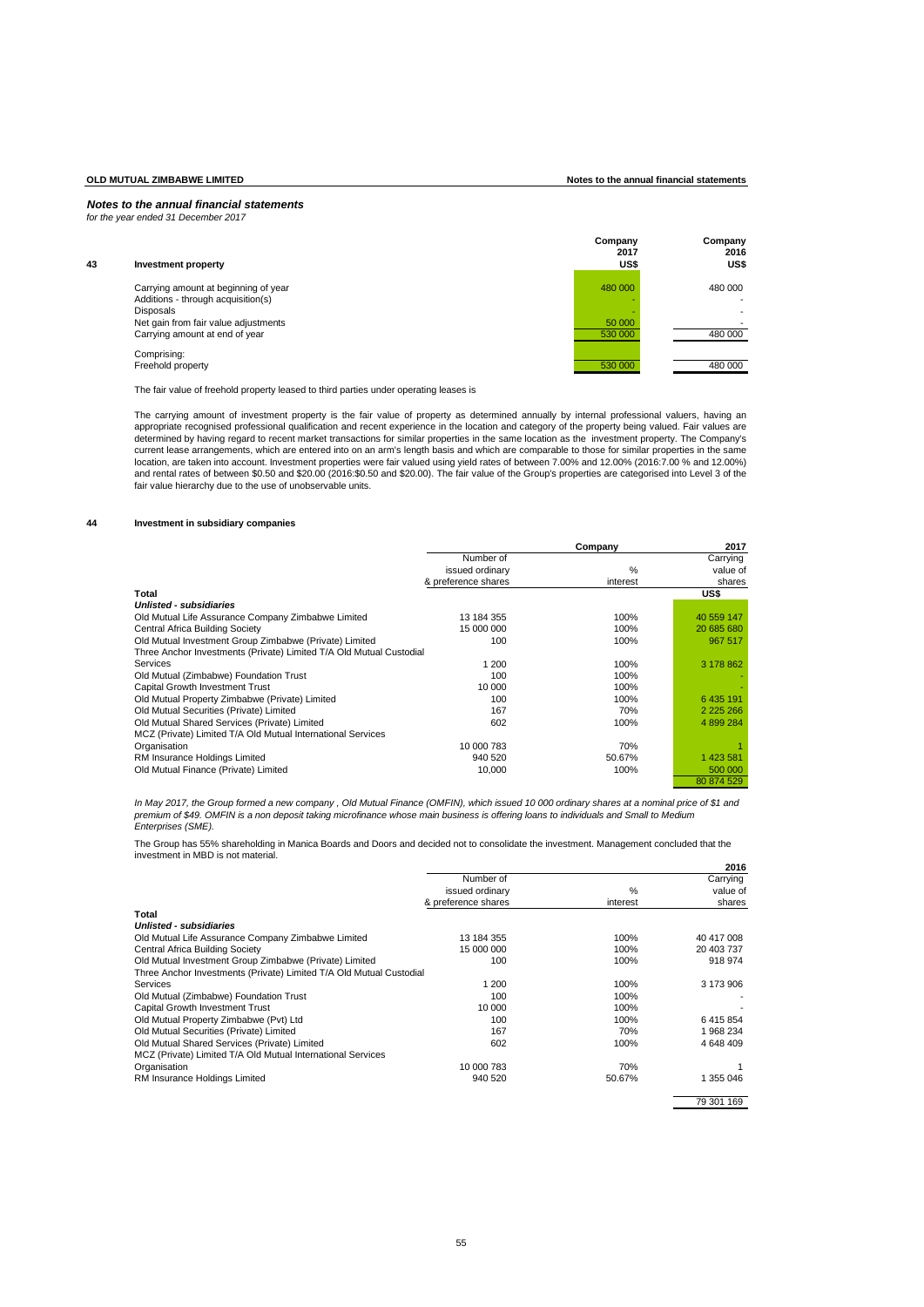# *Notes to the annual financial statements for the year ended 31 December 2017*

| 45.  | Property and equipment                                                                                                                                                                       | Motor<br>vehicles<br>US\$ | Computer<br>equipment<br><b>US\$</b>                                                                    | <b>Fixtures</b><br>& fittings<br>US\$ | Company<br>Total<br>2017<br><b>US\$</b>                                                                     |
|------|----------------------------------------------------------------------------------------------------------------------------------------------------------------------------------------------|---------------------------|---------------------------------------------------------------------------------------------------------|---------------------------------------|-------------------------------------------------------------------------------------------------------------|
|      | Carrying amount at beginning of year                                                                                                                                                         | 178 513                   | 5 6 3 3                                                                                                 | 33 171                                | 217 317                                                                                                     |
|      | Additions                                                                                                                                                                                    |                           | 12724                                                                                                   |                                       | 12724                                                                                                       |
|      | Disposals accumulated depreciation                                                                                                                                                           | 65                        | 29                                                                                                      | 3 2 6 1                               | 3 3 5 5                                                                                                     |
|      | Depreciation charge for the year                                                                                                                                                             | (63879)<br>114 699        | (4842)<br>13 544                                                                                        | (31 339)<br>5 0 9 3                   | (100060)<br>133 336                                                                                         |
|      | Carrying amount at end of year                                                                                                                                                               |                           |                                                                                                         |                                       |                                                                                                             |
|      | Cost/Valuation                                                                                                                                                                               | 319 069                   | 27 179                                                                                                  | 243 494                               | 589 742                                                                                                     |
|      | Accumulated depreciation                                                                                                                                                                     | (204370)                  | (13635)                                                                                                 | (238401)                              | 456 406)                                                                                                    |
|      | Carrying amount at end of year                                                                                                                                                               | 114 699                   | 13 544                                                                                                  | 5 0 9 3                               | 133 336                                                                                                     |
|      |                                                                                                                                                                                              | Motor<br>vehicles<br>US\$ | Computer<br>equipment<br>US\$                                                                           | <b>Fixtures</b><br>& fittings<br>US\$ | Total<br>2016<br><b>US\$</b>                                                                                |
|      | Carrying amount at beginning of year                                                                                                                                                         | 164 323                   | 5 6 6 8                                                                                                 | 81 071                                | 251 062                                                                                                     |
|      | Additions                                                                                                                                                                                    | 69853                     | 2 4 9 8                                                                                                 | 365                                   | 72 716                                                                                                      |
|      | Disposals                                                                                                                                                                                    |                           | ä,                                                                                                      | $\overline{a}$                        |                                                                                                             |
|      | Disposals accumulated depreciation                                                                                                                                                           |                           |                                                                                                         |                                       |                                                                                                             |
|      | Depreciation charge for the year                                                                                                                                                             | (55664)                   | (2532)                                                                                                  | (48265)                               | (106 461)                                                                                                   |
|      | Carrying amount at end of year                                                                                                                                                               | 178 512                   | 5 6 3 4                                                                                                 | 33 171                                | 217 317                                                                                                     |
|      | Cost/Valuation                                                                                                                                                                               | 319 069                   | 14 455                                                                                                  | 243 607                               | 577 131                                                                                                     |
|      | Accumulated depreciation                                                                                                                                                                     | (140556)                  | (8822)                                                                                                  | (210 436)                             | (359 814)                                                                                                   |
|      | Carrying amount at end of year                                                                                                                                                               | 178 513                   | 5 6 3 3                                                                                                 | 33 171                                | 217 317                                                                                                     |
| 46   | <b>Investments and securities</b>                                                                                                                                                            |                           | 2017                                                                                                    |                                       | 2016                                                                                                        |
| 46.1 | Analysis of investments                                                                                                                                                                      |                           | US\$                                                                                                    |                                       | US\$                                                                                                        |
|      | At fair value through profit or loss<br>Equity securities (see analysis in note 46.2 below)<br>Unit trusts<br><b>Debentures</b><br>Deposits and money market securities                      |                           | 150 135 930<br>3 218 612<br>525 127<br>22 837 740<br>176 717 409                                        |                                       | 71 711 233<br>3 528 569<br>142 837<br>3 612 617<br>78 995 256                                               |
| 46.2 | Spread of equity securities by sector<br>At fair value through profit or loss<br>Commodities<br>Consumer<br>Financial<br>Properties<br>Manufacturing<br>Mining<br>Unquoted                   |                           | 12 289 773<br>96 918 166<br>3 063 685<br>4 992 944<br>22 401 602<br>83 099<br>10 386 661<br>150 135 930 |                                       | 4 003 458<br>44 353 791<br>1 347 391<br>3 994 355<br>9 0 9 2 1 2 5<br>25 40 6<br>8 8 9 4 70 7<br>71 711 233 |
| 46.3 | Movements of investment and securities<br>Opening balance<br>Fair value movements through profit and loss<br>Interest earned<br>Additions<br>Disposals                                       |                           | 78 995 256<br>68 469 186<br>883 516<br>28 369 451<br>176 717 409                                        |                                       | 71 267 153<br>10 441 001<br>468 952<br>7 102 404<br>(9815302)<br>78 995 256                                 |
|      | Unquoted equities included in investments were valued at fair value.                                                                                                                         |                           |                                                                                                         |                                       |                                                                                                             |
| 47   | Amounts due by or (to) group companies                                                                                                                                                       | 2017<br>US\$<br>Due by    | Company<br>2017<br>US\$<br>Due to                                                                       | 2016<br><b>US\$</b><br>Due by         | Company<br>2016<br>US\$<br>Due to                                                                           |
|      | Old Mutual Life Assurance Company Zimbabwe Limited<br>Old Mutual Zimbabwe Holdco Limited<br>Old Mutual Investment Group Zimbabwe (Private) Limited<br>Old Mutual (Zimbabwe) Foundation Trust | 1898 661<br>3 375 170     | (103360)<br>(9093750)                                                                                   | 2.335.015                             | (12 266)<br>(132 515)<br>(14814)                                                                            |

016 Mutual Nivestment Group Zimbabwe (Private) Limited<br>
016 Mutual Scurities (Phivate) Limited<br>
016 Mutual Scurities (Phivate) Limited<br>
016 Mutual Scurities (Phivate) Limited<br>
016 Mutual Scurities (Phivate) Limited<br>
016 Mu **28 041 597 (51 864 010) 26 564 293 (42 422 224)**

The amounts due by or to group companies above are payable on demand.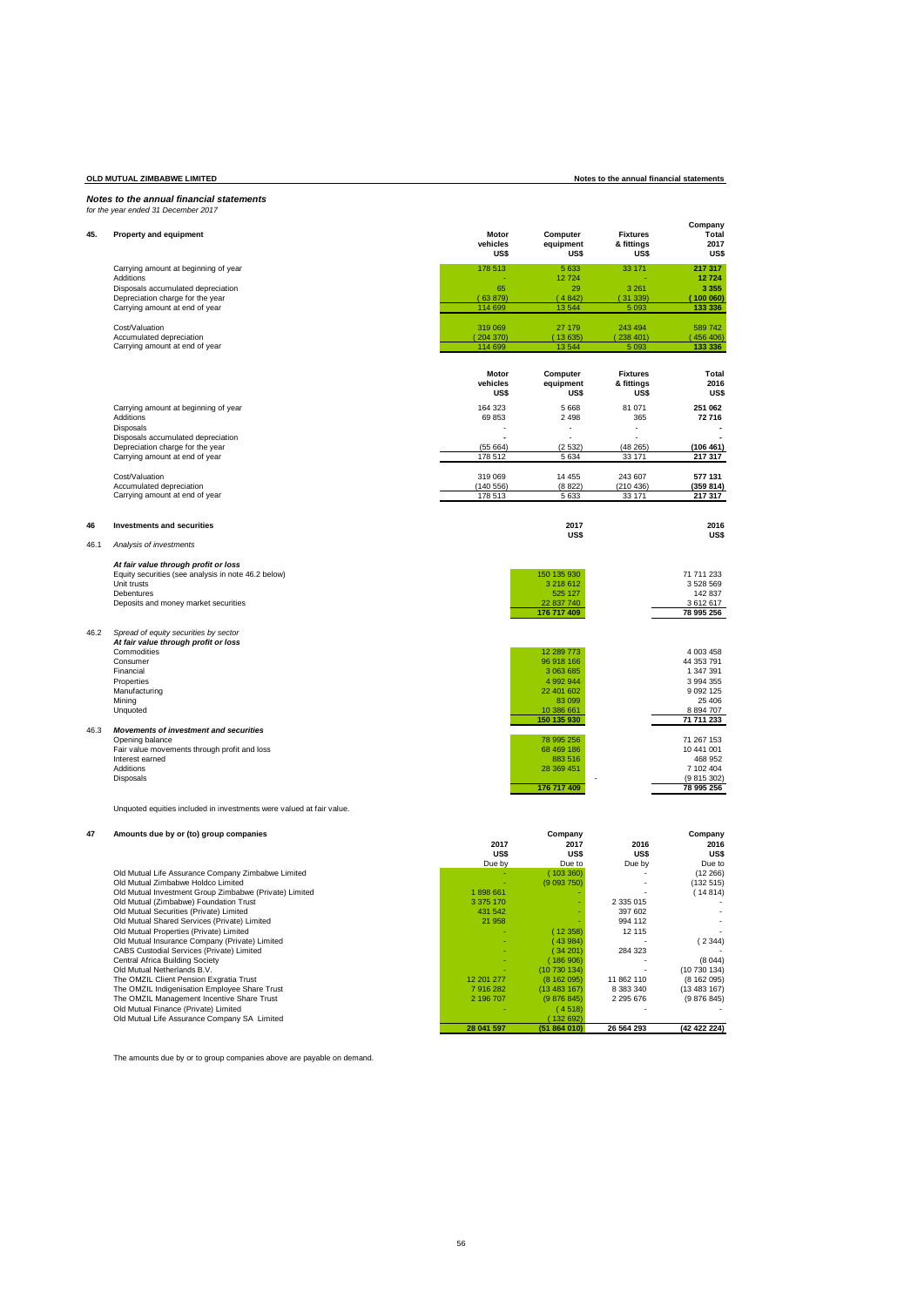### *Notes to the annual financial statements for the year ended 31 December 2017*

| 48 | Other receivables            | Company<br>2017<br>US\$ | Company<br>2016<br>US\$       |
|----|------------------------------|-------------------------|-------------------------------|
|    | Dividend receivable<br>Other | 178 354<br>178 354      | 723 078<br>194 525<br>917 603 |
| 49 | Cash and cash equivalents    |                         |                               |

Cash at bank and on hand **3376 468** 5 106 337 **3 316 468 5 106 337**

Balances with the Central Bank and foreign banks are used to facilitate customer transactions which include payments and cash withdrawals. During 2016 the Central Bank through Exchange Control Operational Guide 8 (ECOGAD8) introduced prioritisation criteria which has to be followed when making foreign payments for customers. After prioritisation foreign payments are then made subject to availability of bank balances with foreign correspondent banks, resulting in possible delay of payment of telegraphic transfers. However, no delay is expected in the settlement of local transactions through the Real Time Gross Settlement system.

Included in cash and cash equivalents are bond notes. The bond note is a debit instrument which has been disclosed under cash and cash equivalents since it meets the definition of cash and cash equivalents and is pegged at an exchange rate of 1:1 with the US\$.

# **50 Share-based payments**

### **50.1 Indigenisation Transactions**

During 2012, the company entered into an Indigenisation transaction under the Indigenisation & Economic Empowerment Act of 2008 (Chapter 14:33). OMZIL donated \$60 000 000 to qualifying indigenous groups through trusts to acquire OMZIL shares from the main shareholder Old Mutual Netherlands B.V. The shares were transferred to the various trusts on 1 June 2012. The grants represent a share-based payment transaction as defined in IFRS 2, Sharebased payments.

OMZIL may be called upon from time to time, to provide such funds as may be required by the Trustees of the various trusts in their capacities as such, to<br>defray the costs and expenses arising out of and in connection with

### **OMZIL Indigenisation Employee Share Scheme**

This scheme operates for the benefit of all employees of the Company who met the qualification criteria set by management . On 1 June 2012, an allocation was made by means of a once-off share award to the participants. The award is not subject to any performance targets but are required to be in the service of Old Mutual during the vesting period.

Participants only take delivery of the shares after the vesting periods of two years (one-third), three years (one-third) and 4 years (one-third) of participation in the scheme. The related expenses are recognised over the respective vesting periods. All shares that were issued under this trust vested in 2016 and there are currently no shares outstanding to staff.

## **OMZIL Management Incentive Share Scheme**

This scheme operates for the benefit of management and its primary purpose is to attract, reward and retain senior and middle management. Awards will be<br>made annually on agreed terms and conditions with a vesting period of the Company after the allocation date also participate in the scheme.

**OMZIL Clients Pension Ex-gratia Trust** This scheme operates for the benefit of client pensioners for Old Mutual Life Assurance Company. Once off share awards were allocated to participants. These vested immediately and were not subject to any conditions.

# **Kurera/Ukondla Youth Fund Trust**

This scheme operates for the benefit of the youth population of Zimbabwe. It is administered in collaboration with the Ministry of Youth Development, Indigenisation and Empowerment through the Zimbabwe Youth Council. The shares act as collateral to loans accessed from CABS by young people as defined. These share awards vested immediately and were not subject to any conditions.

### **Strategic Partner**

The Strategic partner is Stiefel Investments (Private) Limited (Stiefel), an investment holding company and provider of advisory services. The beneficiary<br>persons behind Stiefel are Messrs L.E.M. Ngwerume, Todd Moyo and Mr

The purchase consideration of the shares was US\$13 016 238 for 11 621 641 issued and fully paid up 'B class" shares at a price of US\$ 1.12 per share. The amount funded (finance assisted) by the Company was US\$12 755 913 after a 2% down payment of US\$260 324 paid by Steifel.

| Costs associated with Indigenisation transaction            | Company<br>2017<br>US\$ | Company<br>2016<br>US\$ |
|-------------------------------------------------------------|-------------------------|-------------------------|
| <b>Employee Share Scheme</b><br>Management Incentive Scheme | 112 367                 | 10 998<br>176 708       |
|                                                             | 112 367                 | 187706                  |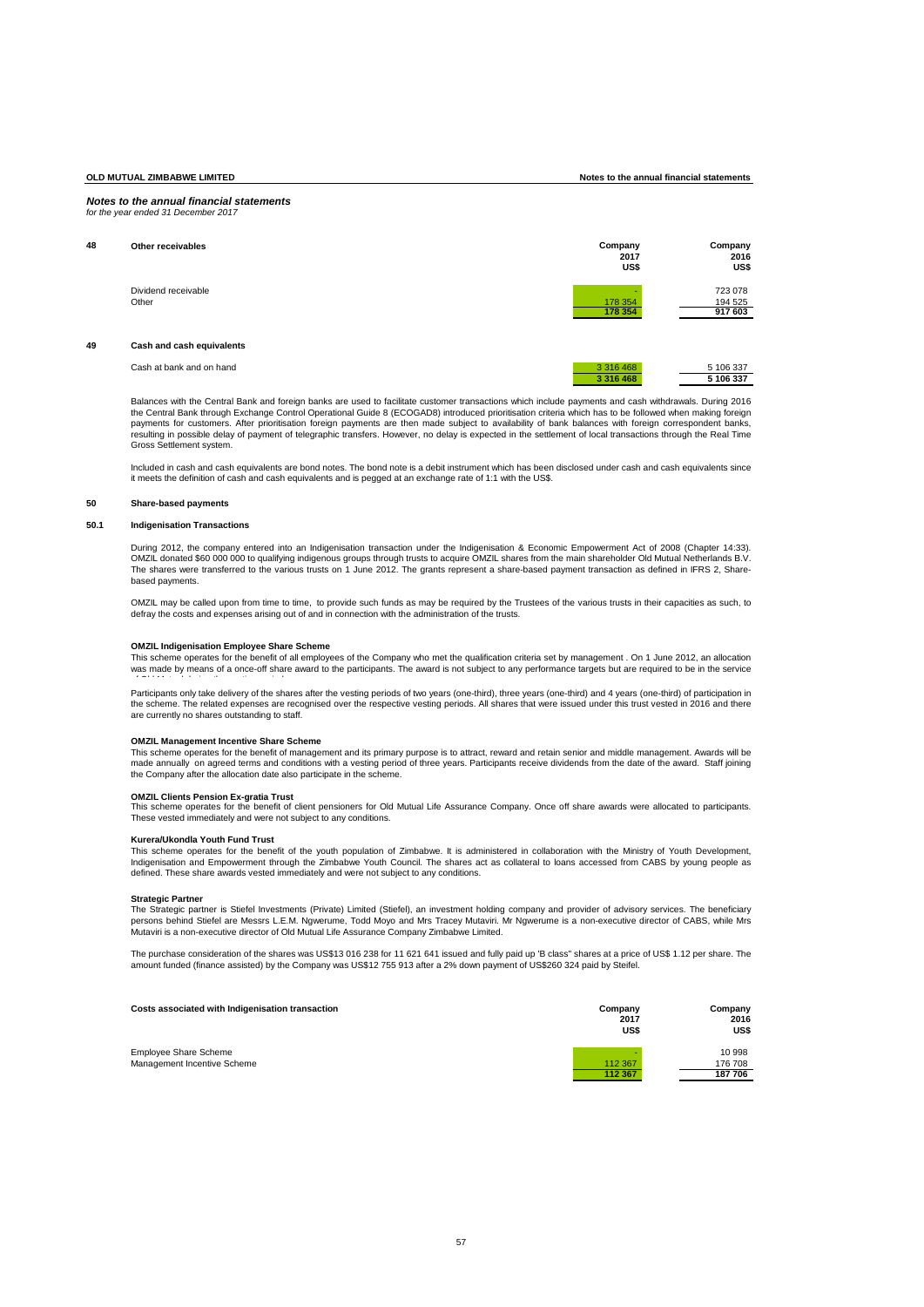*for the year ended 31 December 2017*

# **50 Share-based payments** (continued)

# **50.1 Indigenisation Transactions** (continued)

**Movements relating to the share awards during the year are as follows:**

|                                                   | Company           | Company                  |
|---------------------------------------------------|-------------------|--------------------------|
| <b>OMZIL Indigenisation Employee Share Scheme</b> | 2017<br>Number of | 2016<br>Number of        |
|                                                   | shares            | shares                   |
| Opening balance of shares<br>Transfer in          |                   | 94 268<br>$\sim$         |
| Exercised during the year<br>Transfer out         |                   | (94 268)                 |
| Closing balance of shares                         |                   | $\overline{\phantom{0}}$ |

# **OMZIL Management Incentive Scheme**

| Opening balance of shares<br>Issued during the year<br>Transfer in<br>Exercised during the year<br>Closing balance of shares | 457 134<br>148 824)<br>308 310 | 408 526<br>189 238<br>(140 630)<br>457 134 |
|------------------------------------------------------------------------------------------------------------------------------|--------------------------------|--------------------------------------------|
| The expected vesting periods for shares outstanding as at end of year are as follows,<br>2017<br>2018<br>2019                | 119 072<br>189 238             | 148 824<br>119 072<br>189 238              |

# **50.2 Share based payments reserve**

The equity share-based payment reserve is maintained in the Company from the date of issue of the share awards. On exercise of the share awards, settlement will be made through the structured entities controlled by Old Mutual Zimbabwe Limited.

The movement of the reserve during the reporting period is included in the statement of changes in equity.

### **51 Provisions Company**

|                              | Employee   |          |              |
|------------------------------|------------|----------|--------------|
|                              | related    | Other    | <b>Total</b> |
|                              | provisions |          | 2017         |
|                              | US\$       | US\$     | US\$         |
| Balance at beginning of year | 240 841    | 20 548   | 261 389      |
| Amount utilised              | (2056266)  | (266997) | (2323263)    |
| Charge                       | 2 158 978  | 208 010  | 2 366 988    |
| Released                     |            |          |              |
| Balance at end of year       | 343 553    | (38439)  | 305 114      |

|                              | Employee   |          |          |
|------------------------------|------------|----------|----------|
|                              | related    | Other    | Total    |
|                              | provisions |          | 2016     |
|                              | US\$       | US\$     | US\$     |
| Balance at beginning of year | 868 125    | 30 597   | 898722   |
| Amount utilised              | (236997)   | (291765) | (528762) |
| Charge                       | 341 105    | 281 716  | 622 821  |
| Released                     | 731 392)   |          | 731 392) |
| Balance at end of year       | 240 841    | 20 548   | 261 389  |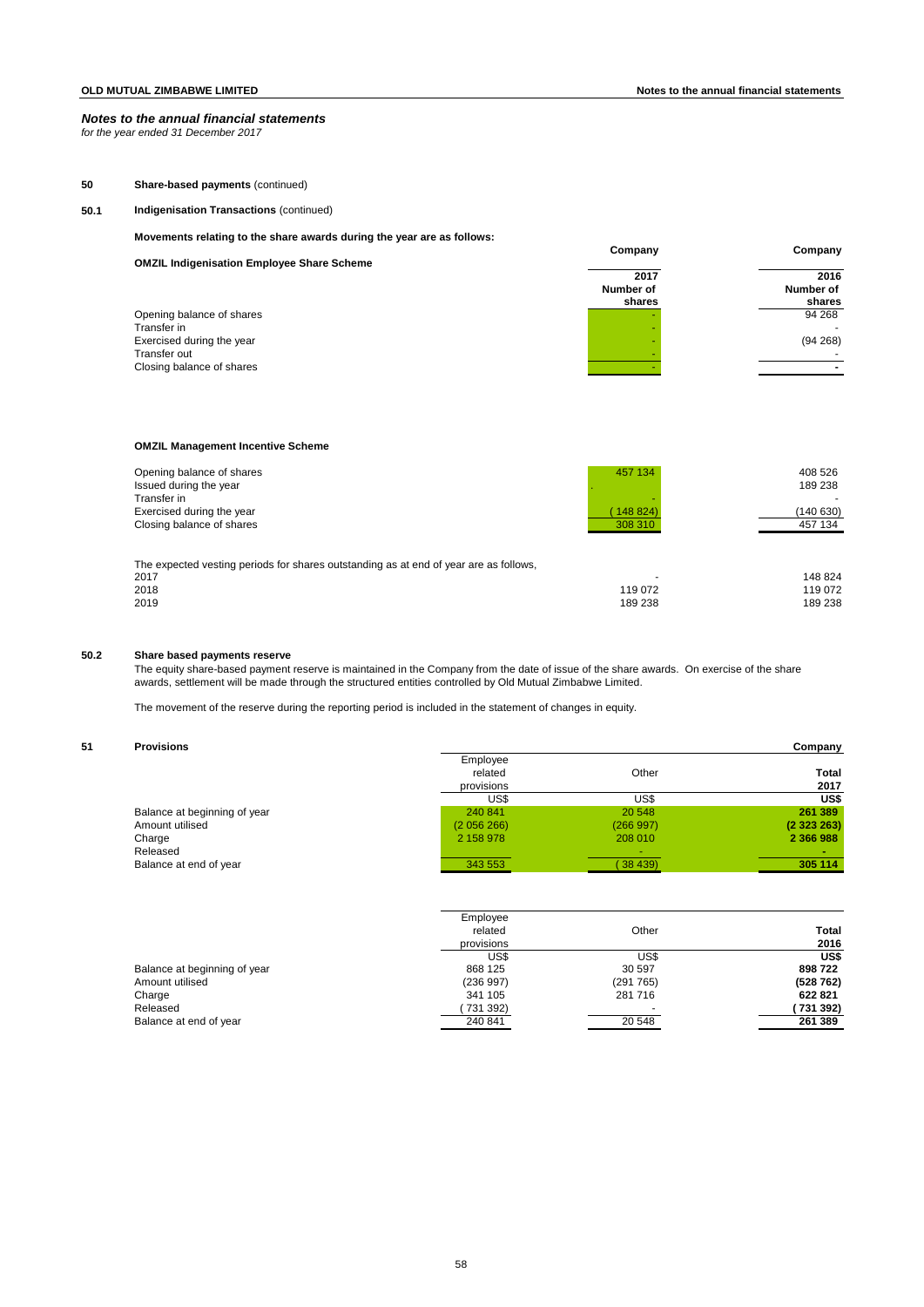# **OLD MUTUAL ZIMBABWE LIMITED Notes to the annual financial statements**

## *Notes to the annual financial statements for the year ended 31 December 2017*

| 52 | <b>Deferred tax liabilities</b>                                                                                                                                                                                                                  | At<br>beginning<br>2017         | Income<br>statement<br>charge                  | Company<br>At end<br>2017                          |
|----|--------------------------------------------------------------------------------------------------------------------------------------------------------------------------------------------------------------------------------------------------|---------------------------------|------------------------------------------------|----------------------------------------------------|
|    | Deferred tax liability<br>Fair value adjustments                                                                                                                                                                                                 | US\$<br>1 141 628<br>1 141 628  | US\$<br>895.941<br>895,941                     | US\$<br>2 037 569<br>2 037 569                     |
|    | Analysis of deferred tax<br>Capital gains                                                                                                                                                                                                        |                                 |                                                | 2 037 569                                          |
|    |                                                                                                                                                                                                                                                  | At<br>beginning<br>2016<br>US\$ | Income<br>statement<br>charge<br>US\$          | At end<br>2016<br>US\$                             |
|    | Deferred tax liability<br>Fair value adjustments                                                                                                                                                                                                 | 1 173 574<br>1 173 574          | (31, 946)<br>(31, 946)                         | 1 141 628<br>1 141 628                             |
|    | Analysis of deferred tax<br>Capital gains                                                                                                                                                                                                        |                                 |                                                | 1 141 628                                          |
| 53 | <b>Other liabilities</b>                                                                                                                                                                                                                         |                                 | 2017<br>US\$                                   | 2016<br>US\$                                       |
|    | Dividend payable<br>Kurera-Ukondla Fund<br>Other liabilities                                                                                                                                                                                     |                                 | 25 396 125<br>7747759<br>7876960<br>41 020 844 | 25 396 125<br>7 747 759<br>5 345 119<br>38 489 003 |
| 54 | Share capital and premium                                                                                                                                                                                                                        |                                 |                                                |                                                    |
|    | Authorised share capital<br>292 953 125 ordinary shares of \$0.0000032 each<br>249 035 156 'A' class ordinary shares of \$0.0000032 each<br>83 011 718 'B' class ordinary shares of \$0.0000032 each<br>1 preference share of \$1 each (2011: 1) |                                 | 937<br>797<br>267<br>1                         | 937<br>797<br>267<br>$\mathbf{1}$                  |
|    | <b>Issued share capital</b><br>249 035 156 'A' class ordinary shares of \$0.0000032 each<br>83 011 718 'B' class ordinary shares of \$0.0000032 each<br>1 preference share of \$1 each                                                           |                                 | 797<br>267<br>1 0 6 5                          | 797<br>267<br>1<br>1 0 6 5                         |

Subject to the limitations imposed by the Companies Act, the Articles of Association permit the directors to allot the unissued share capital at their discretion without restriction.

These class 'A' and 'B' shares carry the same rights as the ordinary shares.

**55 Post employment benefits obligation** The Company provides pension benefits to permanent employees and post-retirement benefits to qualifying employees. Pension benefits have been designed and are administered in accordance with the Pension and Provident Funds Act (Chapter 24:09), and are defined contribution schemes.

# **The Old Mutual Staff Pension Fund**

The Fund is a defined contribution plan registered to provide retirement benefits for the Company's full-time employees.

### **National Social Security Authority Scheme**

This scheme was promulgated under the National Social Security Authority Act 1989. The Company's obligation under the scheme is limited to specific contributions as legislated from time to time and is presently \$45 per month per employee. The Group agreed to keep the employee<br>contributions at \$6 per month and pay any contributions above \$6 on behalf of the em

### **Old Mutual Post Retirement Medical Aid Subsidy Fund**

The fund is a defined contribution plan for the Company's full-time employees.

|    |                                                     | 2017<br>US\$ | 2016<br>US\$ |
|----|-----------------------------------------------------|--------------|--------------|
|    | Contributions recognised as an expense for the year |              |              |
|    | - Old Mutual Staff Pension Fund                     | 29 510       | 26 837       |
|    | - National Social Security Authority Scheme         | 3 9 3 9      | 4 3 6 4      |
| 56 | <b>Capital commitments</b>                          |              |              |
|    | Authorised                                          | 76 200       |              |
|    | Authorised and contracted for                       |              |              |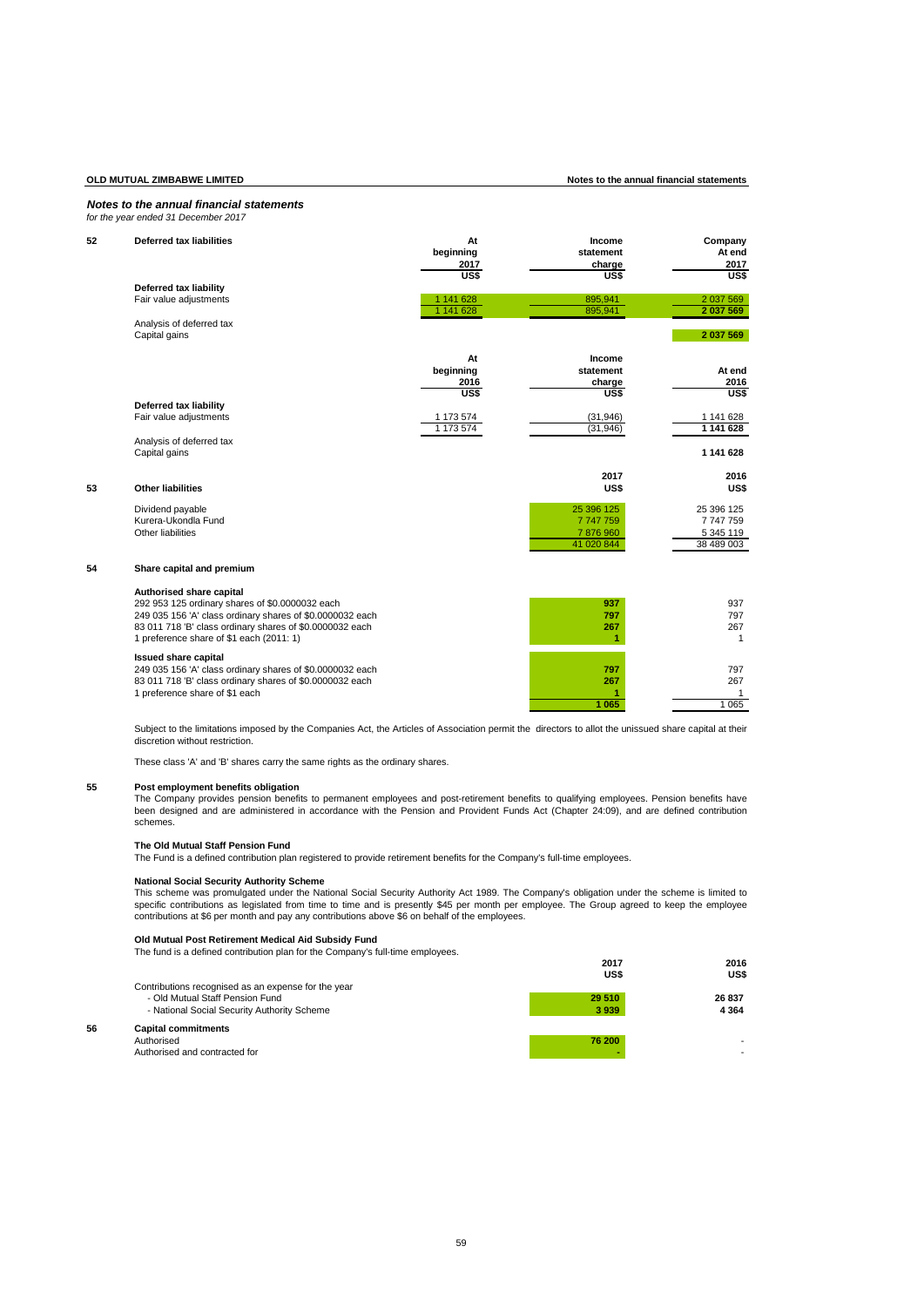# *Notes to the annual financial statements for the year ended 31 December 2017*

**57** *Related party disclosures Holding company and fellow subsidiaries.*

The Company's immediate holding company is Old Mutual (Netherlands) B.V. which holds 75% of the Group's ordinary shares. The ultimate holding company is Old Mutual plc, incorporated in the United Kingdom.

Other Group companies consist of subsidiaries and associates.

*Transactions and balances with holding company and other group companies* 

| <b>Subsidiaries</b>                                            | 2017<br>US\$   | 2016<br>US\$   |
|----------------------------------------------------------------|----------------|----------------|
| Old Mutual Zimbabwe Holdco Limited                             |                |                |
| Nature of transactions                                         |                |                |
| Amounts due to at end of year                                  | (9,093,750)    | (132, 515)     |
| Old Mutual Investment Group Zimbabwe (Pvt) Ltd                 |                |                |
| Nature of transactions: Asset Management Fees                  | 680.480        | 361.121        |
| Dividend income                                                | 5,200,000      | 3,000,000      |
| Amounts due to at end of year                                  | 1,898,661      | (14, 814)      |
| <b>Central Africa Building Society</b>                         |                |                |
| Nature of transactions; Bank charges                           | 2.511          | 3.020          |
| Interest earned in investments                                 | 721.512        | 525,318        |
| Dividend receivable                                            | 30,000,000     | 15 000 000     |
| Amounts due at end of year                                     | (186, 906)     | (8,044)        |
| Old Mutual (Zimbabwe) Foundation Trust                         |                |                |
| Nature of transactions                                         |                |                |
| Amounts due at end of year                                     | 3,375,170      | 2,335,015      |
| Old Mutual Netherlands B.V.                                    |                |                |
| Nature of transactions                                         |                |                |
| Amounts due at end of year                                     | (10, 730, 134) | (10, 730, 134) |
| <b>CABS Custodial Services (Private) Limited</b>               |                |                |
| Nature of transactions: Custody Fees                           | 240.288        | 142.405        |
| Dividend income                                                | 300,000        | 300,000        |
| Amounts due at end of year                                     | (34, 201)      | 284.323        |
| Old Mutual Securities (Pvt) Ltd                                |                |                |
| Nature of transactions                                         |                |                |
| Amounts due at end of year                                     | 431.542        | 397,602        |
| Old Mutual Shared Services (Pvt) Ltd                           |                |                |
| Nature of transactions: Administration and internal Audit Fees | 1.073.059      | 983.326        |
| Amounts due at end of year                                     | 21,958         | 994,112        |

*Loans due by or to subsidiaries and other group companies*

Loans due by or to subsidiaries or other group companies accrue interest at market related interest rates.

All the Company's principal subsidiaries together with loans due by or to them are listed in note 43 and 46.

Capital advances and amounts due by or to group companies are disclosed in note 46.

# *Key management personnel*

Key management personnel and their close family members and entities which they control, jointly control or over which they exercise<br>significant influence are considered related parties to the Group. Details of transaction